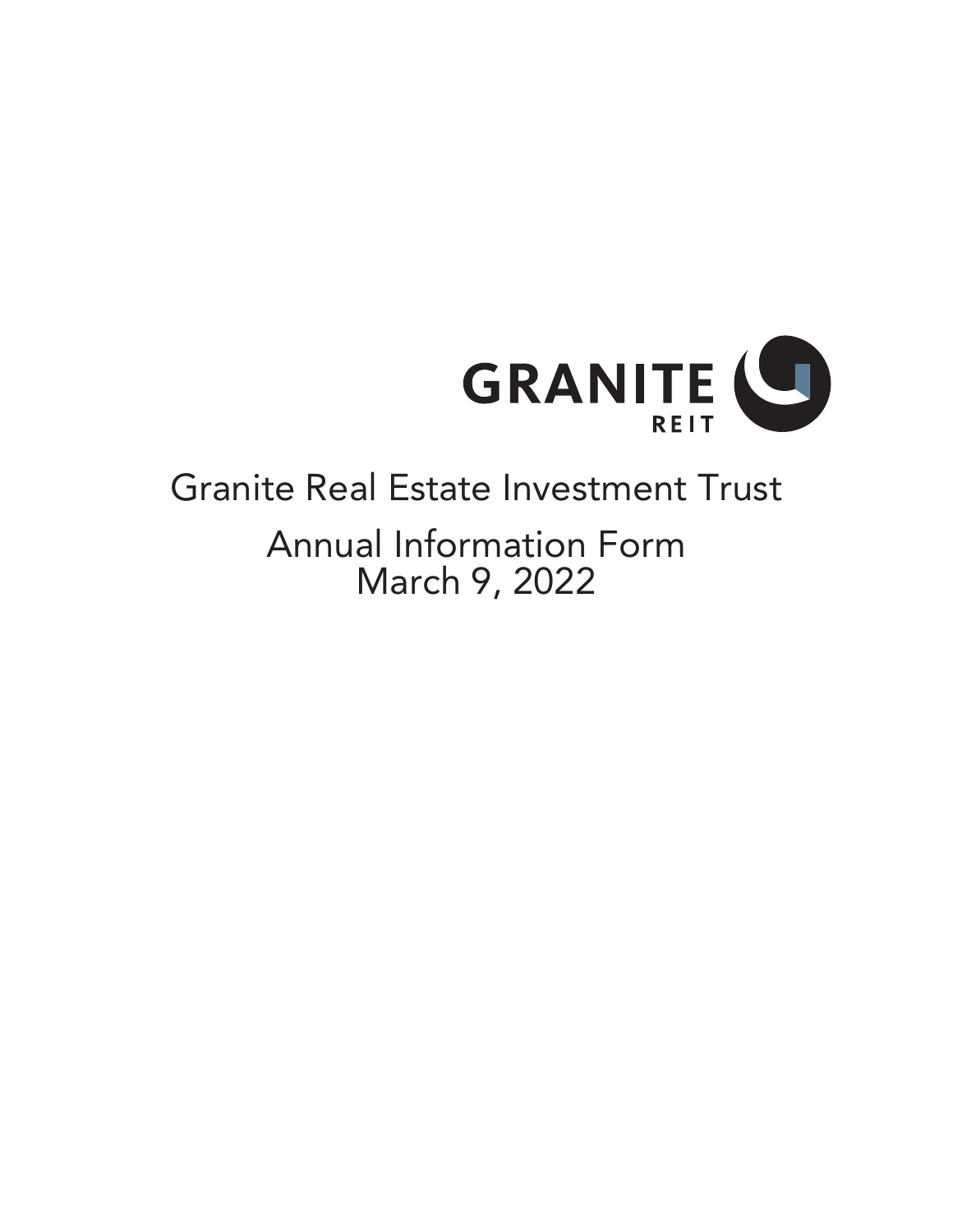# TABLE OF CONTENTS

|                                                                   | Page     |
|-------------------------------------------------------------------|----------|
| GENERAL MATTERS                                                   | 3        |
| Date of Information                                               | 3        |
| Note Regarding Financial                                          |          |
| Information<br>Non-IFRS Measures and Ratios                       | 3<br>3   |
| FORWARD-LOOKING                                                   |          |
| <b>STATEMENTS</b><br>.                                            | 5        |
| GLOSSARY OF TERMS                                                 | 6        |
| CORPORATE STRUCTURE                                               | 10       |
|                                                                   | 10       |
| Granite GP                                                        | 10<br>10 |
| Organizational Structure and                                      |          |
|                                                                   | 10       |
| Subsidiaries<br>GENERAL DEVELOPMENT OF THE                        |          |
| BUSINESS<br>BUSINESS OVERVIEW                                     | 12       |
|                                                                   | 20       |
| Income-Producing Properties                                       | 21<br>23 |
| Property Types<br>Tenant Overview                                 | 24       |
| Profile of Granite's Real Estate                                  |          |
| Portfolio                                                         | 25       |
| Schedule of Lease Expiries                                        | 26       |
| Principal Markets in which Granite                                |          |
| Operates<br>Development, Expansion and                            | 28       |
| Improvement Projects                                              | 30       |
|                                                                   | 31       |
| Foreign Exchange<br>Leasing Arrangements                          | 31       |
| Government Regulation                                             | 32       |
| Employees                                                         | 32       |
| Magna, Granite's Largest Tenant<br>ENVIRONMENTAL, SOCIAL,         | 32       |
| <b>GOVERNANCE AND RESILIANCE</b>                                  | 33       |
| <b>INVESTMENT GUIDELINES AND</b>                                  |          |
| OPERATING POLICIES OF                                             |          |
| GRANITE<br>.<br>$\ldots$                                          | 37       |
| REIT Investment Guidelines                                        | 37       |
| Operating Policies<br>Amendments to Investment                    | 38       |
| <b>Guidelines and Operating</b>                                   |          |
| Policies                                                          | 39       |
| RISK FACTORS                                                      | 39       |
| Risks Relating to Granite's                                       |          |
| Business                                                          | 39       |
| Risks Relating to Taxation<br>Risks Relating to the Stapled Units | 50<br>52 |
|                                                                   | 56       |
| Risks Relating to the Debentures<br>DESCRIPTION OF STAPLED UNITS  | 58       |
| Support Agreement<br>DECLARATION OF TRUST AND                     | 58       |
|                                                                   |          |
| DESCRIPTION OF REIT UNITS                                         | 59<br>59 |
| REIT Units<br>Allotment and Issue of REIT Units                   | 60       |
| Transferability and Stapling of REIT                              |          |
|                                                                   | 60       |
|                                                                   |          |

|                                              | Page     |
|----------------------------------------------|----------|
| Purchases of REIT Units                      | 61       |
|                                              | 61       |
| REIT Unit Redemption Right                   | 64       |
| Meetings of REIT Unitholders                 | 66       |
| Limitations on Non-Resident                  |          |
| Ownership of REIT Units                      | 67       |
| Amendments to the Declaration of             |          |
| Trust<br>Term of Granite REIT                | 68<br>69 |
| Acquisition Offers                           | 69       |
| Information and Reports                      | 70       |
| Conflict of Interest Provisions              | 70       |
| <b>GRANITE GP CAPITAL STRUCTURE </b>         | 71       |
| <b>CREDIT FACILITY AND</b>                   |          |
| INDEBTEDNESS                                 | 71       |
| Credit Facility                              | 71       |
| Construction Loan                            | 72       |
| Term Loans                                   | 72       |
| Other Unsecured Indebtedness                 | 73       |
| Credit Ratings                               | 75       |
| DISTRIBUTION AND DIVIDEND                    |          |
| Distribution Policy of Granite REIT          | 76       |
| and Granite GP                               | 76       |
| Distributions of Granite REIT                | 77       |
| MARKET FOR SECURITIES                        | 78       |
| Trading Price and Volume                     | 78       |
| TRUSTEES AND MANAGEMENT OF                   |          |
| GRANITE                                      | 79       |
| Cease Trade Orders, Bankruptcies,            |          |
| Penalties or Sanctions                       | 85       |
| Potential Conflicts of Interest              | 86       |
| AUDIT COMMITTEE                              | 86       |
| Composition of the Audit                     |          |
| Committee                                    | 86       |
| Pre-Approval Policies and                    | 86       |
| Audit Committee's Charter                    | 86       |
| Audit Fees                                   | 87       |
| INTEREST OF MANAGEMENT AND                   |          |
| <b>OTHERS IN MATERIAL</b>                    |          |
| TRANSACTIONS<br>.                            | 87       |
| AUDITORS, REGISTRAR AND                      |          |
| TRANSFER AGENT                               | 87       |
| LEGAL PROCEEDINGS                            | 87       |
| MATERIAL CONTRACTS                           | 88       |
| Agreements in Connection with the            | 88       |
| 2011 Arrangement<br>Other Material Contracts | 88       |
| <b>ADDITIONAL INFORMATION</b><br>.           | 89       |
| APPENDIX A GRANITE REAL ESTATE               |          |
| <b>INVESTMENT TRUST AUDIT</b>                |          |
| COMMITTEE CHARTER                            | $A-1$    |
| APPENDIX B GRANITE REIT INC.                 |          |
| AUDIT COMMITTEE CHARTER                      | $B-1$    |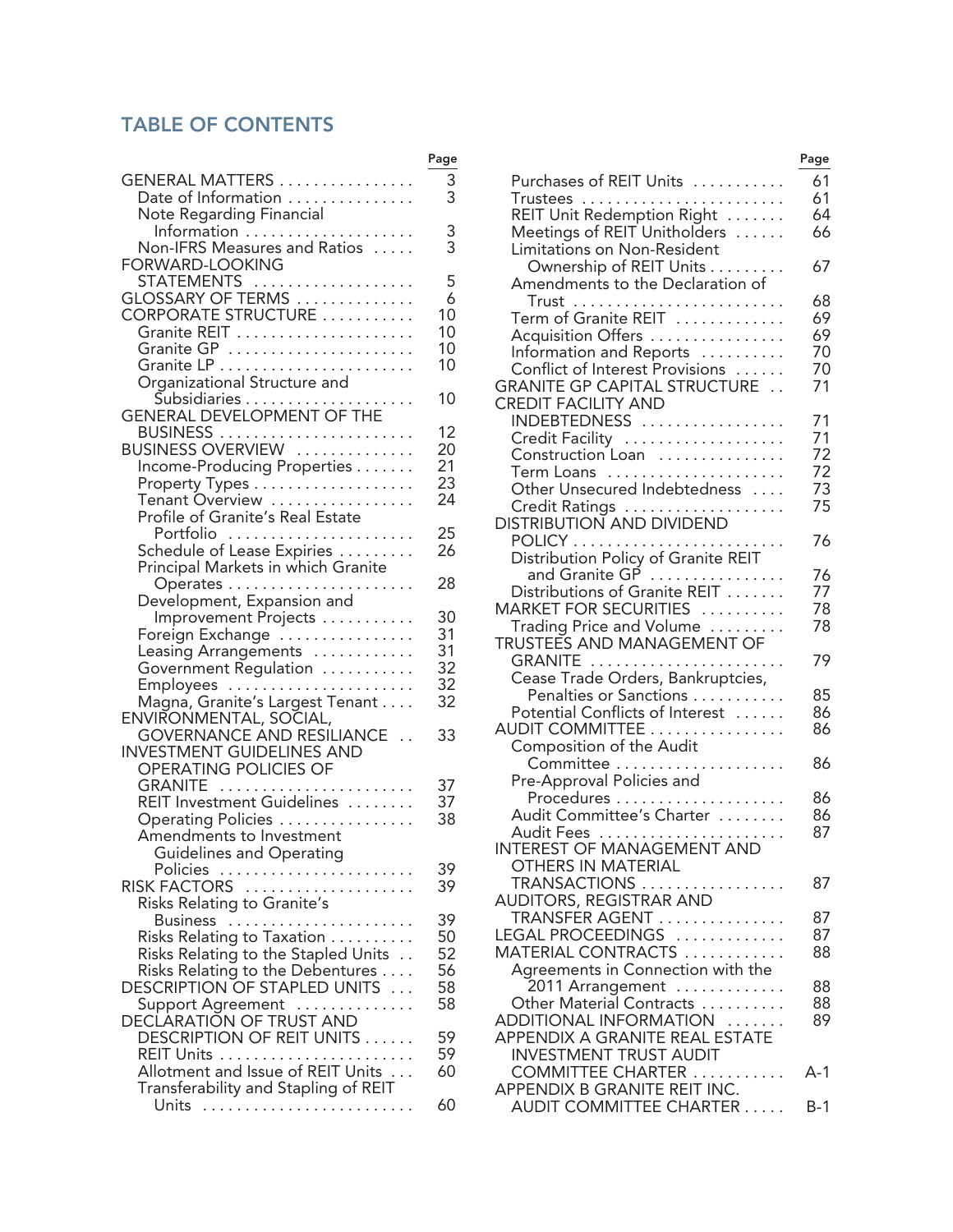# <span id="page-2-0"></span>GENERAL MATTERS

This Annual Information Form contains information about both Granite Real Estate Investment Trust and Granite REIT Inc. The trust units of Granite REIT and the common shares of Granite GP trade as stapled units (''Stapled Units''), each consisting of one REIT Unit and one GP Share. The Stapled Units are listed on the TSX under the symbol ''GRT.UN'' and on the NYSE under the symbol ''GRP.U''.

# Date of Information

Information in this AIF is dated as of December 31, 2021, unless otherwise indicated.

# Note Regarding Financial Information

Financial information of Granite REIT and Granite GP is presented on a combined basis as permitted under exemptions granted by applicable Canadian securities regulatory authorities. Accordingly, throughout this Annual Information Form, unless otherwise specified or the context otherwise indicates, ''Granite'' refers to the combined Granite REIT and Granite GP and their subsidiaries.

Financial data included in this Annual Information Form has been prepared in accordance with International Financial Reporting Standards as issued by the International Accounting Standards Board. This Annual Information Form should be read in conjunction with the combined financial statements and management's discussion and analysis and appended notes, each of which appear in Granite's annual report for 2021. Granite refers to Canadian dollars as "dollars" or "\$", United States dollars as "US\$" or ''USD'' and Euros as ''EUR''. Granite publishes its financial statements in Canadian dollars.

# Non-IFRS Measures and Non-IFRS Ratios

In addition to using financial measures determined in accordance with IFRS, Granite also uses certain non-IFRS measures and non-IFRS ratios in managing its business to measure financial and operating performance as well as for capital allocation decisions and valuation purposes. Granite believes that providing these measures on a supplemental basis to the IFRS results is helpful to investors in assessing the overall performance of Granite's business. These non-IFRS measures and non-IFRS ratios include the total debt and net debt and the net leverage ratio.

Total debt is a non-IFRS performance measure calculated as the sum of all current and non-current debt, the net mark to market fair value of cross-currency interest rate swaps and lease obligations as per the consolidated financial statements. Net debt subtracts cash and cash equivalents from total debt. Granite believes that it is useful to include the cross-currency interest rate swaps and lease obligations for the purposes of monitoring the Trust's debt levels.

The net leverage ratio is a non-IFRS ratio that Granite believes is useful in evaluating the Trust's degree of financial leverage, borrowing capacity and the relative strength of its balance sheet. Readers are cautioned that this non-IFRS ratio does not have a standardized meaning prescribed under IFRS and, therefore, should not be construed as an alternative to net income, cash provided by operating activities or any other measure calculated in accordance with IFRS. Additionally, because this term does not have a standardized meaning prescribed by IFRS, it may not be comparable to similarly titled measures presented by other reporting issuers. The net leverage ratio is calculated as the carrying value of total debt less cash and cash equivalents, divided by the fair value of investment properties (excluding assets held for sale).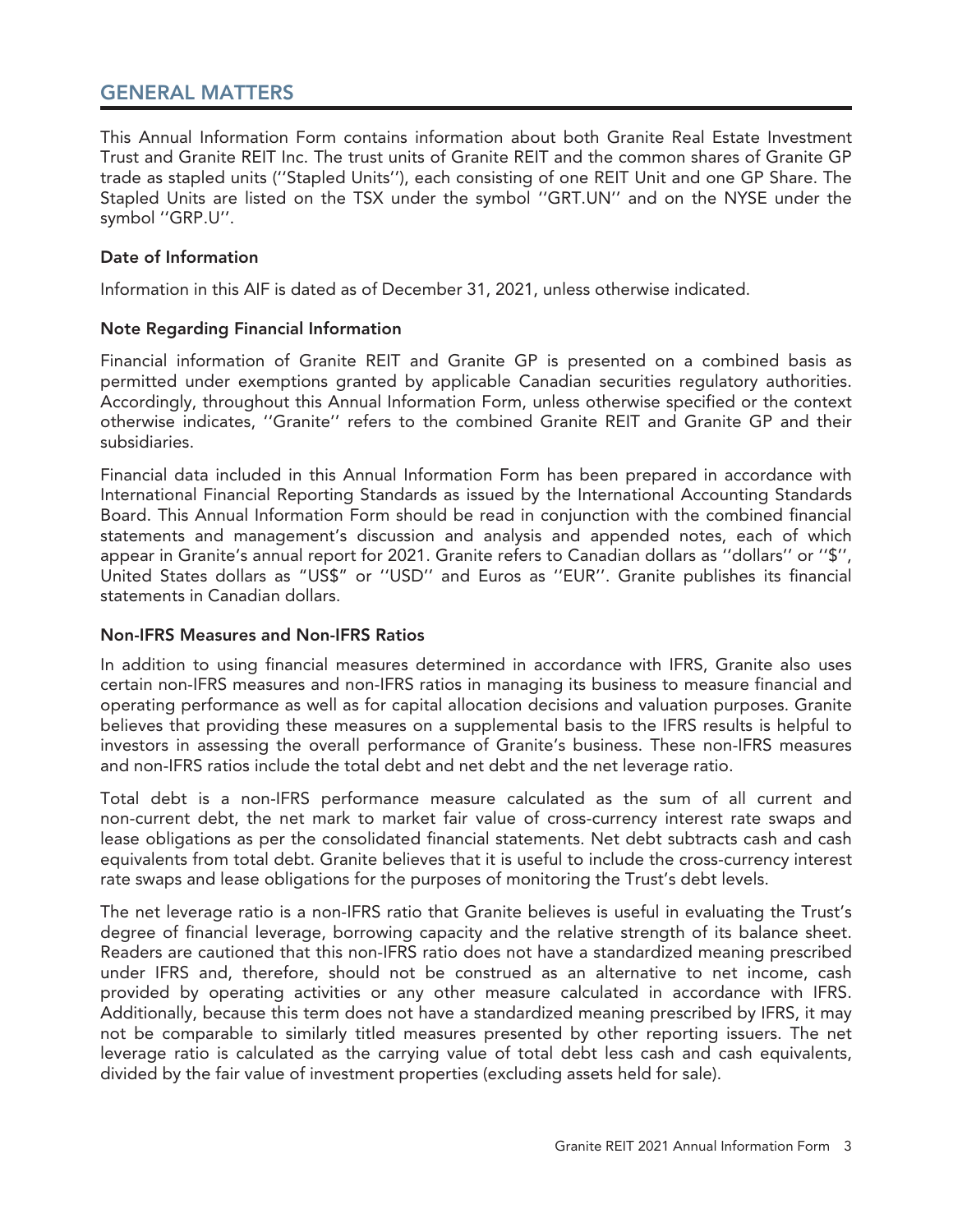The net leverage ratio is calculated from the audited combined financial statements as at and for the year ended December 31, 2021 as follows:

| As at December 31, 2021                                               |     | (in millions) |
|-----------------------------------------------------------------------|-----|---------------|
|                                                                       |     | \$2,425.1     |
|                                                                       |     | (44.1)        |
|                                                                       |     | 32.2          |
|                                                                       |     | 0.8           |
|                                                                       |     | \$2,414.0     |
|                                                                       |     | 402.5         |
|                                                                       | [A] | \$2,011.5     |
|                                                                       | [B] | \$7,971.2     |
|                                                                       |     | 25%           |
| (1)<br>Balance is net of the cross currency interest rate swap asset. |     |               |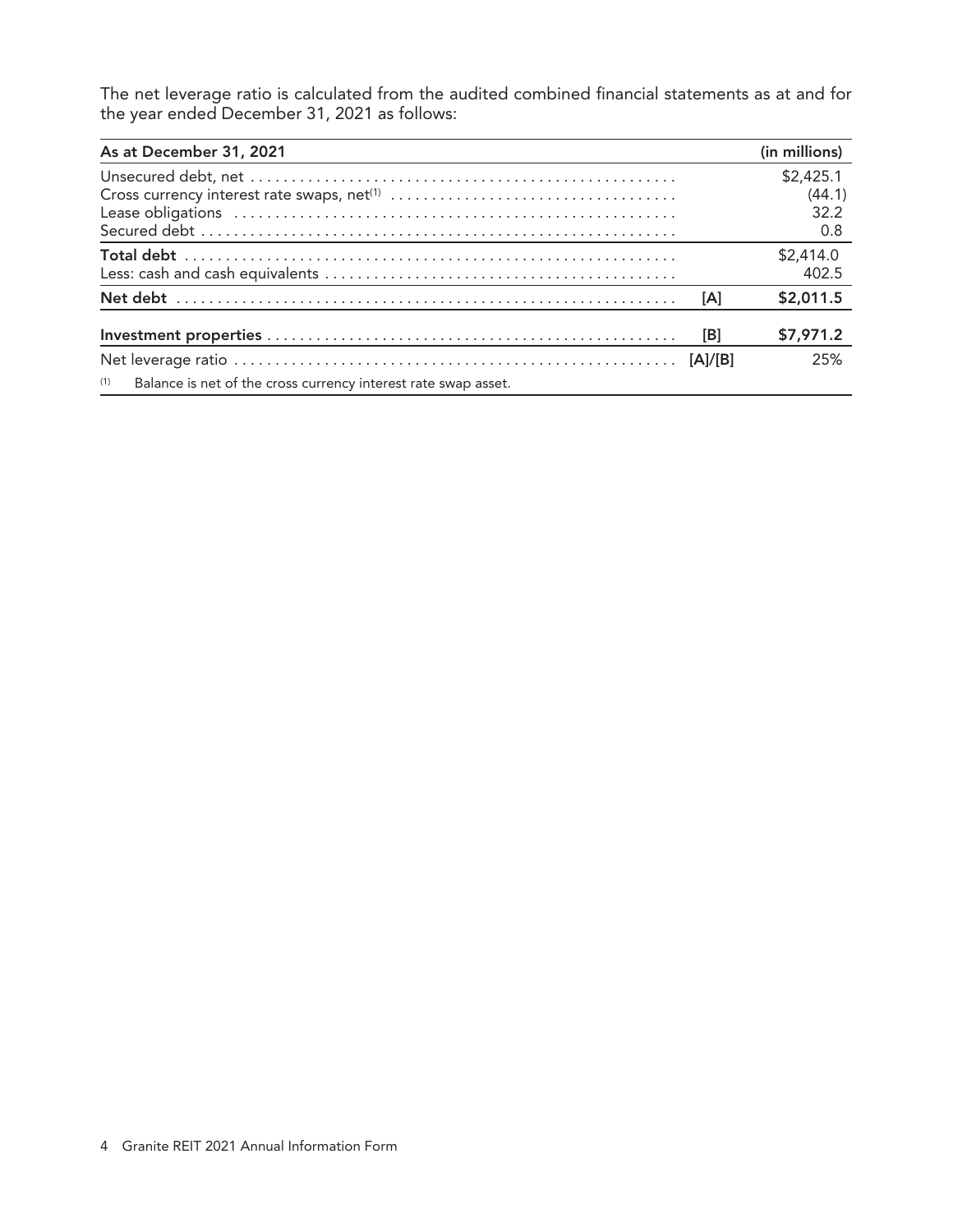# <span id="page-4-0"></span>FORWARD-LOOKING STATEMENTS

This Annual Information Form and the documents incorporated by reference herein contain statements that, to the extent they are not recitations of historical fact, constitute ''forwardlooking statements'' or ''forward looking information'' within the meaning of applicable securities legislation, including the United States Securities Act of 1933, as amended, the United States Securities Exchange Act of 1934, as amended, and applicable Canadian securities legislation. Forward-looking statements and forward-looking information may include, among others, statements regarding Granite's future plans, goals, strategies, intentions, beliefs, estimates, costs, objectives, capital structure, cost of capital, tenant base, tax consequences, economic performance or expectations, or the assumptions underlying any of the foregoing. Words such as ''outlook'', ''may'', ''would'', ''could'', ''should'', ''will'', ''likely'', ''expect'', ''anticipate'', ''believe'', ''intend'', ''plan'', ''forecast'', ''objective'', ''strategy'', ''project'', ''estimate'', ''seek'' and similar expressions are used to identify forward-looking statements and forward-looking information. Forward-looking statements and forward-looking information should not be read as guarantees of future events, performance or results and will not necessarily be accurate indications of whether or the times at or by which such future performance will be achieved. Undue reliance should not be placed on such statements. There can also be no assurance that: Granite's expectations regarding the impact of the novel coronavirus ("COVID-19") pandemic and government measures to contain it, including with respect to Granite's ability to weather the impact of COVID-19, the effectiveness of measures intended to mitigate such impact, and Granite's ability to deliver cash flow stability and growth and create long-term value for unitholders; Granite's ability to implement its Environmental, Social, Governance and Resilience ("ESG+R") program and related targets and goals, the expansion, diversification and development of Granite's real estate portfolio, including acquisitions of properties in new markets; the reduction in Granite's exposure to Magna and the special purpose properties; Granite's ability to strategically redeploy the proceeds from recently sold properties and financing initiatives; Granite's ability to find and integrate satisfactory acquisition, joint venture and development opportunities; Granite's ability to accelerate growth and execute its short- and long-term business strategies; Granite's ability to renew land leases upon their expiration; Granite's ability to optimize its balance sheet; Granite's ability to increase its leverage ratio; and the expected amount of any distributions, including any expected increases can be achieved in a timely manner, with the expected impact or at all. Forward-looking statements and forwardlooking information are based on information available at the time and/or management's good faith assumptions and analyses made in light of Granite's perception of historical trends, current conditions and expected future developments, as well as other factors management believes are appropriate in the circumstances, and are subject to known and unknown risks, uncertainties and other unpredictable factors, many of which are beyond Granite's control, that could cause actual events or results to differ materially from such forward-looking statements and forward-looking information. Important factors that could cause such differences include, but are not limited to: the risk of changes to tax or other laws and treaties that may adversely affect Granite REIT's mutual fund trust status under the Tax Act or the effective tax rate in other jurisdictions in which Granite operates; economic, market and competitive conditions and other risks that may adversely affect Granite's ability to expand and diversify its portfolio and pay the expected amount of any distributions; and the risks set forth in this Annual Information Form in the ''Risk Factors'' section, which investors are strongly advised to review. The ''Risk Factors'' section also contains information about the material factors or assumptions underlying such forward-looking statements and forward-looking information. Forward-looking statements and forward-looking information speak only as of the date the statements were made and unless otherwise required by applicable securities laws, Granite expressly disclaims any intention and undertakes no obligation to update or revise any forward-looking statements or forward-looking information contained in this Annual Information Form to reflect subsequent information, events or circumstances or otherwise.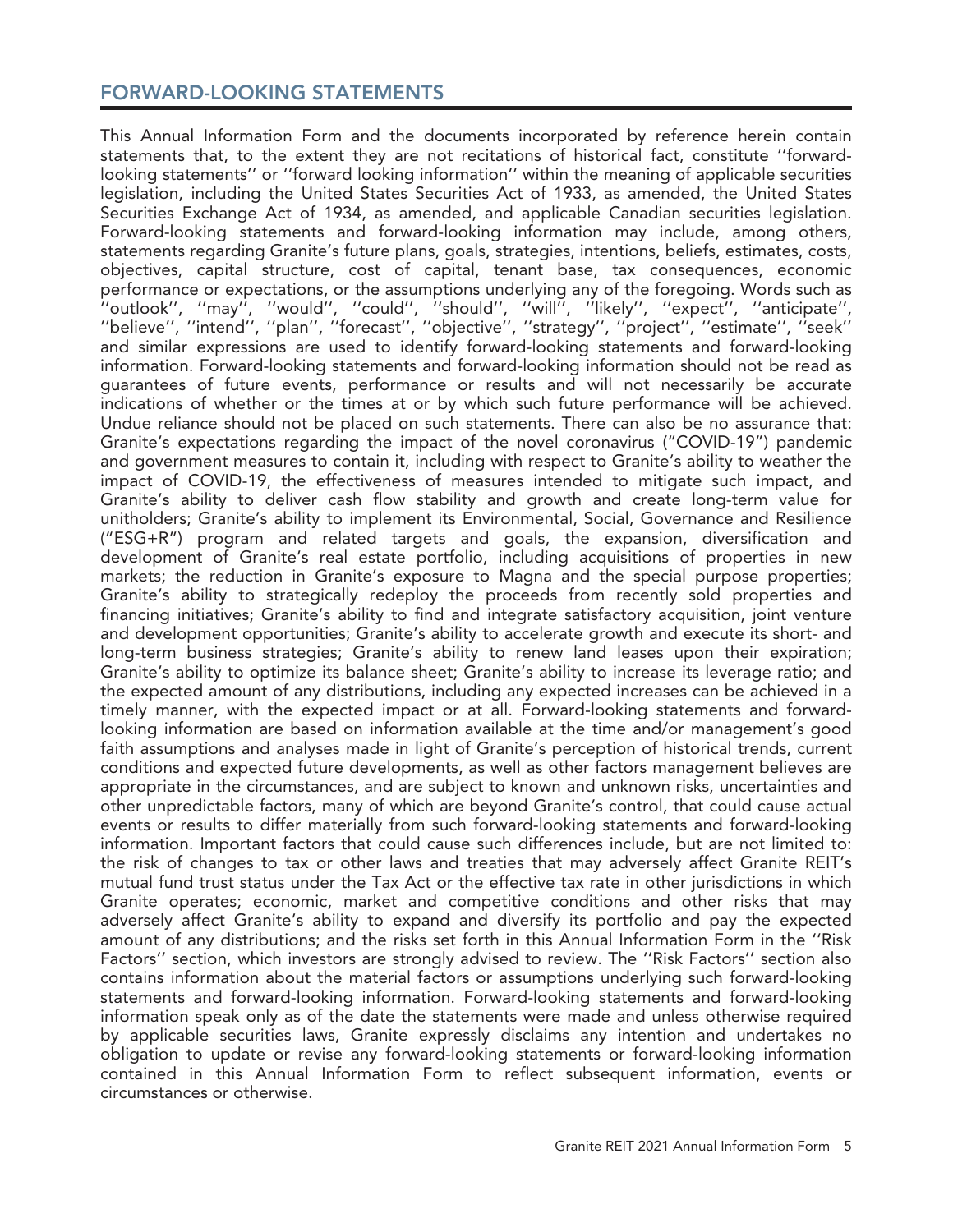# <span id="page-5-0"></span>GLOSSARY OF TERMS

"0.522% Swap" means the cross-currency interest rate swap entered into by Granite to exchange the US\$185 million principal and related variable rate interest payments from the 2024 Term Loan to EUR 168.2 million and Euro-denominated interest payments at a 0.522% interest rate.

"0.536% Swap" means the cross-currency interest rate swap entered into by Granite to exchange the \$350 million portion of principal related 2.194% interest payments from the 2028 Debentures to EUR 242.1 million and Euro-denominated interest payments at a 0.536% interest rate.

"1.045% Swap" means the cross-currency interest rate swap entered into by Granite to exchange the \$500 million principal and related 2.378% interest payments from the 2030 Debentures to EUR 319.4 million and Euro-denominated interest payments at a 1.045% interest rate.

"1.355% Swap" means the cross-currency interest rate swap entered into by Granite to exchange the \$300 million principal and related variable interest payments from the 2026 Term Loan to EUR 205.5 million and Euro-denominated interest payments at a 1.355% interest rate.

"2.096% Swap" means the cross-currency interest rate swap entered into by Granite to exchange the \$500 million principal and related 2.194% interest payments from the 2028 Debentures to US\$397.0 million and U.S.-denominated interest payments at a 2.096% interest rate. As at February 3, 2022, the 2.096% Swap was reduced to \$150 million principal outstanding, exchanging principal and interest payments to US\$119.1 million and U.S. denominated interest payments at a 2.096% interest rate.

"2.43% Swap" means the cross-currency interest rate swap entered into by Granite to exchange the \$400 million principal and related 3.873% interest payments from the 2023 Debentures to EUR 281.1 million and Euro-denominated interest payments at a 2.43% interest rate.

"2.964% Swap" means the cross-currency interest rate swap entered into by Granite to exchange the \$500 million principal and related 3.062% interest payments from the 2027 Debentures to US \$370.3 million and USD-denominated interest payments at a 2.964% interest rate.

"2011 Arrangement" means the completion of a court-approved plan of arrangement of Granite Co. under the *Business Corporations Act* (Ontario), which eliminated Granite Co.'s dual class share capital structure through which Mr. Frank Stronach and his family had previously controlled Granite Co.

"2013 Arrangement" means the completion of Granite Co.'s conversion from a corporate structure to a stapled unit real estate investment trust structure pursuant to a plan of arrangement under the *Business Corporations Act* (Québec) on January 3, 2013.

"2016 Indenture" means, together, the trust indenture and supplemental indenture providing for, among other things, the creation and issue of the 2023 Debentures.

"2020 First Indenture" means, together, the trust indenture and supplemental indenture providing for, among other things, the creation and issue of the 2027 Debentures.

"2020 Second Indenture" means, together, the trust indenture and supplemental indenture providing for, among other things, the creation and issue of the 2030 Debentures.

"2021 Indenture" means, together, the trust indenture and supplemental indenture providing for, among other things, the creation and issue of the 2028 Debentures.

"2023 Debentures" means the \$400 million aggregate principal amount of 3.873% Series 3 senior debentures due November 30, 2023 issued by Granite LP.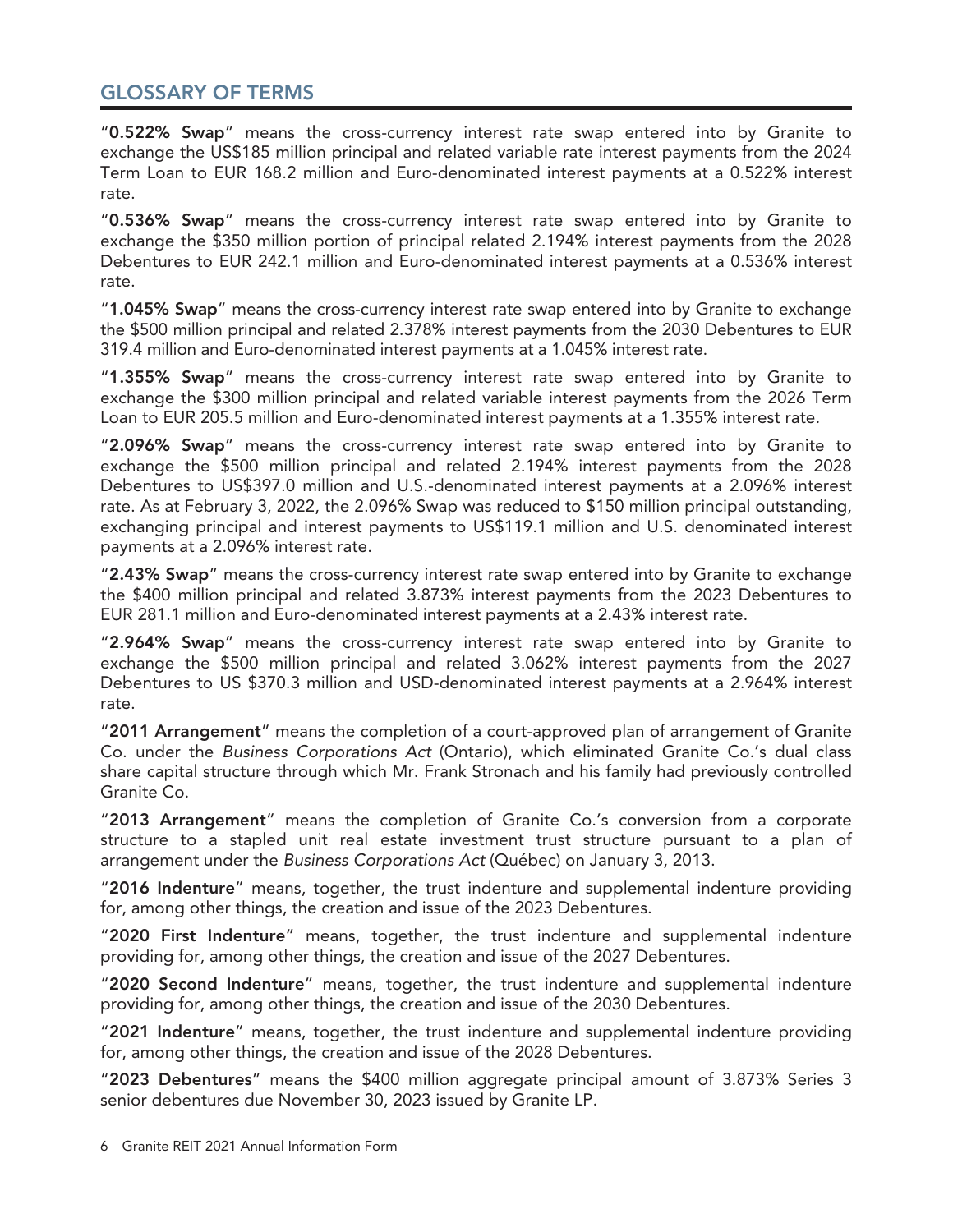"2024 Term Loan" means the new senior unsecured non-revolving term facility in the amount of US\$185 million entered into by Granite LP on December 19, 2018, as extended on October 21, 2019.

"2026 Term Loan" means the new senior unsecured non-revolving term facility in the amount of \$300 million entered into by Granite LP on December 12, 2018, as extended on November 27, 2019.

"2027 Debentures" means the \$500 million aggregate principal amount of 3.062% Series 4 senior debentures due June 4, 2027 issued by Granite LP.

"2028 Debentures" means the \$500 million aggregate principal amount of 2.194% Series 6 senior debentures due August 30, 2028 issued by Granite LP.

"2030 Debentures" means the \$500 million aggregate principal amount of 2.378% Series 5 senior debentures due December 18, 2030 issued by Granite LP.

"AIF" or "Annual Information Form" means this annual information form.

"annualized revenue" means rental revenue excluding tenant recoveries, recognized in accordance with IFRS, in the month of December 2021, excluding assets held for sale, multiplied by twelve months.

"Arrangement Agreement" means the arrangement agreement dated January 31, 2011 between MI Developments Inc., the Stronach Shareholder and The Stronach Trust (including the schedules thereto).

"Audit Committee" means the audit committee of Granite REIT or the audit committee of Granite GP, as the context requires.

"BCBCA" means the *Business Corporations Act* (British Columbia).

"Credit Facility" means Granite's unsecured revolving credit facility in the amount of \$1 billion with a five-year term commencing on March 31, 2021.

"DBRS" means DBRS Limited.

"Debentures" means, collectively, the 2023 Debentures, the 2027 Debentures, the 2028 Debentures, the 2030 Debentures and any other debentures subsequently issued under the 2016 Indenture, the 2020 First Indenture, the 2020 Second Indenture and the 2021 Indenture.

"Declaration of Trust" means Granite REIT's amended and restated declaration of trust dated December 20, 2017.

"Directors" means the Board of Directors of Granite GP.

"Disclosable Interest" has the meaning set out under the heading "*Declaration of Trust and Description of REIT Units — Conflict of Interest Provisions*".

"Equity Distribution Agreement" means the equity distribution agreement dated November 3, 2021 among Granite REIT, Granite GP, BMO Nesbitt Burns Inc., Scotia Capital Inc. and TD Securities Inc. in connection with Granite's at-the-market equity program.

"ESG+R" means Environmental, Social, Governance and Resilience.

"Event of Uncoupling" has the meaning set out under the heading "*Description of Stapled Units*".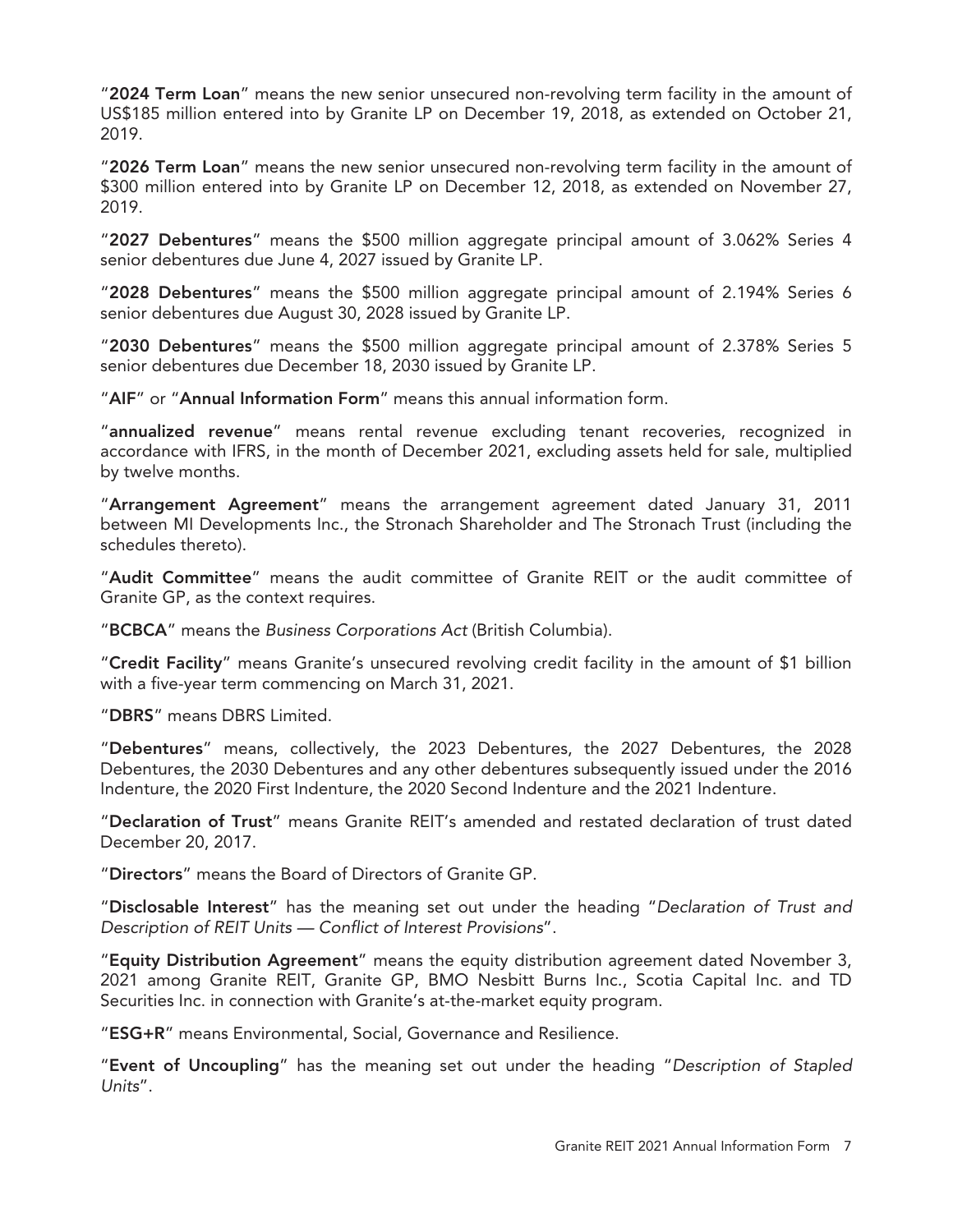"Exempt Plans" has the meaning set out under the heading "*Risk Factors — Risks Relating to the Stapled Units — Redemptions of Stapled Units*".

"FDAP" has the meaning set out under the heading "*Risk Factors — Risk Relating to Taxation — United States — Potential Uncertainty as to the Availability of Treaty Benefits to Distributions from Granite America*".

"FIRPTA" means the United States Foreign Investment in Real Property Tax Act of 1980.

"Forbearance Agreement" means the forbearance agreement entered into by Granite Co. prior to the implementation of the 2011 Arrangement.

"GLA" means gross leasable area.

"GP Redemption Right" has the meaning set out under the heading "*Declaration of Trust and Description of REIT Units — REIT Unit Redemption Rights*".

"GP Share" means the common shares of Granite GP.

"Granite America" means Granite REIT America Inc.

"Granite Co." means, for periods prior to January 3, 2013, Granite's predecessor Granite Real Estate Inc.

"Granite GP" means Granite REIT Inc.

"Granite LP" means Granite REIT Holdings Limited Partnership.

"Granite REIT" or the "Trust" means Granite Real Estate Investment Trust.

"Green Bond Framework" means the Green Bond Framework which complies with the Green Bond Principles developed by the International Capital Markets Association as of June 2018 and as described in Granite's Green Bond Framework dated April 2020, which is available on Granite's website.

"GRESB" means Global Real Estate Sustainability Benchmark.

"GRI" means Global Reporting Initiative.

"IFRS" means the International Financial Reporting Standards as issued by the International Accounting Standards Board.

"leverage" or "leverage ratio", unless otherwise indicated, refers to the carrying value of total debt divided by the total fair value of investment properties and "net leverage ratio" subtracts cash and cash equivalents from total debt.

"LIBOR" means London Interbank Offered Rate.

"Magna", unless otherwise indicated, refers to Magna International Inc., its operating divisions and subsidiaries and its other controlled entities.

"Moody's" means Moody's Investor Service.

"NCIB" means normal course issuer bid.

"Non-Residents" are to persons who are not residents of Canada for the purposes of the Tax Act.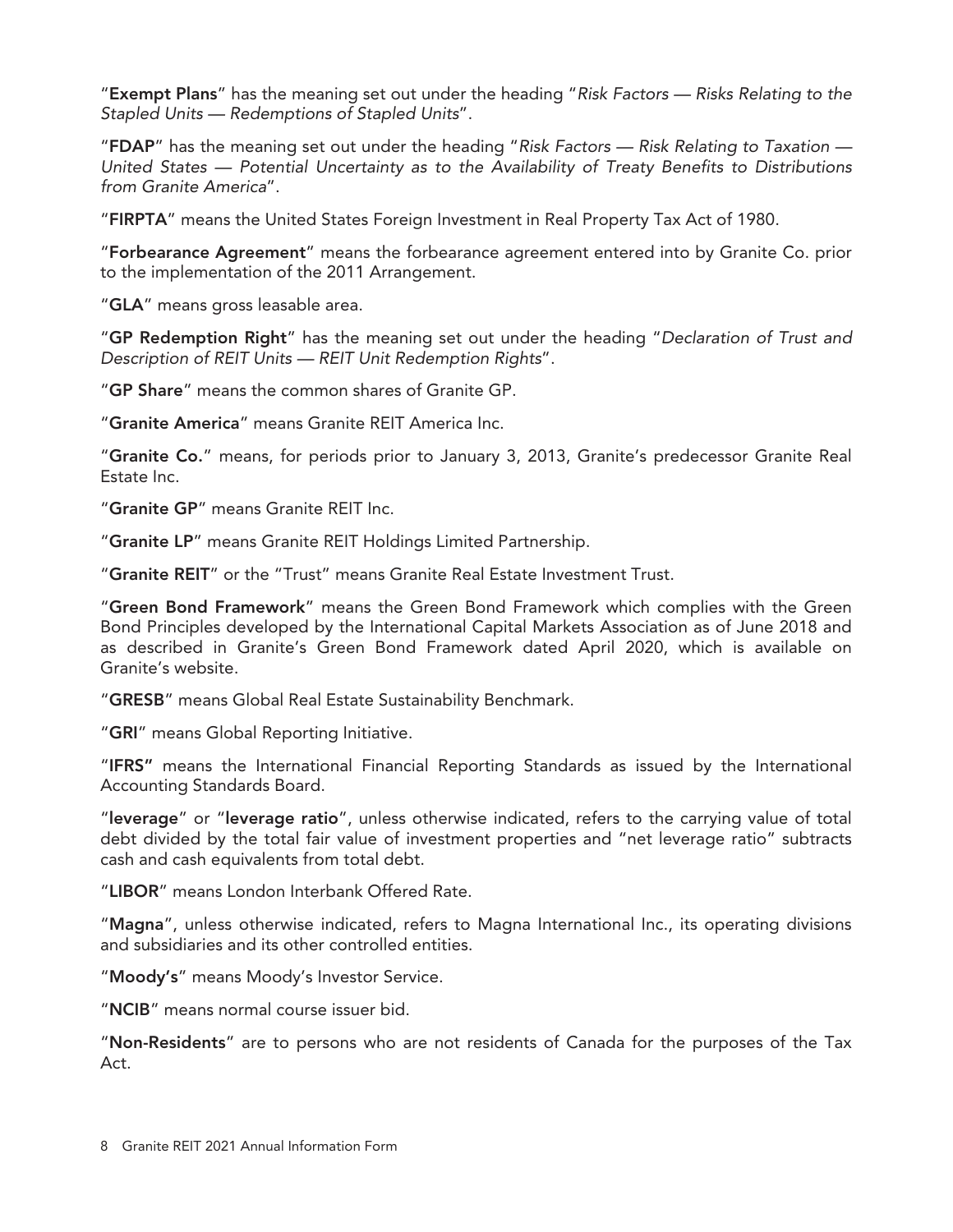"Non-Resident Beneficiaries" means Non-Residents or partnerships that are not Canadian partnerships within the meaning of the Tax Act.

"NYSE" means the New York Stock Exchange.

"PFIC" means a passive foreign investment company for U.S. federal income tax purposes.

"qualifying income exception" has the meaning set out under the heading "*Risk Factors — Risk Relating to Taxation — United States — Granite REIT's Status as a Partnership*".

"REIT Exception" has the meaning set out under the heading "*Risk Factors — Risk Relating to Taxation — Canada — Real Estate Investment Trust Status*".

"REIT Unitholder" means a holder of a REIT Unit or REIT Units.

"REIT Unit" means the trust units of Granite REIT.

"Resident Canadian" means a resident in Canada for purposes of the Tax Act.

"SEC" means the United States Securities and Exchange Commission.

"SF" means square feet.

"SIFT" has the meaning set out under the heading "*Investment Guidelines and Operating Policies of Granite — REIT Investment Guidelines*".

"Stapled Units" has the meaning set out under the heading "*General Matters*".

"Stronach Shareholder" means 445327 Ontario Limited.

"Support Agreement" means the support agreement dated as of January 3, 2013 entered into by Granite REIT and Granite GP, as amended and restated on December 20, 2017.

"Sustainability Plan" means Granite's Sustainability Plan, which is available on Granite's website.

"Tax Act" means the *Income Tax Act* (Canada).

"Transfer Agreement" means the transfer agreement between Granite Co., the Stronach Shareholder and The Stronach Trust, entered into immediately prior to the implementation of the 2011 Arrangement.

"TSX" means the Toronto Stock Exchange.

"Trustees" means the board of trustees of Granite REIT.

"Unit Redemption Assets" has the meaning set out under the heading "*Declaration of Trust and Description of REIT Units — REIT Unit Redemption Right*".

"Unit Redemption Date" has the meaning set out under the heading "*Declaration of Trust and Description of REIT Units — REIT Unit Redemption Right*".

"Unit Redemption Price" has the meaning set out under the heading "*Declaration of Trust and Description of REIT Units — REIT Unit Redemption Right*".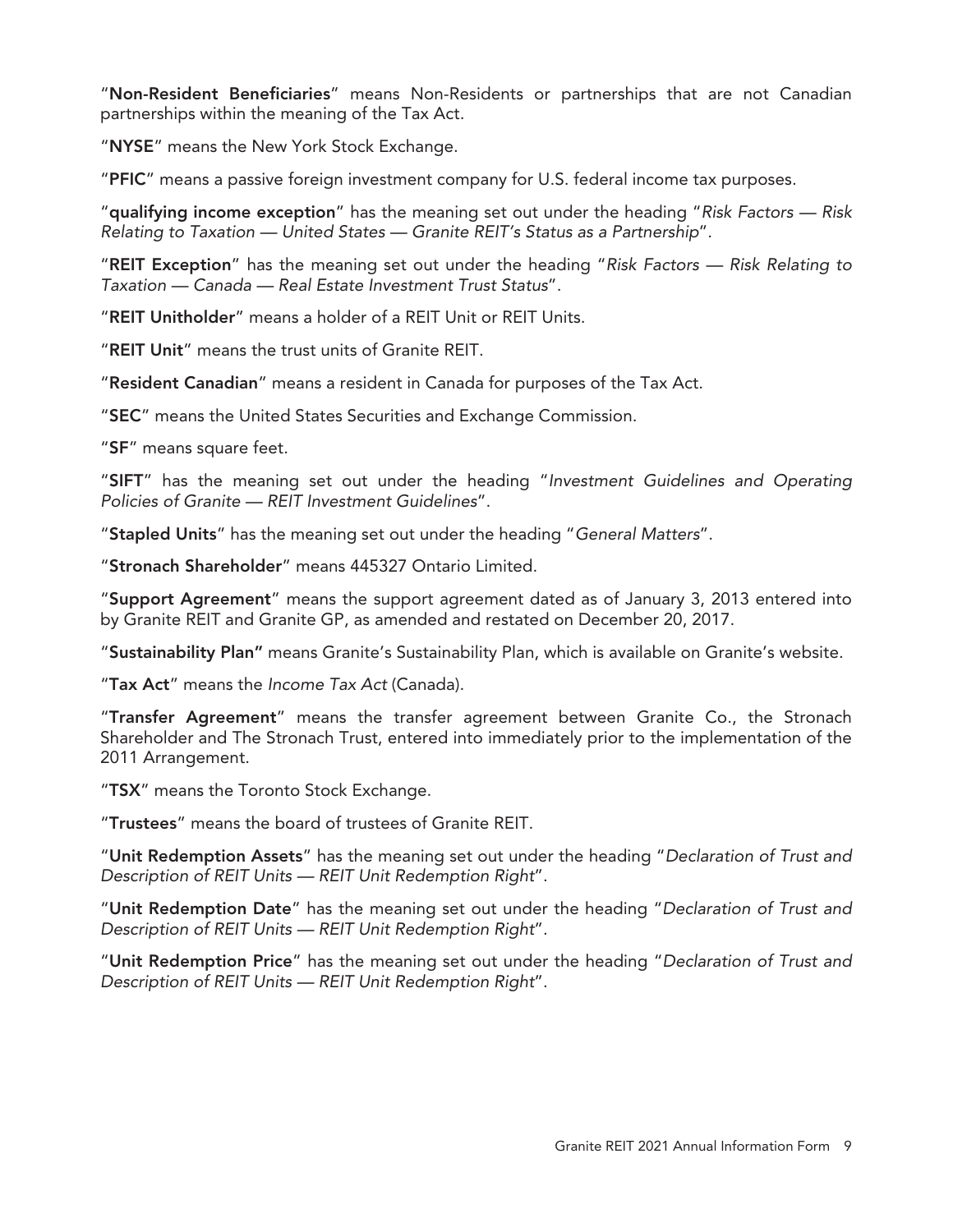# <span id="page-9-0"></span>CORPORATE STRUCTURE

# Granite REIT

Granite REIT is an unincorporated, open-ended, limited purpose trust established under and governed by the laws of the Province of Ontario pursuant to the Declaration of Trust. Although it is intended that Granite REIT qualify as a ''mutual fund trust'' pursuant to the Tax Act, Granite REIT is not a mutual fund under applicable securities laws. The principal office and centre of administration of Granite REIT is located at 77 King Street West, Suite 4010, P.O. Box 159, Toronto-Dominion Centre, Toronto, Ontario, M5K 1H1.

# Granite GP

Granite GP was incorporated on September 28, 2012 pursuant to the BCBCA. On January 4, 2013, the articles of Granite GP were altered to remove a class of non-voting shares that had been used for certain steps of the 2013 Arrangement. The head office of Granite GP is located at 77 King Street West, Suite 4010, P.O. Box 159, Toronto-Dominion Centre, Toronto, Ontario, M5K 1H1 and the registered office of Granite GP is Suite 2600, Three Bentall Centre, 595 Burrard Street P.O. Box 49314, Vancouver, British Columbia, V7X 1L3.

# Granite LP

Granite's business is carried on directly and indirectly by Granite LP, all of the partnership units of which are owned by Granite REIT and Granite GP.

# Organizational Structure and Subsidiaries

The following is a simplified illustration of Granite's organizational structure as at December 31, 2021:



- 1 Ownership of the properties is held directly or indirectly through wholly owned special purpose entities.
- 2 Granite Coöperatieve U.A. and Granite Real Estate Inc. own 99.74%. The remaining 0.26% is owned by a third party shareholder.
- 3 Granite (Houston 90) LLC owns 97.87%. The remaining 2.13% is owned by a third party shareholder.
- 4 Granite Coöperatieve U.A. owns 95%. The remaining 5% is owned by a third party shareholder.
- 10 Granite REIT 2021 Annual Information Form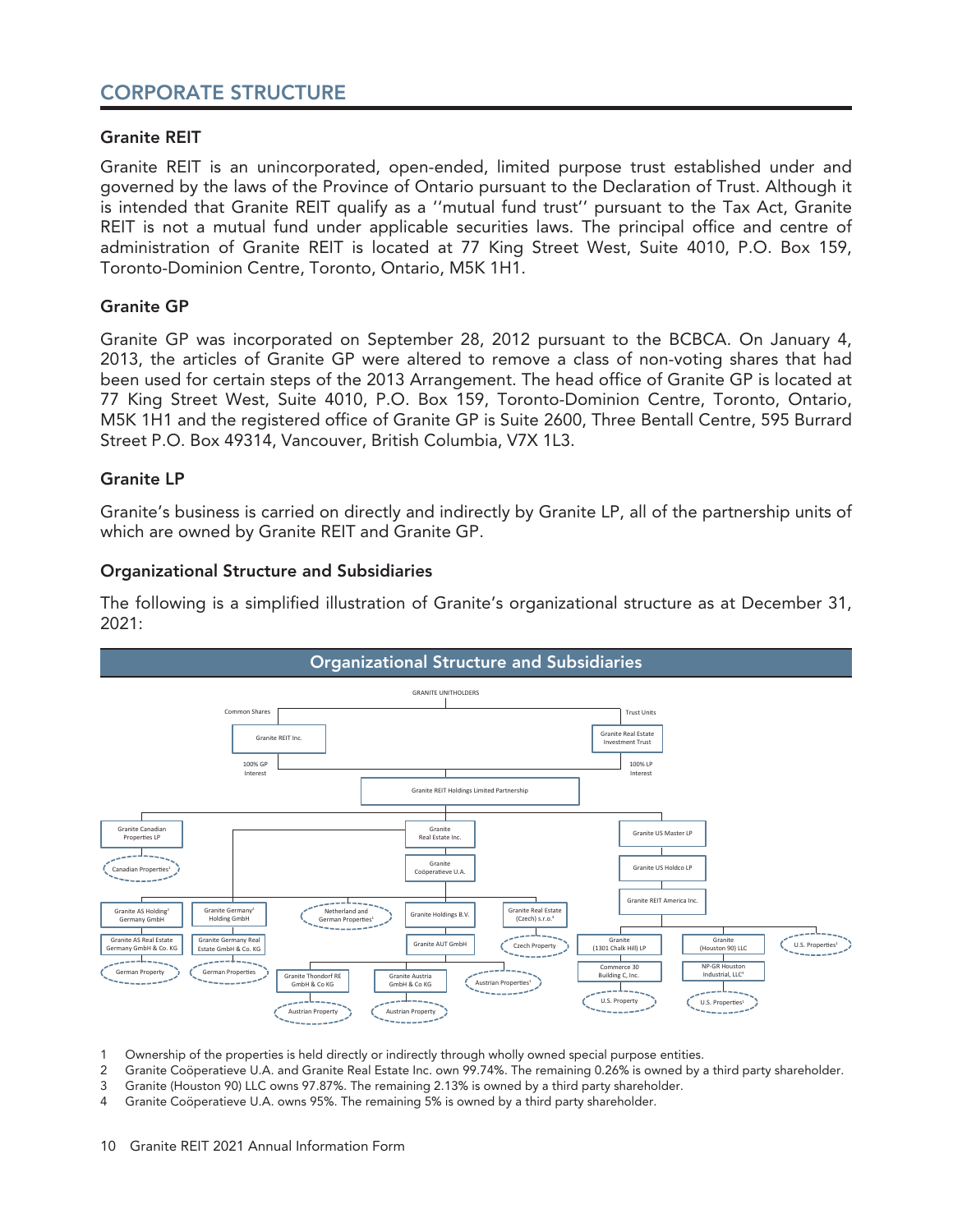Granite LP's material subsidiaries as at December 31, 2021 and their respective jurisdictions of incorporation or formation are listed below. Parent/subsidiary relationships are identified by indentation. The percentages of the votes attaching to all voting securities beneficially owned by Granite LP or over which Granite exercises control or direction, directly or indirectly, are also indicated. Granite LP's percentage voting interest is equivalent to Granite's economic interest in each subsidiary listed below. The voting securities of each subsidiary are held in the form of common shares or, in the case of limited partnerships and their foreign equivalents, share quotas or partnership interests. The above diagram excludes certain subsidiaries. The assets and revenues of each excluded subsidiary do not exceed 10%, and the assets and revenues of all excluded subsidiaries do not in the aggregate exceed 20%, of Granite's total consolidated assets or total consolidated revenues as at December 31, 2021.

# List of Material Subsidiaries

|                                              | Ownership of<br><b>Voting Securities</b> | Jurisdiction of<br>Incorporation<br>or Formation |
|----------------------------------------------|------------------------------------------|--------------------------------------------------|
| Granite Canadian Properties LP               | 100%                                     | Ontario                                          |
| <b>Granite US Master LP</b>                  | 100%                                     | Delaware                                         |
| Granite US Holdco LP                         | 100%                                     | Delaware                                         |
| Granite REIT America Inc.                    | 100%                                     | Delaware                                         |
| Granite (1301 Chalk Hill) LP                 | 100%                                     | Delaware                                         |
| Commerce 30 Building C, Inc.                 | 100%                                     | Delaware                                         |
| Granite (Houston 90) LLC                     | 100%                                     | Delaware                                         |
| NP-GR Houston Industrial, LLC                | 97.87%                                   | Delaware                                         |
| Granite Real Estate Inc.                     | 100%                                     | Quebec                                           |
| Granite Cooperatieve U.A                     | 100%                                     | Netherlands                                      |
| Granite Holdings B.V.                        | 100%                                     | Netherlands                                      |
| <b>Granite AUT GmbH</b>                      | 100%                                     | Austria                                          |
| Granite Thondorf RE GmbH & Co KG             | 100%                                     | Austria                                          |
| Granite Austria GmbH & Co KG                 | 100%                                     | Austria                                          |
| <b>Granite Germany Holding GmbH</b>          | 99.74%                                   | Germany                                          |
| Granite Germany Real Estate GmbH & Co KG     | 99.74%                                   | Germany                                          |
| Granite AS Holding Germany GmbH              | 99.74%                                   | Germany                                          |
| Granite AS Real Estate Germany GmbH & Co. KG | 99.79%                                   | Germany                                          |
| Granite Real Estate (Czech) s.r.o.           |                                          | 95.00% Czech Republic                            |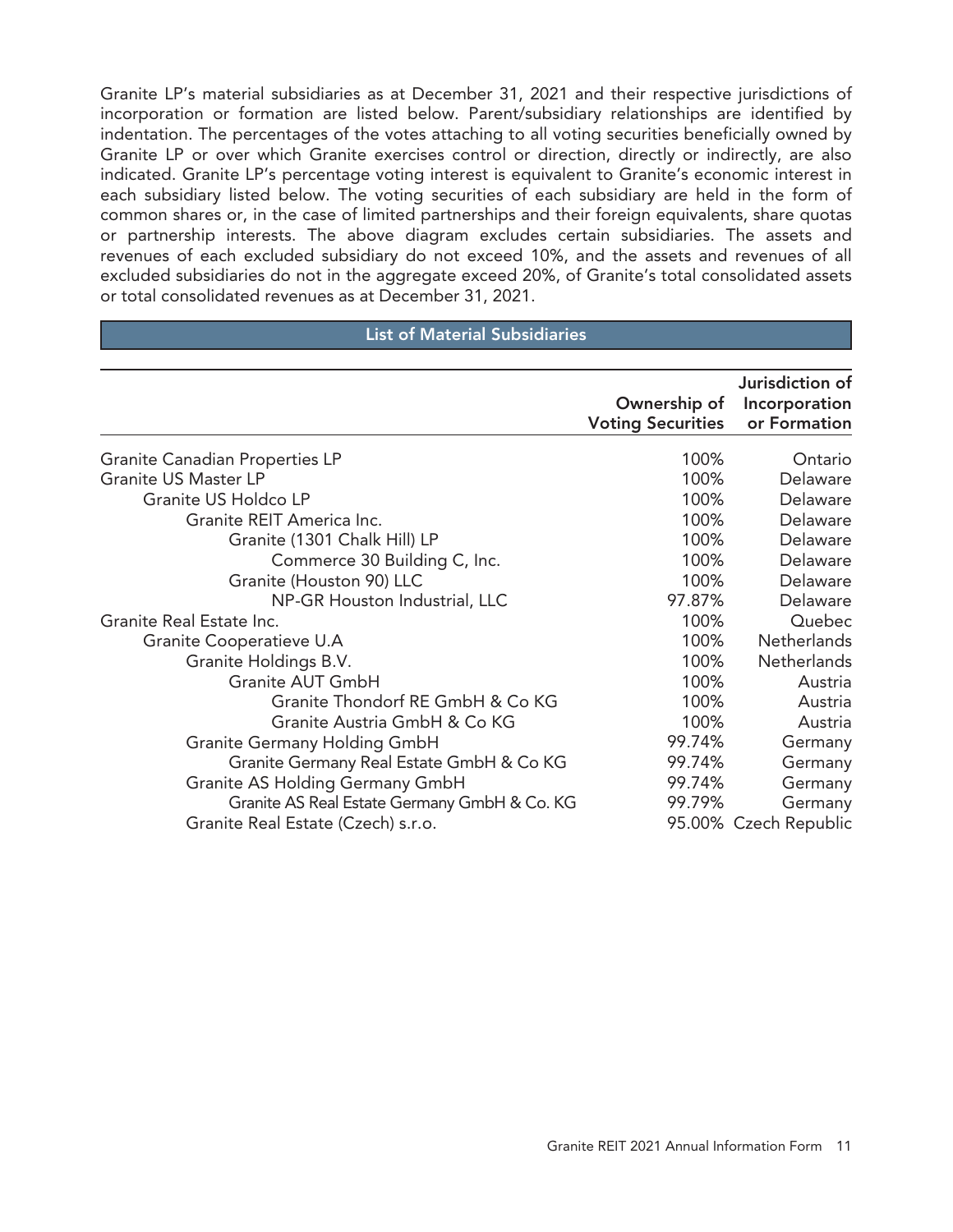<span id="page-11-0"></span>The following is a summary of the general development of Granite over the past three years:

# 2019

# Acquisitions

The following table provides a summary of Granite's acquisitions in 2019:

| <b>Acquisitions</b><br>(in millions, except as noted)        |                         |     | Weighted<br>Average                                |                         |                                                            |                                           |
|--------------------------------------------------------------|-------------------------|-----|----------------------------------------------------|-------------------------|------------------------------------------------------------|-------------------------------------------|
| <b>Property Address</b>                                      | Location $\$ g ft $(1)$ |     | Lease Term,<br>in years by<br>sq ft <sup>(ī)</sup> | Date<br><b>Acquired</b> | <b>Property</b><br><b>Purchase</b><br>Price <sup>(2)</sup> | <b>Stabilized</b><br>Yield <sup>(1)</sup> |
| Income-producing properties:                                 |                         |     |                                                    |                         |                                                            |                                           |
| 201 Sunridge Blvd.                                           | Wilmer, TX              | 0.8 | 9.5                                                | Mar 1, 2019             | \$58.1                                                     | 5.1%                                      |
| 3501 North Lancaster Hutchins Rd.                            | Lancaster, TX           | 0.2 | 10.4                                               | Mar 1, 2019             | 106.1                                                      | 6.8%                                      |
| Leasehold interest in two properties:                        |                         |     |                                                    |                         |                                                            |                                           |
| 2020 and 2095 Logistics Dr.                                  | Mississauga, ON         | 0.9 | 8.7                                                | Apr 9, 2019             | $153.6^{(3)}$                                              | 4.5%                                      |
| 1901 Beggrow Street                                          | Columbus, OH            | 0.8 | 4.7                                                | May 23, 2019            | 71.6                                                       | 5.7%                                      |
| Heirweg $3 \ldots \ldots \ldots \ldots \ldots \ldots \ldots$ | Born, NL                | 0.3 | 7.6                                                | Jul 8, 2019             | 25.7                                                       | 6.1%                                      |
| 1222 Commerce Parkway                                        | Horn Lake, MS           | 0.3 | 4.8                                                | Aug 1, 2019             | 24.5                                                       | 5.7%                                      |
| 831 North Graham Rd.                                         | Greenwood, IN           | 0.5 | 7.0                                                | Oct 4, 2019             | 39.6                                                       | 5.7%                                      |
| 100 Clyde Alexander Lane                                     | Pooler, GA              | 0.7 | 3.1                                                | Oct 18, 2019            | $62.7^{(4)}$                                               | 6.0%                                      |
| 1301 Chalk Hill Rd.                                          | Dallas, TX              | 2.3 | 19.8                                               | Nov 19, 2019            | $269.8^{(5)}$                                              | 5.5%                                      |
| 330-366 Stateline Road East                                  | Southaven, MS           | 0.9 | 4.9                                                | Dec 19, 2019            | 63.7                                                       | 5.5%                                      |
| 440-480 Stateline Road East                                  | Southaven, MS           | 0.8 | 4.1                                                | Dec 19, 2019            | 51.6                                                       | 5.1%                                      |
| Development land:                                            |                         |     |                                                    |                         |                                                            |                                           |
| 6701, 6702 Purple Sage Rd.                                   | Houston, TX             | N/A | N/A                                                | Jul 1, 2019             | 33.4                                                       | N/A                                       |
|                                                              |                         | 8.5 |                                                    |                         | \$960.4                                                    | 5.5%                                      |

(1) As at the date of acquisition.

<sup>(2)</sup> Purchase price does not include transaction costs associated with property acquisitions.

(3) Excludes the right-of-use asset of \$20.5 million associated with a ground lease.

(4) The Trust acquired the leasehold interest in this property which resulted in the recognition of a right-of-use asset of \$62.7 million. The Trust will acquire freehold title to the property December 31, 2022.

(5) Purchase price does not include cash held in escrow at December 31, 2019 to complete construction.

At the acquisition date, the developed property located at 1301 Chalk Hill Road, Dallas, Texas had outstanding construction work which resulted in \$20.5 million (US\$15.5 million) of the purchase price being placed in escrow to pay for the remaining construction costs. The funds will be released from escrow as the construction is completed. As at December 31, 2020, \$8.4 million (US\$6.6 million) remained in escrow. The purchase price noted above does not include the cash held in escrow to complete the construction. As construction is completed, the construction costs will be capitalized to the cost of the investment property.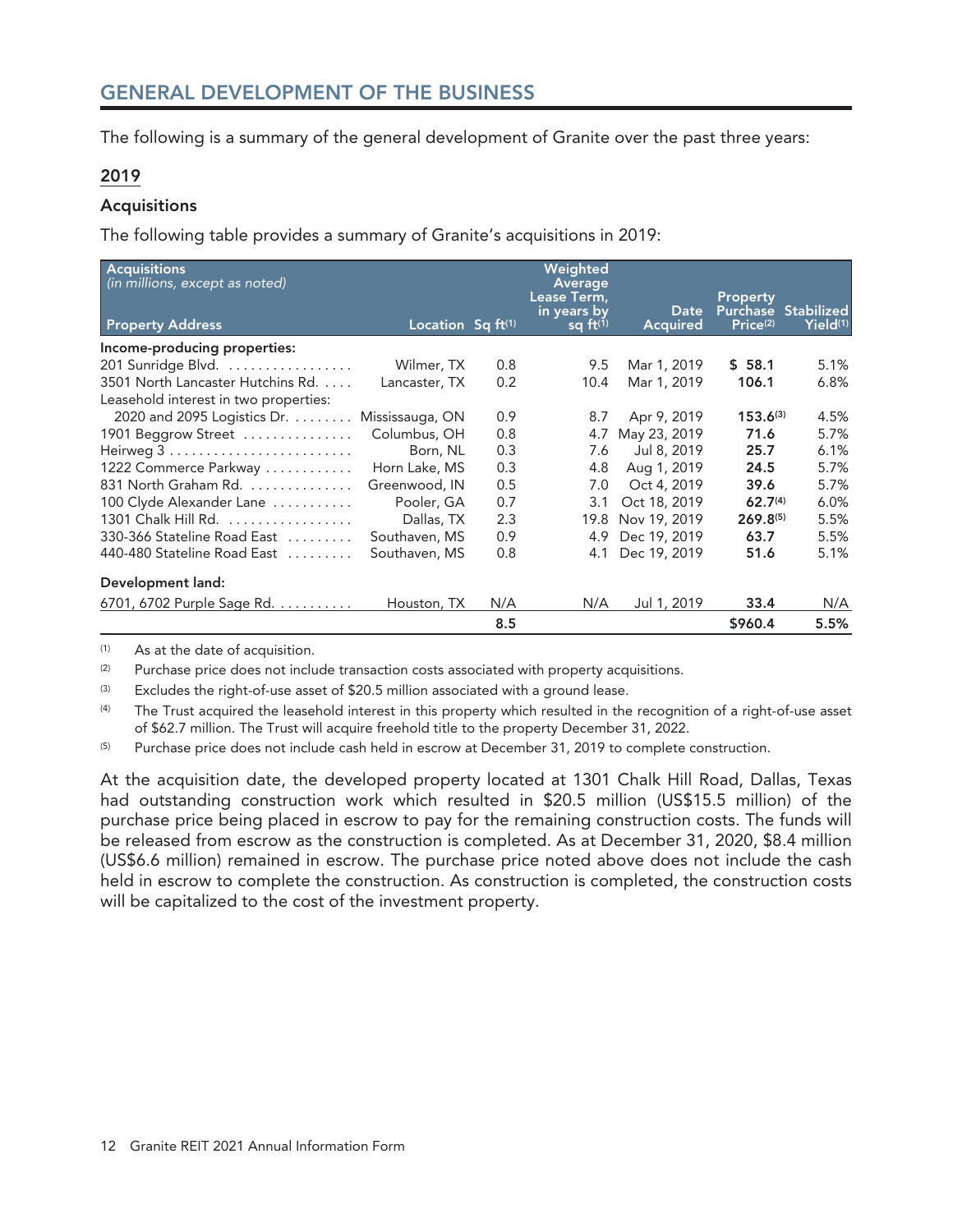# **Dispositions**

The following table provides a summary of Granite's dispositions in 2019:

| <b>Dispositions</b>                       |                   |       |               |                   |                                      |
|-------------------------------------------|-------------------|-------|---------------|-------------------|--------------------------------------|
| (in millions, except as noted)            |                   |       |               |                   |                                      |
| <b>Property Address</b>                   | Location          | Sq ft | Date Disposed | <b>Sale Price</b> | Annualized<br>Revenue <sup>(1)</sup> |
| 3 Walker Dr. (a nine-acre parcel of land) | Brampton, ON      | N/A   | Jan 15, 2019  | \$13.4            | $s -$                                |
| lowa properties (four properties):        |                   |       |               |                   |                                      |
| 403 S 8th Street                          | Montezuma, IA     |       |               |                   |                                      |
|                                           | Victor, IA        |       |               |                   |                                      |
| 408 N Maplewood Avenue                    | Williamsburg, IA  |       |               |                   |                                      |
| 411 N Maplewood Avenue                    | Williamsburg, IA  | 0.6   | Feb 25, 2019  | 22.3              | $2.2^{\circ}$                        |
| 375 Edward Street                         | Richmond Hill, ON | 0.1   | Feb 27, 2019  | 8.1               |                                      |
| 330 Finchdene Square                      | Toronto, ON       | 0.1   | Sept 20, 2019 | 13.1              |                                      |
| 200 Industrial Parkway                    | Aurora, ON        | 0.2   | Nov 4, 2019   | 10.0              | 0.8                                  |
| Michigan properties (five properties):    |                   |       |               |                   |                                      |
| 1800 Hayes Street                         | Grand Haven, MI   |       |               |                   |                                      |
| 3501 John F Donnelly Dr.                  | Holland, MI       |       |               |                   |                                      |
| 3601 John F Donnelly Dr.                  | Holland, MI       |       |               |                   |                                      |
| 3575 128th Avenue North                   | Holland, Ml       |       |               |                   |                                      |
| 6151 Bancroft Avenue                      | Alto, MI          | 0.7   | Dec 4, 2019   | 38.9              | 3.6                                  |
|                                           |                   | 1.7   |               | \$105.8           | \$6.6                                |

(1) Annualized revenue is calculated as rental revenue excluding tenant recoveries, recognized in accordance with IFRS, in the month the property was first classified as an asset held for sale multiplied by 12 months.

#### **Other**

On March 1, 2019, Granite appointed Witsard Schaper as Head of Europe.

On April 30, 2019, Granite completed a bought deal equity offering of 3,749,000 Stapled Units at a price of \$61.50 per Stapled Unit for total gross proceeds of \$230,563,500.

On May 14, 2019, Granite announced the renewal of its normal course issuer bid ("NCIB") and its intention to purchase for cancellation purposes up to an aggregate of 4,853,666 of its issued and outstanding Stapled Units, from time to time, if Granite's Stapled Units are trading at a price that Granite believes is materially below intrinsic value. The NCIB is for a 12 month period beginning on May 21, 2019 and will conclude on the earlier of the date on which purchases under the bid have been completed and May 20, 2020.

On June 3, 2019 Granite announced the departure of Ilias Konstantopoulos, its Chief Financial Officer.

On June 6, 2019, Granite announced the appointment of Teresa Neto as Chief Financial Officer effective July 8, 2019, replacing Ilias Konstantopoulos.

On June 13, 2019, at the annual general meetings of Granite GP and Granite REIT, Fern Grodner and Sheila Murray were elected as Trustees of Granite REIT and Directors of Granite GP.

On October 21, 2019, Granite extended its US\$185 million term loan. The 2024 Term Loan had an original maturity date of December 19, 2022 and effective October 10, 2019, had been extended to December 19, 2024. The previously existing cross-currency interest rate swap relating to the 2024 Term Loan was terminated on September 24, 2019 and blended into a new five-year cross-currency interest rate swap commencing October 21, 2019 which exchanges the variable interest payments for EUR denominated payments at a 0.522% fixed interest rate.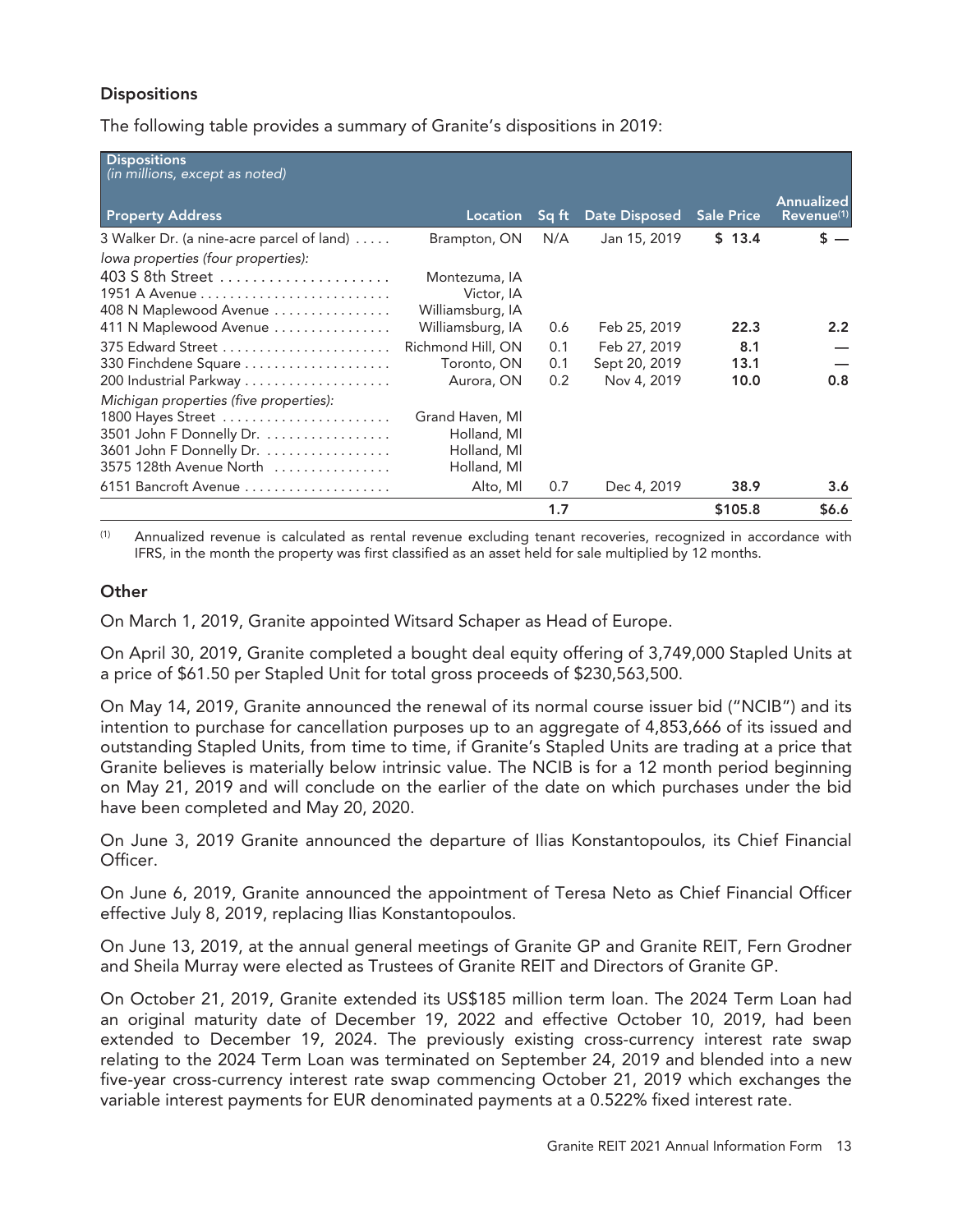On October 21, 2019, Granite announced the appointment of Jon Sorg as Head of U.S. effective October 14, 2019.

On October 31, 2019, Granite completed a bought deal equity offering of 4,600,000 Stapled Units at a price of \$64.00 per Stapled Unit for total gross proceeds of \$294,400,000.

On November 5, 2019, Granite announced that it had increased its targeted annualized distribution to \$2.90 from \$2.80 per Stapled Unit, to be effective upon the distribution payable in January 2020.

On December 20, 2019, Granite announced that it had extended its \$300 million term loan by one year to December 11, 2026. On the same day, the related cross-currency interest rate swap was terminated and Granite entered into a new seven-year cross-currency interest rate swap resulting in Euro-denominated payments at a 1.355% fixed interest rate.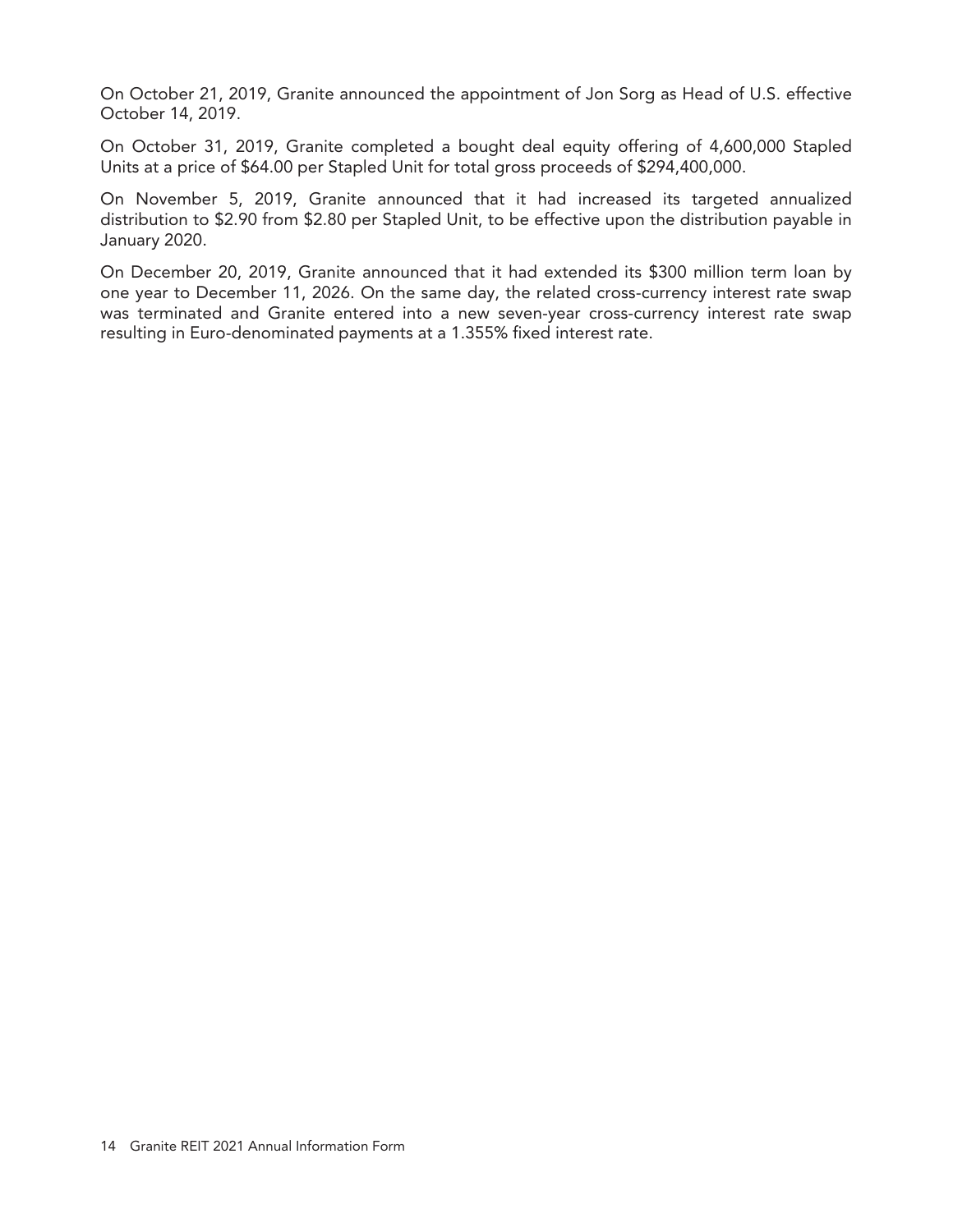# 2020

#### Acquisitions

During the year ended December 31, 2020, Granite acquired 24 income-producing modern industrial properties in Canada, the United States and the Netherlands, a property under development in the Netherlands (subsequently completed) and a parcel of development land in the United States. Property acquisitions consisted of the following:

| <b>Acquisitions</b><br>(in millions, except as noted) |                   |     | Weighted<br>Average        |                         |                      |                            |
|-------------------------------------------------------|-------------------|-----|----------------------------|-------------------------|----------------------|----------------------------|
|                                                       |                   |     | Lease Term,<br>in years by |                         | <b>Property</b>      | <b>Purchase Stabilized</b> |
| <b>Property Address</b>                               | Location Sq ft(1) |     | sa $ft^{(1)}$              | <b>Date Acquired</b>    | Price <sup>(2)</sup> | Yield(1)                   |
| Acquired during the year ended December 31, 2020:     |                   |     |                            |                         |                      |                            |
| Property under development:                           |                   |     |                            |                         |                      |                            |
| Aquamarijnweg 2 <sup>(3)</sup>                        | Bleiswijk, NL     | 0.2 | 10.0                       | March 13, 2020 \$       | 35.6                 | 4.2%                       |
| Income-producing properties:                          |                   |     |                            |                         |                      |                            |
| Oude Graaf 15                                         | Weert, NL         | 0.2 | 10.0                       | May 1, 2020             | 31.9                 | 4.9%                       |
| De Kroonstraat 1 (4)                                  | Tilburg, NL       | 0.5 | 10.0                       | July 1, 2020            | 71.7                 | 4.3%                       |
| Francis Baconstraat 4                                 | Ede, NL           | 0.1 | 15.1                       | July 1, 2020            | 21.4                 | 5.8%                       |
| 5600-5630 Timberlea (5)                               | Mississauga, ON   | 0.1 |                            | 5.6 September 28, 2020  | 19.5                 | 4.1%                       |
| 8995 Airport Rd.                                      | Brampton, ON      | 0.1 |                            | 4.9 September 1, 2020   | 22.2                 | 5.1%                       |
| 555 Beck Crescent                                     | Ajax, ON          | 0.1 |                            | 10.0 September 30, 2020 | 15.4                 | 4.6%                       |
| 8500 Tatum Rd. (6)                                    | Palmetto, GA      | 1.0 |                            | 14.0 November 12, 2020  | 105.2                | 4.4%                       |
| Industrieweg 15  Voorschoten, NL                      |                   | 0.4 |                            | 5.8 November 20, 2020   | 24.6                 | 5.9%                       |
| Zuidelijke Havenweg 2                                 | Hengelo, NL       | 0.3 | 15.0                       | December 4, 2020        | 46.2                 | 4.2%                       |
| Beurtvaartweg 2-4,                                    |                   |     |                            |                         |                      |                            |
| Sprengenweg 1-2                                       | Nijmegen, NL      | 0.3 |                            | 10.0 December 18, 2020  | 39.1                 | 6.0%                       |
| 12 Tradeport Rd.                                      | Hanover           |     |                            |                         |                      |                            |
|                                                       | Township, PA      | 1.4 |                            | 20.2 December 22, 2020  | 174.7                | 5.1%                       |
| 250 Tradeport Rd.                                     | Nanticoke, PA     | 0.6 |                            | 5.9 December 22, 2020   | 79.8                 | 5.1%                       |
| Midwest portfolio (five properties):                  |                   |     |                            |                         |                      |                            |
| 6201 Green Pointe Drive South                         | Groveport, OH     | 0.5 | 1.4                        |                         |                      |                            |
| 8779 Le Saint Dr.                                     | Hamilton, OH      | 0.3 | 2.5                        |                         |                      |                            |
| 8754 Trade Port Dr. West Chester, OH                  |                   | 0.5 | 5.4                        |                         |                      |                            |
| 445 Airtech Parkway                                   | Indianapolis, IN  | 0.6 | 3.5                        | June 18, 2020           | 177.6                | 5.4%                       |
| 5415 Centerpoint Parkway                              | Obetz, OH         | 0.5 | 9.5                        | July 8, 2020            | 45.1                 | 5.4%                       |
| Memphis portfolio (three                              |                   |     |                            |                         |                      |                            |
| properties):                                          |                   |     |                            |                         |                      |                            |
| 4460 East Holmes Rd.                                  | Memphis, TN       | 0.4 | 7.1                        |                         |                      |                            |
| 4995 Citation Dr.                                     | Memphis, TN       | 0.4 | 2.8                        |                         |                      |                            |
| 8650 Commerce Dr.                                     | Southaven, MS     | 0.7 | 7.3                        | June 18, 2020           | 111.6                | 5.8%                       |
|                                                       |                   |     |                            |                         |                      |                            |
| Development land:                                     |                   |     |                            |                         |                      |                            |
| 5005 Parker Henderson Rd.                             | Fort Worth, TX    | N/A | N/A                        | June 8, 2020            | 8.9                  | N/A                        |
|                                                       |                   | 9.2 |                            |                         | \$1,030.5            | 5.1%                       |

(1) As at the date of acquisition except as noted in note 3 and 4 below.

 $(2)$  Purchase price does not include transaction costs associated with property acquisitions.

(3) Acquired as a property under development in March 2020; however, the development was completed and the tenant occupied the property as at September 1, 2020. The square feet, weighted average lease term and yield is based on the asset as-complete.

(4) The purchase price excludes construction costs and holdbacks of \$12.4 million ( $68.1$ million) related to a 0.1 million square foot expansion that was underway at the date of acquisition and completed and occupied by the tenant during the fourth quarter of 2020. The square footage and yield for this property represents the as-complete value.

(5) Represents a complex of four properties located at 5600, 5610, 5620 and 5630 Timberlea Boulevard, Mississauga, Ontario.

(6) The Trust acquired the leasehold interest in this property which resulted in the recognition of a right-of-use asset, including transaction costs of \$105,373. The Trust will acquire freehold title to the property on December 1, 2029.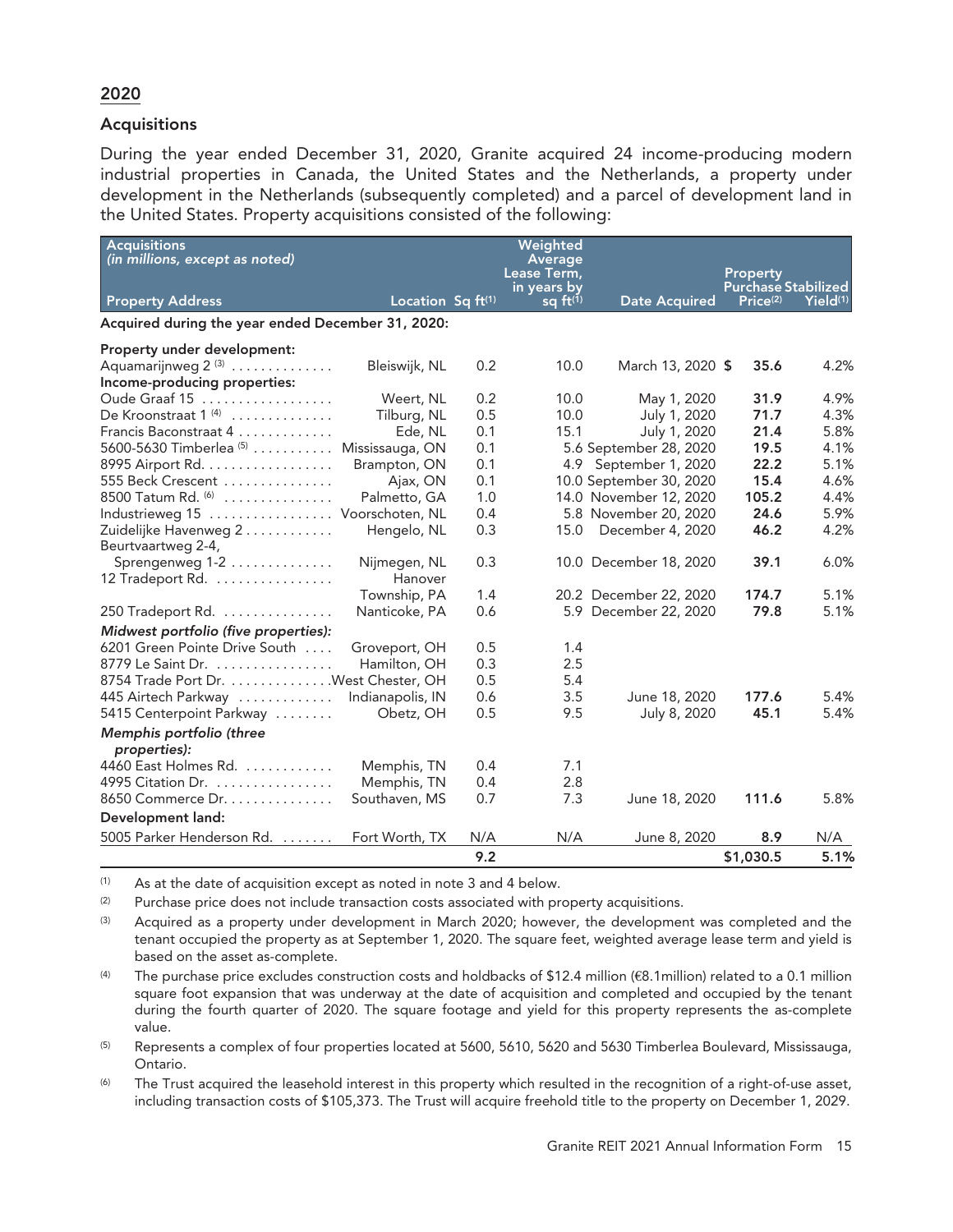# **Dispositions**

During the year ended December 31, 2020, Granite disposed of three properties for total proceeds of \$31.3 million. The three properties were tenanted by Magna, thereby reducing Granite's overall exposure to Magna to 27% of total GLA and 36% of total annualized revenue as at December 31, 2020.

| <b>Dispositions</b><br>(in millions, except as noted) |                |     |                             |        |                       |
|-------------------------------------------------------|----------------|-----|-----------------------------|--------|-----------------------|
| <b>Property Address</b>                               | Location Sq ft |     | Date Disposed Sale Price(1) |        | Annualized<br>Revenue |
| Disposed during the year ended December 31, 2020:     |                |     |                             |        |                       |
|                                                       |                |     |                             | \$17.0 | \$1.3                 |
|                                                       |                |     |                             | 6.5    | 0.5                   |
| 11 Santiago Russinyol Street                          | Barcelona, ES  |     | 0.1 October 23, 2020        | 7.8    | 0.6                   |
|                                                       |                | 0.5 |                             | \$31.3 | \$2.4                 |

(1) Sale price does not include transaction costs associated with disposition.

#### **Other**

On May 19, 2020, Granite announced the renewal of its normal course issuer bid ("NCIB") and its intention to purchase for cancellation purposes up to an aggregate of 5,344,576 of its issued and outstanding Stapled Units, from time to time, if Granite's Stapled Units are trading at a price that Granite believes is materially below intrinsic value. The NCIB is for a 12 month period beginning on May 21, 2020 and will conclude on the earlier of the date on which purchases under the bid have been completed and May 20, 2021.

On May 28, 2020, Granite announced its Green Bond Framework and Sustainalytics' second party opinion confirming alignment with the International Capital Markets Association Green Bond Principles.

On June 2, 2020, Granite completed a bought deal equity offering of 4,255,000 Stapled Units at a price of \$68.00 per Stapled Unit for total gross proceeds of \$289,340,000.

On June 4, 2020, Granite issued the 2027 Debentures as green bonds under Granite's Green Bond Framework. Granite also entered into a cross currency interest rate swap to exchange the Canadian dollar denominated principal and interest payments of the 2027 Debentures for USD-denominated payments, resulting in an effective fixed interest rate of 2.964% for the seven-year term.

On June 4, 2020, at the annual general meetings of Granite GP and Granite REIT, 95.45% votes were received for Granite's non-binding advisory resolution on its approach to executive compensation.

On June 19, 2020, Granite published an ESG overview providing an update on Granite's sustainability initiatives including a summary of Granite's progress to date against the principles outlined in its Sustainability Plan.

On November 4, 2020, Granite announced that it had increased its targeted annualized distribution to \$3.00 from \$2.90 per Stapled Unit, to be effective upon the distribution payable in January 2021.

On November 24, 2020, Granite completed a bought deal equity offering of 3,841,000 Stapled Units at a price of \$75.00 per Stapled Unit for total gross proceeds of \$288,075,000.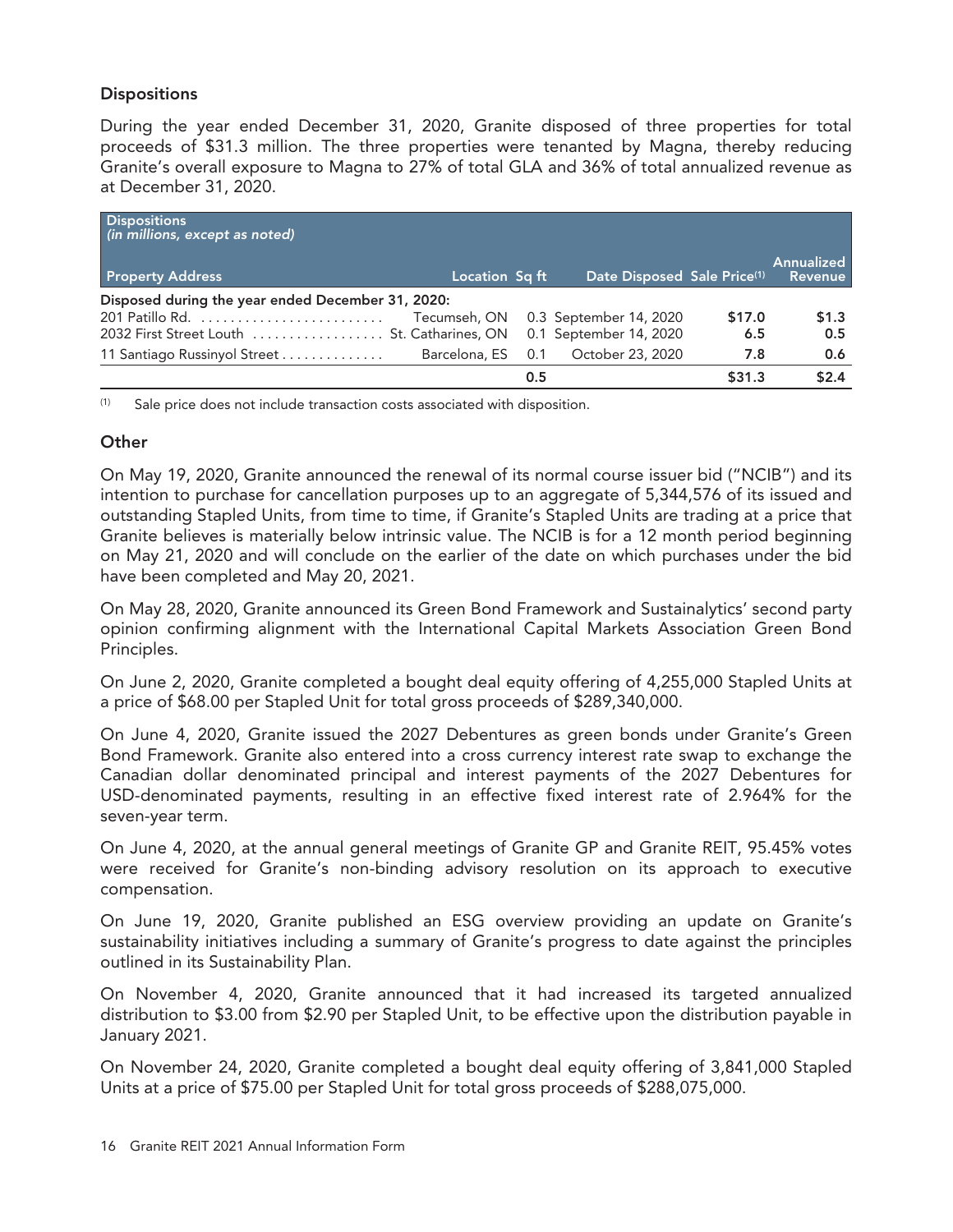On December 18, 2020, Granite issued the 2030 Debentures. Granite also entered into a cross currency interest rate swap to exchange the Canadian dollar denominated principal and interest payments of the 2030 Debentures for Euro-denominated payments, resulting in an effective fixed interest rate of 1.045% for the ten-year term.

On December 18, 2020, Granite announced that Granite LP had issued a notice of redemption in respect of the \$250 million aggregate principal amount of 3.788% Series 2 senior debentures due July 5, 2021 issued by Granite LP.

# 2021

## Acquisitions

During the year ended December 31, 2021, Granite acquired 16 income-producing modern industrial properties in Canada, the United States and the Netherlands, four properties under development in the United States, and a parcel of development land in Canada. Property acquisitions consisted of the following:

| <b>Acquisitions</b><br>(in millions, except as noted) |                   |     | Weighted<br>Average<br>Lease Term. |                        |                                                                       |                      |
|-------------------------------------------------------|-------------------|-----|------------------------------------|------------------------|-----------------------------------------------------------------------|----------------------|
|                                                       | Location Sq ft(1) |     | in years by<br>sa $ft^{(1)}$       | <b>Date Acquired</b>   | <b>Property</b><br><b>Purchase Stabilized</b><br>Price <sup>(2)</sup> | Yield <sup>(1)</sup> |
| <b>Property Address</b>                               |                   |     |                                    |                        |                                                                       |                      |
| Acquired during the year ended December 31, 2021:     |                   |     |                                    |                        |                                                                       |                      |
| Income-producing properties:                          |                   |     |                                    |                        |                                                                       |                      |
| 3090 Highway 42(3) Locust Grove, GA                   |                   | 1.0 | 7.6(4)                             | March 12, 2021         | 85.1<br>\$                                                            | 5.0%                 |
| 3801 Rock Creek Blvd.                                 | Joliet, IL        | 0.3 | 5.9                                | June 25, 2021          | 30.2                                                                  | 4.6%                 |
| 3900 Rock Creek Blvd.                                 | Joliet, IL        | 0.3 | 4.1                                | June 25, 2021          | 34.7                                                                  | 5.2%                 |
| 1695-1701 Crossroads Dr.                              | Joliet, IL        | 0.5 | 2.9                                | June 25, 2021          | 50.7                                                                  | 4.6%                 |
| US Portfolio (4 properties):                          |                   |     |                                    |                        |                                                                       |                      |
| 1243 Gregory Dr. $\dots\dots\dots\dots\dots$          | Antioch, IL       |     |                                    |                        |                                                                       |                      |
| 60 Logistics Blvd.                                    | Richwood, KY      |     |                                    |                        |                                                                       |                      |
| 8740 South Crossroads Dr. Olive Branch, MS            |                   |     |                                    |                        |                                                                       |                      |
| 12577 State Line Rd. Olive Branch, MS                 |                   | 2.4 |                                    | 3.2 September 3, 2021  | 243.7                                                                 | 4.7%                 |
| 1600 Rock Creek Blvd.                                 | Joliet, IL        | 0.1 |                                    | 4.4 September 7, 2021  | 20.7                                                                  | 4.9%                 |
| Sophialaan 5                                          | Utrecht, NL       | 0.2 |                                    | 1.2 September 17, 2021 | 42.1                                                                  | 2.3%                 |
| 100 Ronson Dr. $\ldots \ldots \ldots \ldots \ldots$   | Toronto, ON       | 0.1 |                                    | 1.0 December 13, 2021  | 18.4                                                                  | 2.8%                 |
|                                                       | Toronto, ON       | 0.1 |                                    | 1.0 December 13, 2021  | 16.2                                                                  | 2.8%                 |
| 115 Sinclair Blvd.                                    | Brantford, ON     | 0.4 |                                    | 15.0 December 17, 2021 | 66.0                                                                  | 5.1%                 |
| Hazeldonk 6520-6524                                   | Breda, NL         | 0.6 |                                    | 5.7 December 17, 2021  | 87.9                                                                  | 3.6%                 |
| Hazeldonk 6526-6530                                   | Breda, NL         | 0.3 |                                    | 5.7 December 17, 2021  | 54.7                                                                  | 3.7%                 |
|                                                       | Whitestown, IN    | 0.6 |                                    | 10.9 December 22, 2021 | 87.5                                                                  | 3.9%                 |
| Properties under development:                         |                   |     |                                    |                        |                                                                       |                      |
| 2120 Logistics Way Murfreesboro, TN                   |                   | N/A | N/A                                | June 30, 2021          | 17.3                                                                  | 5.3%                 |
| Highway 109 (3 properties)                            | Lebanon, TN       | N/A | N/A                                | September 8, 2021      | 6.5                                                                   | 5.3%                 |
| Development land:                                     |                   |     |                                    |                        |                                                                       |                      |
| 375/395 Hardy Rd.                                     | Brantford, ON     | N/A | N/A                                | August 16, 2021        | 62.2                                                                  | N/A                  |
|                                                       |                   | 6.9 |                                    |                        | \$923.9                                                               | 5.1%                 |

(1) As at the date of acquisition except as noted in note 3 and 4 below.

 $(2)$  Purchase price does not include transaction costs associated with property acquisitions.

(3) To provide for a real estate tax abatement, the Trust acquired a leasehold interest in this property which resulted in the recognition of a right-of-use asset, including transaction costs, of \$85.5 million. The Trust will acquire freehold title to the property on December 1, 2028.

(4) Weighted average lease term applicable to the occupied space.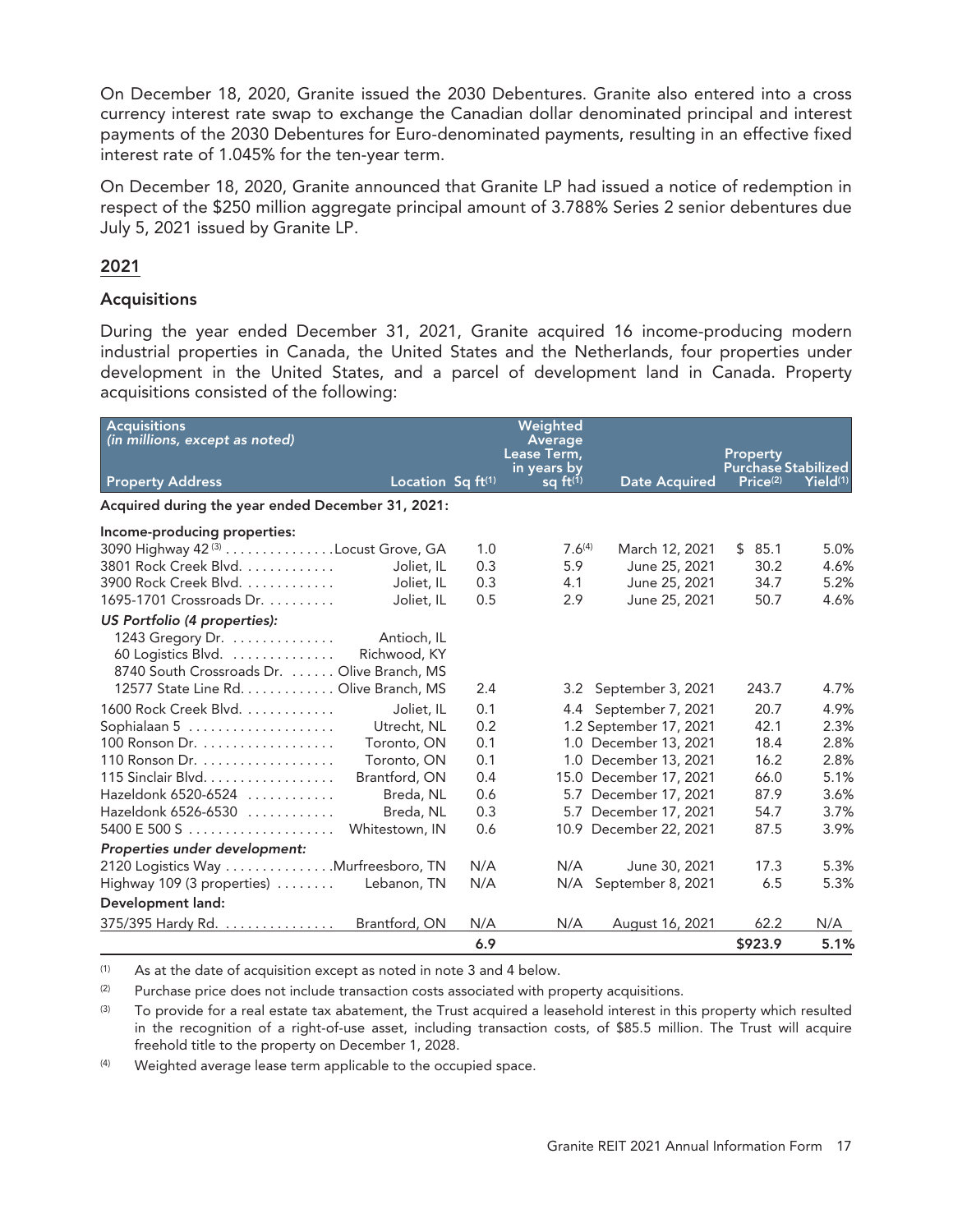# **Dispositions**

During the year ended December 31, 2021, Granite disposed of three properties for total proceeds of \$36.8 million.

| <b>Dispositions</b><br>(in millions, except as noted) |                                            |     |                                    |        |                 |
|-------------------------------------------------------|--------------------------------------------|-----|------------------------------------|--------|-----------------|
| <b>Property Address</b>                               | Location Sq ft                             |     | Date Disposed Price(1) Revenue (2) |        | Sale Annualized |
| Disposed during the year ended December 31, 2021:     |                                            |     |                                    |        |                 |
| Hedera Road, Ravensbank Business                      |                                            |     |                                    |        |                 |
|                                                       |                                            |     | January 28, 2021                   | \$10.6 | \$0.8           |
| Puchberger Straße 267                                 | Weikersdorf, Austria 0.2                   |     | June 30, 2021                      | 13.2   | 0.7             |
| Götzendorfer Straße 3-5                               | Ebergassing, Austria 0.4 November 30, 2021 |     |                                    | 13.0   | 1.2             |
|                                                       |                                            | 0.7 |                                    | \$36.8 | \$2.7           |

(1) Sale price does not include transaction costs associated with disposition.

(2) As at the date of disposition. The property in Weikersdorf, Austria was 53% occupied on the disposition date.

# **Other**

Effective January 1, 2021, Granite appointed Michael A. Ramparas to Executive Vice President, Global Real Estate and Head of Investments.

On January 4, 2021, Granite LP redeemed in full the outstanding \$250.0 million aggregate principal amount of the 3.788% Series 2 senior debentures due July 5, 2021 issued by Granite LP for a total redemption price of \$254.0 million. In conjunction with the redemption, Granite LP terminated the corresponding cross-currency interest rate swap on January 4, 2021 and the related net mark to market liability of \$17.7 million was settled.

On January 28, 2021, Granite disposed of one property located in Redditch, United Kingdom for gross proceeds of \$10.6 million (£6.0 million).

On March 4, 2021, Granite announced the release of its first Green Bond use of proceeds report with respect to the allocation of net proceeds of Granite's 3.062% \$500.0 million Series 4 Senior Debentures due 2027.

On March 22, 2021, DBRS Morningstar updated Granite LP's issuer rating and senior unsecured debentures rating to BBB (high) from BBB, both with stable trends.

On March 31, 2021, Granite announced that it had amended its existing unsecured revolving credit facility agreement to extend the maturity date for a new five-year term to March 31, 2026 and had increased the credit facility limit from \$500.0 million to \$1.0 billion.

On May 19, 2021, Granite announced the renewal of its normal course issuer bid ("NCIB") and its intention to purchase for cancellation purposes up to an aggregate of 6,154,057 of its issued and outstanding Stapled Units, from time to time, if Granite's Stapled Units are trading at a price that Granite believes is materially below intrinsic value. The NCIB is for a 12-month period beginning on May 21, 2021 and will conclude on the earlier of the date on which purchases under the bid have been completed and May 20, 2022.

On June 9, 2021, Granite completed a bought deal equity offering of 3,979,000 Stapled Units at a price of \$79.50 per Stapled Unit for total gross proceeds of \$316,330,500.

On June 10, 2021, at the annual general meetings of Granite GP and Granite REIT, 97.80% votes were received for Granite's non-binding advisory resolution on its approach to executive compensation.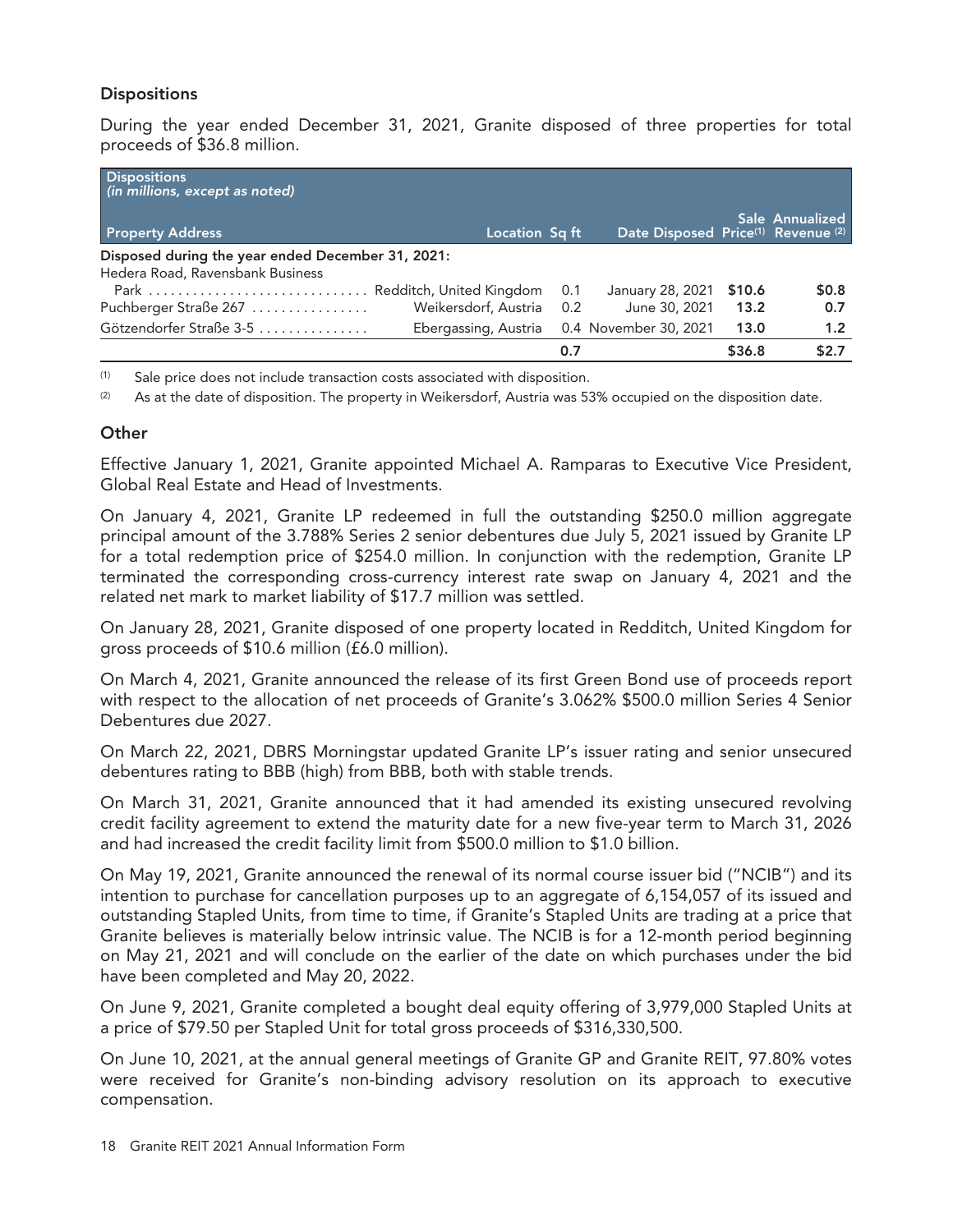On August 4, 2021, Granite announced that the Board had appointed Ms. Emily Pang to serve as a Trustee of Granite REIT and a Director of Granite GP.

On August 4, 2021, Granite released its 2020 ESG+R report, which highlights Granite's ESG+R program implementation and updates from the 2020 calendar year.

On August 30, 2021, Granite issued the 2028 Debentures. Granite also entered into a cross currency interest rate swap to exchange the Canadian dollar denominated principal and interest payments of the 2028 Debentures for U.S. denominated payments, resulting in an effective fixed interest rate of 2.096% for the seven-year term (the "2.096% Swap"). The 2028 Debentures are Granite's second green bond issuance pursuant to its Green Bond Framework.

On October 4, 2021, Granite filed and obtained a receipt for new base shelf prospectuses for both equity and debt securities (the "Shelf Prospectuses"). The Shelf Prospectuses are valid for a 25-month period, during which time Granite may offer and issue, from time to time, stapled units, stapled convertible debentures, stapled subscription receipts, stapled warrants, units or any combination thereof, having an aggregate offering price of up to \$1.5 billion or debt securities having an aggregate offering price of up to \$1.75 billion.

On November 3, 2021, Granite announced that it had increased its targeted annualized distribution to \$3.10 from \$3.00 per Stapled Unit, to be effective upon the December 2021 distribution, payable in January 2022.

On November 3, 2021, Granite announced that it completed its first annual Global Real Estate Sustainability Benchmarking ("GRESB") Real Estate Assessment in 2020 and completed its second submission in June 2021. GRESB's 2021 results were published on October 1, 2021 and Granite's score significantly improved by 76% to 65 points, as a result of which Granite placed third and became the sole Canadian entity in the North American Industrial Listed sector comprised of seven reporting entities. In addition, Granite ranked 1<sup>st</sup> out of 10 in the North America Industrial GRESB public disclosure group which evaluates the level of ESG disclosure by listed property companies and REITs.

On November 3, 2021, Granite announced that it had established an at-the-market equity program and entered into the Equity Distribution Agreement pursuant to which Granite may issue up to \$250 million of Stapled Units from treasury to the public from time to time, at Granite's discretion, at the prevailing market price when issued on the TSX or any other existing trading market for the Stapled Units in Canada.

# 2022 to date

Effective January 1, 2022, Granite appointed Lawrence Clarfield to Executive Vice President, General Counsel and Corporate Secretary.

On February 3, 2022, Granite acquired three modern distribution facilities in Germany comprising 0.8 million square feet for \$140.0 million (€96.6 million). The properties, with average clear height in excess of 32 feet, are 100% leased to high credit-quality global tenants for a weighted average remaining lease term of 7.3 years and are being acquired at an in-going yield of 3.6%.

On February 3, 2022, Granite terminated \$350.0 million of a total \$500.0 million principal of the 2.096% Swap which exchanged Canadian dollar denominated principal and interest payments of Granite's 2028 Debentures for US dollar denominated payments at a fixed interest rate of 2.096%.

Simultaneously, Granite entered into the 0.536% Swap, a new \$350.0 million cross-currency interest rate swap maturing August 30, 2028 to exchange the Canadian dollar denominated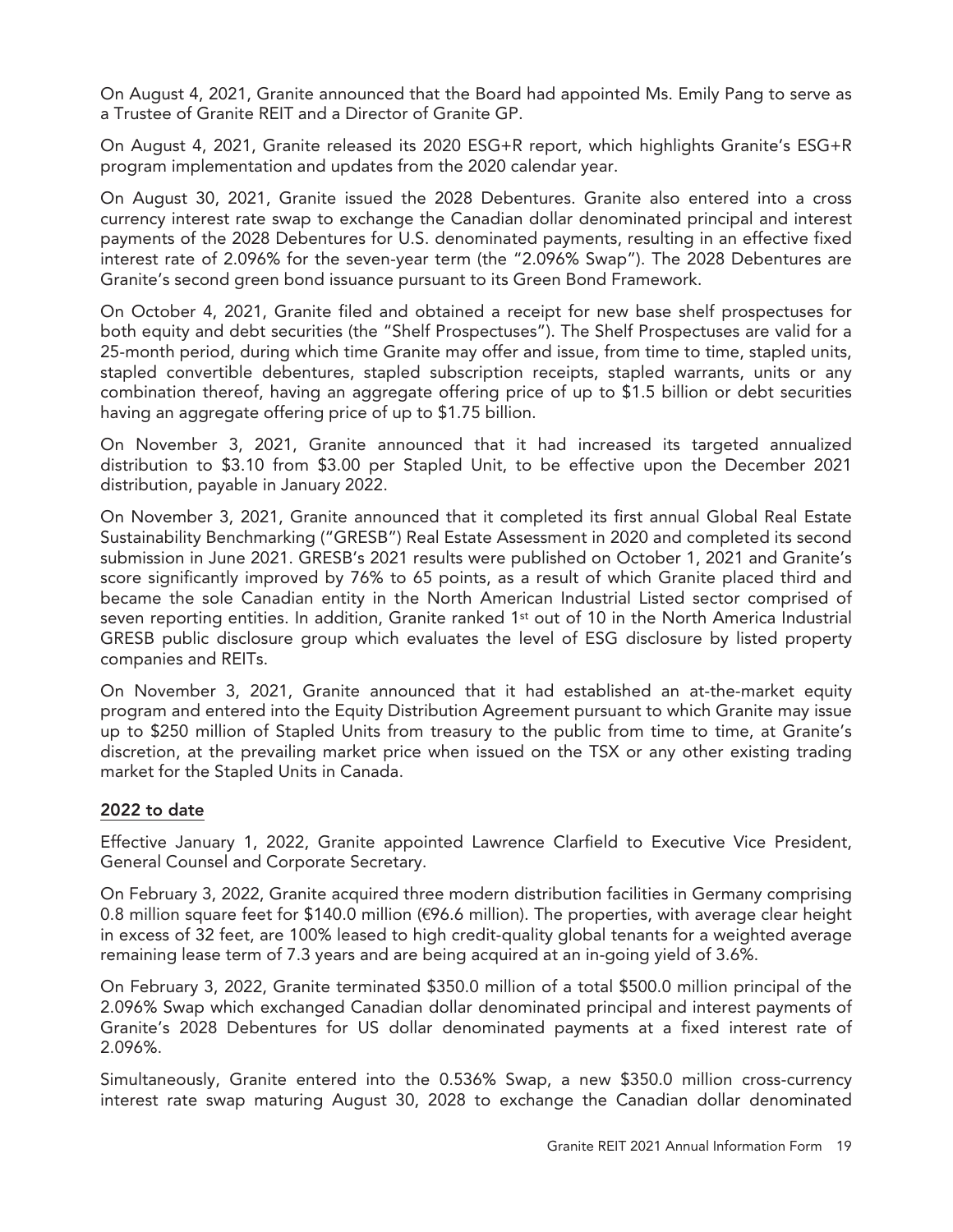<span id="page-19-0"></span>principal and interest payments of the 2028 Debentures for Euro denominated payments at a fixed interest rate of 0.536%. The restructuring of a portion of Granite's hedge relating to the 2028 Debentures will result in annual interest expense savings of approximately \$5.5 million or approximately \$0.083 on a per unit basis. Upon termination, Granite paid \$6.6 million to settle the mark-to-market liability relating to the \$350.0 million principal portion of the 2028 Cross Currency Interest Rate Swap.

On February 18, 2022, Granite completed the disposition of an income-producing property and piece of land held for development located in Poland that were classified as assets held for sale as at December 31, 2021, for gross proceeds of \$36.2 million (€25.1 million).

# BUSINESS OVERVIEW

Granite is a Canadian-based real estate investment trust engaged in the acquisition, development, ownership and management of logistics, warehouse and industrial properties in North America and Europe. As at March 9, 2022, excluding assets held for sale, Granite owns 134 investment properties in five countries having approximately 55.9 million square feet of gross leasable area.

Granite provides REIT Unitholders with stable cash flow generated by revenue it derives from the ownership of and investment in income-producing real estate properties. It strives to maximize long term unit value through the execution of its long-term strategy of building an institutional quality and globally diversified industrial real estate business. Underpinning this strategy, Granite seeks to grow and diversify its asset base through acquisitions, development, re-development and dispositions; to maintain a conservative balance sheet; and to reduce its exposure to its largest tenant, Magna, and the special purpose properties.

Granite has positioned itself financially to execute on its strategic plan including to capitalize on a strong pipeline of acquisition and development opportunities within its targeted geographic footprint as well as benefit from a net leverage ratio of 25% and as of March 9, 2022, liquidity of approximately \$1.3 billion. This favourable liquidity position and continued conservative leverage will facilitate Granite's near-term objectives to accelerate acquisition growth and execute on its long-term strategy of building an institutional quality and globally diversified industrial real estate business.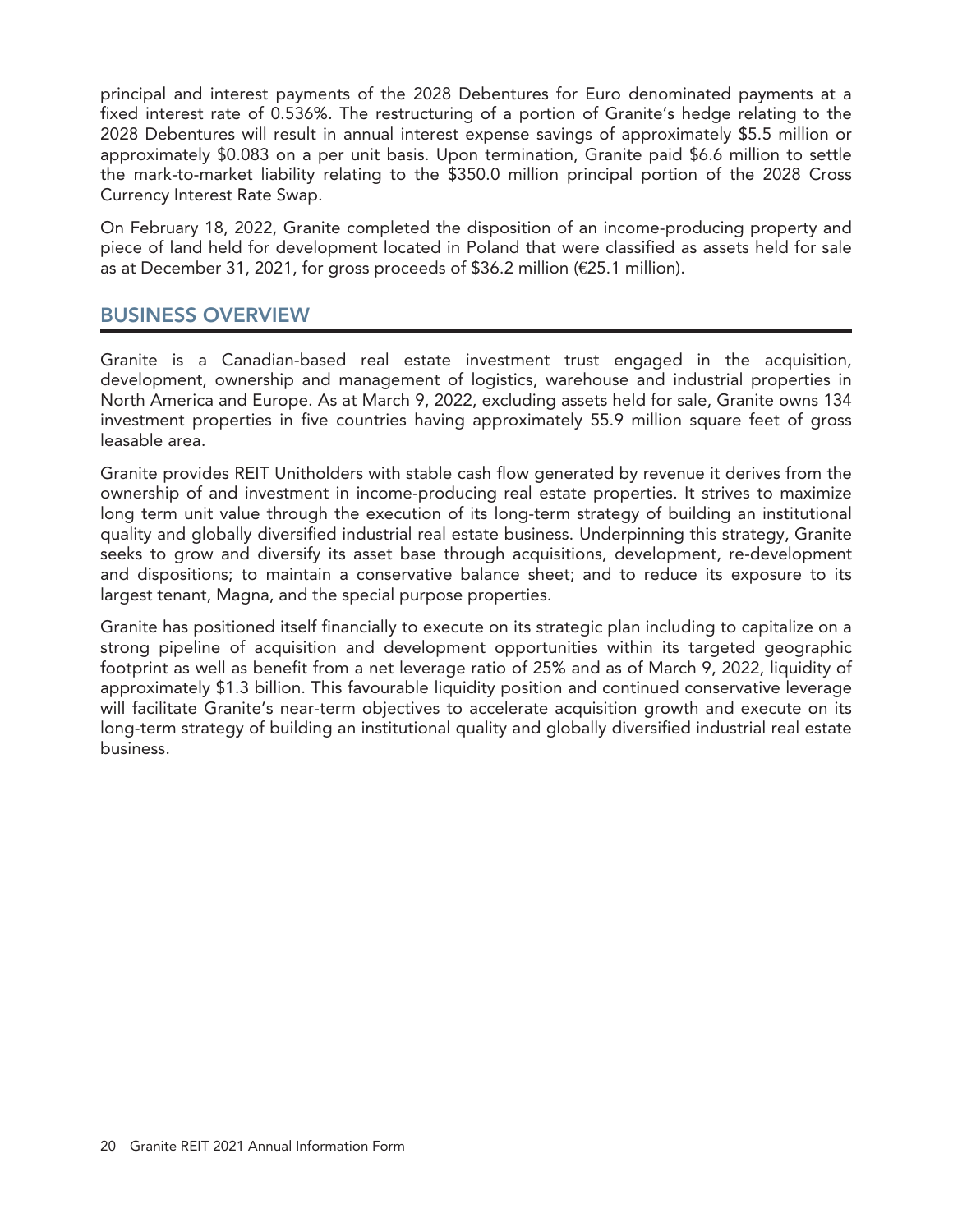#### <span id="page-20-0"></span>Investment Properties

Granite's investment properties consist of income-producing properties, properties under development and land held for development as set out in the audited combined financial statements as at December 31, 2021. Granite's investment properties by geographic location, property count and square footage as at March 9, 2022 are summarized below:



(1) Excludes assets held for sale as at December 31, 2021.

#### Income-Producing Properties

#### *Geographic Breakdown*

As at December 31, 2021, Granite's income-producing properties were located in seven countries: Canada, the United States, Austria, Germany, the Netherlands, the Czech Republic and Poland. On February 18, 2022 Granite disposed of its properties in Poland. Lease payments are primarily denominated in three currencies: the Canadian dollar, the United States dollar and the Euro. Unless the context requires otherwise, references to income-producing properties do not include the properties currently classified by Granite as assets held for sale (three properties), properties under development (nine properties), and land held for development (three properties) as set out in the audited combined financial statements as at December 31, 2021.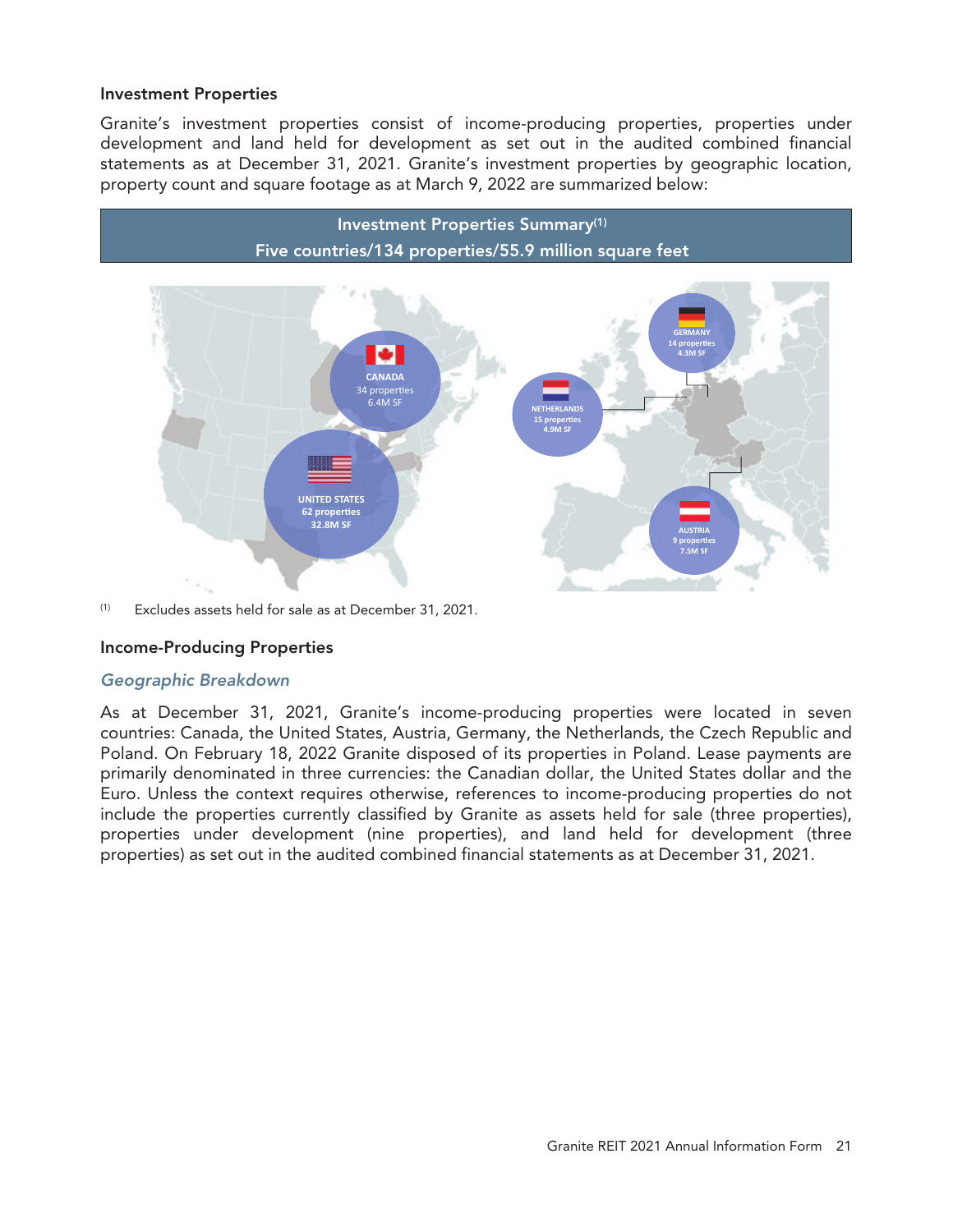The following charts show the geographic breakdown of Granite's income-producing properties by number and approximate square footage as at December 31, 2021:

#### Geographic Breakdown

Number of Income-Producing Properties(1)



(1) The chart does not include properties under development (nine properties), land held for development (three properties) or assets held for sale (two income-producing properties) in the combined financial statements as at December 31, 2021.



#### Square Feet<sup>(1)</sup>

(1) The chart does not include properties under development (nine properties), land held for development (three properties) or assets held for sale (two income-producing properties) in the combined financial statements as at December 31, 2021.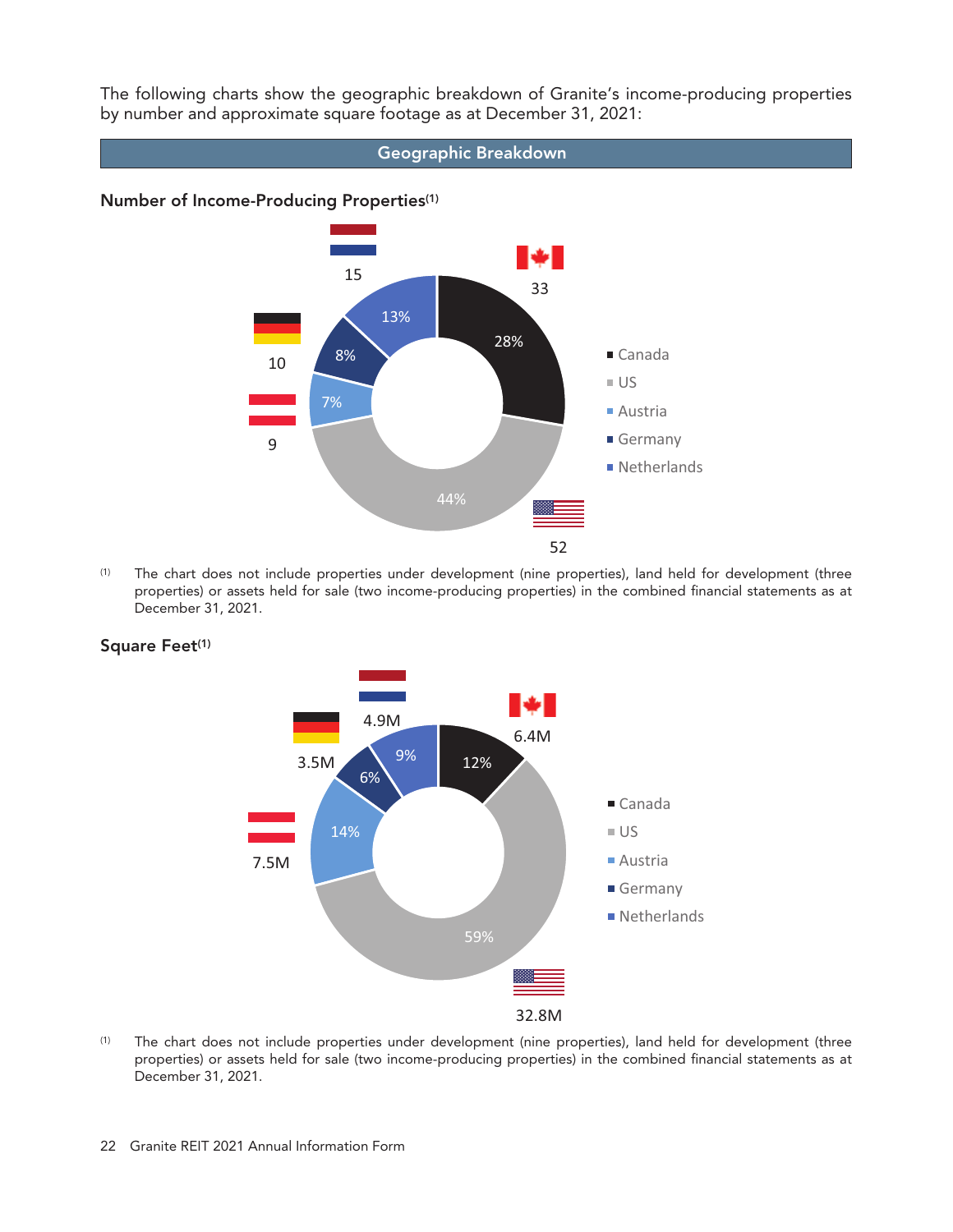<span id="page-22-0"></span>The following table shows the geographic breakdown of Granite's income-producing properties by fair value as at December 31, 2021:

| Real Estate Assets <sup>(1)</sup> |                                                                           |                                                                           |  |  |
|-----------------------------------|---------------------------------------------------------------------------|---------------------------------------------------------------------------|--|--|
| Location                          | <b>Income-Producing</b><br><b>Property Portfolio</b><br><b>Fair Value</b> | <b>Income-Producing</b><br><b>Property Portfolio</b><br><b>Fair Value</b> |  |  |
|                                   | (in millions)                                                             | $(\% )$                                                                   |  |  |
| North America                     |                                                                           |                                                                           |  |  |
|                                   | \$1,648.8                                                                 | 21.3                                                                      |  |  |
|                                   | \$4,089.5                                                                 | 53.0                                                                      |  |  |
|                                   |                                                                           |                                                                           |  |  |
|                                   | 773.8                                                                     | 10.0                                                                      |  |  |
|                                   | 425.8                                                                     | 5.5                                                                       |  |  |
|                                   | 789.5                                                                     | 10.2                                                                      |  |  |
|                                   | \$7,727.4                                                                 | 100.0                                                                     |  |  |

(1) Excludes assets held for sale.

# Property Types

Substantially all of Granite's income-producing properties are for industrial use and can be categorized as (i) distribution/e-commerce, (ii) industrial/warehouse, (iii) flex/office, or (iv) special purpose properties designed and built with specialized features and leased primarily to Magna. Granite's categorization of income-producing properties was updated in 2021 to reflect how management characterizes its properties in light of Granite's recent growth and transformation of its portfolio towards logistics, e-commerce and distribution/warehouse facilities.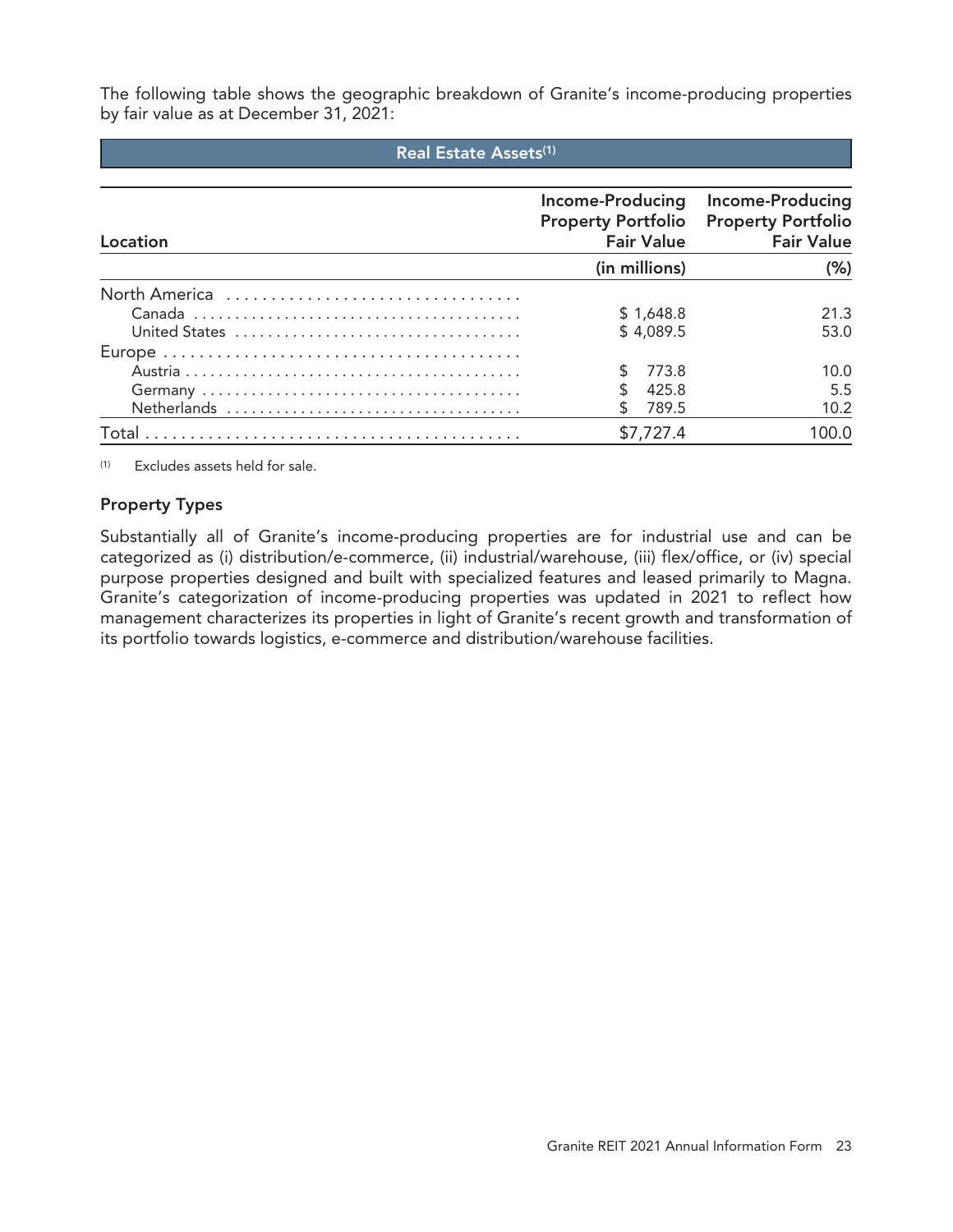<span id="page-23-0"></span>The chart below illustrates the proportion of Granite's annualized revenue from incomeproducing properties that are distribution/e-commerce, industrial/warehouse, flex/office or special purpose properties as at December 31, 2021.



(1) The chart does not include properties under development (nine properties), land held for development (three properties) or assets held for sale (two income-producing properties) in the combined financial statements as at December 31, 2021.

#### Tenant Overview

In addition to Magna, at December 31, 2021, Granite had 122 other tenants from various industries that in aggregate comprised 71% of the Trust's annualized revenue. Each of these tenants accounted for less than 6% of the Trust's annualized revenue as at December 31, 2021.

Granite's top 10 tenants by annualized revenue at December 31, 2021 are summarized in the table below:

| <b>Top 10 Tenants Summary</b> |                                                            |       |      |                 |  |
|-------------------------------|------------------------------------------------------------|-------|------|-----------------|--|
| <b>Tenant</b>                 | Annualized Revenue % GLA% WALT (years) Credit Rating(1)(2) |       |      |                 |  |
| Magna                         | 29%                                                        | 22%   | 4.4  | $A -$           |  |
| Amazon                        | 5%                                                         | 4%    | 17.2 | AA.             |  |
| True Value Company            | 3%                                                         | 3%    | 19.2 | NR.             |  |
|                               | 2%                                                         | $-\%$ | 7.6  | N <sub>R</sub>  |  |
| Restoration Hardware          | 2%                                                         | 2%    | 6.3  | Ba <sub>2</sub> |  |
| Hanon Systems                 | 2%                                                         | 1%    | 7.7  | AA              |  |
|                               | 2%                                                         | 2%    | 4.8  | NR.             |  |
| Light Mobility Solutions GmbH | 2%                                                         | 1%    | 1.9  | NR.             |  |
|                               | 2%                                                         | 2%    | 3.0  | BB-             |  |
| Cornerstone Brands            | 2%                                                         | 2%    | 2.8  | $B+$            |  |
| Top 10 Tenants                | 51%                                                        | 39%   | 6.8  |                 |  |

(1) Credit rating is quoted on the Standard & Poor's rating scale or equivalent where publicly available. NR refers to Not Rated.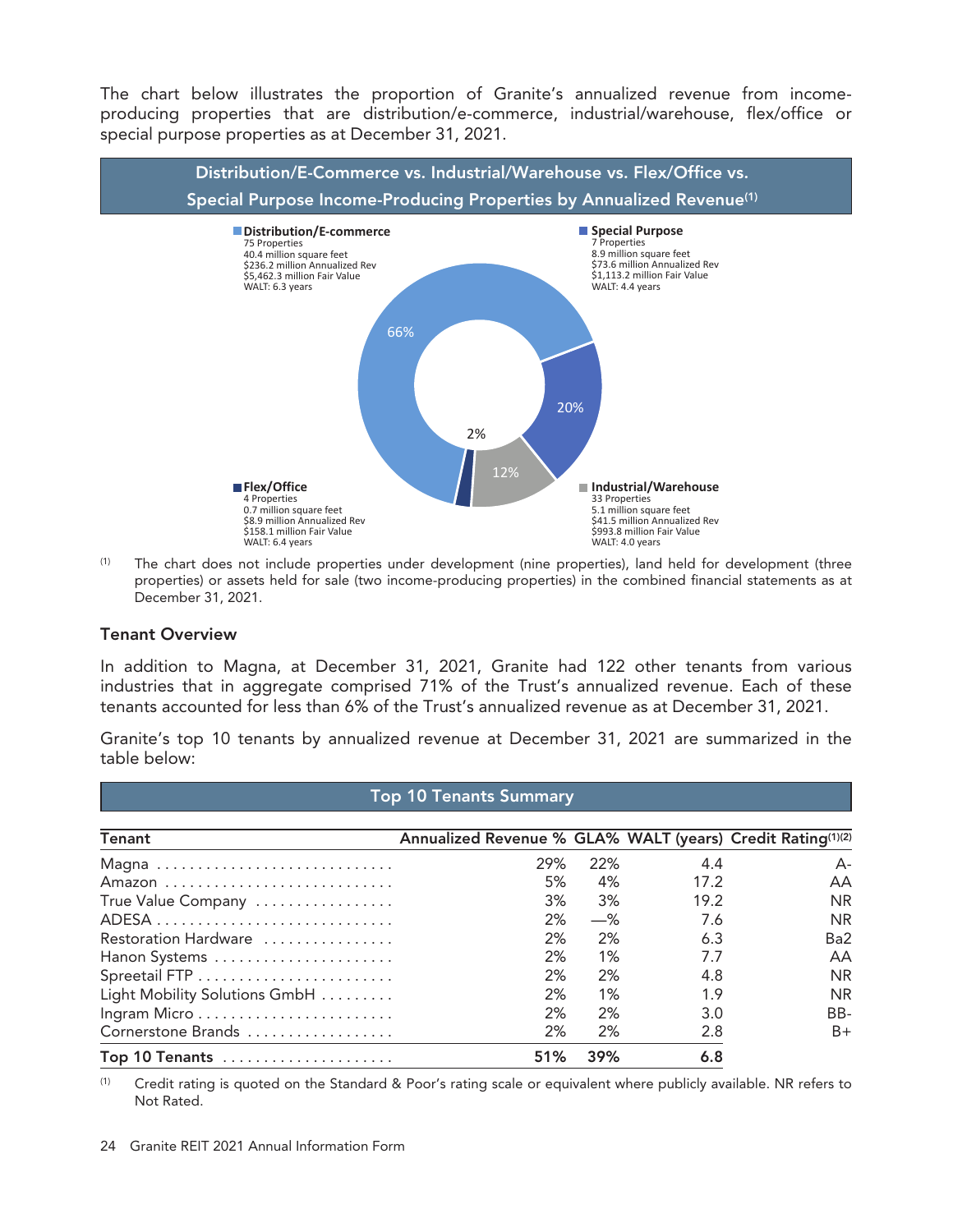<span id="page-24-0"></span> $(2)$  The credit rating indicated above may, in some instances, apply to an affiliated company of Granite's tenant which may not be the guarantor of the lease.

As at December 31, 2021, Magna, a diversified global automotive supplier, was the tenant at 29 of Granite's income-producing properties and lease payments under those leases represented approximately 29% of Granite's annualized revenue. See ''— *Magna, Granite's Largest Tenant*''.

Granite believes that its existing portfolio of Magna-tenanted properties provides a level of stability for its business. Six of Granite's seven special purpose properties are occupied exclusively by Magna in Canada and Austria. In connection with the sale of three of Magna's plants in Germany, the lease for Granite's special purpose property located in Germany was assigned to Mutares SE & Co. KGaA in July 2021. Magna has invested significant capital in these active production facilities making it expensive to relocate. The special purpose attributes of these properties may make it more difficult to lease to future tenants should Magna vacate (see ''Risk Factors''), but, currently with a weighted average remaining lease term of 4.4 years as at December 31, 2021, they also present the opportunity for a stable and, relative to distribution/ e-commerce, industrial/warehouse or flex/office properties, enhanced rental income stream. See ''— *Magna, Granite's Largest Tenant*''. On balance, the risk profile of the special purpose properties is substantially similar to that of Granite's distribution/e-commerce, industrial/ warehouse and flex/office properties.

# Profile of Granite's Real Estate Portfolio

#### *Granite's Income-Producing Real Estate Portfolio*

The following chart shows the total leasable area (net of dispositions) and number of properties within Granite's income-producing property portfolio in each of the last five years:

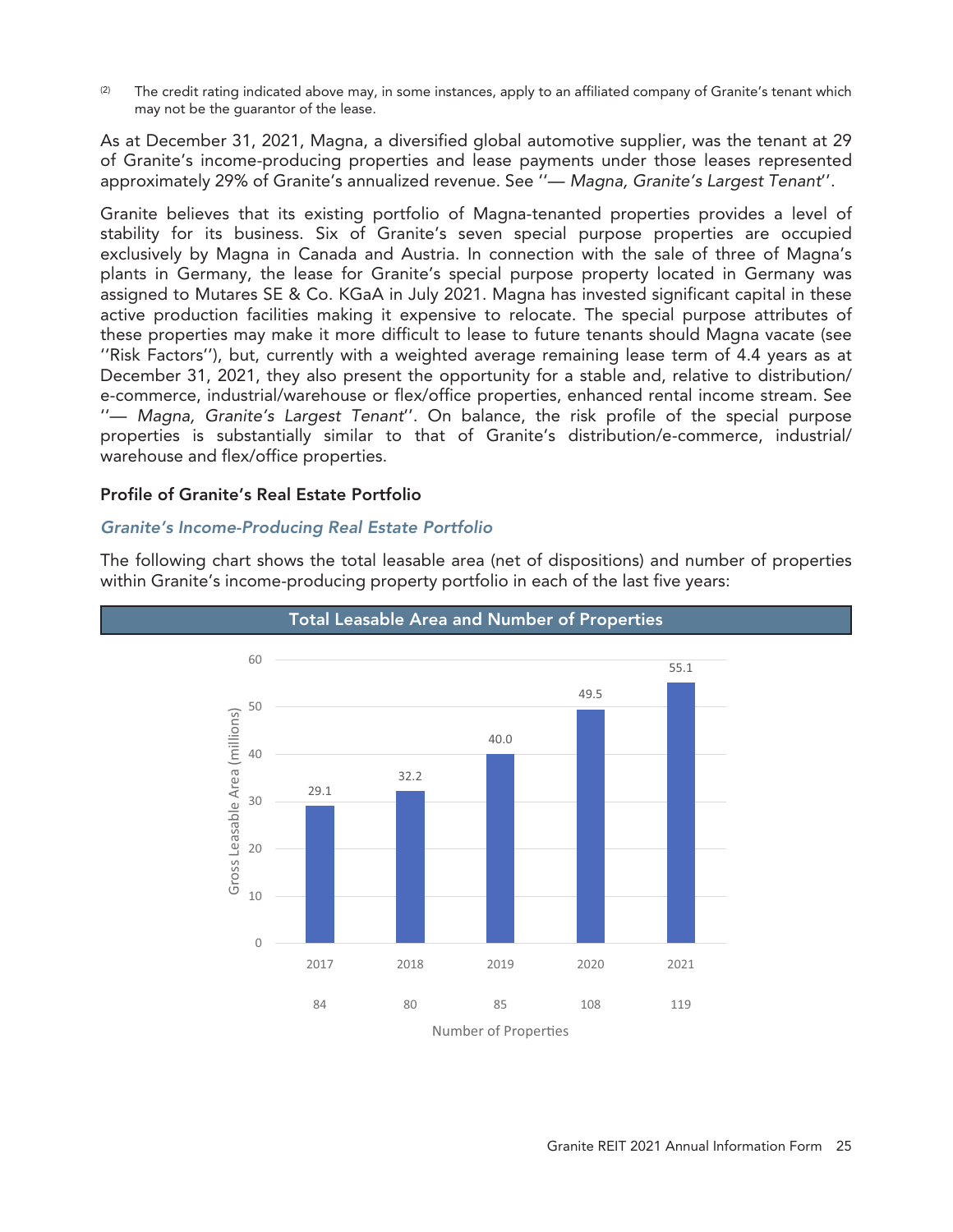<span id="page-25-0"></span>The chart below shows Granite's historical capital expenditures for its real estate portfolio, including (i) acquisitions; (ii) expansion/development, and (iii) maintenance/improvements in each of the last five years:



#### Schedule of Lease Expiries

The weighted average remaining term to expiry based on leased area for income-producing properties was as follows as at December 31 in each of the last five years:

December 31, 2021 — 5.8 years December 31, 2020 — 6.3 years; December 31, 2019 — 6.5 years; December 31, 2018 — 6.0 years; and December 31, 2017 — 5.9 years.

#### *Lease Expiration*

As at December 31, 2021, Granite's portfolio had a weighted average lease term by square footage of 5.8 years (December 31, 2020 —6.3 years), with lease expiries by GLA (in thousands of square feet) and any committed lease renewals adjusted accordingly, lease count, and annualized revenue (calculated as rental revenue excluding tenant recoveries, recognized in accordance with IFRS, in December 2021, excluding assets held for sale, multiplied by 12 months, in millions) as set out in the table below: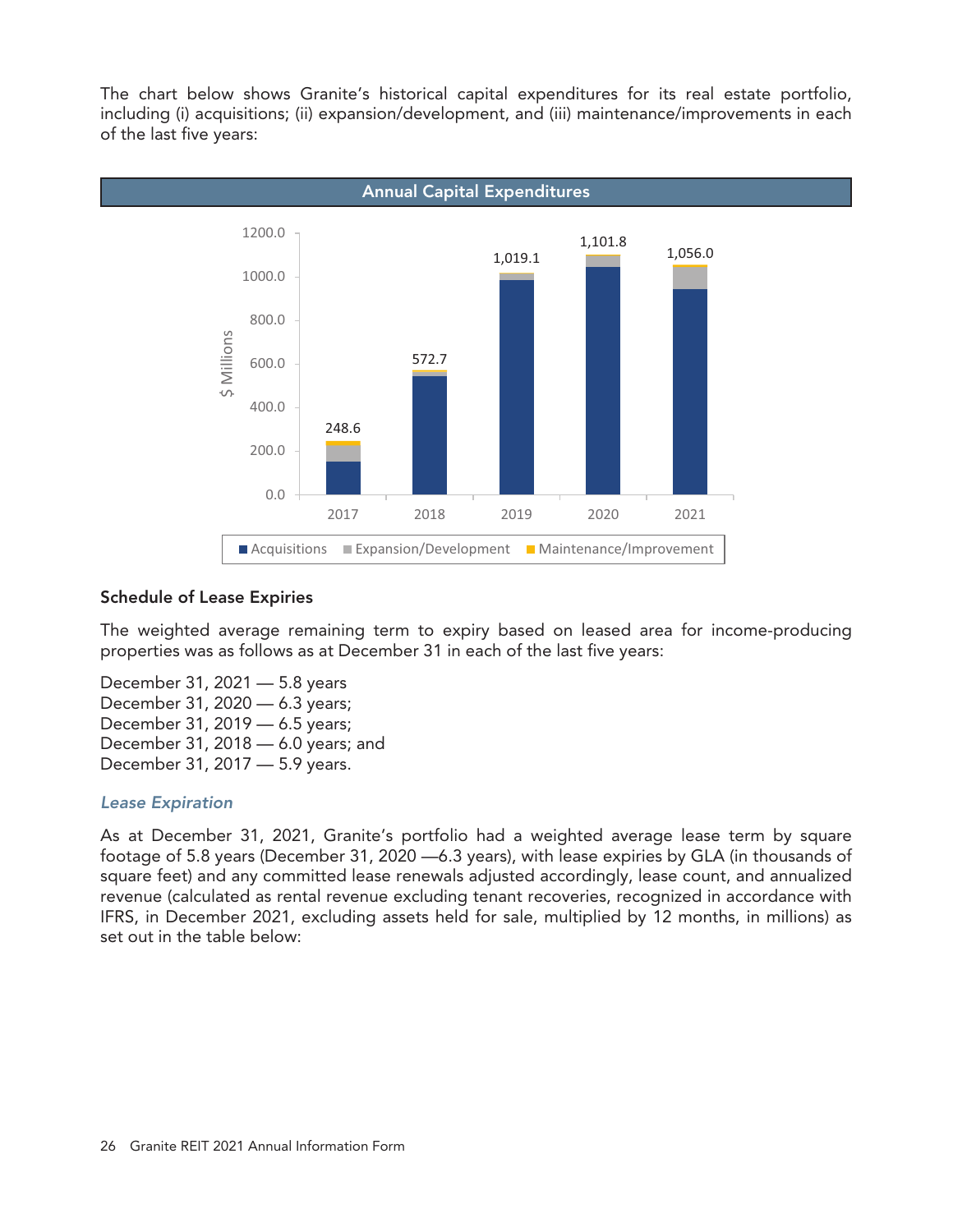**Lease Maturity Summary** Lease Maturity Summary

| Total<br>6,429<br>Country<br>Canada                              |                                                         | Vacancies                | 2022                              | 2023                           | 2024                           | 2025                              | 2026                           |       | 2027                     | 2028 and Beyond          |                                |
|------------------------------------------------------------------|---------------------------------------------------------|--------------------------|-----------------------------------|--------------------------------|--------------------------------|-----------------------------------|--------------------------------|-------|--------------------------|--------------------------|--------------------------------|
|                                                                  | Total Lease Annualized<br>GLA Count Revenue \$<br>Total | Sq Ft                    | Annualized<br>Ft Revenue \$<br>Sq | Annualized<br>Sq Ft Revenue \$ | Annualized<br>Sq Ft Revenue \$ | Revenue \$<br>Annualized<br>Sq Ft | Sq Ft Revenue \$<br>Annualized | Sq Ft | Annualized<br>Revenue \$ |                          | Annualized<br>Sq Ft Revenue \$ |
|                                                                  | 58.9<br>33                                              |                          | 3.9<br>488                        | 2.3<br>380                     | 5.4<br>642                     | 11.5<br>1,450                     | 5.8<br>574                     | 253   | 2.4                      | 2,642                    | 27.6                           |
| I<br>Canada-committed                                            | I<br>I                                                  |                          | (2.2)<br>(276)                    | I                              | I                              |                                   |                                | 276   | 2.2                      | I                        |                                |
| 6,429<br>Canada — net.                                           | 58.9<br>జ                                               | T                        | 212                               | 2.3<br>380                     | 54<br>642                      | 11.5<br>,450                      | 5.8<br>574                     | 529   | $\frac{6}{4}$            | 2,642                    | 27.6                           |
| .32,797<br>United States                                         | 184.7<br>75                                             | 90                       | 20.0<br>4,287                     | 30.0<br>6,253                  | 16.2<br>3,130                  | 6.9<br>1,340                      | 17.4<br>3,164                  | 1,407 | 6.4                      | 13,126                   | 87.8                           |
| $\overline{\phantom{a}}$<br>United States-committed              | I<br>$\overline{\phantom{a}}$                           | $\overline{\phantom{a}}$ | (8.6)<br>(1,952)                  | (1.5)<br>(201)                 | $\overline{1}$ :7<br>346       |                                   |                                | 301   | 1.3                      | 1,506                    | 7.1                            |
| United States — net 32,797                                       | 184.7<br>75                                             | 8                        | 11.4<br>2,335                     | 28.5<br>6,052                  | 17.9<br>3,476                  | \$.9<br>1,340                     | 17.4<br>3,164                  | 1,708 | 7.7                      | 14,632                   | 94.9                           |
| 7,472<br>Austria                                                 | 60.0<br>ᡐ                                               |                          | 9.8<br>802                        | 125                            | 37.0<br>5,349                  |                                   | 3.0<br>389                     |       |                          | 807                      | 9.0                            |
| I<br>Austria-committed                                           | I<br>I                                                  |                          | (9.8)<br>(802)                    | $\overline{\phantom{a}}$       | I<br>$\overline{\phantom{a}}$  | I<br>$\overline{\phantom{a}}$     | I                              | 802   | 9.8                      | $\overline{\phantom{a}}$ |                                |
| 7,472<br>Austria-net                                             | 60.0<br>ᡐ                                               |                          |                                   | <u>بہ</u><br>125               | 37.0<br>5,349                  |                                   | ი<br>ო<br>389                  | 802   | o.c                      | 202                      | <b>o</b> .6                    |
| $\therefore 3,504$<br>Germany                                    | 23.9<br>$\overline{c}$                                  |                          | 2.1<br>283                        | 14.8<br>2,187                  | $\overline{2.1}$<br>308        | $\ddot{ }$ .<br>195               | $\ddot{0}$<br>303              |       |                          | 228                      | $\overline{1}$ .               |
| I<br>Germany-committed                                           | I<br>$\overline{\phantom{a}}$                           |                          | (2.1)<br>(283)                    |                                | I                              |                                   | 195                            | 283   | 2.1                      | I                        |                                |
| 3,504<br>Germany-net                                             | 23.9<br>2                                               | I                        |                                   | 14.8<br>2,187                  | ្តរ<br>308                     | $\ddot{\text{}}$<br>195           | $\ddot{\cdot}$<br>នី           | 283   | 2.1                      | 228                      | 1.7                            |
| 4,872<br>Netherlands                                             | 32.7<br>36                                              | 53                       | $\overline{0}$ .<br>32            | 2.5<br>357                     | $0.\overline{8}$<br>89         | 4.8<br>630                        | 1.6<br>355                     | 1,125 | 7.4                      | 2,252                    | 5.5                            |
| $\overline{\phantom{a}}$<br>Netherlands - committed              | I<br>I                                                  |                          |                                   |                                |                                |                                   |                                |       |                          |                          |                                |
| 4,872<br>Netherlands — net                                       | 32.7<br>న                                               | 53                       | ្ត<br>32                          | 2.5<br>357                     | °°<br>39                       | $\frac{8}{4}$<br>630              | $\ddot{ }$<br>355              | 1,125 | 7.4                      | 2,252                    | 15.5                           |
| 165<br>. 55,074<br>Total $\ldots$                                | 360.2                                                   | 143                      | 35.9<br>892<br>Lo,                | 50.8<br>9,302                  | 61.5<br>,497<br>∝              | 24.8<br>3,615                     | 29.4<br>4,785                  | 2,785 | 16.2                     | 19,055                   | 141.6                          |
| I<br>Total-committed                                             | I<br>I                                                  |                          | (22.7)<br>(3,313)                 | (1.5)<br>(201)                 | $\overline{1}$ :<br>346        |                                   |                                | 1,662 | 5.4                      | 1,506                    | 7.1                            |
| As at December 31,                                               |                                                         |                          |                                   |                                |                                |                                   |                                |       |                          |                          |                                |
| 165<br>55,074<br>2021                                            | 360.2                                                   | 143                      | 13.2<br>2,579                     | 49.3<br>9,101                  | 63.2<br>9,843                  | 24.8<br>3,615                     | 29.4<br>4,785                  | 4,447 | 31.6                     | 20,561                   | 148.7                          |
| % of portfolio as at December 31, 2021:<br>100%<br>$*$ by sq ft. |                                                         | 0.3%                     | 7%<br>4                           | 16.5%                          | 17.9%                          | 6.5%                              | 8.7%                           | 8.1%  |                          | 37.3%                    |                                |
| * by Annualized Revenue                                          | 100%                                                    |                          | 3.7%                              | 13.7%                          | 17.5%                          | 6.9%                              | 8.1%                           |       | 8.8%                     |                          | 41.3%                          |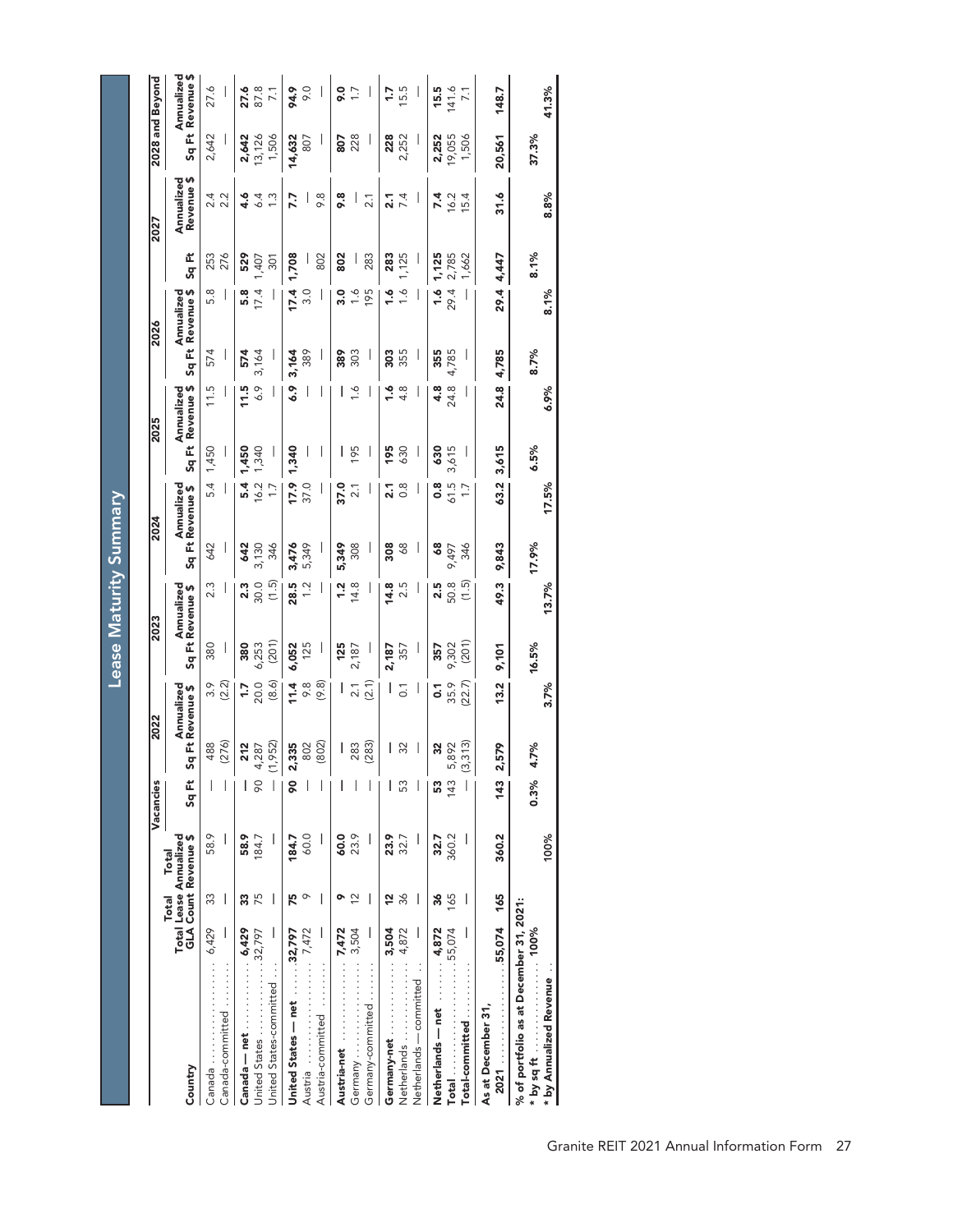# <span id="page-27-0"></span>Principal Markets in which Granite Operates

# *Geographic Diversification*

The following chart shows a breakdown of Granite's \$360.2 million of annualized revenue by country from income-producing properties as at December 31, 2021:



The chart below shows the breakdown of Granite's income-producing property portfolio by country, category, fair value and number of properties as at December 31, 2021:

# Income-Producing Property Portfolio Breakdown by Country, Category, Fair Value & Number of Properties as at December 31, 2021 (in millions of dollars)(1)

| Modern<br><b>Distribution</b>             |    | Industrial /<br>Warehouse |    |    | Flex/Office       |                           |    | <b>Special</b><br><b>Purpose</b><br><b>Properties</b> |                |    | <b>TOTAL</b>      |   |     |                   |     |
|-------------------------------------------|----|---------------------------|----|----|-------------------|---------------------------|----|-------------------------------------------------------|----------------|----|-------------------|---|-----|-------------------|-----|
| Country                                   |    | <b>Fair Value</b>         | #  |    | <b>Fair Value</b> | #                         |    | <b>Fair Value</b>                                     | #              |    | <b>Fair Value</b> | # |     | <b>Fair Value</b> | #   |
| $Canada$                                  | S. | 450.0                     | 6  |    | \$726.9           | 22                        | S. | 94.1                                                  | 3 <sup>1</sup> | S. | 377.8             | 2 |     | \$1,648.8         | 33  |
| United States \$ 3,989.2                  |    |                           | 49 |    | \$36.4            | $\mathbf{2}^{\mathsf{I}}$ | S. | 63.9                                                  |                | S  |                   |   |     | \$4,089.5         | 52  |
| Austria                                   |    |                           |    | S. | 93.7              | 5                         |    |                                                       |                |    | 680.1             | 4 | \$. | 773.8             | 9   |
| Germany $\dots \dots$ \$                  |    | 274.2                     | 6  | S. | 96.3              | 3                         | S  |                                                       |                |    | 55.3              |   | \$. | 425.8             | 10  |
| Netherlands  \$                           |    | 758.9                     | 14 | S. | 40.6              |                           |    |                                                       |                |    |                   |   |     | 789.5             | 15  |
| $\ldots \ldots \ldots$ \$5,462.3<br>Total |    |                           | 75 |    | \$993.9           | 33                        |    | \$158.0                                               | 4              |    | \$1,113.2         |   |     | \$7,727.4         | 119 |

(1) Excludes assets held for sale. On February 18, 2022, Granite disposed of one income-producing property and one piece of land held for development located in Poland for gross proceeds of \$36.2 million (€25.1 million).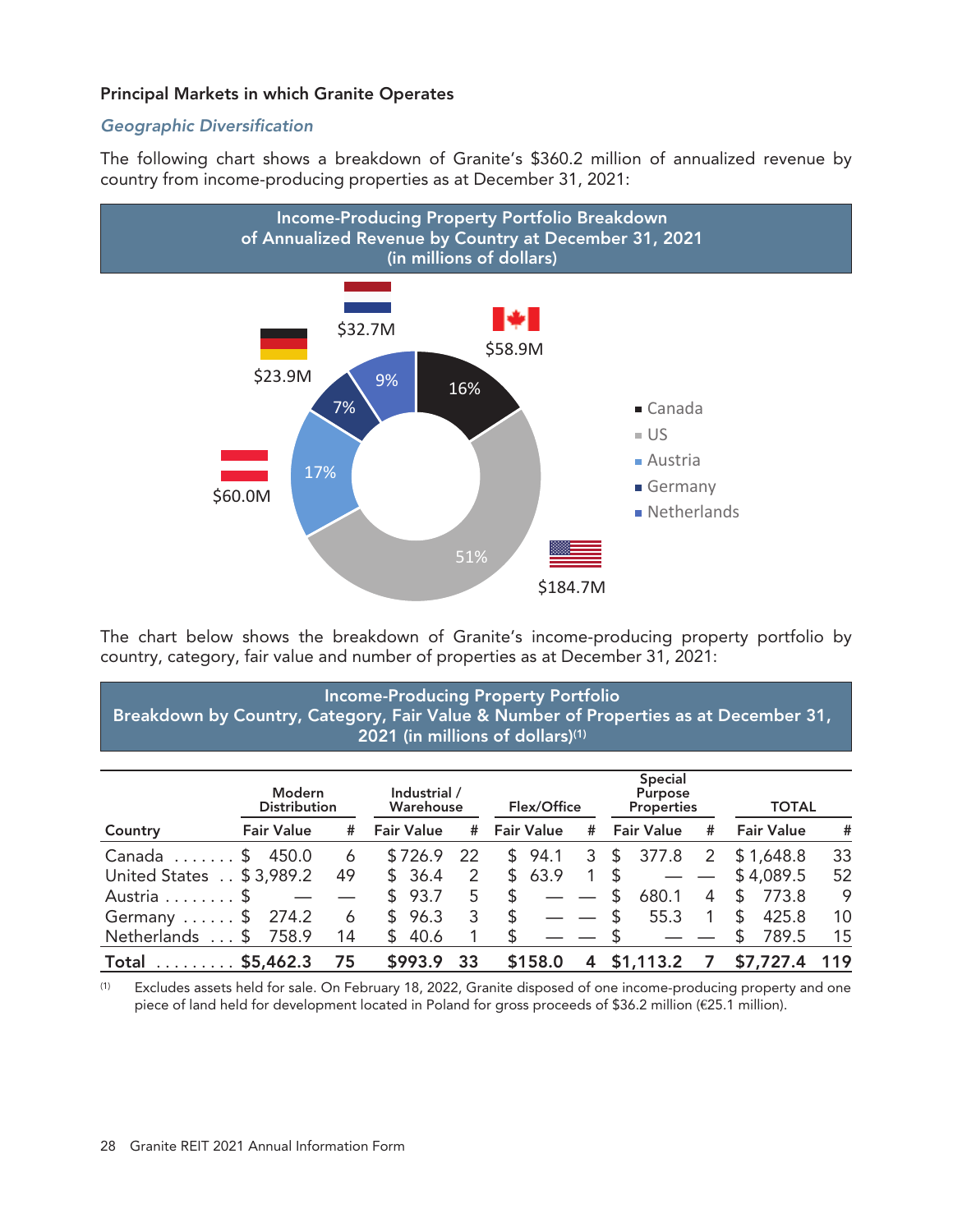# *Income-Producing Properties in Canada*

100% of the Canadian income-producing properties based on revenue as at December 31, 2021 are located in the Greater Toronto Area which includes a property in Brantford that was purchased in 2021. The lease payments for properties in Canada are denominated in Canadian dollars.

#### *Income-Producing Properties in the United States*

Approximately 23% of the annualized revenue as at December 31, 2021 from Granite's incomeproducing properties in the United States is derived from properties located in Ohio, 16% is derived from properties located in Texas, 14% is derived from properties located in Mississippi/ Tennessee, 12% is derived from properties in Indiana and 11% is derived from properties located in Pennsylvania. The remainder of Granite's revenue from the United States is derived from properties located in Missouri, Michigan, New Jersey, Georgia, Oregon, Illinois and Kentucky. The lease payments for properties in the United States are denominated in USD.

#### *Income-Producing Properties in Austria*

100% of the Austrian income-producing properties based on annualized revenue as at December 31, 2021 are located in the Province of Styria. Magna's Eurostar and Thondorf plants (Granite's two largest income- producing properties globally, accounting for approximately 9% of Granite's total annualized revenue) are located in the city of Graz, which is located in the Province of Styria approximately 170 kilometers south of Vienna. The lease payments for properties in Austria are denominated in EUR.

#### *Income-Producing Properties in Germany*

Approximately 26% of the annualized revenue as at December 31, 2021 from Granite's incomeproducing properties in Germany is derived from properties located in Thüringen/Thuringia, 25% is derived from properties in Hesse, 20% is derived from properties located in Bavaria, 17% is derived from properties located in Niedersachsen/Lower Saxony, 8% is derived from a property in North Rhine-Westphalia and 4% from a property in Baden-Württemberg. The lease payments for properties located in Germany are denominated in EUR.

#### *Income-Producing Properties in the Netherlands*

Approximately 42% of the annualized revenue as at December 31, 2021 from Granite's incomeproducing properties in the Netherlands is derived from properties located in the state of North Brabant, 20% is derived from properties located in South Holland, 19% is derived from properties located in Gelderland, 9% is derived from properties in Limburg, 6% is derived from properties located in Overijssel and 4% from properties in Utrecht. The lease payments for properties located in the Netherlands are denominated in EUR.

#### *Income-Producing Properties in Other European Locations*

Granite has one income-producing property in the Czech Republic. The lease payments for this property are denominated in EUR. This property was classified as an asset held for sale as at December 31, 2021.

In 2021, Granite also had one income-producing property in Poland. The lease payments for this property were denominated in EUR and Polish zlotys. This property, as well as an adjacent land parcel held for development, were classified as assets held for sale as at December 31, 2021. On February 18, 2022, Granite disposed of this property and the piece of land held for development for gross proceeds of \$36.2 million (€25.1 million).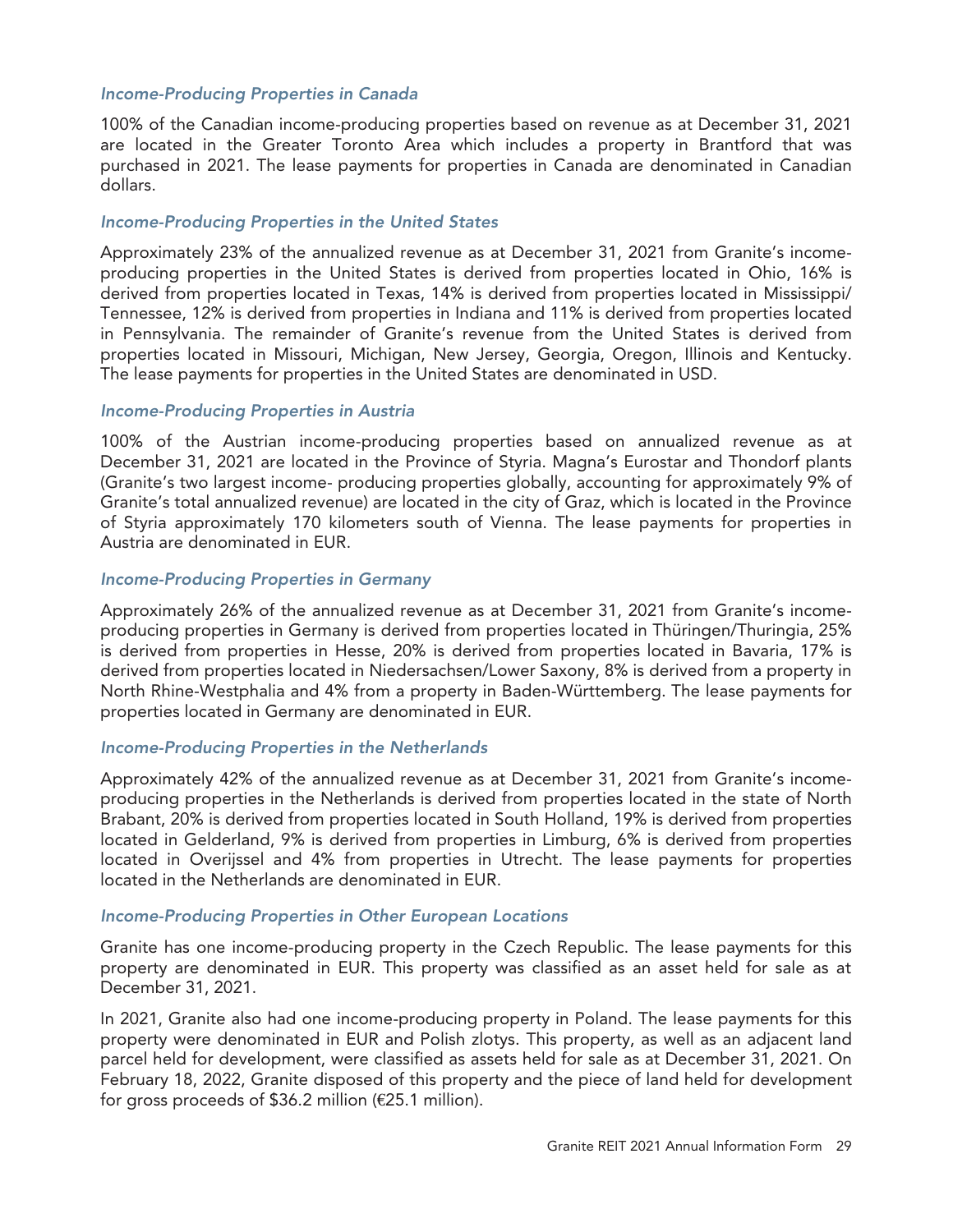# <span id="page-29-0"></span>*Land Held for Development*

As of December 31, 2021, Granite's land held for development includes: (i) 101.0 acres of land in Houston, Texas held for the future development of up to a 2.7 million square foot multi-phased business park, capable of accommodating buildings ranging from 0.3 million to 1.3 million square feet (of which 1.4 million square feet is underway); (ii) 12.9 acres of development land in West Jefferson, Ohio; and (iii) a 92.2 acre parcel of land in Brantford, Ontario, for the development of a multi-phased business park, comprising a total of approximately 1.7 million square feet of modern distribution and logistics space.

On February 18, 2022, Granite disposed of the 16-acre parcel of development land located in Wroclaw, Poland that was previously held for development together with an income-producing property for gross proceeds of \$36.2 million (€25.1 million).

# *Properties Under Development*

As at December 31, 2021. the attributes of Granite's properties under development and expansion projects were as follows:

|                                                                 |                    |                                  | <b>Development and Expansion Projects</b>                      |                     |                                                                                               |                                   |
|-----------------------------------------------------------------|--------------------|----------------------------------|----------------------------------------------------------------|---------------------|-----------------------------------------------------------------------------------------------|-----------------------------------|
|                                                                 | Land<br>(in acres) | Expected<br>acreage construction | Target/<br>sq ft of actual start<br>(in millions) construction | Target<br>date      | Actual<br>construction<br>costs as at<br>date of completion December 31, construction<br>2021 | Expected<br>total<br>$cost^{(1)}$ |
| As at December 31, 2021                                         |                    |                                  |                                                                |                     |                                                                                               |                                   |
| Properties under development                                    |                    |                                  |                                                                |                     |                                                                                               |                                   |
| Houston, TX (Phase I and II)                                    | 89.3               | 1.4                              | Q4 2019                                                        | Q4 2022             | 28.4<br>\$.                                                                                   | \$136.9                           |
| Fort Worth, TX                                                  | 36.4               | 0.6                              | Q <sub>2</sub> 2021                                            | Q <sub>2</sub> 2022 | 23.0                                                                                          | 43.9                              |
| Altbach, GER                                                    | 12.8               | 0.3                              | Q1 2021                                                        | Q1 2022             | 29.2                                                                                          | 31.7                              |
| Murfreesboro, TN                                                | 50.8               | 0.8                              | Q3 2021                                                        | Q3 2022             | 28.1                                                                                          | 76.9                              |
| Highway 109, Lebanon, TN                                        | 38.8               | 0.5                              | Q3 2021                                                        | Q4 2022             | 8.9                                                                                           | 66.8                              |
| <b>Expansion projects</b><br>2095 Logistics Drive, Mississauga, |                    |                                  |                                                                |                     |                                                                                               |                                   |
|                                                                 | 9.5                | 0.1                              | Q4 2019                                                        | Q <sub>2</sub> 2022 | 9.2                                                                                           | 11.0                              |
| 555 Beck Cres., Ajax, ON                                        | 7.6                |                                  | Q <sub>2</sub> 2022                                            | Q <sub>2</sub> 2023 | 0.2                                                                                           | 8.5                               |
| 5400 E 500 S, Whitestown, IN                                    | 59.3               | 0.3                              | Q1 2022                                                        | Q4 2022             |                                                                                               | 39.7                              |
|                                                                 | 304.5              | 4.0                              |                                                                |                     | \$127.0                                                                                       | \$415.4                           |

(1) Construction cost excludes cost of land.

#### Development, Expansion and Improvement Projects

Capital expenditures can include development expenditures or expansions as well as maintenance or improvement capital expenditures. Development or expansion capital expenditures are discretionary in nature (until such time as Granite has not committed to a construction contract or lease) and are incurred to generate new revenue streams and/or increase the productivity of a property as well as drive net asset value creation. As at December 31, 2021, Granite had five active development projects in the U.S. and Germany and three expansion projects in Canada and the U.S., expected to cost approximately \$415.4 million (excluding the cost of land) and deliver approximately 4.0 million square feet of incremental GLA between Q1 2022 and Q2 2023. Maintenance or improvement capital expenditures relate to sustaining the existing earnings capacity of a property. During 2021 there were \$10.8 million in maintenance or improvement capital expenditures made by Granite related to small improvement projects at various properties.

For most development or construction projects, Granite uses its in-house experience or where appropriate, partners with local developers through development management agreements or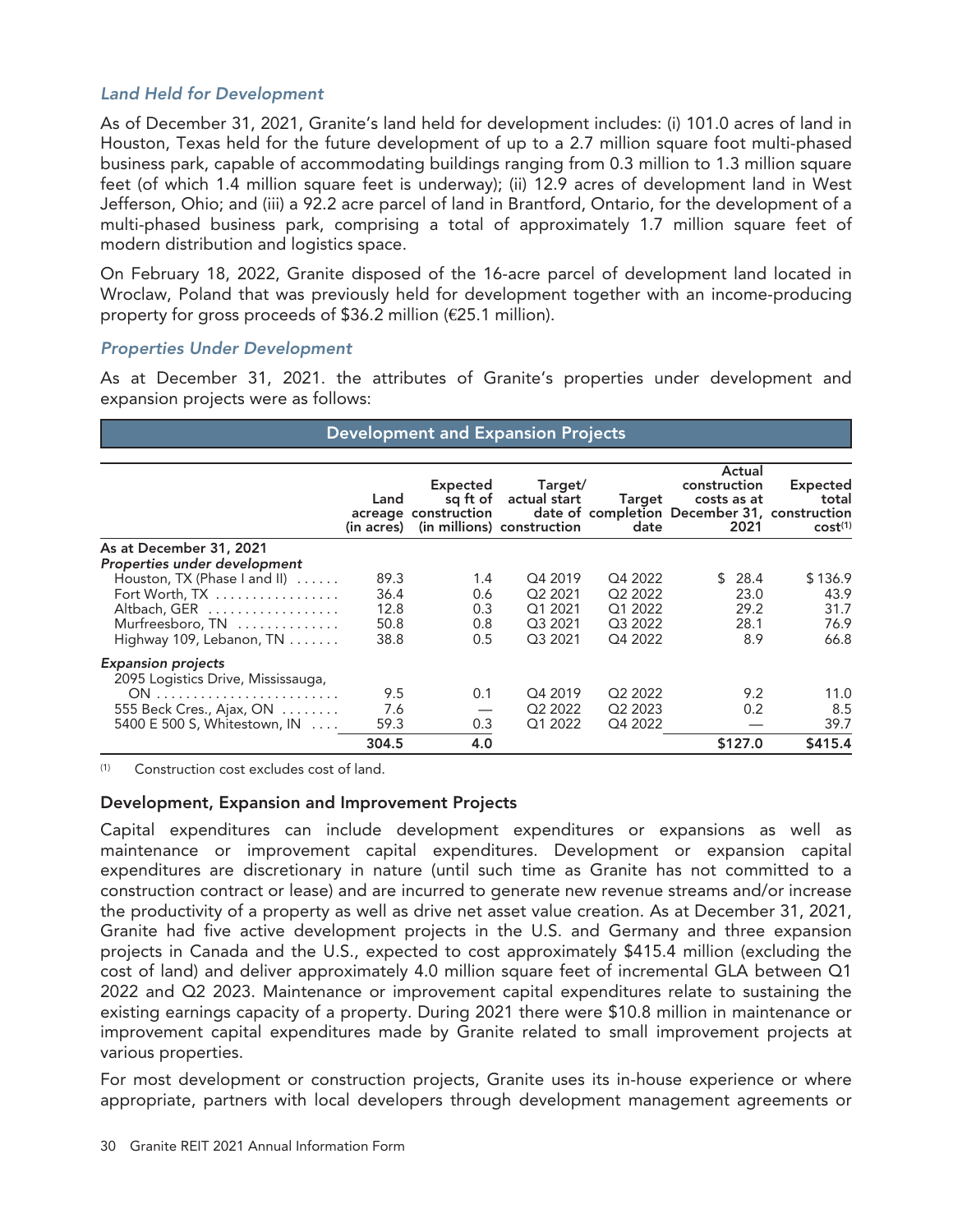<span id="page-30-0"></span>joint venture arrangements to construct and manage specific elements of a project to maximize returns and minimize construction costs. On the remainder of its projects, Granite outsources design and construction. Depending on the nature and location of the project, Granite either manages construction with regular on-site supervision by its employees, or remotely through cost, scope of work and other management control systems. Granite does not have long-term contractual commitments with its contractors, subcontractors, consultants or suppliers of materials, who are generally selected on a competitive bid basis.

## Foreign Exchange

As at December 31, 2021, approximately 84% of Granite's revenue was denominated in foreign currencies. As Granite reports its financial results in Canadian dollars and does not currently hedge all of its non-Canadian dollar net operating income, foreign currency fluctuations can have a material impact on Granite's financial results.

#### Leasing Arrangements

#### *Leases*

Granite's leases generally provide that the tenant is responsible for all costs of occupancy, including operating costs, property taxes, the costs of maintaining insurance in respect of the property, maintenance costs and non-structural replacement costs. The tenant is not responsible for income taxes or capital taxes charged to Granite.

Granite's leases generally provide that Granite is responsible, at its own expense, for structural repairs and replacements relating to the structural, non-process related elements of its properties. For certain components of a property, such as the roof membrane, paved areas and non-process related HVAC systems, the majority of Granite's leases provide that Granite pays for the costs of replacement as necessary and, in some of those cases, recovers such costs, plus interest, from the tenant over the expected useful life of the item replaced, as additional rent during the term of the lease.

#### *Contractual Rental Escalations*

A majority of Granite's existing leases provide for periodic rent escalations based either on fixedrate step increases or on the basis of a consumer price index adjustment.

#### *Renewal Options*

A majority of Granite's existing leases include built-in renewal options, generally tied to either market rental rates or to the existing rent plus an increase based upon a consumer price index adjustment. In cases where the renewal is linked to market rates, the determination of market rent is, failing agreement, generally subject to arbitration.

#### *Surrender Obligations*

Granite's leases generally provide that the tenant is obligated to surrender the premises to a condition consistent with the condition on the commencement date of the lease, subject to reasonable wear and tear.

The majority of Granite's leases provide that, if requested by the landlord, the tenant is obligated to remove any alterations to the premises carried out over the term of the lease.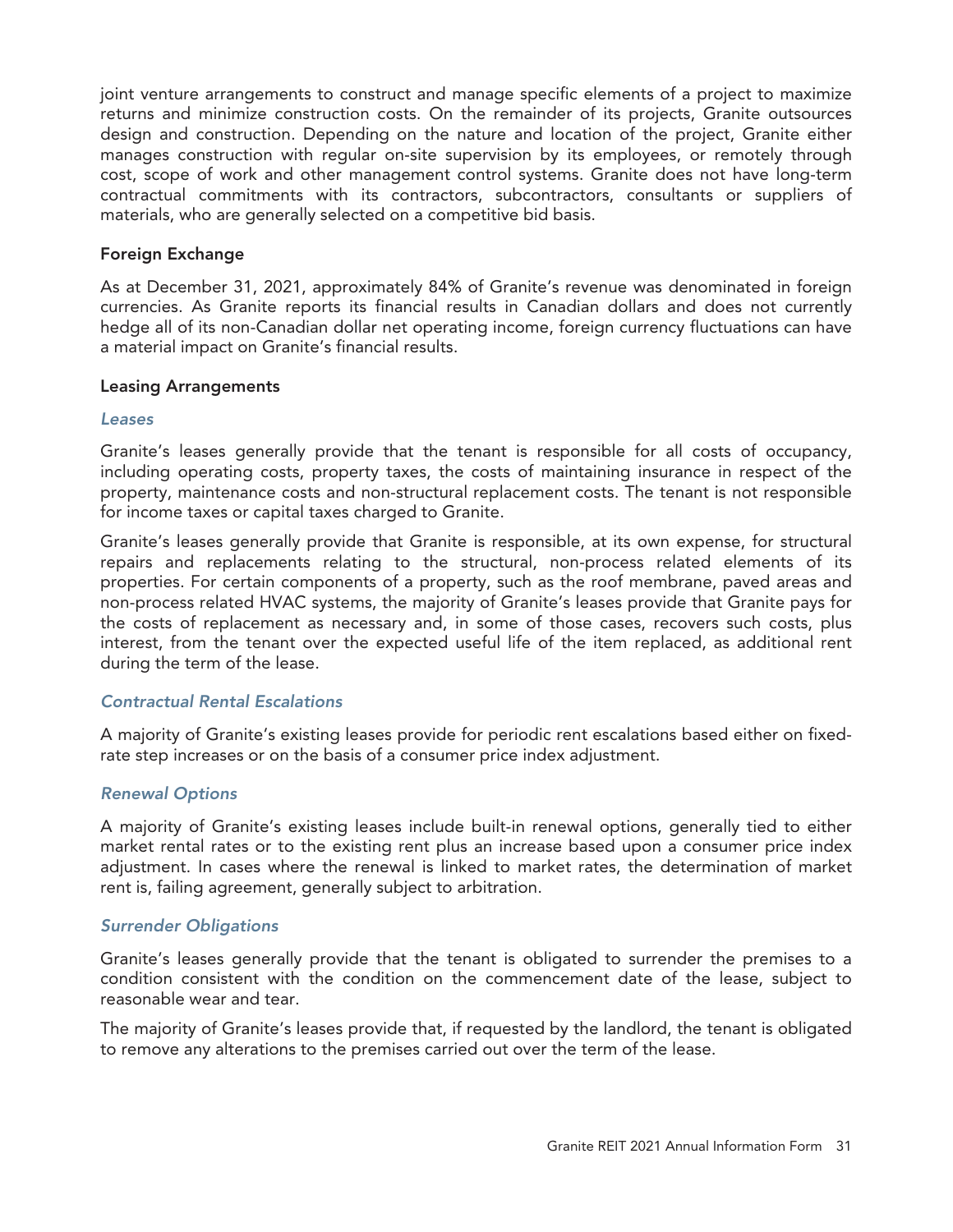# <span id="page-31-0"></span>*Environmental Obligations*

Granite's leases also generally provide that the tenant must maintain the properties in accordance with applicable laws, including environmental laws, and that the tenant must remove all hazardous and toxic substances from the premises when and as required by applicable laws, regulations and ordinances and, in any event, prior to the termination of its occupation of the premises. Substantially all of Granite's leases also require the tenant to assume the costs of environmental compliance, including remediation or clean-up of any contamination that they have caused or contributed to on the leased premises. The leases generally also contain indemnities in Granite's favour with respect to environmental matters. In certain circumstances, these indemnities expire after a specified number of years following the termination of the lease. Despite the tenants' obligation to indemnify Granite, Granite is also responsible under applicable law for ensuring that its properties are in compliance with environmental laws. See ''*Risk Factors*''.

The leases generally provide that Granite may conduct environmental assessments and audits from time to time at its sole expense. See ''— *Government Regulation*''.

#### *Restrictions on Sales and Tenant First Rights*

Most of Granite's leases with Magna include a right of refusal in favour of the tenant with respect to the sale of the property in question. This right typically provides the tenant with a right to match any third party offer within a prescribed period of time, failing which Granite is free to accept the offer and complete the sale to the third party. Some of Granite's leases with Magna provide that so long as the tenant is controlled, directly or indirectly, by Magna, Granite may not sell the property to a competitor of the tenant without the tenant's consent. In addition, several of Granite's non-Magna leases contain a first right in favour of the tenant to purchase the related property in the event Granite intends to sell such property.

# *Tenant Assignment and Subletting Rights*

Granite's leases generally include a restriction on assignment or subletting by the tenant without Granite's consent, other than in connection with certain permitted transfers such as an assignment or sublease to an affiliate of the tenant or in connection with the sale of all or substantially all of the tenant's assets. Granite's leases do not generally restrict a change of control of the tenant. In the majority of cases, the original tenant and/or any guarantor is not released from its obligations under the leases upon assignment, sublease or change of control.

#### Government Regulation

Granite is subject to a wide range of laws and regulations imposed by governmental authorities, including zoning, building and similar regulations that affect its real estate holdings and tax laws and regulations in the various jurisdictions in which Granite operates.

# Employees

As at December 31, 2021, Granite employed 58 people, the majority of whom are based at its headquarters in Toronto, and the balance of whom are located in Austria, Netherlands and the United States. Granite is not party to any collective bargaining agreements with any of its employees.

#### Magna, Granite's Largest Tenant

As at December 31, 2021, Magna International Inc. or one of its operating subsidiaries was the tenant at 29 of Granite's income-producing properties and comprised 29% of Granite's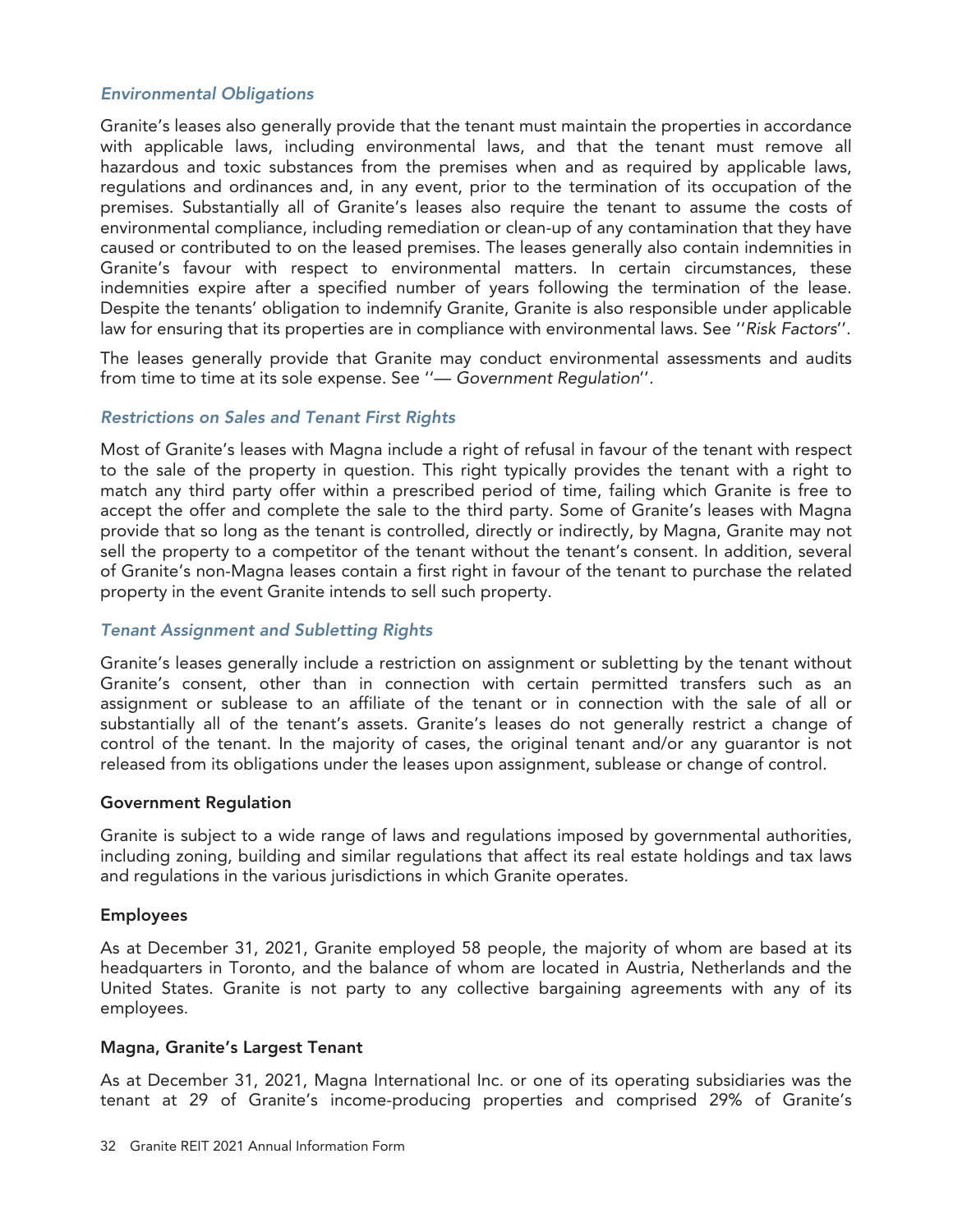<span id="page-32-0"></span>annualized revenue and 22% of Granite's gross leasable area. According to public disclosures, Magna International Inc. has a credit rating of A3 with a "Stable Outlook" by Moody's Investor Service as at June 18, 2021, A- with a "Stable Outlook" by Standard & Poor's as at July 21, 2021 and A(low) with a "Stable Outlook" by DBRS Limited. Magna is a global mobility technology company with complete vehicle engineering and contract manufacturing expertise. Magna's product capabilities include body, chassis, exteriors, seating, powertrain, active driver assistance, electronics, mechatronics, mirrors, lighting and roof systems.

For information on the conditions affecting the automotive industry and Magna's results of operations, Granite encourages investors to consult Magna's public disclosure, including its most recent Management's Discussion and Analysis of Results of Operations and Financial Position and its annual information form. None of those documents or their contents, however, shall be deemed to be incorporated by reference into this Annual Information Form. According to its public disclosure, Magna's operating results are primarily dependent upon the levels of North American, European and Chinese car and light truck production by its customers. Granite expects Magna to continuously seek to optimize its global manufacturing footprint and consequently, Magna may or may not renew leases for facilities currently under lease at their expiries.

Granite's relationship with Magna is an arm's length landlord and tenant relationship governed by the terms of Granite's leases. Granite's properties are generally leased to operating subsidiaries of Magna International Inc. and are not guaranteed by the parent company; however, Magna International Inc. is the tenant under certain of Granite's leases.

# ENVIRONMENTAL, SOCIAL, GOVERNANCE AND RESILIENCE (ESG+R)

Transparency is a critical component of Granite's sustainability commitment. In June 2020, Granite published an ESG overview which provided investors with a progress report against the principles outlined in its Sustainability Plan. Granite expects to issue its first corporate responsibility report, with specific key performance targets. In August, 2021, Granite issued its first ESG+R report, which established over 10 different targets for Granite to pursue over the short, medium, and long term, including targets relating to: (i) reductions in landlord-controlled operational energy, water usage and greenhouse gas emissions, (ii) establishing on-site renewable energy installations on Granite's properties, (iii) increasing the proportion of Granite's portfolio that has obtained third-party green building certifications, and (iv) increasing energy, water, and waste data coverage among Granite's tenants.

Granite recognizes the important role building owners can play in fostering the efficient use of resources and respecting the environment. As a good steward for investors, Granite seeks to practically incorporate sustainability in its actions and decision-making process, while generating returns for unitholders.

Consistent with this principle, Granite applies the following long-term ESG+R objectives in its business:

| Environmental                                                                                          | <b>Social</b>                                                                               | Governance                                                                                    | <b>Resilience</b>                                                                   |
|--------------------------------------------------------------------------------------------------------|---------------------------------------------------------------------------------------------|-----------------------------------------------------------------------------------------------|-------------------------------------------------------------------------------------|
| Promote efficiency and<br>sustainable practices at<br>both our properties and<br>our corporate offices | Engage with our<br>investors, employees,<br>tenants, property<br>managers, and<br>community | Disclose our ESG+R<br>performance as a<br>commitment to<br>transparency and<br>accountability | Identify and<br>mitigate potential<br>climate-related risks<br>within our portfolio |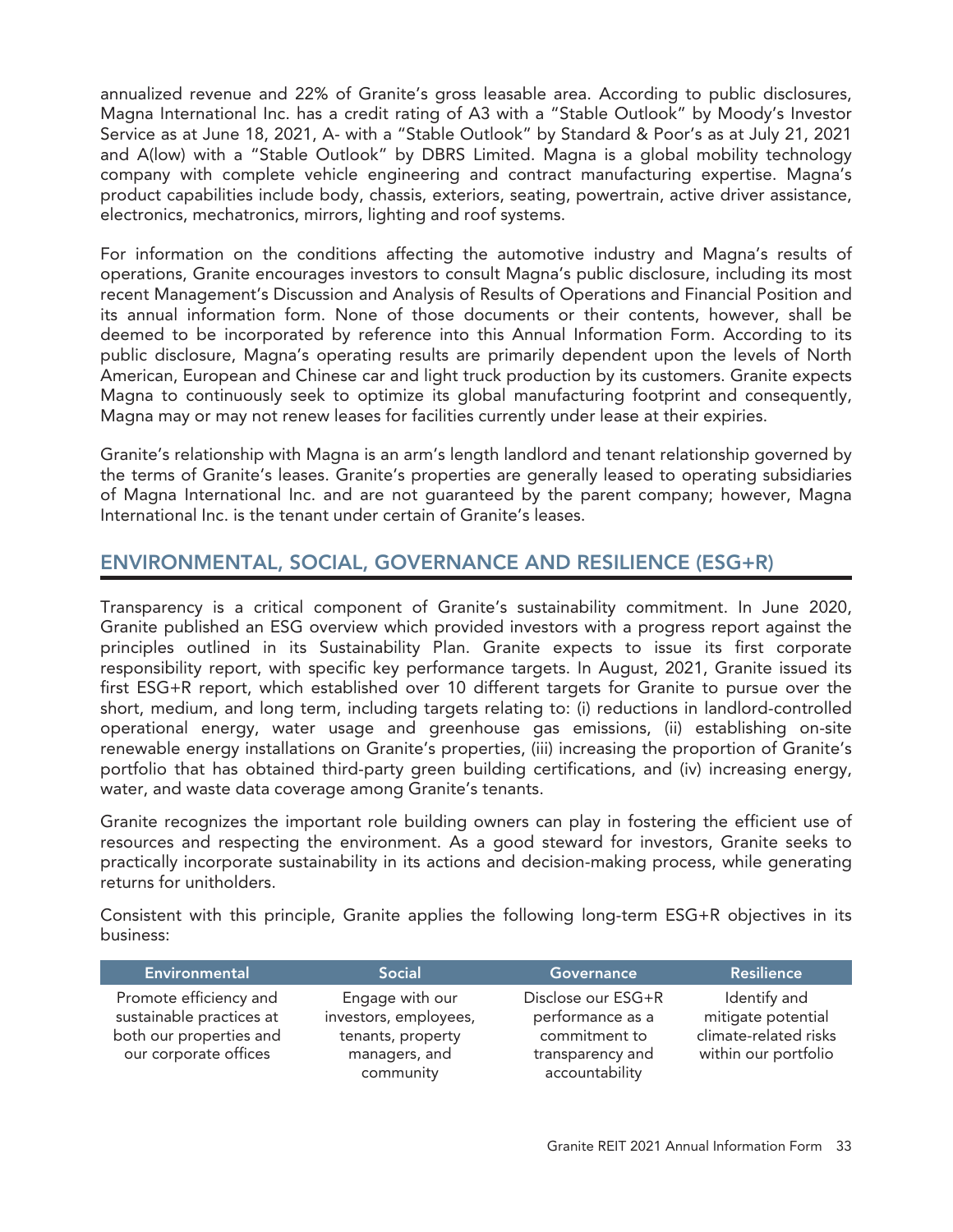Granite's ESG+R program is aligned with the European Association for Investors in Non-Listed Real Estate Vehicles, GRESB, GRI and United Nations' Principles for Responsible Investing ("UNPRI"). Data provided herein has been reviewed by a third party ESG+R consultant and represents a snapshot of current performance.

GRESB



GRESB assesses and scores the ESG performance of real estate portfolios around the world and, this year, participation in GRESB's Real Estate Assessment increased to over 1,500 participants. Granite completed its second annual GRESB Real Estate Assessment in June 2021.

In GRESB's Public Disclosure Rankings, which evaluates the level of ESG disclosure by listed property companies and REITs, Granite was ranked #1 in the North American Industrial sector comprised of 10 reporting entities. In comparison to Granite's 2020 results, its Standing Investments score significantly improved by 76% to 65 points, placing Granite  $3^{rd}$  in the North American Industrial Listed sector comprised of seven reporting entities, Granite being the sole Canadian reporting entity in this sector.

The following is a selection of key action and performance items of Granite's ESG+R Program:

# Environmental – *Actions & Performance*

- Work to reduce the amount of landlord-controlled energy, operational emissions (scope 1 and 2), and water by 25% by 2030 (or 2.5% annual reduction) at Granite's assets(1);
- Increase the energy, emissions, water and waste data coverage across Granite's portfolio to 50% of its income-producing portfolio by 2030 by collaborating with tenants, implementing green lease language, and obtaining data directly from the utility companies whenever available;
- Support the production of new renewable energy through the installation of on-site solar PV systems with the capacity to generate 5 MW of electricity by 2025<sup>(2)</sup>;
- Strategically evaluate and pursue applicable green building certifications at Granite's properties and achieve 30% third-party green building certifications by floor area by 2030;
- Four Building Research Establishment's Environmental Assessment Method ("BREEAM") In-Use certifications in process to be certified in 2022; and

<sup>(1)</sup> Granite's emissions reduction targets are aligned with the goal of the Paris Accords of limiting global warming to two degrees Celsius above pre-industrial levels.

<sup>(2)</sup> Onsite solar projects are expected to be installed at 10 Granite assets by 2023.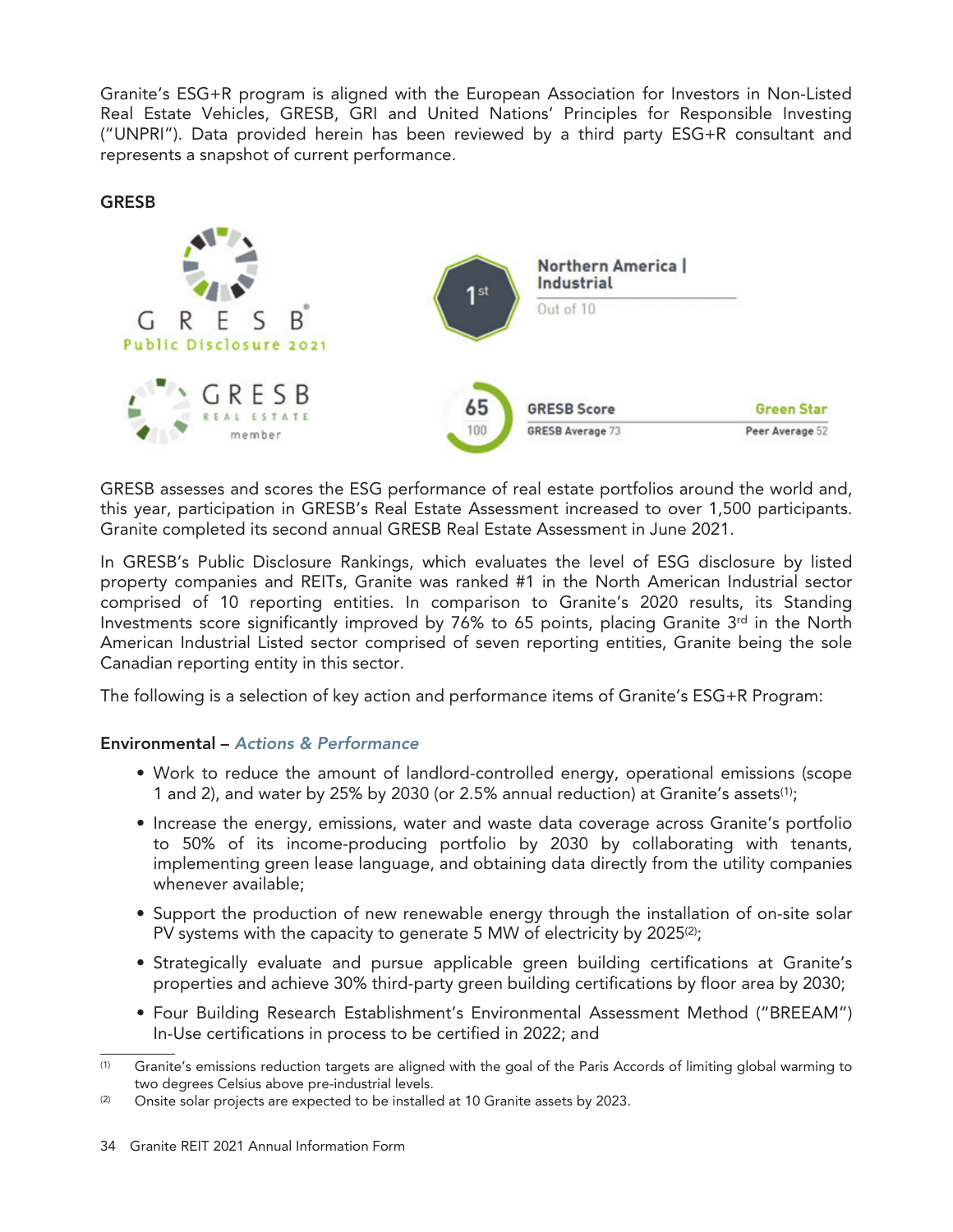• Commit that all development projects controlled by Granite will be built to standards consistent with the scope of Granite's Green Bond Framework and certify 100% of new developments to a third-party green building certification standard (such as Leadership in Energy and Environmental Design ("LEED"), BREEAM, Green Globes and the German Sustainable Building Council).

| Property                          | Size (sq ft)<br>in millions | Region | <b>Certification Type</b>                | Level          |
|-----------------------------------|-----------------------------|--------|------------------------------------------|----------------|
| 15 Commerce Pkwy.                 | 1.3                         |        | USA LEED New Construction and Major      |                |
|                                   |                             |        | Renovation                               | Certified      |
| 100 Clyde Alexander Lane          | 0.7                         |        | USA LEED Core and Shell Development      | Certified      |
| 101 Clyde Alexander Lane          | 0.3                         |        | USA LEED Core and Shell Development      | Certified      |
| 1201 Allpoints Court              | 0.5                         |        | <b>USA Green Globes New Construction</b> | 2 Green Globes |
| 1243 Gregory Dr.                  | 0.5                         |        | USA LEED Core and Shell Development      | Silver         |
| 2100 Center Square Rd.            | 0.4                         |        | USA LEED Core and Shell Development      | Silver         |
| 3501 North Lancaster Hutchins Rd. | 0.2                         |        | USA LEED New Construction and Major      |                |
|                                   |                             |        | Renovation                               | Silver         |
| 8735 South Crossroads Dr.         | 0.9                         |        | USA LEED Core and Shell Development      | Certified      |
| Aquamarijnweg 2 & 4, Bleiswijk    | 0.2                         |        | Netherlands BREEAM New construction      | Very Good      |
| De Kroonstraat 1 (Phase 1), De    |                             |        |                                          |                |
| Poosthoornstraat 2 (Phase 2)      | 0.5                         |        | Netherlands BREEAM New construction      | Excellent      |
| Francis Baconstraat 4             | 0.1                         |        | Netherlands BREEAM New construction      | Very Good      |
| Oude Graaf 15                     | 0.2                         |        | Netherlands BREEAM New construction      | Excellent      |

#### Social – *Actions & Performance*

- In April 2021, Granite administered its annual Employee Engagement Survey to gain an understanding of employee engagement and the effectiveness of its workplace practices;
- In 2021, Granite conducted a survey of all tenants to gauge satisfaction levels and identify opportunities for improvement;
- Contribute at least \$500 per income-producing property in our portfolio toward charitable donations;
- As part of Granite's due diligence process, assess 100% of potential acquisitions for ESG+R and identify areas for improvement;
- Granite established a return to office policy allowing for the safe return of its employees to the workplace while providing enhanced work from home flexibility during the work week; and
- Beehives have been installed at two assets, one in 2020 and one in 2021, to promote local biodiversity and engagement with our tenants.

# Governance – *Actions & Performance*

- Provide leadership over Granite's ESG+R Program through the Granite ESG+R Committee;
- Provide transparency to investors by incorporating ESG+R into regular updates to unitholders and stakeholders and through formal reporting frameworks such as GRESB, Sustainability Accounting Standards Board, CDP, and GRI;
- Granite completed its inaugural CDP submission in July 2021;
- Granite's 2020 ESG Overview was released in June 2020 and the 2021 Sustainability Report was issued on August 4, 2021; and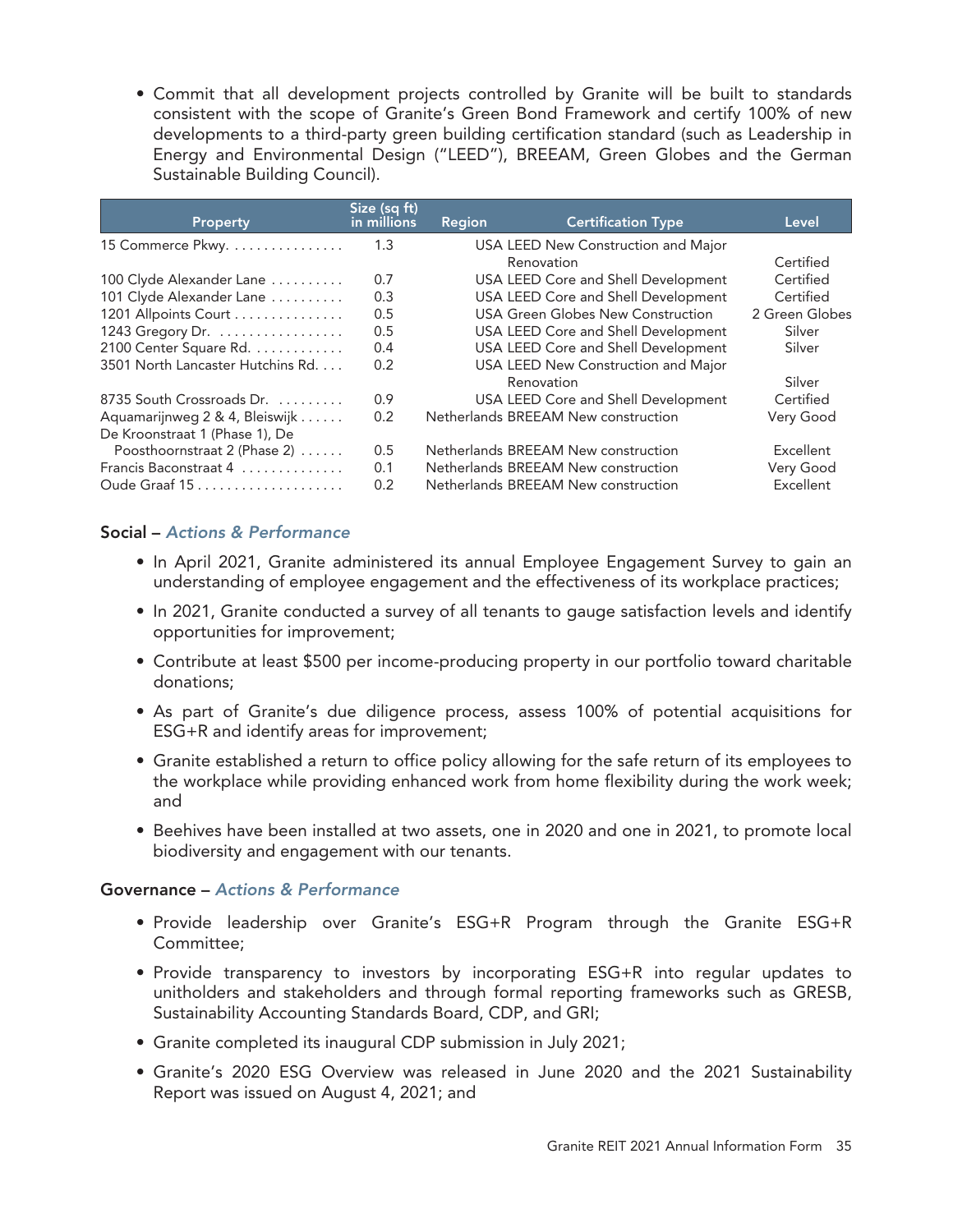Monitor asset compliance with government benchmarking requirements and ESG+R-related regulations.

## Resilience – *Actions & Performance*

- Aligning Granite's resilience program with the Task Force on Climate-Related Financial Disclosures framework;
- Assess physical and transition climate-change risks during the new acquisition due diligence process and evaluate measures to increase resiliency in our underwriting process;
- Regular evaluation of Granite for physical and transition climate-change risks and evaluate strategies to mitigate risks; and
- Granite uses the integrated Measurabl Four Twenty Seven (427) platform to provide climate risk analytics for each asset with 1-100 risk scores in seven categories of climate related risks – sea level rise, floods, hurricanes, heat stress, water stress, wildfires, and earthquakes.

#### Environmental Matters

In April 2020, Granite completed and issued its Green Bond Framework, which complies with the Green Bond Principles developed by the International Capital Markets Association as of June 2018. The Green Bond Framework has been and will be used by Granite and its subsidiaries for the issuance of green bonds and/or other green financial instruments. Granite also obtained an independent second party opinion from Sustainalytics on its Green Bond Framework indicating alignment with the Green Bond Principles.

On June 4, 2020, Granite issued its inaugural 2027 Debentures and on August 30, 2021, Granite issued its second green bond, the 2028 Debentures. As at December 31, 2021, Granite has allocated 100% of the net proceeds from the 2027 Debentures, and 15% of the 2028 Debentures to Eligible Green Projects as defined in the Green Bond Framework. Details of the use of proceeds towards Eligible Green Projects can be found in Granite's Green Bond Use of Proceeds report for the period ending December 31, 2021, which can be found on Granite's website at: [https://granitereit.com/granite-2021-green-bond-framework.](https://granitereit.com/granite-2021-green-bond-framework)

Sustainability has been an important part of Granite's investment strategy, as its investment activity has been defined by adding sustainable properties to its portfolio. By focusing on quality and modern physical characteristics in the properties Granite acquires, it believes that it can help to minimize the impact on the environment. In fiscal year 2021, Granite acquired one investment property in the United States that has received a green building certification of LEED Silver. Granite currently has five development projects in Germany and the United States, and one expansion project in Canada, that are all being developed to achieve green certifications.

In July 2021, Granite completed its second annual submission into the GRESB Real Estate Assessment. Granite obtained a score of 65 out of 100 in the GRESB Real Estate Assessment (a 28-point increase from 2020), and a peer group ranking of  $3<sup>rd</sup>$  out of 7 in the Northern American Industrial Listed GRESB peer group. Granite's public disclosure received a "B" rating from GRESB (an improvement from the "D" rating obtained in 2020) and ranked 1st out of 10 in the Northern America Industrial peer group. In August 2021, Granite completed its inaugural submission to the CDP. No score was received for completing the minimum version of the CDP questionnaire in 2021; however, Granite expects to submit the full version of the CDP questionnaire in 2022, which will establish a benchmark for future comparison. Further, to assist with the continued improvement and implementation of its ESG+R program, Granite retained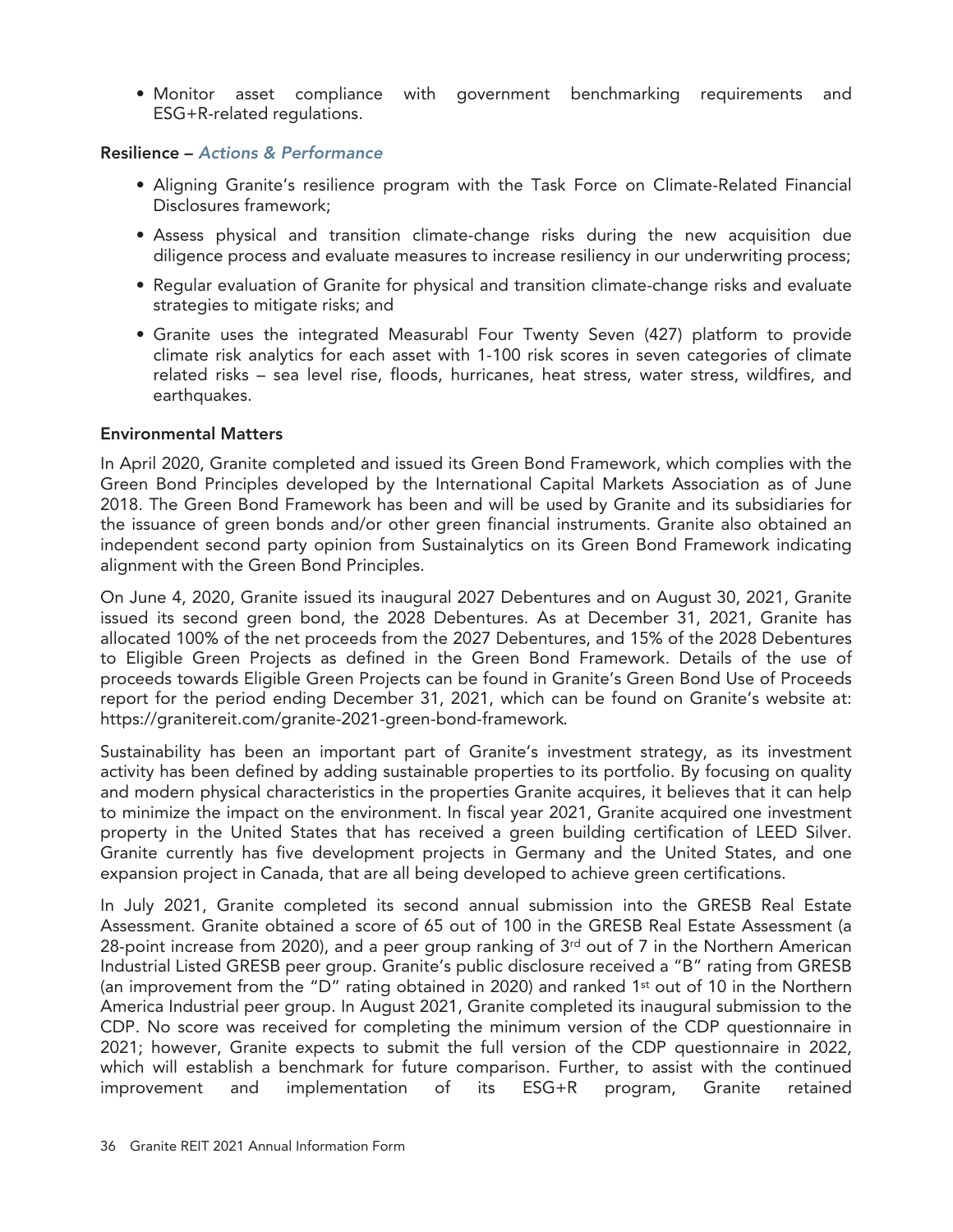Lord Green Strategies, a consulting firm focused on sustainability matters in the real estate sector.

# INVESTMENT GUIDELINES AND OPERATING POLICIES OF GRANITE

#### REIT Investment Guidelines

The Declaration of Trust provides certain guidelines on investments which may be made directly or indirectly by Granite REIT. The assets of Granite REIT may be invested only in accordance with such guidelines including, among others, those summarized below:

- (a) activities will focus primarily on acquiring, holding, developing, maintaining, improving, leasing, managing, repositioning, disposing or otherwise dealing with revenue producing real property;
- (b) Granite REIT shall not make or hold any investment, take any action or omit to take any action that would result in:
	- (i) Granite REIT not qualifying as a ''mutual fund trust'' or ''unit trust'', both within the meaning of the Tax Act;
	- (ii) REIT Units not qualifying as qualified investments for investment by trusts governed by registered retirement savings plans, registered retirement income funds, registered education savings plans, deferred profit-sharing plans, registered disability savings plans or tax-free savings accounts;
	- (iii) Granite REIT not qualifying as a ''real estate investment trust'', as defined in subsection 122.1(1) of the Tax Act if, as a consequence of Granite REIT not so qualifying, Granite REIT would be subject to tax on ''taxable Specified Investment Flow-Through (''SIFT'') trust distributions'' pursuant to section 122 of the Tax Act; or
	- (iv) Granite REIT being liable to pay a tax imposed under Part XII.2 of the Tax Act;
- (c) best efforts will be used to ensure that Granite REIT will not be a ''publicly traded partnership'' taxable as a corporation under Section 7704 of the Internal Revenue Code of 1986;
- (d) factors to be considered in making investments shall include the political environment and governmental and economic stability in the relevant jurisdiction(s), the long-term growth prospects of the assets and the economy in the relevant jurisdiction(s), the currency in the relevant jurisdiction(s) and the income-producing stability of the assets;
- (e) Granite REIT may make its investments and conduct its activities, directly or indirectly, through an investment in one or more persons on such terms as the Trustees may from time to time determine, including without limitation by way of joint ventures, partnerships and limited liability companies;
- (f) Granite REIT may only invest in operating businesses indirectly through one or more trusts, partnerships, corporations or other legal entities; and
- (g) Granite REIT shall not invest in raw land for development, except for (i) existing properties with additional development, (ii) the purpose of renovating or expanding existing properties, or (iii) the development of new properties, provided that the aggregate cost of the investments of Granite REIT in raw land, after giving effect to the proposed investment, will not exceed 15% of Gross Book Value (as defined in the Declaration of Trust).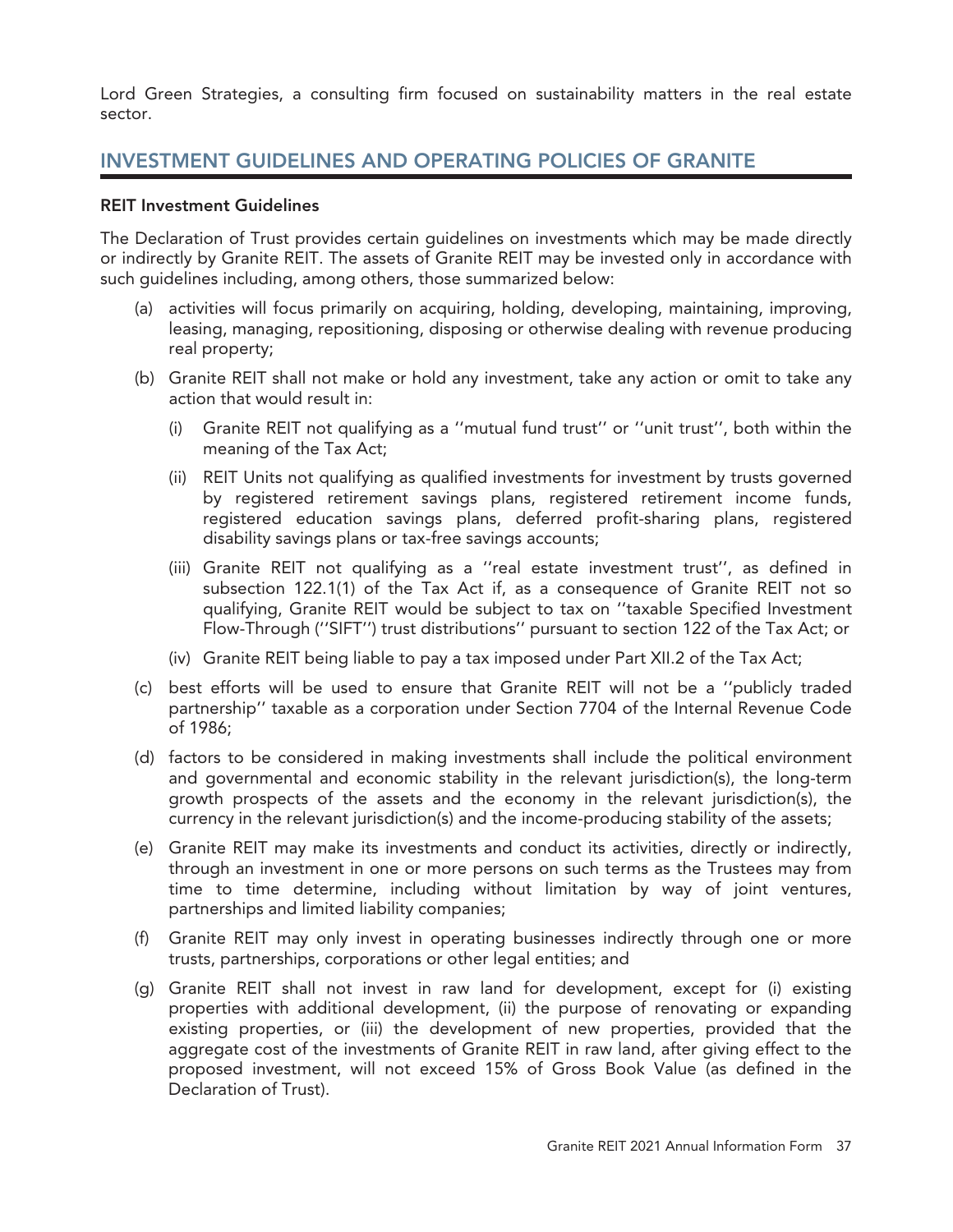## Operating Policies

The Declaration of Trust provides that the operations and activities of Granite REIT shall be conducted in accordance with the policies summarized below:

- (i) Granite REIT shall not trade in currency or interest rate futures contracts other than trades for hedging purposes that comply with National Instrument 81-102 — *Mutual Funds*, as amended from time to time, or any successor instrument or rule;
- (ii) (i) any written instrument under which Granite REIT grants a mortgage, and (ii) to the extent practicable, written instruments which create a material obligation, shall contain a provision or be subject to an acknowledgement to the effect that the obligation being created is not personally binding upon, and that resort shall not be had to, nor shall recourse or satisfaction be sought from, the private property of any of the Trustees, REIT Unitholders, annuitants or beneficiaries under a plan of which a REIT Unitholder acts as a trustee or a carrier, or officers, employees or agents of Granite REIT, but that only property of Granite REIT or a specific portion shall be bound; Granite REIT, however, is not required, but shall use all reasonable efforts, to comply with this requirement in respect of obligations assumed by Granite REIT upon the acquisition of real property;
- (iii) Granite REIT shall not incur or assume any Indebtedness (as defined in the Declaration of Trust) if, after giving effect to the incurring or assumption of the Indebtedness, the total Indebtedness of Granite REIT would be more than 65% of Gross Book Value (as defined in the Declaration of Trust);
- (iv) Granite REIT shall not guarantee any liabilities of any person unless such guarantee: (i) is given in connection with an otherwise permitted investment; (ii) has been approved by the Trustees; and (iii) (A) would not disqualify Granite REIT as a ''mutual fund trust'' within the meaning of the Tax Act, and (B) would not result in Granite REIT losing any other status under the Tax Act that is otherwise beneficial to Granite REIT and REIT Unitholders;
- (v) except for real property held by a person partially owned by Granite REIT, title to each real property shall be held by and registered in the name of Granite REIT, the Trustees or in the name of a corporation or other entity wholly-owned, directly or indirectly, by Granite REIT or jointly, directly or indirectly, by Granite REIT with joint venturers or in such other manner which, in the opinion of management, is commercially reasonable;
- (vi) Granite REIT shall conduct such diligence as is commercially reasonable in the circumstances on each real property that it intends to acquire and obtain a report with respect to the physical condition thereof from an independent and experienced consultant;
- (vii) Granite REIT shall either (a) have conducted an environmental site assessment or (b) be entitled to rely on an environmental site assessment dated no earlier than six months prior to receipt by Granite REIT, in respect of each real property that it intends to acquire, and if the environmental site assessment report recommends that further environmental site assessments be conducted Granite REIT shall have conducted such further environmental site assessments, in each case, by an independent and experienced environmental consultant; and
- (viii) Granite REIT shall obtain and maintain, or cause to be obtained and maintained, at all times, insurance coverage in respect of its potential liabilities and the accidental loss of value of its assets from risks, in amounts, with such insurers, and on such terms as the Trustees consider appropriate, taking into account all relevant factors including the practices of owners of comparable properties.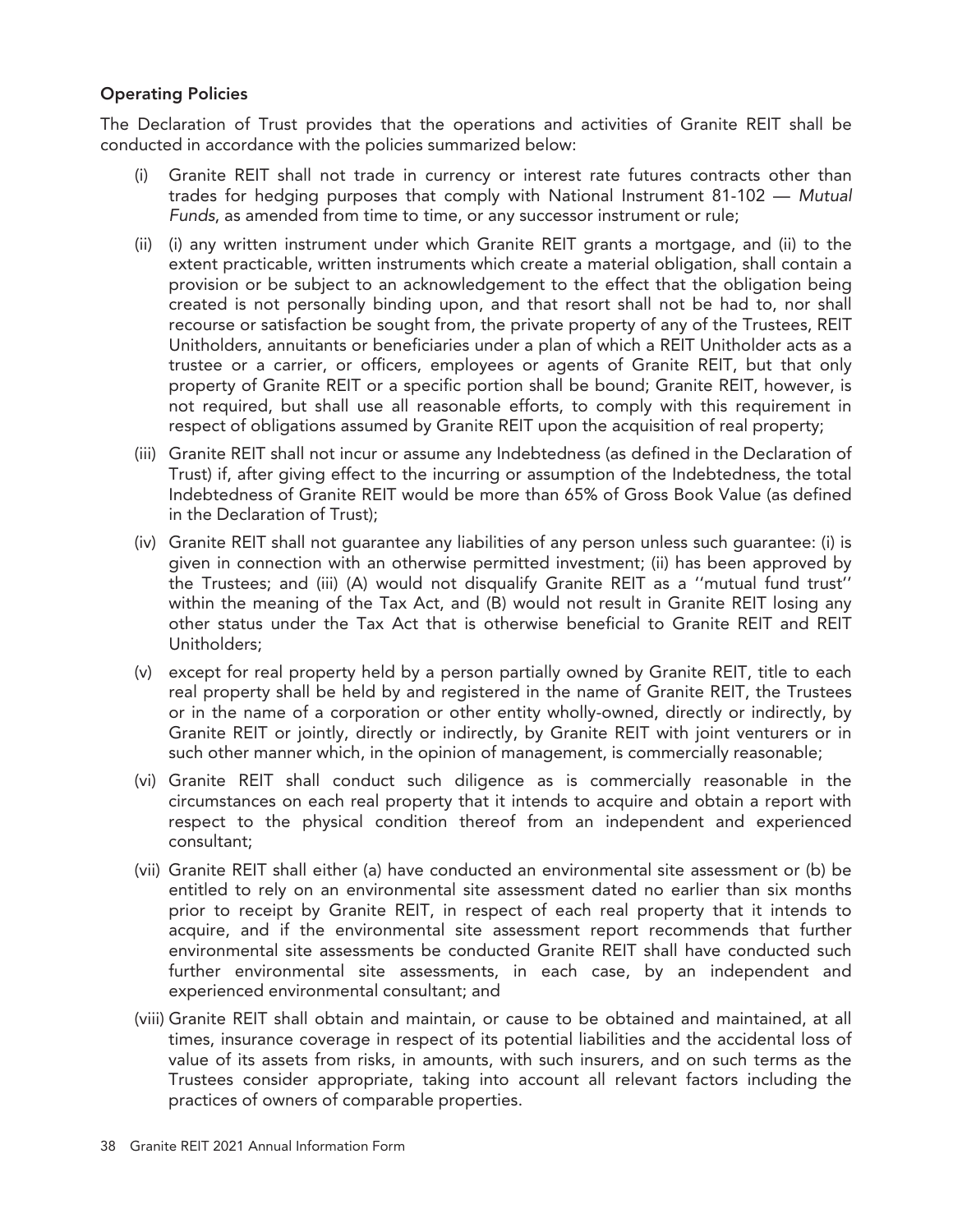## Amendments to Investment Guidelines and Operating Policies

Pursuant to the Declaration of Trust, all of Granite REIT's investment guidelines and the operating policies of Granite REIT set out in paragraphs (a), (c), (d), (f) and (g) under the heading ''— Operating Policies'' may be amended only with the approval of two-thirds of the votes cast at a meeting of REIT Unitholders. The remaining operating policies set out under the heading ''— Operating Policies'' may be amended with the approval of a majority of the votes cast at a meeting of REIT Unitholders.

Notwithstanding the foregoing paragraph, if at any time a government or regulatory authority having jurisdiction over Granite REIT or any property of Granite REIT shall enact any law, regulation or requirement which is in conflict with any investment guideline or operating policy of Granite REIT then in force, such guideline or policy in conflict shall, if the Trustees on the advice of legal counsel to Granite REIT so resolve, be deemed to have been amended to the extent necessary to resolve any such conflict and, notwithstanding anything to the contrary in the Declaration of Trust, any such resolution of the Trustees shall not require the prior approval of REIT Unitholders.

# RISK FACTORS

Investing in securities of Granite involves a high degree of risk. In addition to the other information contained in this Annual Information Form, investors should carefully consider the following risk factors before investing in securities of Granite. The occurrence of any of the following risks could have a material adverse effect on Granite's business, financial condition, results of operations and cash flows. Other risks and uncertainties that are not known to Granite or that Granite believes are not material may also have a material adverse effect on Granite's business, financial condition, results of operations and cash flows.

#### Risks Relating to Granite's Business

#### *Tenant Concentration*

Although one element of Granite's strategy is to diversify and reduce its exposure to Magna by increasing the proportion of lease revenue that it derives from other tenants, as at December 31, 2021, 29 of Granite's 119 income-producing properties were leased to Magna International Inc. or its operating subsidiaries. As at December 31, 2021, payments under those leases represented approximately 29% of Granite's annualized revenue and approximately 22% based on gross leasable area.

Granite's properties are generally leased to operating subsidiaries of Magna and are not guaranteed by the parent company, however, Magna is the tenant under certain of Granite's leases. As a result, Granite may not have the contractual right to proceed directly against Magna International Inc. in the event that one of these subsidiaries defaults on its lease. Granite could be materially adversely affected if any Magna subsidiaries became unable to meet their respective financial obligations under their leases, and if Magna International Inc. is unwilling or unable to provide funds to such subsidiaries for the purpose of enabling them to meet such obligations.

Granite encourages investors to consult Magna's public disclosure for information on factors affecting the business of Magna, including the factors described in the section on industry trends and risks in Magna's Management's Discussion and Analysis of Results of Operations and Financial Position prepared as at November 4, 2021.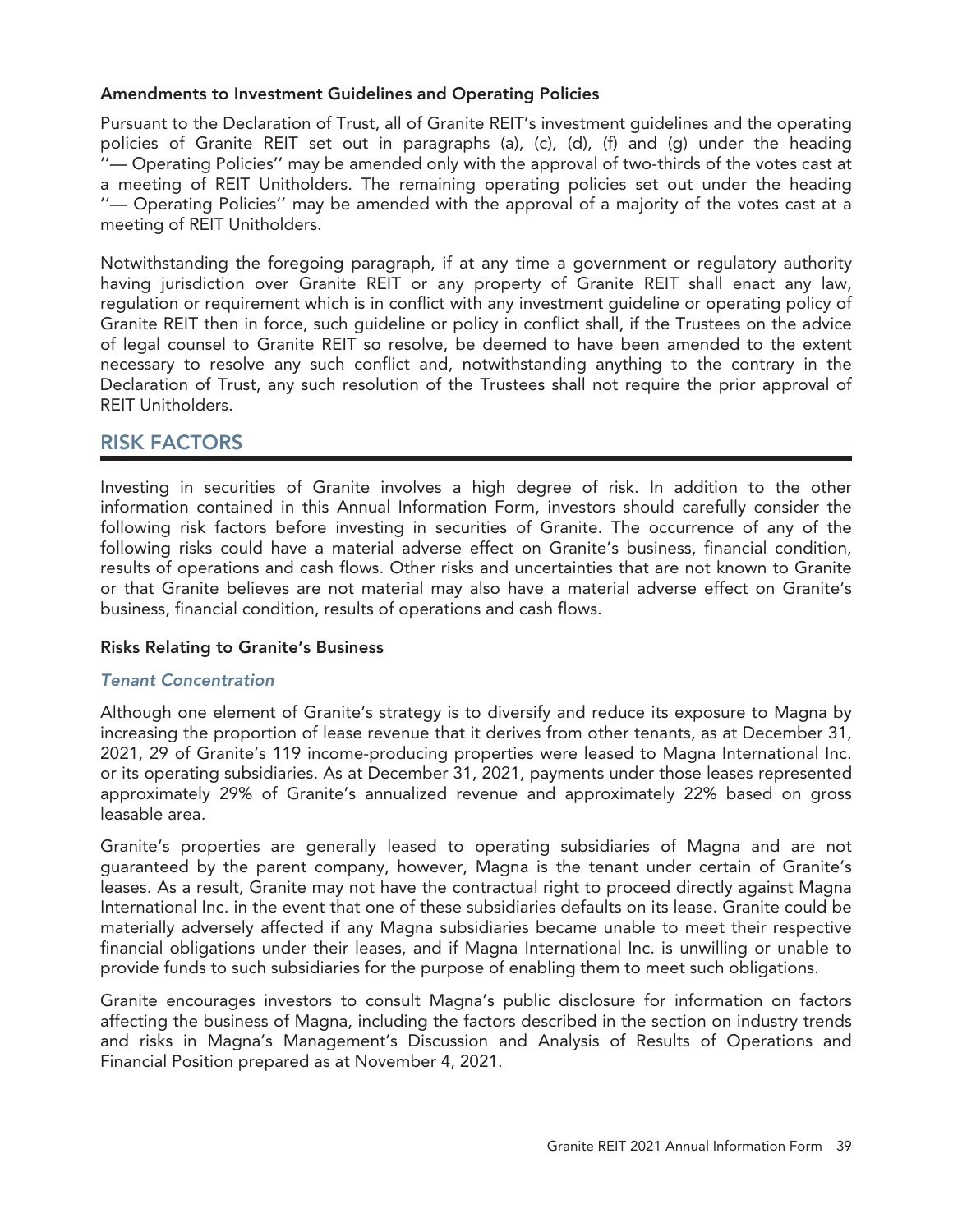## *Automotive Industry*

Although Granite intends to continue to increase the proportion of lease revenue it derives from tenants other than Magna, Granite's business is subject to conditions affecting the automotive industry generally due to its exposure to Magna as its largest tenant.

The global automotive industry is cyclical. A worsening of economic, political, or other conditions of the global economy, including as a result of the COVID-19 pandemic, may result in lower consumer confidence, which typically translates into lower vehicle sales and production levels. In addition, the automotive industry is highly competitive and may be negatively impacted by restrictions on free trade or by trade disputes or tariffs. The automotive industry is currently experiencing rapid technological change from disruptive innovators which may challenge traditional automotive suppliers and place them at a competitive disadvantage if they cannot adapt to such changes. Further, the automotive sector may be impacted by regional production volume declines including as a result of labour disputes or disruptions to the global supply chain. Each of these risks, among others, could have a material adverse effect on Magna, its customers and suppliers and, in turn, on Granite's profitability and financial condition. A decrease in the long-term profitability or viability of the automotive industry and the automotive parts sector in particular would have a material adverse impact on Granite's properties and its operating results.

#### *Adverse Global Market, Economic and Political Conditions, Health Crises and Other Events Beyond Granite's Control*

Adverse Canadian, U.S., European and the global market, economic and political conditions, including dislocations and volatility in the credit markets and general global economic uncertainty, could have a material adverse effect on Granite's business, results of operations and financial condition with the potential to impact, among others; (i) the value of our properties; (ii) the availability or the terms of financing that Granite has or may anticipate utilizing; (iii) Granite's ability to make principal and interest payments on, or refinance any outstanding debt when due; and (iv) the ability of Granite's tenants to enter into new leasing transactions or to satisfy rental payments under existing leases.

Public health crises, pandemics and epidemics, such as those caused by new strains of viruses such as H5N1 (avian flu), severe acute respiratory syndrome (SARS) and, most recently, the COVID-19 pandemic, could adversely impact Granite's and our tenants' businesses, and thereby our tenants' ability to meet their payment obligations, by disrupting supply chains and transactional activities, suspending or restricting commercial activity as result of public health measures, and negatively impacting local, national or global economies.

#### *Credit Risk*

Granite may incur losses resulting from a failure of a tenant to meet its payment obligations. Granite's financial condition and operating results would be adversely affected if Magna or a significant number of other tenants were to become unable to meet their financial obligations to Granite. Furthermore, a rejection or termination of a lease under the protection of bankruptcy, insolvency or similar laws, could cause a temporary reduction of Granite's cash flow.

#### *Geographic Exposure*

During 2021, 51% of Granite's revenue was generated in the United States, 17% in Canada, and 36% in Europe, comprised of 17% in Austria, 7% in Germany, 7% in the Netherlands and the remaining 1% in four other European countries. Operating in different regions and countries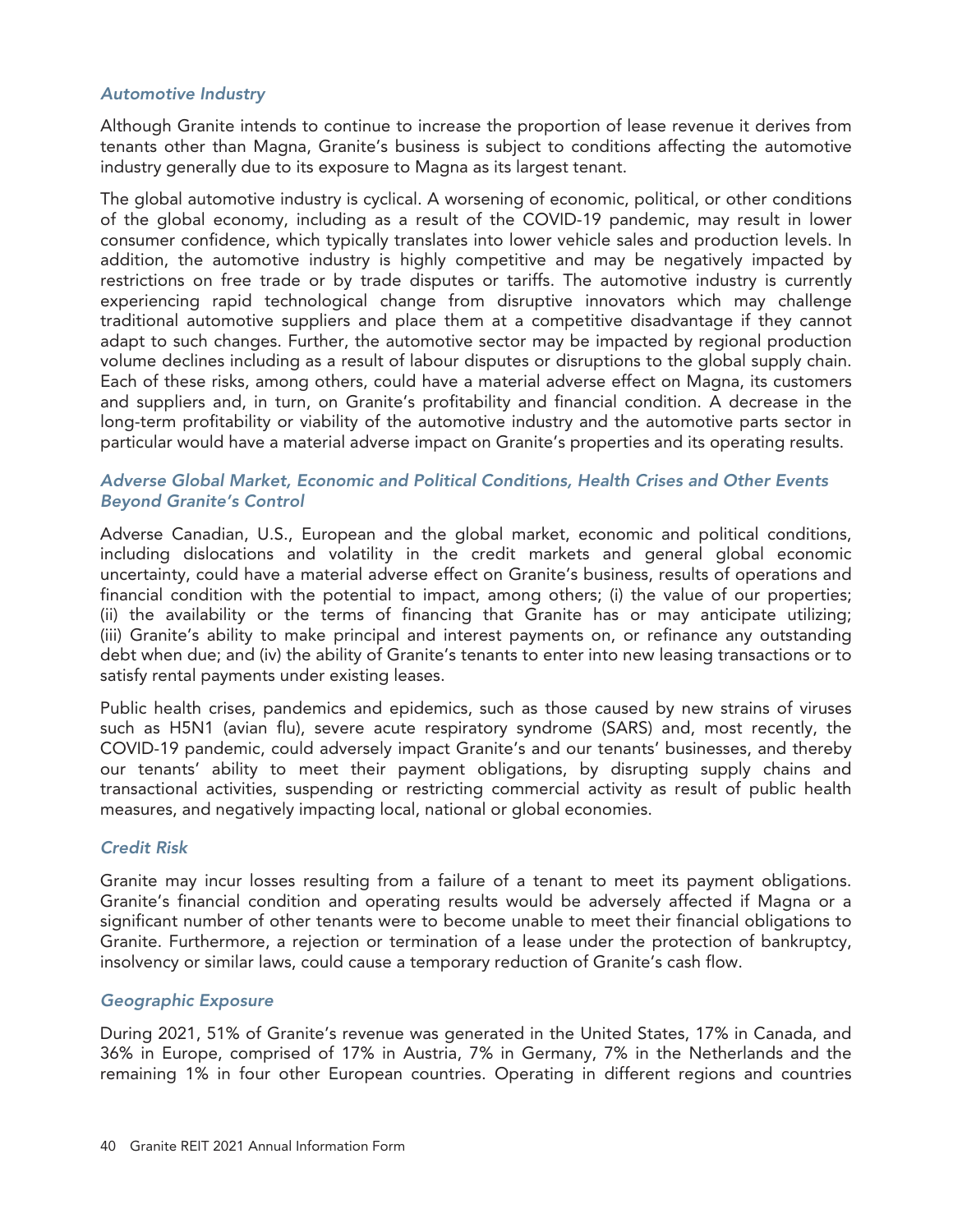exposes Granite to political, economic and other risks as well as multiple foreign regulatory requirements that are subject to change, including:

- consequences from changes in tax laws and treaties, including restrictions on the repatriation of funds;
- downturns in countries or geographic regions where Granite has significant operations;
- economic tensions between governments and changes in international trade and investment policies;
- regulations restricting Granite's ability to do business in certain countries;
- local regulatory compliance requirements; and
- political and economic instability, natural calamities, war, and terrorism.

The effects of these risks may, individually or in the aggregate, materially adversely affect Granite's business, financial condition, results of operations and cash flows.

#### *Foreign Currency*

A majority of Granite's revenue is not denominated in Canadian dollars. Since Granite reports its financial results in Canadian dollars and does not currently hedge all of its non-Canadian dollar rental revenues, Granite is subject to foreign currency fluctuations that could, from time to time, have a material adverse impact on Granite's business, financial condition, results of operations and cash flows.

From time to time, Granite may attempt to hedge its exposure to the impact that changes in foreign currency rates or interest rates may have on Granite's revenue and liabilities through the use of derivative financial instruments. The use of derivative financial instruments, including forwards, futures, swaps, collars and options, in Granite's risk management strategy carries certain risks, including the risk that losses on a hedge position will reduce income. A hedge may not be effective in eliminating all the risks inherent in any particular position. Additionally, nearly all of Granite's outstanding debt is denominated in foreign currencies, and Granite, at times, uses derivatives to more naturally hedge its non-Canadian cash-inflows. Granite's profitability may be adversely affected during any period as a result of the use of derivatives.

#### *Environmental Matters*

Some of Granite's tenants engage in industrial operations using hazardous materials. Under various federal, state, provincial and local environmental laws, ordinances and regulations, a current or previous owner, an occupier or previous occupier, and their directors and officers, may be liable for costs to remove and remediate contaminants at an affected property, as well as at off-site affected properties. Such laws often impose liability whether or not the owner or occupier knew of, or was responsible for, the presence of the contaminants. In addition, the presence of contaminants and hazardous building materials (such as asbestos) or the requirement to remediate, may materially impair the value of Granite's properties and adversely affect its ability to borrow by using affected properties as collateral. Certain environmental laws and common law principles can impose liability for contamination, and third parties may seek to recover from owners and prior owners and their directors and officers for damages. As an owner and prior owner of properties, Granite and its directors and officers are subject to these potential liabilities.

Capital and operating expenditures necessary to comply with environmental laws and regulations, to defend against claims and to remediate contaminated property may have a material adverse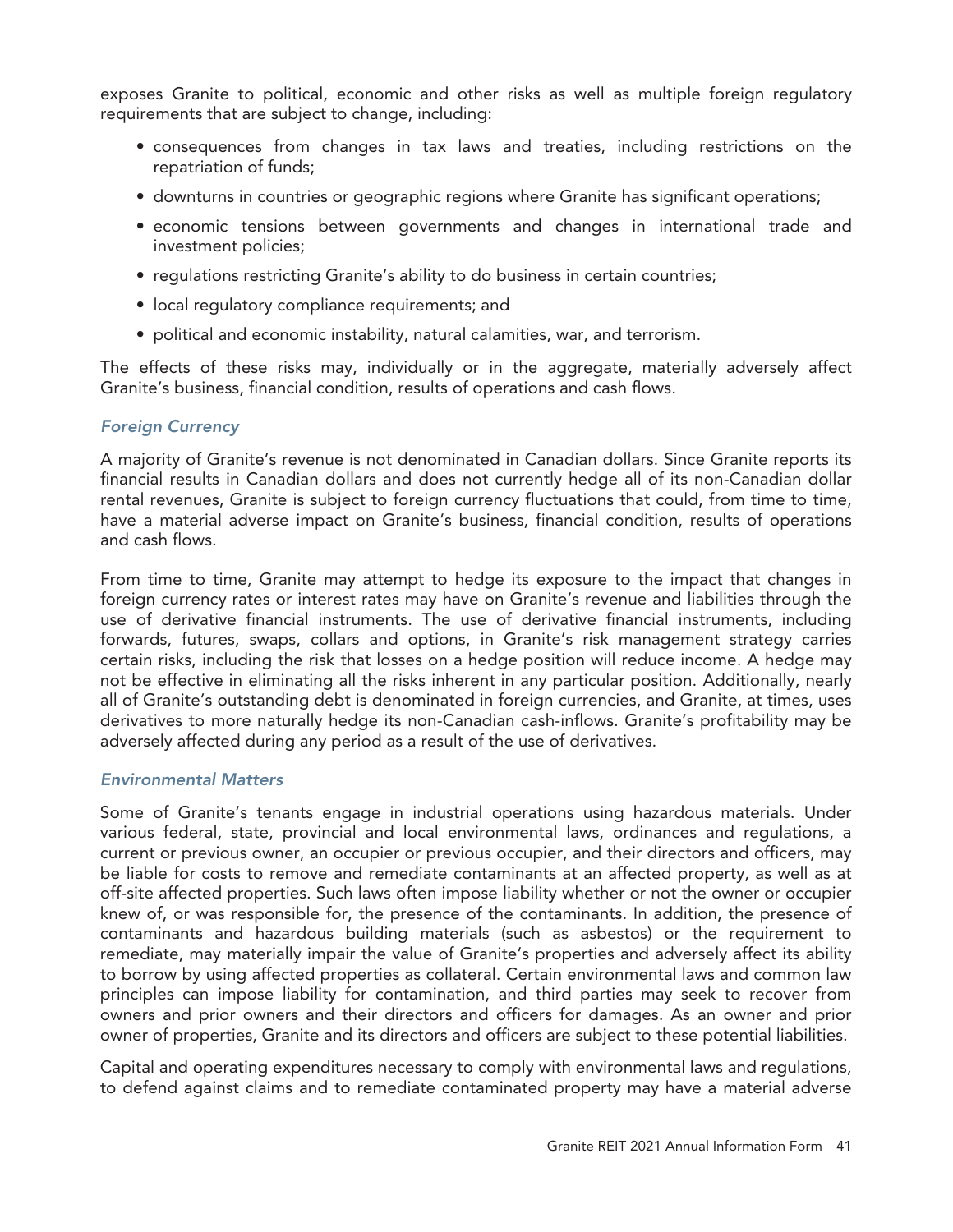effect on Granite's operating results and its financial condition. To date, environmental laws and regulations have not had a material effect on Granite's operations or its financial condition. However, Granite is subject to ever more stringent environmental standards as a result of enhanced environmental regulation and increased environmental enforcement, compliance with which may have a material adverse effect on Granite's business, financial condition, results of operations and cash flows. Granite cannot predict the future costs that it may be required to incur to meet its environmental obligations.

On occasion, tenants' operations and Granite's properties may become the subject of complaints from adjacent landowners, or inquiries or investigations by environmental regulators. Almost all of the costs relating to such complaints, inquiries or investigations to date have been incurred by Granite's tenants pursuant to the terms of the relevant leases. In the past, Granite has engaged consultants and incurred immaterial costs with respect to environmental matters arising from adjacent or nearby properties in order to protect the condition and marketability of its properties.

Moreover, environmental laws may impose restrictions on the manner in which a property may be used or to which a property is subject on transfer. These environmental restrictions may limit development or expansion of a property in Granite's portfolio and may affect its value.

## *Competition*

In each of the real estate markets in which Granite operates, it competes for suitable real estate investments with many other parties, including real estate investment trusts, pension funds, insurance companies, private investors and other investors (both Canadian and foreign), which are currently seeking, or which may seek in the future, real estate investments similar to those desired by Granite. Some of Granite's competitors may have greater financial resources, or lower required return thresholds than Granite does, or operate with different investment guidelines and operating policies. Accordingly, Granite may not be able to compete successfully for these investments.

If competing properties of a similar type are built in the area where one of Granite's properties is located, or similar properties located in the vicinity of one of Granite's properties are substantially refurbished, the net operating income derived from, and the value of, such property could be reduced as a result of Granite's potential inability to lease space or to charge rent at same or better rates.

#### *Lease Renewals and Occupancy*

Granite's tenants may not renew expiring leases on terms favourable to Granite, or at all. Where a lease has expired, Granite may not be able to find a new tenant for the property on terms as favourable as the expired lease, or at all, particularly in respect of properties that are considered to be special purpose in nature and were designed and built with unique features or are located in secondary markets.

Market rates may be lower at the time renewal options are exercised, and accordingly, leases may be renewed at lower levels of rent than are currently in place. Granite may incur significant costs in making property modifications, improvements or repairs required by a new tenant. The failure to maintain a significant number of Granite's income-producing properties under lease would have a material adverse effect on Granite's financial condition and operating results. As at December 31, 2021, Granite's occupancy rate was 99.7%.

# *Cyber Security*

Granite relies on its information technology systems for its financial reporting and day-to-day operations. Information technology systems are also an integral part of the Granite's internal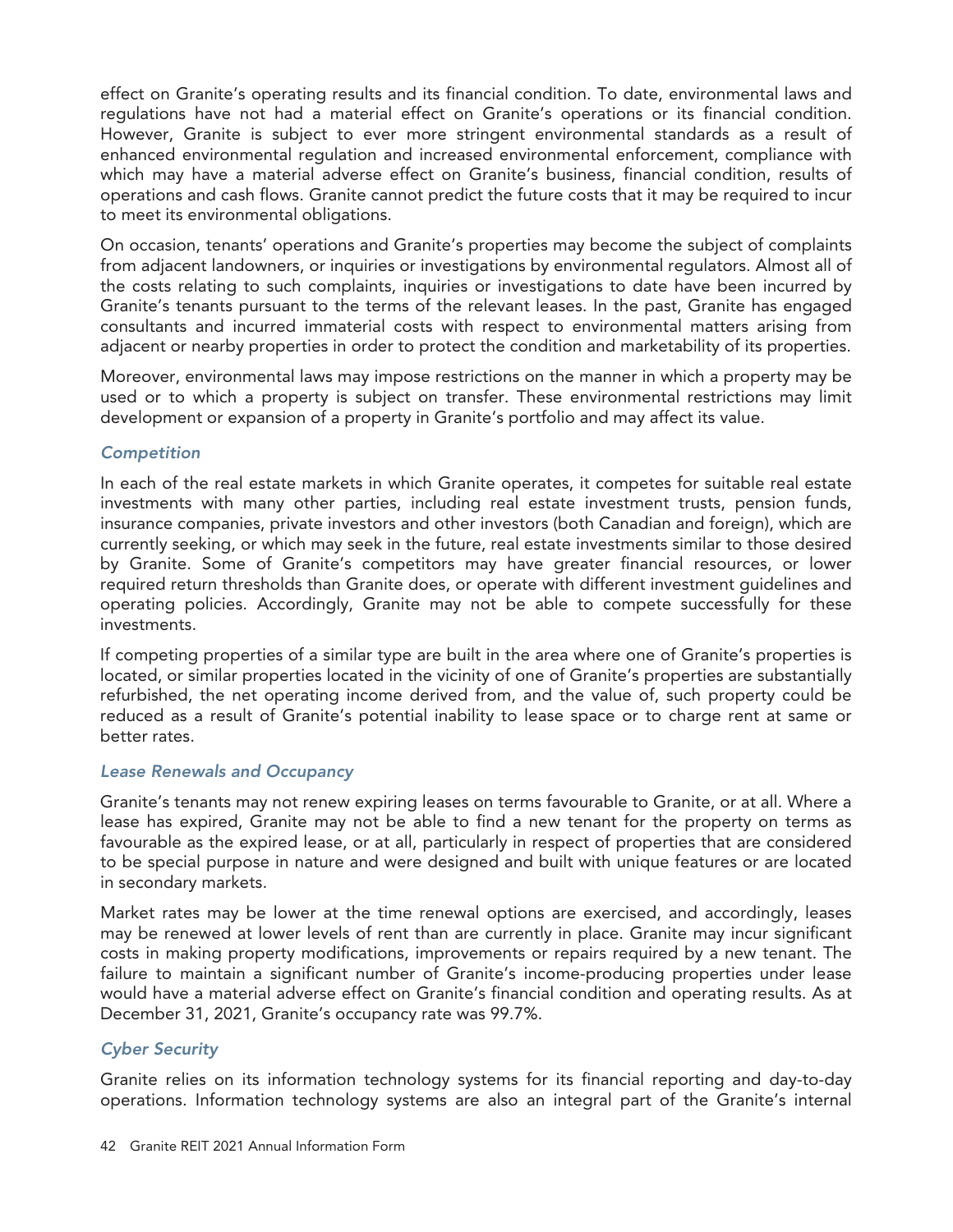controls over financial reporting framework. Granite employs systems, including systems of thirdparty vendors, and websites that allow for the storage and transmission of proprietary or confidential information regarding its business, tenants and employees.

Security breaches could expose Granite to a risk of loss or misuse of this information, potential liability and reputational damage. Granite may not be able to anticipate or prevent rapidly evolving types of cyber-attacks. Actual or anticipated attacks may cause Granite to incur increased costs, including costs to deploy additional personnel and protection technologies, train employees and engage third party experts and consultants. Advances in computer capabilities, new technological discoveries or other developments may result in the breach or compromise of technology used by Granite to protect transaction or other data. Data and security breaches can also occur as a result of non-technical issues, including intentional or inadvertent breach by employees or persons with whom Granite has commercial relationships, which may result in the unauthorized release of personal or confidential information.

If Granite were unable to operate its systems, make enhancements as needed or if there was a cyber- security breach into Granite's network or systems of its third-party vendors, it could have an adverse effect on Granite's ability to manage its operations and meet its obligations including its financial reporting obligations, which in turn could have an adverse impact on Granite's business, financial condition, results of operations and financial condition.

#### *Key Personnel*

The operations of Granite depend on the services of certain key personnel. The loss of the services of any member or members of Granite's management team could have an adverse effect on Granite.

#### *General Risks Associated with Real Property Ownership*

Because Granite owns, leases and develops real property in multiple jurisdictions, it is subject to risks that may vary by jurisdiction. The investment returns available from investments in real estate depend in large part on the amount of income earned by the properties, capital appreciation generated by the properties, as well as the expenses incurred. Granite may experience delays and incur substantial costs in enforcing its rights as lessor under defaulted leases.

In addition, a variety of other factors outside of Granite's control affect income from properties and real estate values, including governmental regulations, zoning regulations, and condemnation/eminent domain laws, and can make it more expensive or time-consuming to expand, modify or renovate existing structures. The value of Granite's properties is also dependent on the credit and financial stability of Granite's tenants, and the bankruptcy or insolvency of any of Granite's tenants could adversely affect Granite's financial position. Operating costs for a property, including maintenance costs, property taxes and insurance, remain payable regardless of whether the property is producing income.

When interest rates increase, the cost of acquiring, developing, expanding or renovating real property increases and real property values may decrease as the number of potential buyers decreases. In addition, real estate investments are often difficult to sell quickly. Similarly, if financing becomes less available, it becomes more difficult both to acquire and to sell real property. Moreover, governments can, under eminent domain laws, confiscate real property. Sometimes this confiscation is for less compensation than the owner believes the property is worth.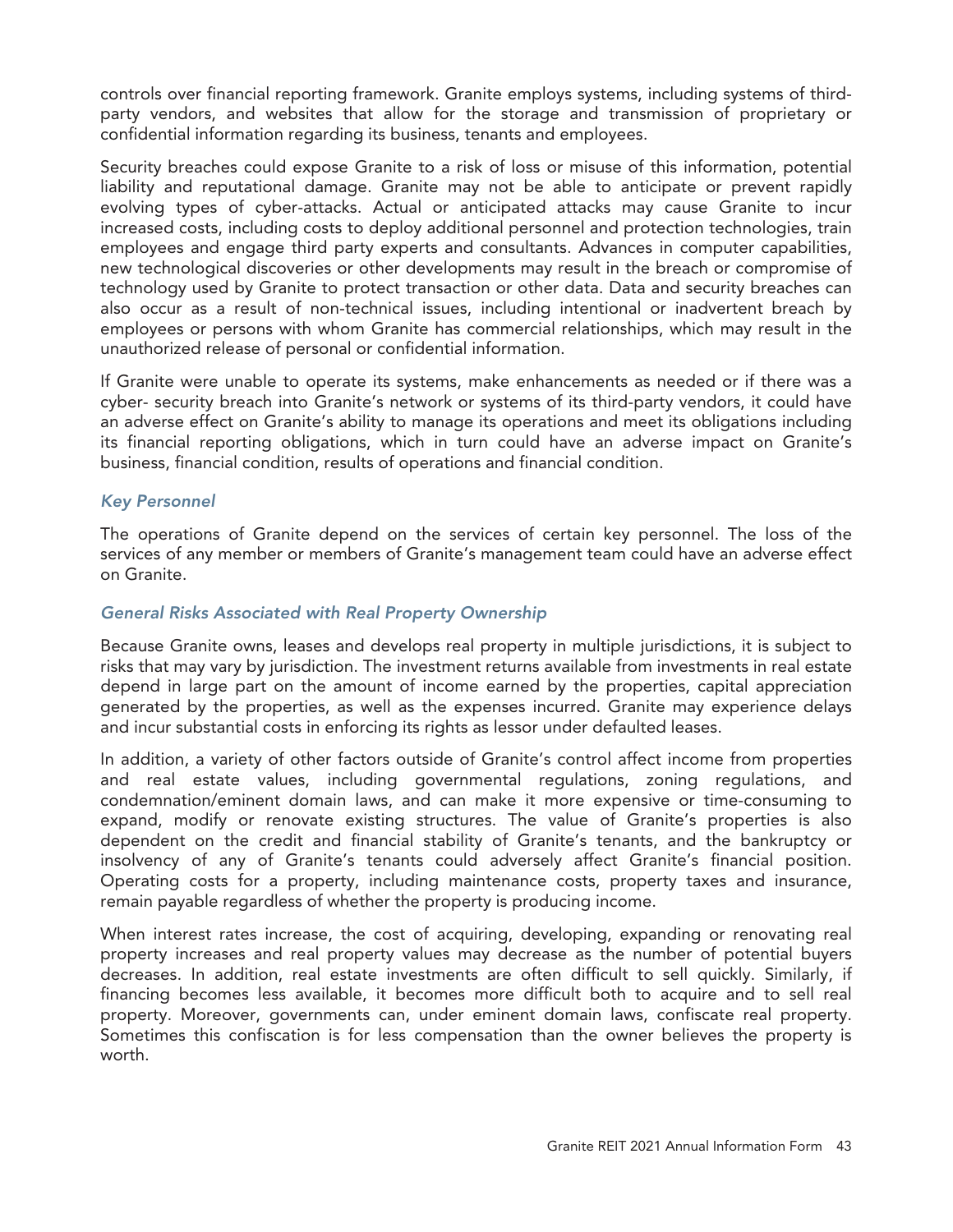A deterioration of economic and political conditions, including through rising interest rates or inflation, high unemployment, increasing energy prices, declining real estate values, increased volatility in global capital markets, international conflicts, sovereign debt concerns, an increase in protectionist measures and/or other factors, could adversely affect the value of Granite's property portfolio, business, financial condition, results of operations and financial condition.

## *Development Risk*

Granite currently develops properties and intends to develop properties in the future as suitable opportunities arise. Real estate development includes risks associated with:

- construction delays or cost overruns that may increase project costs;
- failure to receive zoning, occupancy and other required governmental permits and authorizations;
- development costs incurred for projects that are not pursued to completion;
- natural disasters, such as earthquakes, floods or fires, that could adversely impact a project; and
- governmental restrictions on the nature, use or size of a project.

Granite's development projects may not be completed on time or within budget, and in cases of speculative development there may be difficulty in securing tenants for the development or leasing may not be executed in a timely manner or at expected lease rates, which could all adversely affect Granite's operating results.

#### *Liquidity of Real Estate Investments*

Real estate investments, particularly those that are special purpose in nature, tend to be relatively illiquid. This may limit Granite's ability to adjust or adapt its portfolio promptly in response to changing economic or investment conditions. If the liquidation of assets is required, there is a significant risk that Granite would realize sale proceeds of less than the current fair value of its real estate investments.

Additionally, many of Granite's significant leases provide the tenant with rights of first refusal, which may adversely affect the marketability and market value of its income-producing property portfolio. These rights of first refusal may deter third parties from incurring the time and expense that would be necessary for them to bid on Granite's properties in the event that Granite desires to sell those properties. See ''*Business Overview — Leasing Arrangements — Restrictions on Sales and Tenant Rights of Refusal*''.

#### *Inability to Execute Growth Strategy*

Granite's ability to achieve its strategic objectives is subject to known and unknown risks, uncertainties and other unpredictable factors which, in addition to those discussed herein, include: adverse changes to foreign or domestic laws; changes in economic, market and competitive conditions; and other risks that may adversely affect Granite's ability to grow and diversify its asset base through acquisitions, development, re-development and dispositions; to optimize its balance sheet; to reduce its exposure to Magna and the special purpose properties over the long term; and to achieve its near-term strategy of acquiring and developing an institutional quality portfolio in key e-commerce and distribution markets.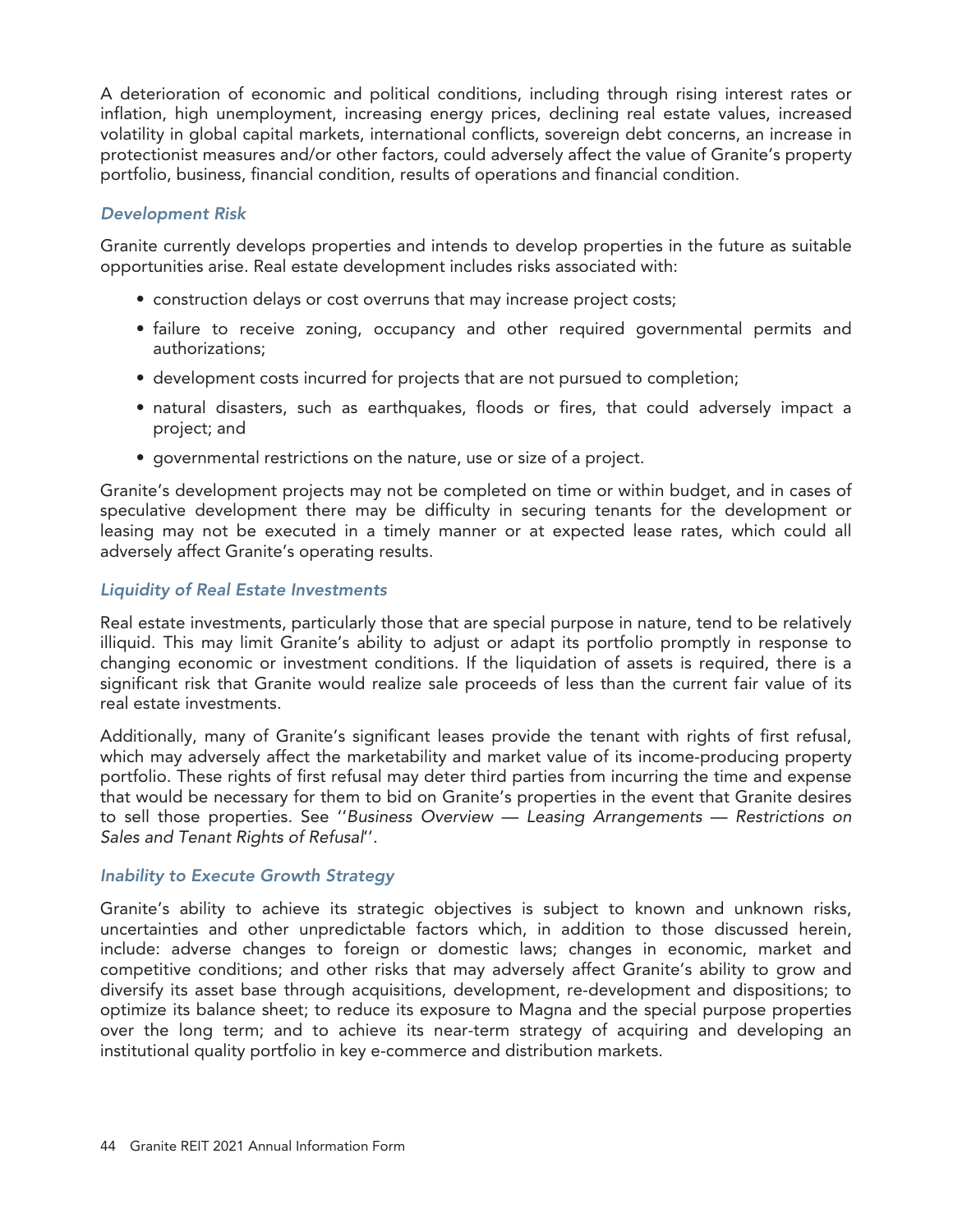## *Failure to Obtain Future Financing*

Granite's access to third-party financing will be subject to a number of factors, including general market conditions; global economic volatility; Granite's credit rating; the market's perception of Granite's stability and growth potential; Granite's current and future cash flows and earnings; and Granite's ability to renew certain long-term leases. There is no assurance that capital will be available when needed or on favourable terms. Granite's failure to access required capital on acceptable terms could adversely affect its cash flows, operating results and financial condition, and Granite's ability to make acquisitions, maintain existing assets and make capital investments. Granite may have restricted access to capital and increased borrowing costs which could adversely affect possible future debt or equity security issuances (see also ''*— Increased Financial Leverage*'').

#### *Financing Risk*

Granite is exposed to financing risk on maturing debentures and bank indebtedness, as well as interest rate risk on borrowings. If its indebtedness is replaced by new debt that has less favourable terms or it is unable to secure adequate funding, distributions to holders of Stapled Units may be adversely impacted (see also ''*— Failure to Obtain Future Financing*'').

A portion of the cash flow generated by Granite's property portfolio is used to meet its obligations under its outstanding debt and there can be no assurance that Granite will continue to generate sufficient cash flow from operations to meet interest payment obligations or principal repayment obligations upon the applicable maturity dates. If Granite is unable to meet interest or principal payment obligations, it could be required to seek renegotiation of such payments or obtain additional equity, debt or other financing, and failure to do so could materially adversely affect Granite's financial condition and results of operations and adversely impact cash distributions on the Stapled Units. Furthermore, if a property is mortgaged to secure the payment of indebtedness and Granite is unable to meet mortgage payments, the mortgagee could foreclose upon the property, appoint a receiver and receive an assignment of rents and leases or pursue other remedies, all of which could result in lost revenues and asset value.

The documents governing the 2023 Debentures, the 2027 Debentures, the 2028 Debentures, the 2030 Debentures, the Credit Facility, the 2024 Term Loan and the 2026 Term Loan contain various financial covenants which are measured on the basis of the combined financial statements of Granite REIT and Granite GP. Failure to comply with obligations under the documents governing such indebtedness may adversely impact cash distributions on the Stapled Units.

Granite is also exposed to interest rate risk, and, to the extent that Granite incurs variable rate indebtedness, its cost of borrowing will fluctuate as interest rates change. Accordingly, if interest rates rise significantly, Granite's operating results, financial condition and cash flow could be adversely affected and the amount of cash available for distribution on the Stapled Units could be decreased.

#### *Acquisitions*

Granite expects to continue to acquire new properties and dispose of properties in accordance with its growth and diversification strategy, and Granite may also acquire going-concern businesses. It is Granite's operating policy to conduct such diligence as is commercially reasonable in the circumstances on each business or real property that it intends to acquire, including, where appropriate, obtaining reports with respect to the physical condition of real properties, environmental assessments and appraisals, all from independent and experienced consultants.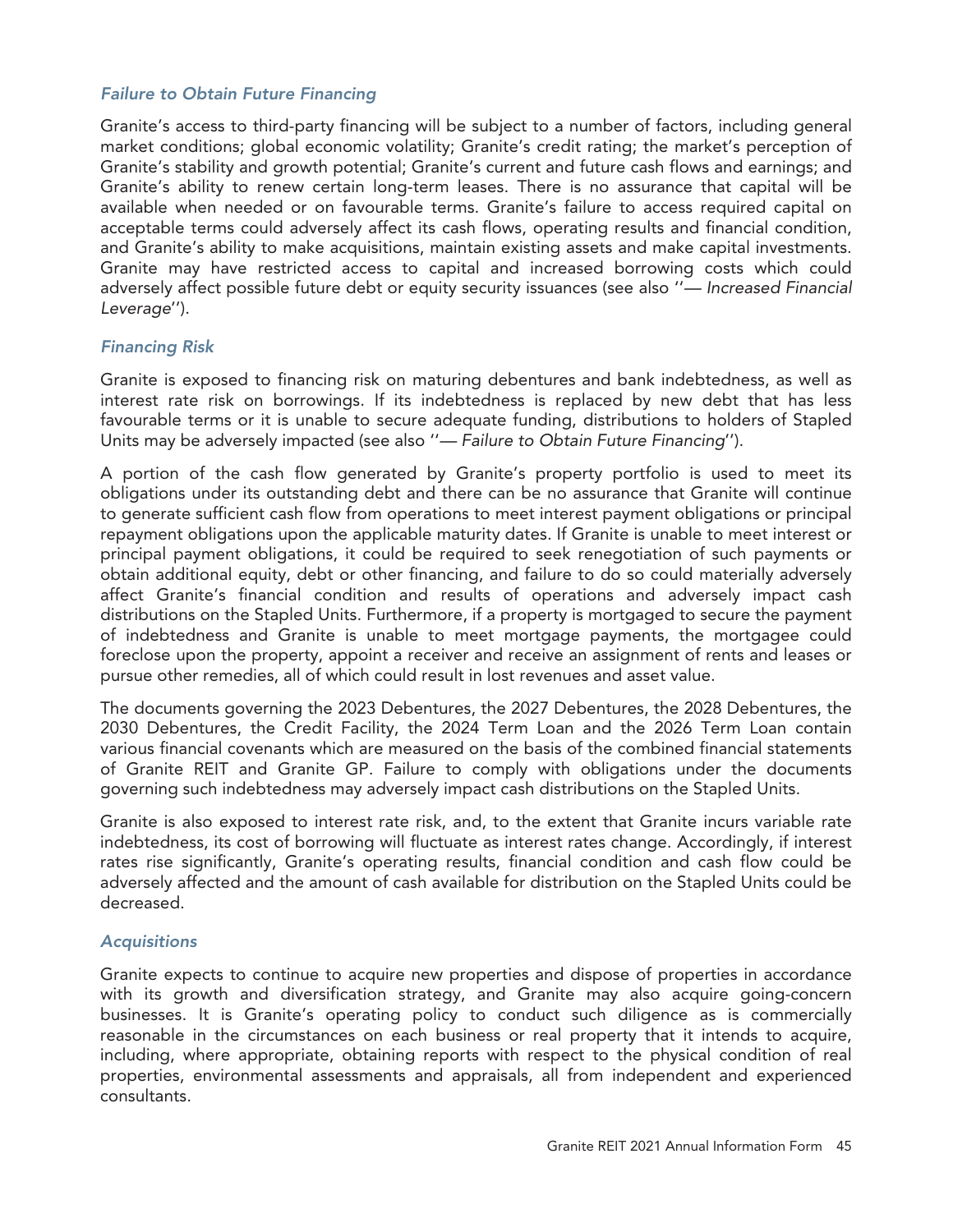Acquisitions of properties are subject to commercial risks and satisfaction of closing conditions that may include, among other things, receipt of estoppel certificates and obtaining title insurance. Such acquisitions may not be completed or, if completed, may not be on terms that are as favourable as initially negotiated. In the event that Granite does not complete an announced acquisition, it may have an adverse effect on Granite's operating results.

Integrating acquired properties and businesses also involves a number of risks that could materially and adversely affect Granite's business, including:

- failure of the acquired properties or businesses to achieve expected investment results;
- risks relating to the integration of the acquired properties or businesses and the retention and integration of key personnel relating to the acquired properties or businesses; and
- the risk that major tenants or clients of the acquired properties or businesses may not be retained following the expiry of their leases.

Furthermore, the properties and businesses acquired may have undisclosed liabilities for which Granite may not be entitled to any recourse against the vendor, and any contractual, legal, insurance or other remedies may be insufficient. The discovery of any material liabilities subsequent to the closing of the acquisition for any property or business could have a material adverse effect on Granite's cash flows, financial condition and results of operations.

There can be no assurance that Granite will be able to find attractive opportunities toward which to deploy capital or the proceeds of dispositions, or that Granite will be able to replace the revenue from disposed properties with revenue from newly acquired properties on satisfactory terms or to acquire assets on an accretive basis.

#### *Capital Expenditures*

In order to retain marketable rentable space and to generate sustainable revenue over the long term, Granite must maintain or, in some cases, improve each property's condition to meet market demand. In addition, maintaining a rental property in accordance with Granite's leases and market standards can entail costs, including, without limitation, new roofs, paved areas or structural repairs, which Granite may not be able to recover from its tenants.

Numerous factors, including the age of the building, the materials used at the time of construction, currently unknown regulatory violations or new regulatory requirements, could result in substantial unbudgeted costs. If the actual costs of maintaining or upgrading a property exceed Granite's estimates, or if hidden defects are discovered, which are not covered by insurance or contractual warranties, or if Granite is not permitted to recover such costs pursuant to its leases or due to legal constraints, it will incur additional and unexpected costs.

These maintenance, repair and capital costs could have a material adverse effect on Granite's business, financial condition, results of operations and cash flows.

#### *Land Leases*

To the extent that the properties in which Granite has or will have an interest are located on leased land, the land leases may be subject to periodic rate resets which may fluctuate and may result in significant rental rate adjustments which could adversely impact Granite's financial condition and operating results and decrease the amount of cash available for distribution. Granite may also be unable to renew land leases upon their expiration, which could adversely impact the value of Granite's investment in the building(s) located on leased land.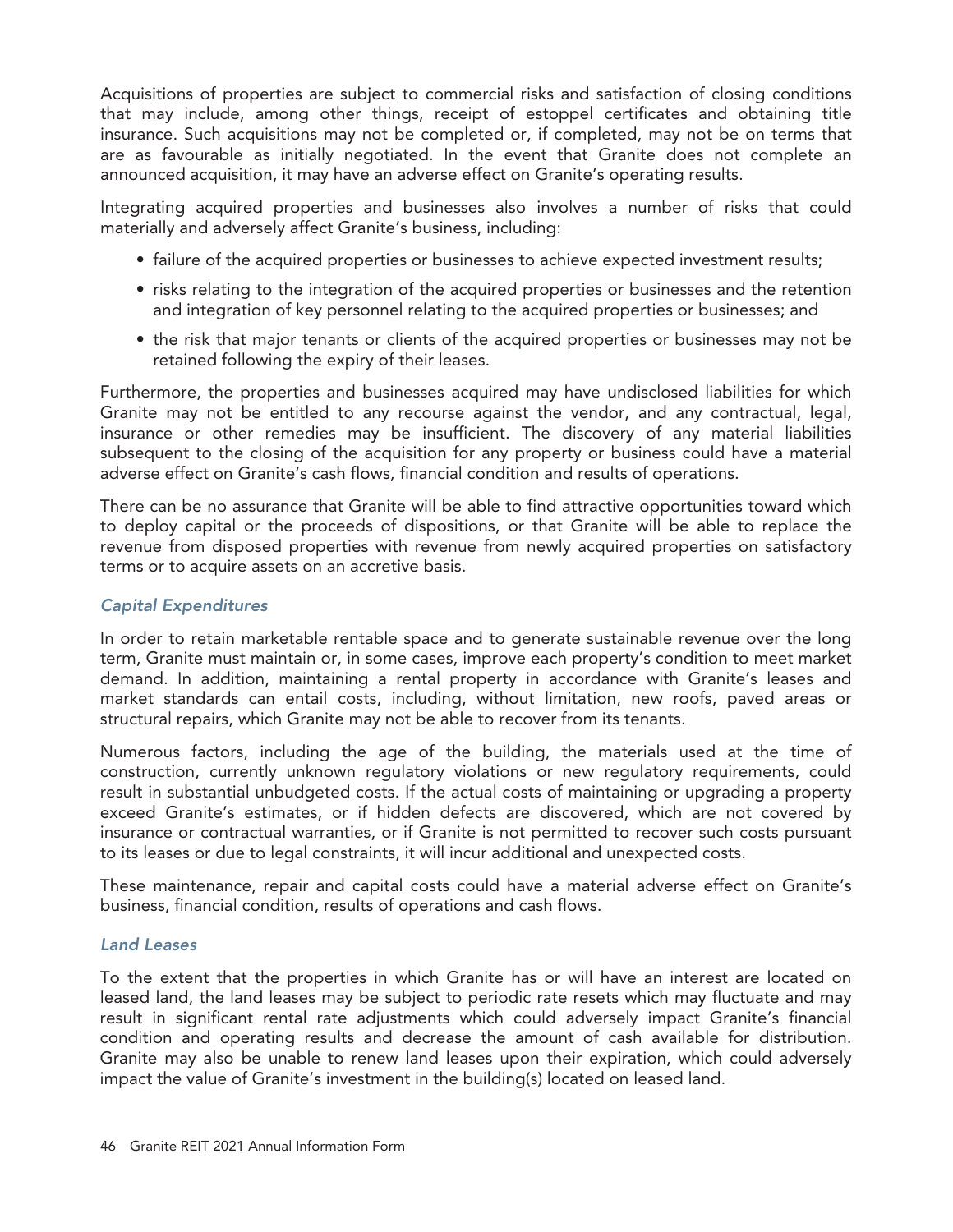#### *New Markets*

If the opportunity arises, Granite may explore acquisitions of properties in new markets. Each of the risks applicable to Granite's ability to acquire and successfully integrate and operate properties in its current markets is also applicable to its ability to acquire and successfully integrate and operate properties in new markets. In addition to these risks, Granite may not possess the same level of familiarity with the dynamics and market conditions of any new markets, which could adversely affect its ability to expand into or operate in those markets. Granite may be unable to achieve a desired return on its investments in new markets. If Granite is unsuccessful in expanding into new markets, it could adversely affect its business, financial condition, results of operations and cash flows.

#### *Uninsured Losses*

It is Granite's policy to obtain and maintain, or cause to be obtained and maintained, at all times, insurance coverage in respect of its potential liabilities and the accidental loss of value of its assets from risks, in amounts, with selected insurers, and on such terms as it considers appropriate, taking into account all relevant factors including the practices of owners of comparable properties.

Granite does not carry insurance for generally uninsured losses, such as losses from riots, certain environmental hazards, war or certain terrorist attacks.

If Granite experiences a loss which is uninsured or which exceeds its policy coverage limits, Granite could lose the capital invested in the damaged properties as well as the anticipated future cash flows from those properties. In addition, it is difficult to evaluate the stability and net assets or capitalization of insurance companies and any insurer's ability to meet its claim payment obligations. A failure of an insurance company to make payments to Granite upon an event of loss covered by an insurance policy could have a material adverse effect on Granite's business, financial condition, results of operations and cash flows.

#### *Litigation Risk*

Granite is sometimes the subject of complaints or litigation from tenants, employees or other third parties for various actions. The damages sought against Granite in these litigation claims can be substantial. If one or more valid and substantiated claims were to greatly exceed Granite's liability insurance coverage limits or if Granite's insurance policies do not cover such a claim, this could have a material adverse effect on Granite's business, financial condition, results of operations and cash flows.

#### *Regulatory Risk*

Granite is subject to numerous federal, provincial, state and local laws and governmental regulations including those relating to environmental protections, product quality standards, and building and zoning requirements, as well as securities laws in Canada and the U.S. If Granite fails to comply with existing or future laws or regulations, it may be subject to governmental or judicial fines or sanctions, while incurring substantial legal fees and costs. In addition, Granite's capital expenses could increase due to compliance or remediation measures that may be required if it is found to be noncompliant with any existing or future laws or regulations.

#### *Financial Reporting*

Granite maintains information systems, procedures and controls to ensure all financial information disclosed externally is as complete, reliable and timely as possible. Such internal controls over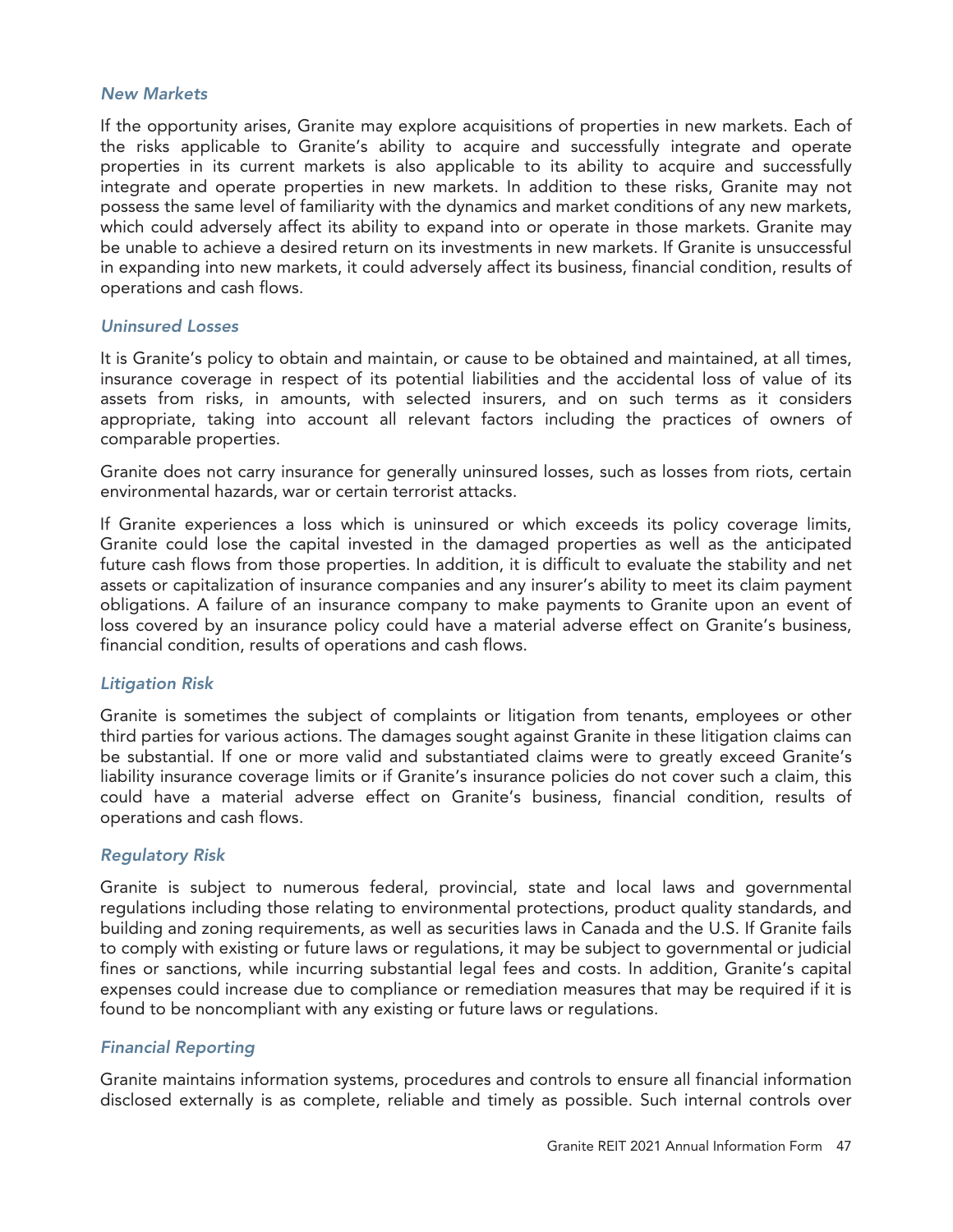financial reporting are designed to provide reasonable assurance regarding the reliability of financial reporting and the preparation of the financial statements for external purposes in accordance with IFRS.

Due to the inherent limitations in all control systems, including well-designed and operated systems, no control system can provide complete assurance that the objectives of the control system will be met. Furthermore, no evaluation of controls can provide absolute assurance that all control issues, including instances of fraud, if any, will be detected or prevented. Inherent limitations in control systems include, without limitation, the risk of isolated errors and the risk that management's assumptions and judgments may ultimately prove to be incorrect under varying conditions.

Additionally, controls may be circumvented by the unauthorized acts of individuals, by collusion of two or more people or by management override. The design of any system of controls is also based in part upon certain assumptions about the likelihood of future events, and there can be no assurance that any design will succeed in achieving its stated goals under all potential conditions.

#### *Increased Financial Leverage*

One of Granite's strategic policies is to maintain leverage to a range of 30% to 35% or below. As at December 31, 2021, Granite's net leverage ratio was 25%.

The degree to which Granite is leveraged could have important consequences to holders of Granite securities. These include: (i) a significant portion of Granite's cash flow may be dedicated to the payment of the principal of, and interest on, Granite's indebtedness, thereby reducing the amount of funds available for the payment of cash distributions to holders of Stapled Units; (ii) certain of Granite's borrowings may be at variable rates of interest, which exposes Granite to the risk of increased interest rates; (iii) a high level of debt would increase vulnerability to general adverse economic and industry conditions; (iv) the covenants contained in the indebtedness will limit Granite's ability to dispose of assets, encumber assets, pay distributions and make potential investments; (v) a high leverage percentage may place Granite at a competitive disadvantage compared to other owners of similar real estate assets that are less leveraged and therefore Granite may be prevented from taking advantage of opportunities; (vi) a high leverage percentage may make it more likely that a reduction in Granite's borrowing base following a periodic valuation (or redetermination) could require Granite to repay a portion of thenoutstanding borrowings; (vii) high leverage may impact Granite's credit ratings; and (viii) a high leverage percentage may impair Granite's ability to obtain additional financing in the future for working capital, capital expenditures, acquisitions, general trust or other purposes. Under the Declaration of Trust, Granite REIT (including entities wholly or partially owned by Granite REIT on a proportionate consolidation basis) may not incur or assume any Indebtedness (as defined in the Declaration of Trust) if, after giving effect to the incurring or assumption of the Indebtedness, the total Indebtedness of Granite REIT would be more than 65% of Gross Book Value (as defined in the Declaration of Trust).

#### *Climate Change Risk*

Climate change continues to attract the focus of governments and the general public as an important threat, given that the emission of greenhouse gases and other activities continue to negatively impact the planet. Granite faces the risk that its properties or tenants may be subject to government initiatives aimed at countering climate change, such as a mandatory reduction of greenhouse gas emissions, which could impose constraints on our operational flexibility or cause Granite or its tenants to incur financial costs to comply with various reforms. Any failure to adhere and adapt to climate change reform could result in fines or adversely affect Granite's reputation, operations or financial performance.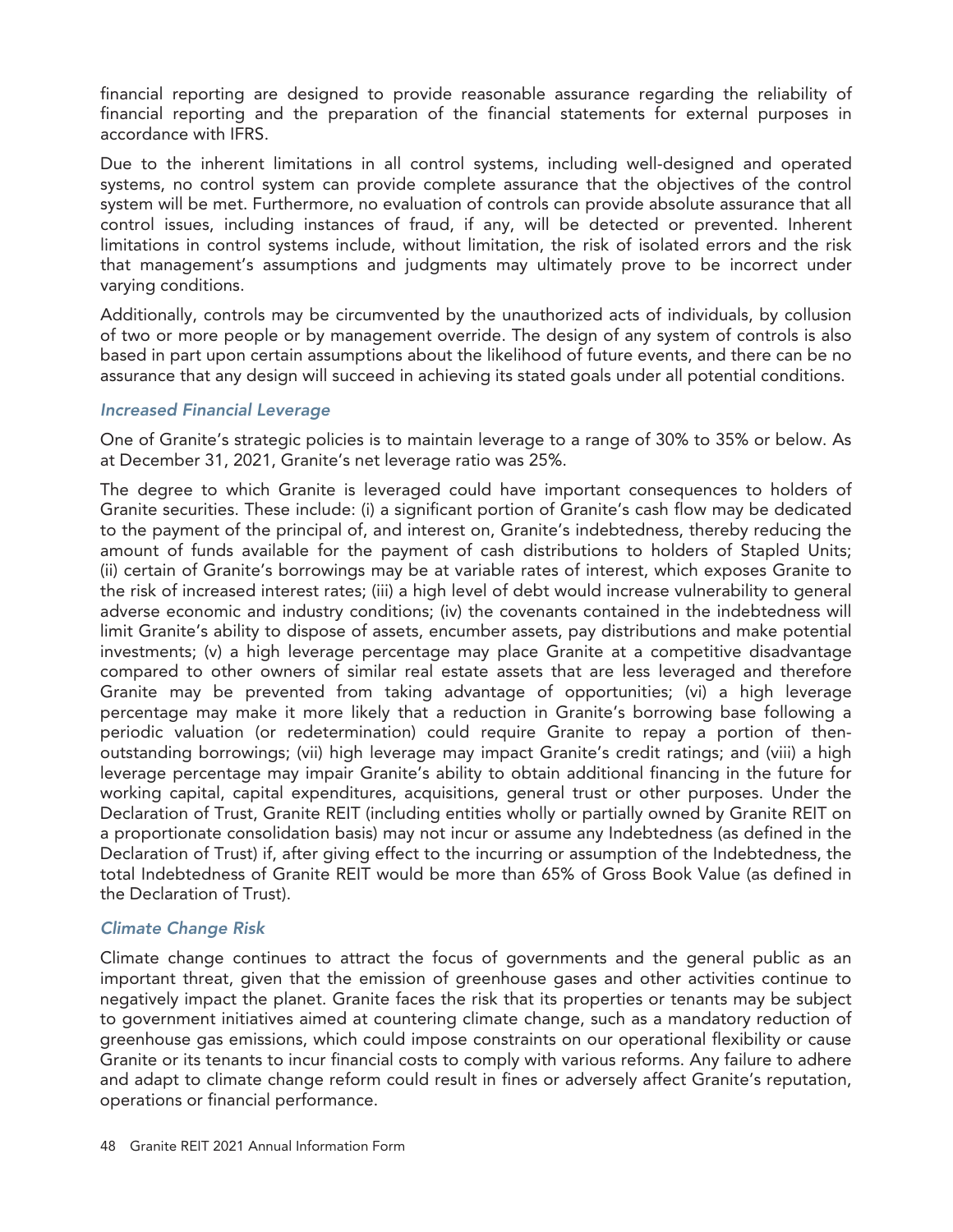Furthermore, Granite's properties or tenants may be exposed to the impact of events caused by climate change, such as natural disasters and increasingly frequent and severe weather conditions. Such events could interrupt Granite's operations and activities, damage its properties and potentially decrease its property values or require Granite to incur additional expenses including an increase in insurance costs to insure its properties against natural disasters and severe weather.

## *COVID-19 Pandemic*

The COVID-19 pandemic and ongoing efforts to contain its spread have resulted in periodic international, national and local border closings; travel restrictions; significant disruptions to business operations, supply chains and customer activity and demand; cancellations, reductions and other changes to services; and quarantines; as well as considerable general concern and uncertainty.

The economic volatility resulting from the COVID-19 pandemic, and current or potential future government measures to contain it, may materially adversely impact Granite's operations and financial performance. Such impacts may include: reductions in tenants' ability to pay rent in full or at all; reductions in demand for tenants' products or services; temporary or long-term suspension of development projects; temporary or long-term labour shortages or disruptions; further disruptions to local and global supply chains; higher construction costs impacting development projects; increased risks to Granite's information technology systems and internal control systems as a result of the need to increase remote work arrangements; and continued or further deterioration of worldwide credit and financial markets that could limit Granite's ability to obtain external financing to fund operations and capital expenditures, or result in losses on Granite's holdings of cash and investments due to failures of financial institutions and other parties.

Granite has already taken and will continue to take actions to mitigate the effects of the COVID-19 pandemic, while considering the interests of its employees, tenants, suppliers and other stakeholders. Management has implemented appropriate procedures aimed at ensuring Granite is conducting business in a safe and effective manner, including work-from-home protocols for Granite's employees when necessary, and Granite continues to work diligently with its service providers to remain operational during this pandemic.

Granite maintains active dialogue with its tenants, especially those more significantly affected by COVID-19 disruptions and has implemented enhanced monitoring of their operational and financial metrics. Granite also continues to assess and attempts to mitigate the risk of temporary or longer-term labour shortages or interruptions, and disruptions in local and global supply chains, including the potential impact of these on Granite's ongoing development projects.

Granite's response to the COVID-19 pandemic is guided by local public health authorities and governments in each of its markets. Granite continues to closely monitor business operations and may take further actions that respond to directives of governments and public health authorities or that are in the best interests of employees, tenants, suppliers or other stakeholders, as necessary. These changes and any additional changes in operations in response to COVID-19 could materially impact the financial results of Granite.

The spread of COVID-19 has caused periods of economic slowdowns and increased volatility in financial markets. Governments and central banks across the globe have responded with monetary and fiscal interventions intended to stabilize economic conditions. However, it is not known how these on-going interventions will impact debt and equity markets or the economy generally in the future. Although the ultimate impact of COVID-19 on the global economy and its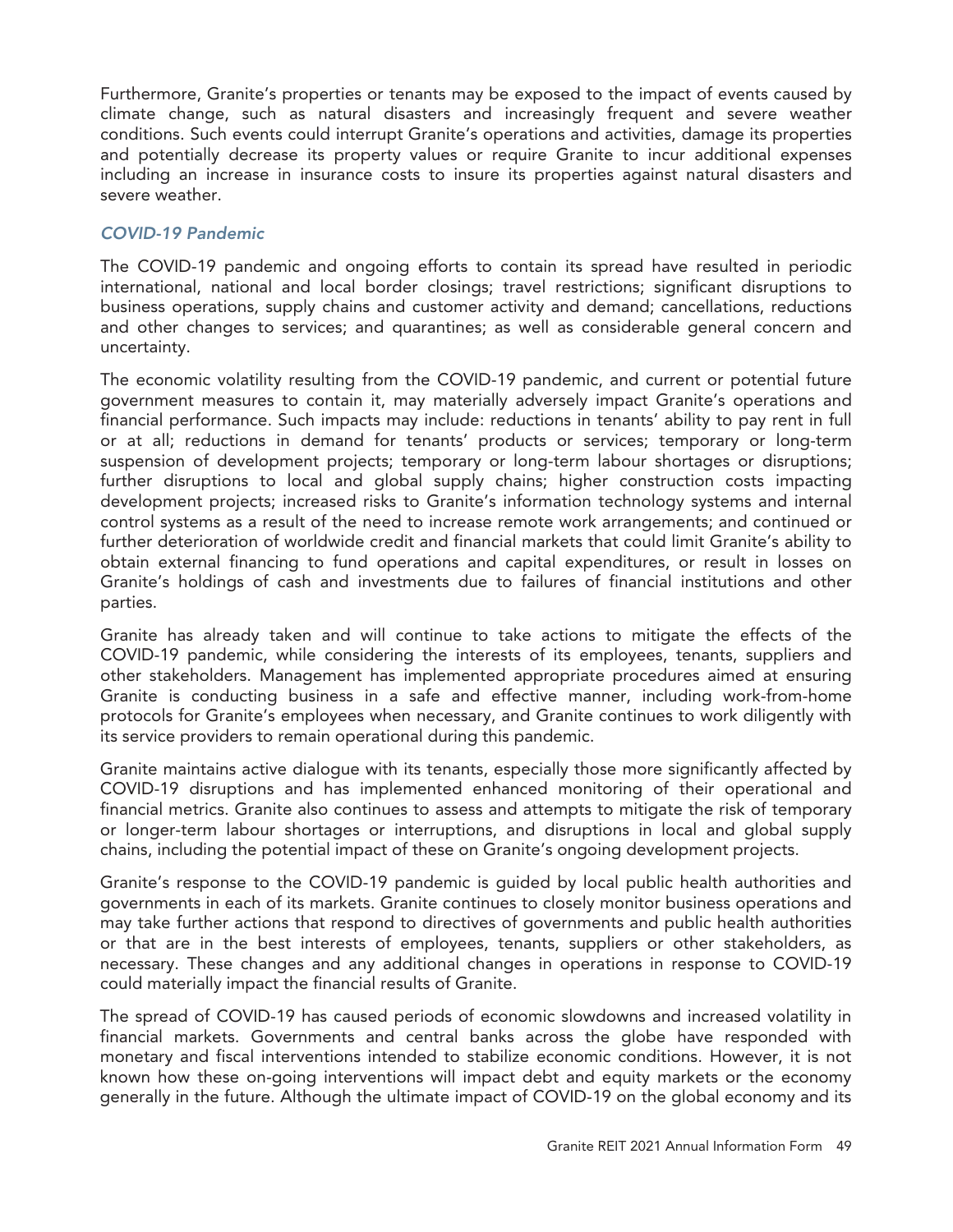duration remains uncertain, disruptions caused by COVID-19 may materially adversely affect Granite's performance. Uncertain economic conditions resulting from the on-going COVID-19 pandemic may, in the long term, materially adversely impact Granite's tenants and/or the debt and equity markets, either of which could materially adversely affect Granite's operations and financial performance.

## Risks Relating to Taxation

## *Canada*

## *Mutual Fund Trust Status*

Granite REIT may cease to qualify as a mutual fund trust for purposes of the Tax Act. If Granite REIT did not qualify as a mutual fund trust for such purposes continuously throughout a taxation year, it would be subject to adverse tax consequences which likely would result in a significant portion of its income becoming subject to Canadian income tax and materially reduce the level of cash distributions made to REIT Unitholders.

#### *Real Estate Investment Trust Status*

Granite REIT would be subject to Canadian income tax (under the so-called ''SIFT'' tax rules) on a similar basis to a Canadian public corporation on its income for a year unless it qualifies in that year as a real estate investment trust for purposes of the Tax Act (the ''REIT Exception''). If Granite REIT did not qualify under the REIT Exception for one or more of its taxation years, it would have higher cash taxes payable and the level of cash distributions made to REIT Unitholders would be materially reduced. The conditions for satisfying the REIT Exception are onerous, and include various numerical tests (including tests entailing measurement of assets and equity or measurement of various revenue streams) which must be satisfied at any point in time throughout the year in question. Accordingly, there is a risk (including as a result of unanticipated developments or changes in law) that Granite REIT will not qualify under the REIT Exception as a real estate investment trust under the Tax Act for one or more of its taxation years.

#### *United States*

# *Granite's U.S. Private REITs' Status as a U.S. REIT*

As of January 1, 2013, Granite America, and as of November 18, 2019, Commerce 30 Building C. Inc., (together "U.S. Private REITs") qualified as REITs for United States federal income tax purposes. REITs are subject to numerous requirements, including requirements relating to the character of their income and assets. If either U.S. Private REIT fails to qualify as a REIT for U.S. federal income tax purposes, it would be subject to U.S. federal income tax as a corporation, and distributions to Granite REIT (and ultimately to REIT Unitholders) could be reduced.

Under section 269B of the United States Internal Revenue Code certain entities that are treated as ''stapled entities'' are subject to adverse effects. Granite GP should not be treated as stapled to Granite America under current law. If Granite GP nevertheless were treated as stapled to Granite America for these purposes, Granite America and Granite GP could be treated as one entity, which could potentially result in Granite America failing to qualify as a REIT and could reduce the amount of available distributions made by Granite America to Granite REIT (and ultimately to REIT Unitholders).

#### *Granite REIT's Status as a Partnership*

Granite REIT's status as a partnership for U.S. federal income tax purposes requires that 90% or more of Granite REIT's gross income for every taxable year consists of qualifying income (the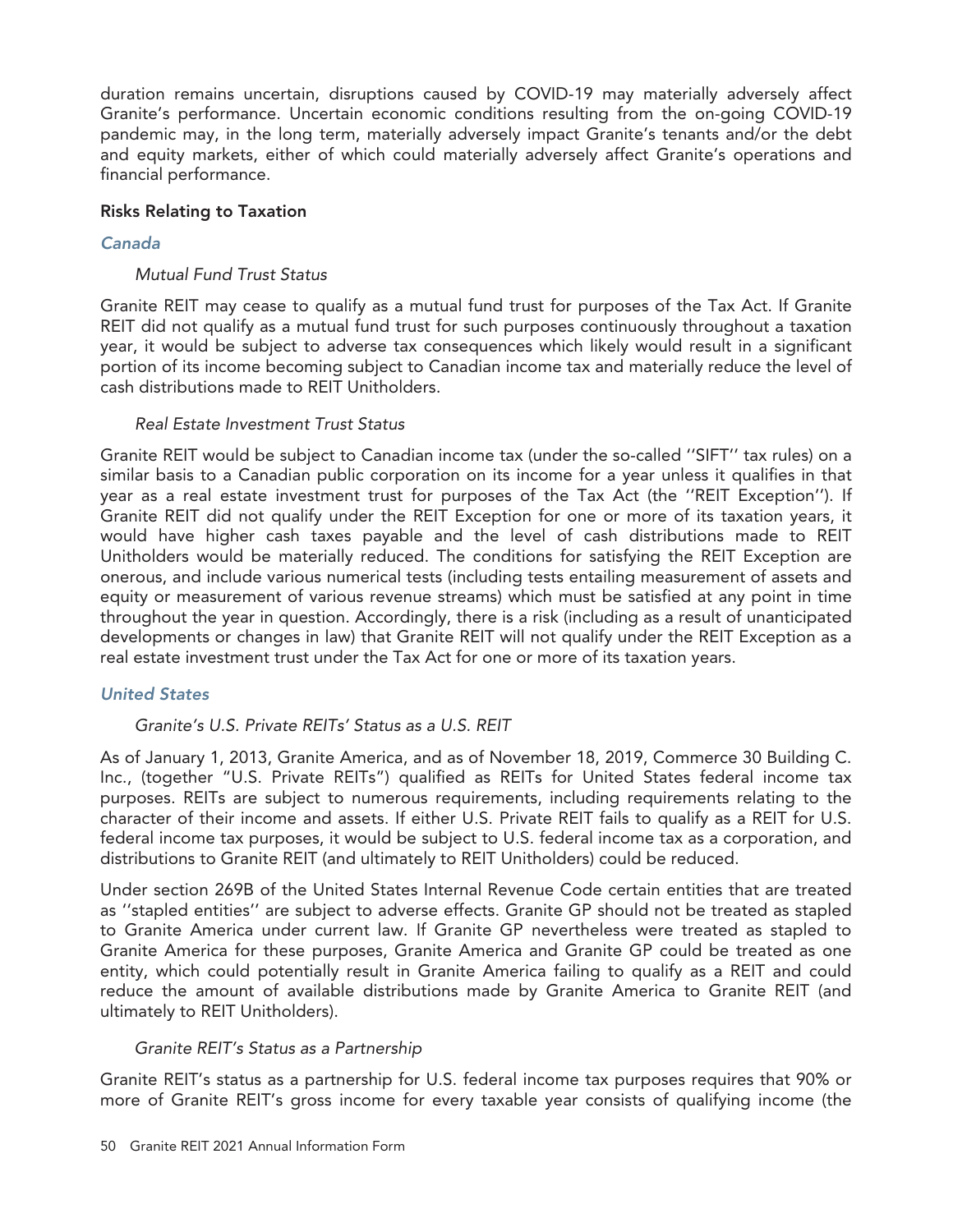''qualifying income exception''), and that Granite REIT not be registered under the *Investment Company Act*. Granite REIT expects that it will be able to utilize the qualifying income exception in each taxable year, but Granite REIT could cease to be treated as a partnership for U.S. federal income tax purposes should this exception not be met in any given year, resulting in materially reduced distributions if Granite REIT is subject to U.S. corporate level income tax or increased U.S. withholding tax on dividend distributions from its U.S. subsidiaries.

## *Risks Related to PFIC Status*

Granite REIT, Granite GP or their subsidiaries may be considered a PFIC for U.S. federal income tax purposes. U.S.-resident REIT Unitholders directly or indirectly owning an interest in a PFIC may experience adverse U.S. tax consequences.

## *U.S. Return Filing Obligation if Granite REIT Recognizes FIRPTA Gain*

Granite REIT intends to manage its affairs so that the risk of recognizing a gain under FIRPTA is minimized. However, if Granite REIT recognizes a FIRPTA gain, Non-U.S.-resident REIT Unitholders will be subject to U.S. federal income tax and U.S. income tax return filing obligations.

#### *Potential Uncertainty as to the Availability of Treaty Benefits to Distributions from Granite America*

Treaty-reduced rates of withholding tax on Fixed, Determinable, Annual, Periodical (''FDAP'') payments that are considered to be U.S. sourced, are not available under a treaty if REIT Unitholders are not considered the beneficial owners of the income earned by Granite REIT or are not considered to have derived such income within the meaning of the applicable Treasury Department regulations. Granite believes that REIT Unitholders will be treated as deriving the income earned by Granite REIT and REIT Unitholders will be treated as the beneficial owners of such income. If REIT Unitholders were not considered the beneficial owners of Granite REIT's income, the portion of distributions to REIT Unitholders which would be considered FDAP payments would not be eligible for a reduced rate of withholding tax and Granite REIT may be assessed by the IRS for failure to withhold at an appropriate rate. As a practical matter, Granite may not be able to recover most of the amount of such assessment from REIT Unitholders.

# *Changes to Tax Laws*

Granite operates in multiple foreign jurisdictions. Accordingly, it is subject to the tax laws and related tax treaties in each of those jurisdictions and the risk that those tax laws and treaties may change in the future or that recent changes to such tax laws or treaties may be applied by the tax authorities in an adverse manner. Any such changes could adversely affect taxes payable including withholding taxes, the effective tax rate in the jurisdictions in which Granite operates and the portion of distributions that would be income for Canadian income tax purposes.

#### *Risks Related to the Positions Taken by Granite in its Tax Filings*

Tax provisions, including current and deferred tax assets and liabilities in Granite's financial statements and tax filing positions, require estimates and interpretations of Canadian and foreign tax laws, regulations, and tax treaties, and judgments as to their interpretation and application to Granite's specific situation. In addition, the computation of income and other taxes payable involves many complex factors and there can be no assurance that Canadian or foreign tax agencies will agree with Granite's tax filing positions and will not change their administrative practices to the detriment of Granite and its security holders. While Granite believes that its tax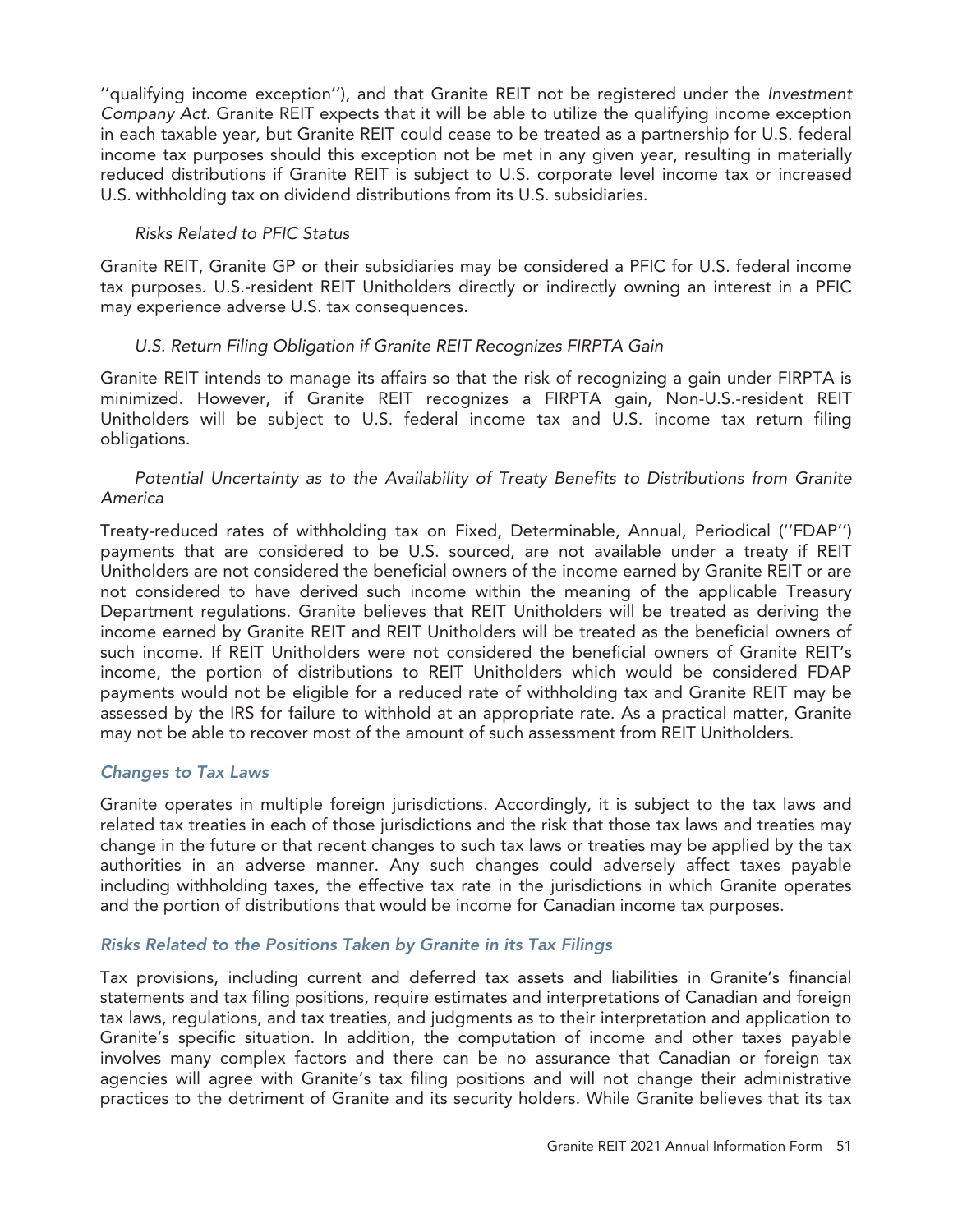filing positions are appropriate and supportable under applicable law, they are always subject to review and assessment by the relevant taxation authorities. Therefore, it is possible that additional taxes could be payable by Granite or withheld on distributions received from non-resident subsidiaries or distributed to REIT Unitholders or that additional taxable income could be allocated by Granite REIT to its REIT Unitholders (potentially in excess of cash distributions made to them).

## Risks Relating to the Stapled Units

## *Distributions*

The REIT Units are equity securities of Granite REIT and are not fixed income securities. A fundamental characteristic that distinguishes the REIT Units from fixed income securities is that Granite REIT does not have a fixed obligation to make payments to holders of REIT Units and does not have an obligation to return the initial purchase price of a REIT Unit on a certain date in the future (although the REIT Units are redeemable on demand, subject to certain limitations, as provided in the Declaration of Trust). Granite REIT has the ability to reduce or suspend distributions to holders of REIT Units if circumstances warrant. The ability of Granite REIT to make cash distributions to holders of REIT Units, and the actual amount distributed, will be entirely dependent on the operations and assets of Granite REIT and its subsidiaries, and will be subject to various factors including financial performance, obligations under indebtedness, fluctuations in working capital and capital expenditure requirements. There can be no assurance regarding the amount of income to be generated by Granite's properties.

In addition, unlike interest payments on an interest-bearing debt security, Granite REIT's cash distributions to holders of REIT Units are composed of different types of payments (portions of which may be fully or partially taxable or may constitute non-taxable returns of capital). The composition for tax purposes of those distributions may change over time, thus affecting the after-tax returns to holders of REIT Units. Therefore, the rate of return over a defined period for a holder of REIT Units may not be comparable to the rate of return on a fixed income security that provides a ''return on capital'' over the same period.

Holders of GP Shares have no contractual or legal right to dividends, and the declaration of dividends is in the discretion of the Directors of Granite GP. Payment of dividends will depend on, among other things, the earnings, financial condition, level of indebtedness and financial commitments of Granite GP, statutory solvency tests applicable to the declaration and payment of dividends and other factors considered relevant by the Directors of Granite GP. In the current Stapled Unit structure, Granite GP would be entirely dependent on its relatively nominal general partner interest in Granite LP in order to receive funds from which to pay dividends. In light of its nominal earnings (if any), Granite GP did not pay dividends in 2020 or 2021 and does not expect to pay dividends in 2022.

Although Granite REIT intends to distribute the majority of the consolidated income it earns, less expenses and amounts, if any, paid by Granite REIT in connection with the redemption of REIT Units, the actual amount of distributions paid in respect of the REIT Units will depend upon numerous factors, all of which are susceptible to a number of risks and uncertainties beyond the control of Granite. Granite may also determine to retain cash reserves in certain of Granite's subsidiaries for the proper conduct of its business. Adding to these reserves in any year would reduce the amount of distributable cash and, hence, of cash available for distributions in that year. Accordingly, there can be no assurance regarding the actual levels of distributions by Granite REIT or Granite GP. The market value of Stapled Units may decline significantly if Granite REIT suspends or reduces distributions.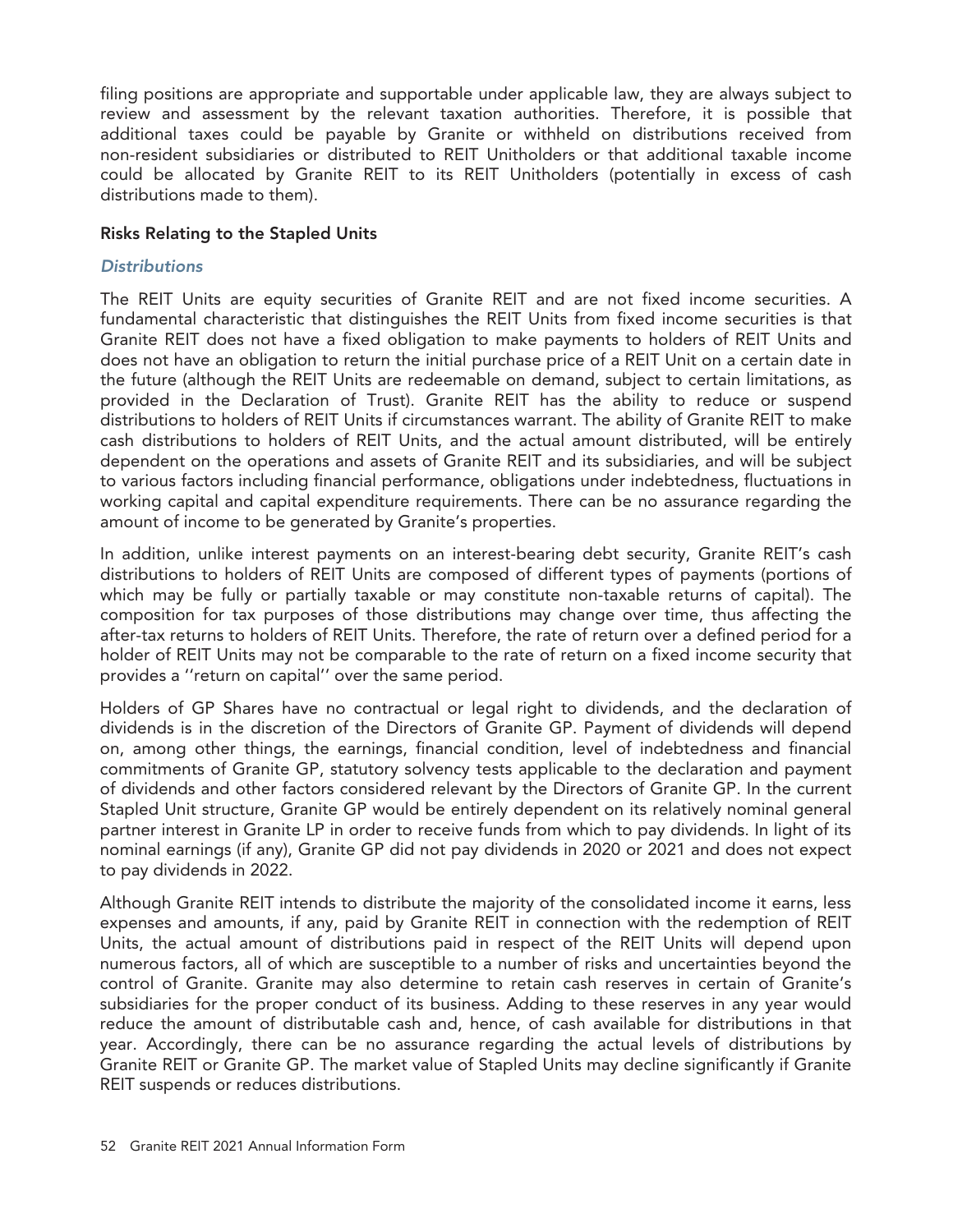Distributions by Granite REIT are payable in cash unless the Trustees determine to pay such amount in Units or fractions thereof. If Granite REIT does not have enough cash to pay distributions in an amount necessary to ensure it will not be liable to pay income tax under Part I of the Tax Act in a taxation year, distributions may be paid in the form of Units or fractions thereof, which could result in REIT Unitholders having taxable income but not receiving cash with respect to such amount.

## *Subordination of REIT Units and GP Shares*

In the event of a bankruptcy, liquidation or reorganization of Granite LP or its subsidiaries, holders of certain of their indebtedness and certain trade creditors will generally be entitled to payment of their claims from the assets from such entities before any assets are made available for upstream distribution, eventually to Granite REIT or Granite GP. GP Shares and REIT Units will be effectively subordinated to the Credit Facility, the 2023 Debentures, the 2027 Debentures, the 2028 Debentures, the 2030 Debentures, the 2024 Term Loan and the 2026 Term Loan and most of the other indebtedness and liabilities of Granite LP and its subsidiaries. None of Granite LP or its subsidiaries will be limited (other than pursuant to their credit facilities or other debt instruments, including the Credit Facility, the 2024 Term Loan, the 2026 Term Loan, the 2016 Indenture and supplemental indentures thereto) in their respective ability to incur secured or unsecured indebtedness.

#### *Non-Resident Ownership*

The Declaration of Trust imposes various restrictions on holders of REIT Units (which apply regardless of whether the REIT Units are held in the form of Stapled Units). REIT Unitholders that are Non-Residents are prohibited from beneficially owning more than 49% of REIT Units (on a non-diluted and fully-diluted basis). These restrictions may limit (or inhibit the exercise of) the rights of certain persons, including persons who are not residents of Canada for purposes of the Tax Act and non-Canadians, to acquire Stapled Units or REIT Units, to exercise their rights as REIT Unitholders and to initiate and complete take-over bids in respect of the Stapled Units or REIT Units. As a result, these restrictions may limit the demand for Stapled Units or REIT Units from certain persons and thereby adversely affect the liquidity and market value of the Stapled Units or REIT Units held by the public. See ''*Declaration of Trust and Description of REIT Units — Limitations on Non-Resident Ownership of REIT Units*''.

#### *Currency Risk Associated with Granite's Distributions*

Holders of Stapled Units residing in countries where the Canadian dollar is not the functional currency will be subject to foreign currency risk associated with Granite's distributions, which are denominated in Canadian dollars.

#### *Dependence on Granite LP*

Granite REIT is an open-ended, limited purpose trust which is, for purposes of its income, entirely dependent on Granite LP, and in turn on its subsidiaries. Granite GP is also entirely dependent on Granite LP, and in turn on its subsidiaries, as its principal asset is its relatively nominal general partner interest in Granite LP. Granite REIT remains dependent upon the ability of Granite LP to pay distributions or returns of capital in respect of the Granite LP Units, which ability, in turn, is dependent upon the operations and assets of Granite LP's subsidiaries.

#### *Market Price of Stapled Units*

A publicly-traded real estate investment trust will not necessarily trade at values determined by reference to the underlying value of its business. The prices at which the Stapled Units (or REIT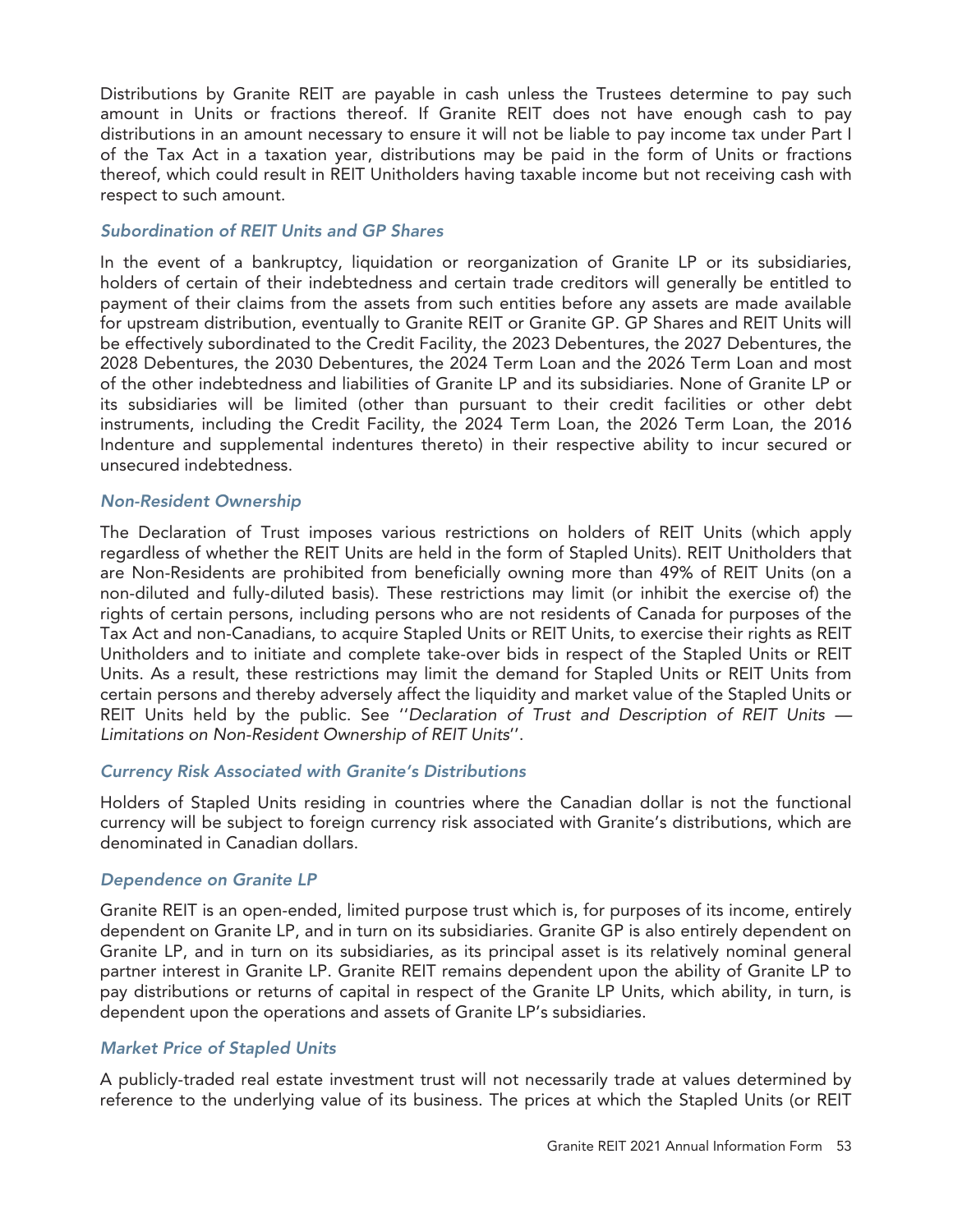Units and GP Shares, after an Event of Uncoupling) will trade cannot be predicted. The market price of the Stapled Units (or REIT Units and GP Shares, after an Event of Uncoupling) could be subject to significant fluctuations in response to variations in quarterly operating results, distributions and other factors, including changes in general market conditions, fluctuations in the markets for equity securities and numerous other factors beyond Granite's control.

The annual yield on the Stapled Units (or REIT Units and GP Shares, after an Event of Uncoupling) as compared to the annual yield on other financial instruments may also influence the price of Stapled Units (or REIT Units and GP Shares, after an Event of Uncoupling) in the public trading markets. In general, an increase in market interest may lead investors in Stapled Units (or REIT Units and GP Shares, after an Event of Uncoupling) to demand a higher annual yield which could adversely affect the quoted price of Stapled Units (or REIT Units and GP Shares, after an Event of Uncoupling).

In addition, the securities markets have in the past experienced and may in the future experience significant price and volume fluctuations from time to time unrelated or disproportionate to the operating performance of particular issuers. These broad fluctuations may adversely affect the market price of the Stapled Units (or REIT Units and GP Shares, after an Event of Uncoupling).

Since REIT Units and GP Shares do not trade independently, but rather are stapled together as Stapled Units, investors in Stapled Units are subject to all of the risks of an investment in both REIT Units and GP Shares.

## *Non-Direct Investment*

Granite REIT's principal assets are limited partnership interests in Granite LP. Each REIT Unit represents an equal, undivided, beneficial interest in Granite REIT and does not represent a direct investment in Granite REIT's assets and should not be viewed by investors as a direct investment in Granite REIT's assets. Similarly, Granite GP's principal asset is its relatively nominal general partner interest in Granite LP. Granite GP is a separate legal entity and a GP Share does not represent a direct investment in Granite GP's assets and should not be viewed by investors as a direct investment in Granite GP's assets.

The REIT Units are not ''deposits'' within the meaning of the *Canada Deposit Insurance Corporation Act* and are not insured under the provisions of that Act or any other legislation. Furthermore, Granite REIT is not a trust company and, accordingly, is not registered under any trust and loan company legislation as it does not carry on or intend to carry on the business of a trust company. In addition, although Granite REIT is intended to qualify as a ''mutual fund trust'' as defined by the Tax Act, Granite REIT is not a ''mutual fund'' as defined by applicable securities legislation.

The REIT Units do not represent a direct investment in the business of Granite LP and should not be viewed by investors as shares or interests in such entity or any other company. The REIT Units do not represent debt instruments and there is no principal amount owing to REIT Unitholders under the REIT Units.

The rights of REIT Unitholders are based primarily on the Declaration of Trust. There is no statute governing Granite REIT's affairs equivalent to the BCBCA which sets out the rights and entitlements of shareholders of corporations in various circumstances. As such, REIT Unitholders do not have the statutory rights with respect to Granite REIT normally associated with ownership of shares of a corporation including, for example, the right to bring ''oppression'' or ''derivative'' actions. As well, Granite REIT may not be a recognized entity under certain existing insolvency legislation such as the *Bankruptcy and Insolvency Act* (Canada) and the *Companies Creditors' Arrangement Act* (Canada) and thus the treatment of REIT Unitholders upon an insolvency is uncertain.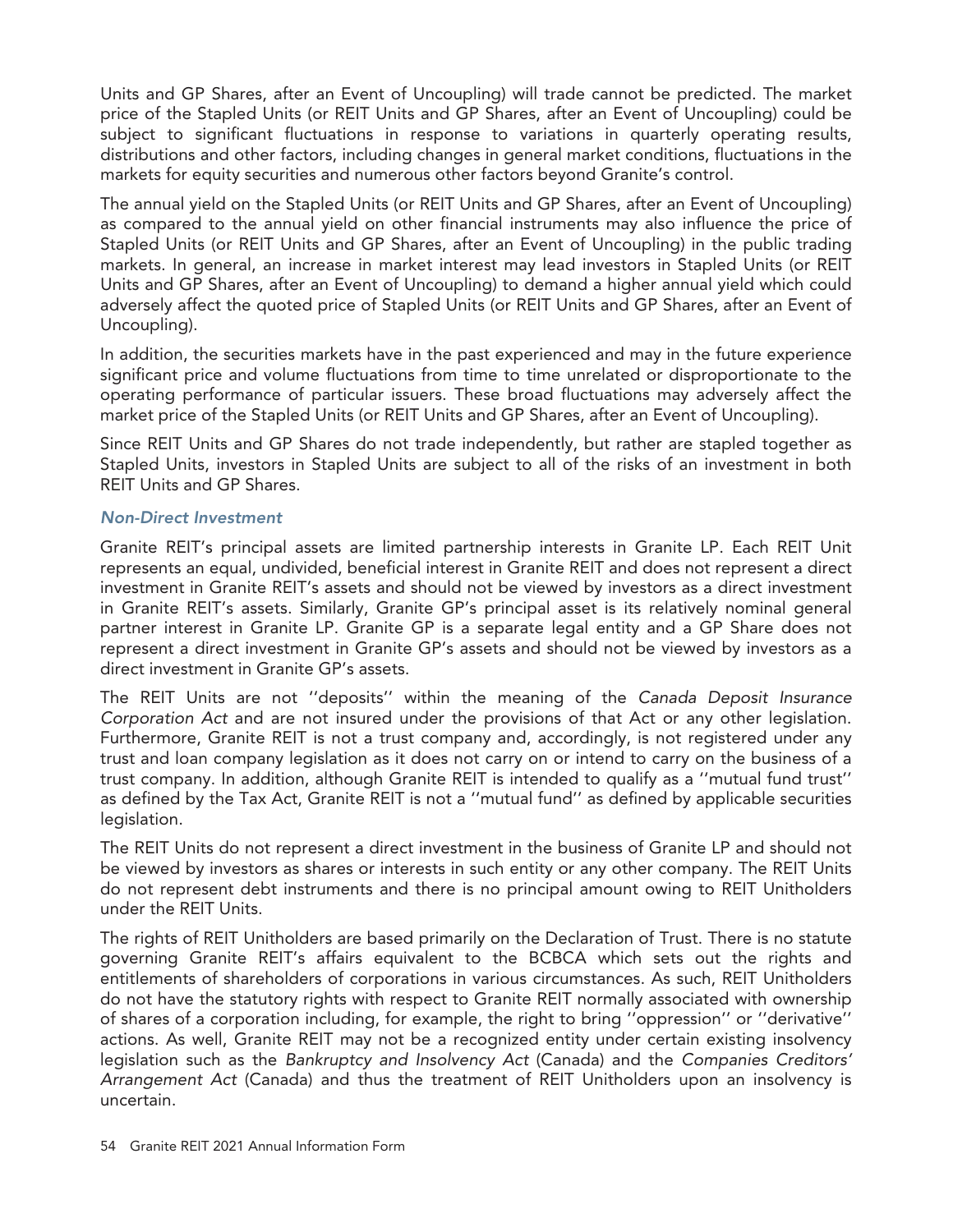## *Redemptions of Stapled Units*

The Stapled Units are redeemable on demand by the holder, subject to the limitations described under ''*Risks Relating to the Stapled Units*''. It is anticipated that the redemption right will not be the primary mechanism for holders of Stapled Units to liquidate their investment. Upon a redemption of REIT Units, the Trustees may distribute cash or Unit Redemption Assets (as defined under ''*Declaration of Trust and Description of REIT Units — REIT Unit Redemption Right*'') to the redeeming REIT Unitholders, subject to obtaining any required regulatory approvals and complying with the requisite terms and conditions of such approvals. The property so distributed may not be qualified investments for trusts governed by registered retirement savings plans, registered retirement income funds, registered disability savings plans, registered education savings plans, tax-free savings accounts and deferred profit-sharing plans, each within the meaning of the Tax Act (collectively, ''Exempt Plans'') depending upon the circumstances at the time.

Additionally, such securities, if any, are not expected to be listed on any stock exchange and no established market is expected to develop in such securities and they may be subject to resale restrictions under applicable securities laws.

Following an Event of Uncoupling, the GP Shares will no longer be redeemable on demand by the holder.

#### *Dilution of Stapled Units*

Granite may issue an unlimited number of Stapled Units for the consideration and on such terms and conditions as are established by the Trustees of Granite REIT and the Directors of Granite GP without the approval of any holders of Stapled Units. Any further issuance of Stapled Units will dilute the interests of existing holders.

#### *Liability of REIT Unitholders*

The Declaration of Trust provides that no REIT Unitholders, in such capacity, will be subject to any liability for, among other things, the obligations, liabilities or activities of Granite REIT. In addition, legislation has been enacted in the Province of Ontario and certain other provinces that is intended to provide REIT Unitholders in those provinces with limited liability comparable to shareholders of a corporation. However, there remains a risk, which management of Granite REIT considers to be remote in the circumstances, that a REIT Unitholder could be held personally liable for the obligations of Granite REIT to the extent that claims are not satisfied out of the assets of Granite REIT.

#### *Uncoupling of Stapled Units — Significant Expenditures*

An ''Event of Uncoupling'' shall occur only: (i) in the event that REIT Unitholders vote in favour of the uncoupling of REIT Units and GP Shares such that the two securities will trade separately; or (ii) at the sole discretion of the Trustees or the Directors of Granite GP, but only in the event of the bankruptcy, insolvency, winding-up or reorganization (under an applicable law relating to insolvency) of Granite REIT or Granite GP or the taking of corporate action by Granite REIT or Granite GP in furtherance of any such action or the admitting in writing by Granite REIT or Granite GP of its inability to pay its debts generally as they become due. As a result of changes in applicable Canadian, U.S. or other foreign tax laws, or otherwise, it may become desirable to uncouple REIT Units and GP Shares such that the two securities trade separately. There can be no guarantee that such an uncoupling will be accomplished in a timely manner, or at all, and Granite may incur significant expenditures related to administrative expenses and legal and tax advice in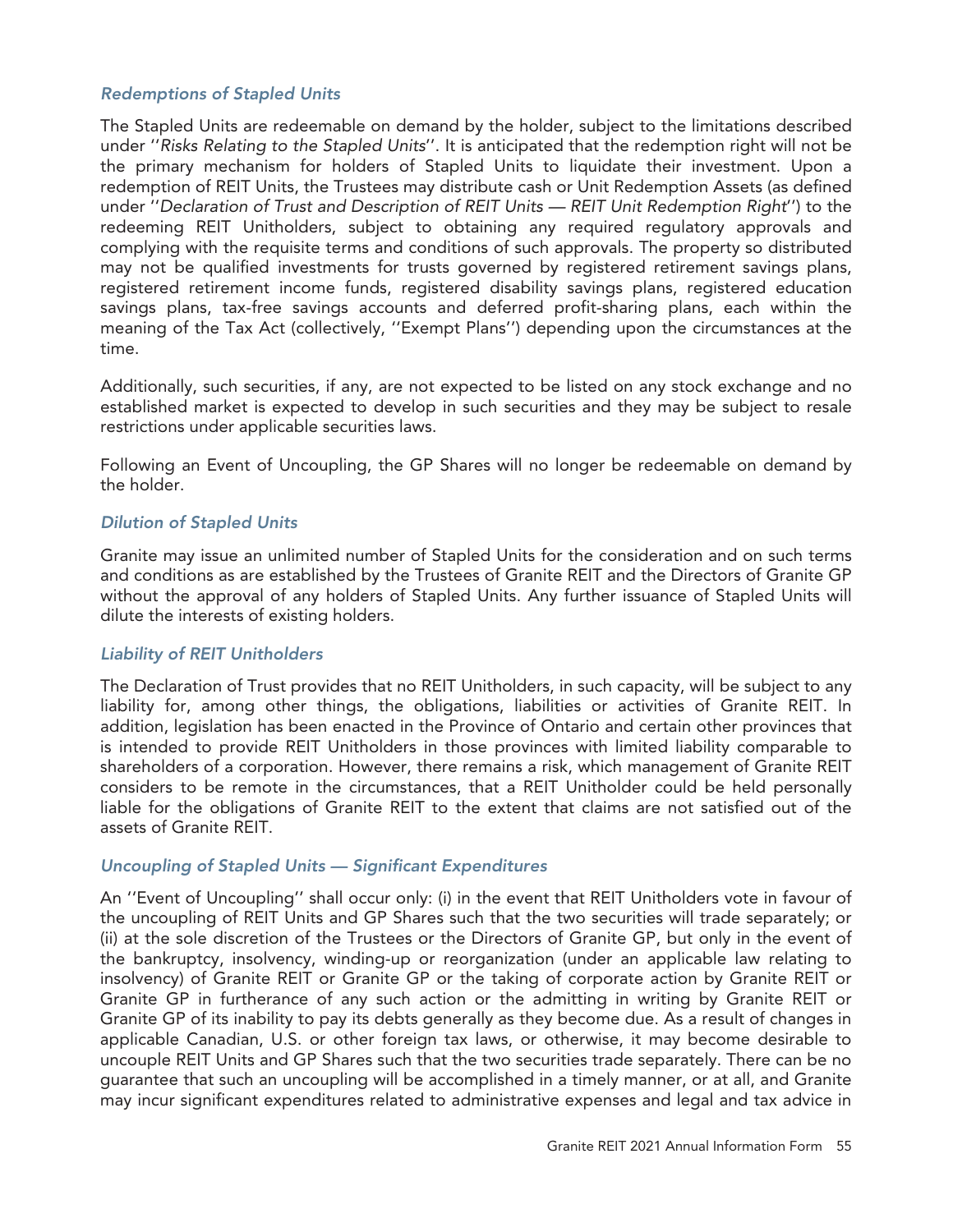respect of holding a meeting of REIT Unitholders or otherwise to effect an uncoupling of REIT Units and GP Shares. The market value of the Stapled Units may decline significantly if a desirable uncoupling cannot be effected in a timely manner, or at all.

## *Uncoupling of Stapled Units — De-listing of REIT Units*

If an Event of Uncoupling occurs, either or both of the REIT Units or GP Shares may be de-listed from the TSX or the NYSE and consequently, there may be no market through which a holder can liquidate its investment in such securities following an Event of Uncoupling. If the REIT Units or GP Shares are de-listed upon an Event of Uncoupling, there can be no assurance that they will be re-listed or posted for trading or quoted on the TSX, the NYSE or any other market for securities. If de-listing were to occur, the REIT Units or GP Shares may not be qualified investments for Exempt Plans depending on the circumstances at the time.

#### *Uncoupling of Stapled Units — Non-Compliance with Canadian Securities Laws.*

Granite GP relies and intends to rely on certain exemptions from Canadian securities laws set out in exemption orders obtained from applicable Canadian securities regulatory authorities, including with respect to certain continuous disclosure requirements. Granite REIT also relies on such exemption orders to, among other things, permit it to prepare and file combined financial statements of Granite REIT and Granite GP. If there is an Event of Uncoupling, or if certain other conditions of such exemptive relief are not met, Granite GP or Granite REIT may be in default of certain requirements of Canadian securities laws until they comply in full with such requirements. Such a default could impair the ability of Granite REIT and/or Granite GP to undertake financings and could lead to regulatory sanctions.

#### Risks Relating to the Debentures

#### *Credit Ratings and Credit Risk*

The credit rating assigned to the Debentures by each of the applicable credit ratings agencies is not a recommendation to buy, hold or sell the Debentures. A rating is not a comment on the market price of a security nor is it an assessment of ownership given various investment objectives. There can be no assurance that the credit ratings assigned to the Debentures will remain in effect for any given period of time and ratings may be upgraded, downgraded, placed under review, confirmed and discontinued by an applicable credit ratings agency at any time. Real or anticipated changes in credit ratings on the Debentures may affect the market value of the Debentures. In addition, real or anticipated changes in credit ratings may affect the cost at which Granite LP can access the capital markets and downgrades in credit ratings may increase the cost of borrowing of existing credit facilities. See ''*Credit Facility and Indebtedness — Credit Ratings*''.

#### *Repayment Risk*

The likelihood that holders of the Debentures will receive payments owing to them under the terms of the Debentures will depend on the financial health of Granite REIT, Granite GP and Granite LP and their creditworthiness. In addition, the Debentures and the guarantees thereof will be unsecured obligations of Granite LP (in the case of the Debentures) and Granite REIT and Granite GP (in the case of the guarantees) and, therefore, if Granite LP, Granite REIT or Granite GP becomes bankrupt, liquidates its assets, reorganizes or enters into certain other transactions, its assets will be available to pay its obligations with respect to the Debentures and the guarantees thereof only after it has paid all of its secured indebtedness, if any, in full. There may be insufficient assets remaining following such payments to pay amounts due on any or all of the Debentures then outstanding.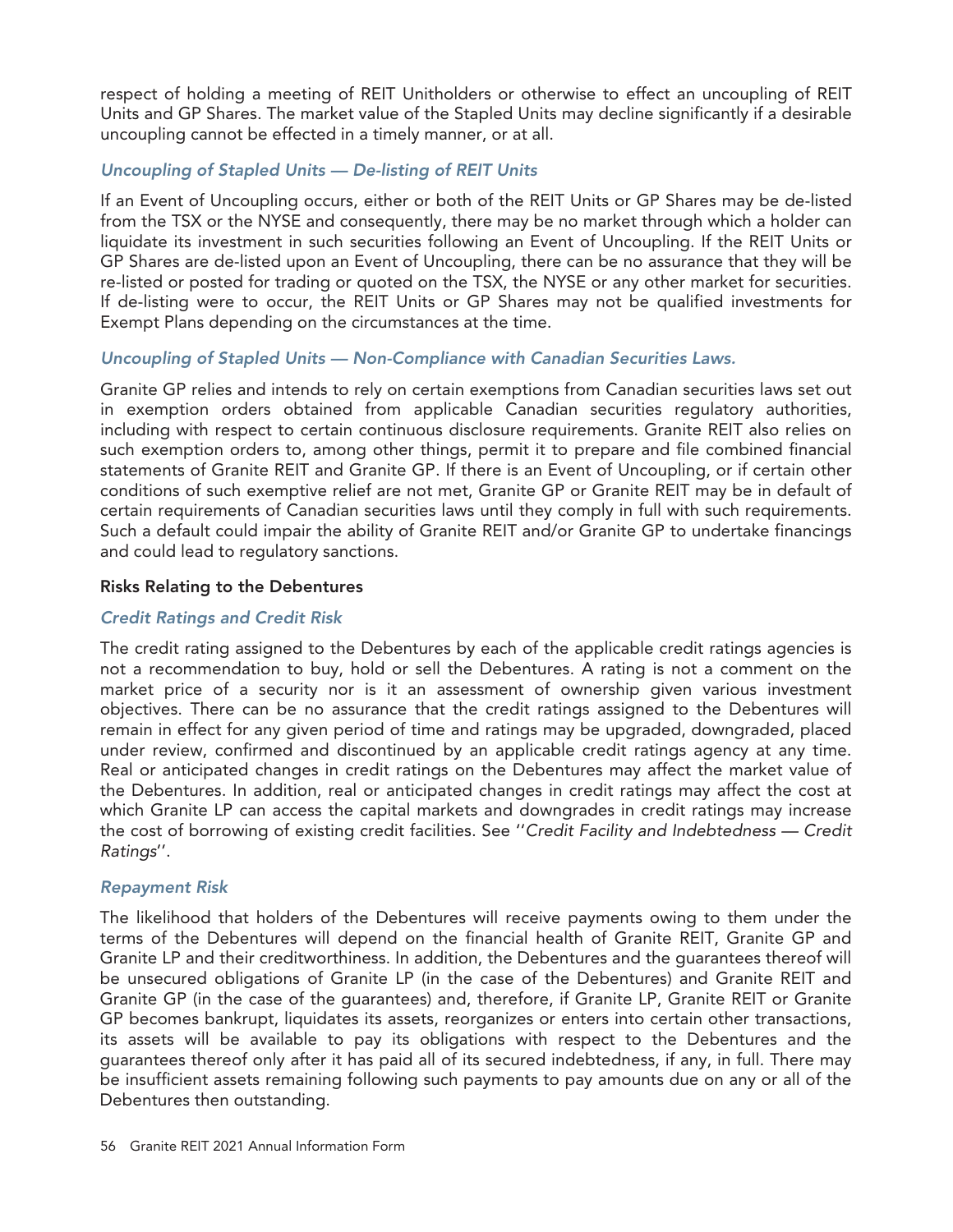#### *Structural Subordinate of Debentures*

Liabilities of a parent entity whose assets are held by various subsidiaries may result in the structural subordination of the creditors of the parent corporation to the creditors, including trade creditors, of such subsidiaries. The parent entity is entitled only to the residual equity of its subsidiaries after all debt obligations of its subsidiaries are discharged. In the event of a bankruptcy, liquidation or reorganization of Granite LP, Granite REIT or Granite GP, holders of indebtedness of Granite LP, Granite REIT and Granite GP (including holders of Debentures) may become subordinate to creditors of the subsidiaries of Granite LP.

#### *Fluctuations in Market Price and Value of the Debentures*

The market price or value of the Debentures depends on many factors, including liquidity of the Debentures, prevailing interest rates and the markets for similar securities, general economic conditions and Granite's financial condition, historic financial performance and future prospects.

Prevailing interest rates will affect the market value of the Debentures. Assuming all other factors remain unchanged, the market value of the Debentures will decline as prevailing interest rates for comparable debt instruments rise, and increase as prevailing interest rates for comparable debt instruments decline.

Challenging market conditions, the health of the economy as a whole and numerous other factors beyond the control of Granite LP may have a material effect on the business, financial condition, liquidity and results of operations of Granite LP. Financial markets have recently experienced significant price and volume fluctuations that have particularly affected the market prices of securities of issuers and that have often been unrelated to the operating performance, underlying asset values or prospects of such issuers. There can be no assurance that continuing fluctuations in price and volume will not occur. Accordingly, the market price of the Debentures may decline even if Granite LP's operating results, underlying asset values or prospects have not changed. Additionally, these factors, as well as other related factors, may cause decreases in asset values that are objective evidence of impairment, which may result in impairment losses. If such increased levels of volatility and market turmoil occur, Granite LP's operations could be adversely impacted and the market price of the Debentures may be adversely affected.

#### *Liquidity of Debentures*

There is currently only a secondary market with limited liquidity through which the Debentures may be sold. No assurance can be given that an active or liquid trading market for the Debentures will be maintained and holders may not be able to resell Debentures. This may affect the pricing of the Debentures, the transparency and availability of trading prices, the liquidity of the Debentures and the extent of issuer regulation. To the extent that an active trading market for the Debentures does not exist, the liquidity and trading prices for the Debentures may be adversely affected. Whether or not the Debentures will trade at lower prices depends on many factors, including liquidity of the Debentures, prevailing interest rates and the markets for similar securities, general economic conditions and Granite's financial condition and future prospects.

#### *Change of Control*

Granite LP may be required to purchase all outstanding Debentures upon the occurrence of a ''Change of Control'' (as defined in the 2016 Indenture, the 2020 First Indenture, the 2020 Second Indenture and the 2021 Indenture). However, it is possible that following a Change of Control, Granite LP will not have sufficient funds at that time to make any required purchase of outstanding Debentures or that restrictions contained in other indebtedness will restrict those purchases.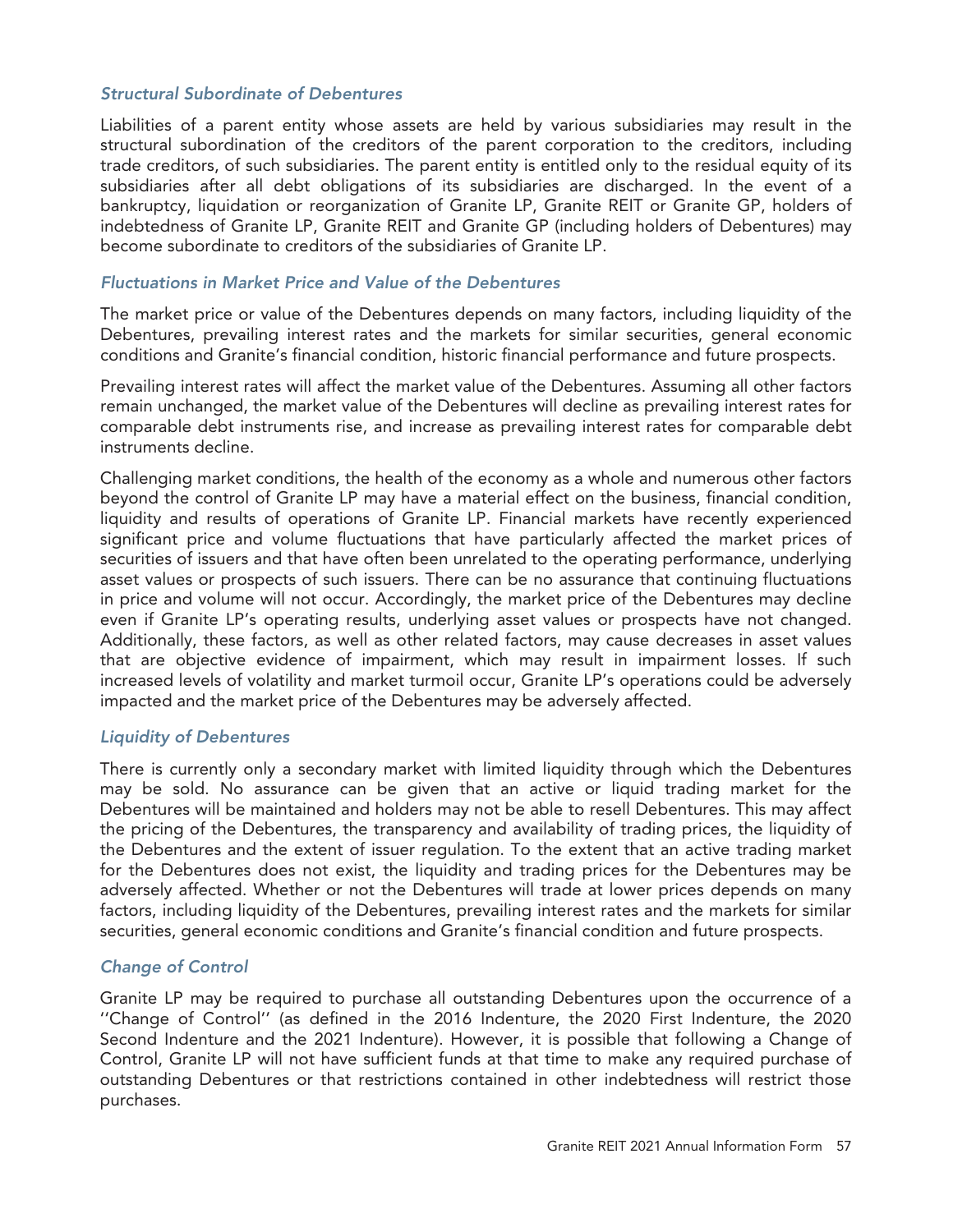### *Early Redemption of Debentures*

Granite LP may choose to redeem the Debentures prior to maturity, in whole or in part, at any time or from time to time, especially when prevailing interest rates are lower than the rate borne by the Debentures. If prevailing rates are lower at the time of redemption, a holder would not be able to reinvest the redemption proceeds in a comparable security at an effective interest rate as high as the interest rate on the Debentures being redeemed.

# DESCRIPTION OF STAPLED UNITS

The Stapled Units consist of one REIT Unit and one GP Share. The Declaration of Trust and Articles of Granite GP each contain provisions to achieve the ''stapling'' of the REIT Units and the GP Shares until such time as an Event of Uncoupling occurs. See ''*Declaration of Trust and Description of REIT Units — Allotment and Issue of REIT Units*'', ''*Declaration of Trust and Description of REIT Units — Transferability and Stapling of REIT Units*'' and ''*Granite GP Capital Structure*''.

An ''Event of Uncoupling'' shall occur only: (i) in the event that REIT Unitholders vote in favour of the uncoupling of REIT Units and GP Shares such that the two securities will trade separately; or (ii) at the sole discretion of the Trustees or the Directors of Granite GP, but only in the event of the bankruptcy, insolvency, winding-up or reorganization (under an applicable law relating to insolvency) of Granite REIT or Granite GP or the taking of corporate action by Granite REIT or Granite GP in furtherance of any such action or the admitting in writing by Granite REIT or Granite GP of its inability to pay its debts generally as they become due.

#### Support Agreement

*The following is a summary of certain provisions of the Support Agreement and does not purport to be complete and is subject to, and is qualified in its entirety by reference to, the Support Agreement, as filed on SEDAR.*

Pursuant to the Declaration of Trust and the Articles of Granite GP, at all times, each REIT Unit must be ''stapled'' to a GP Share unless there is an Event of Uncoupling. As part of the 2013 Arrangement, Granite REIT and Granite GP entered into a support agreement dated as of January 3, 2013, as amended and restated on December 20, 2017, which contains provisions that facilitate the Stapled Unit structure.

Among other things, the Support Agreement provides for:

- (i) coordination of the declaration and payment of distributions by Granite REIT and dividends by Granite GP so as to provide, unless otherwise agreed, for simultaneous record dates and payment dates;
- (ii) coordination between the parties so as to permit them to perform their respective obligations pursuant to the Declaration of Trust, the Articles of Granite GP, equity-based compensation plans, any dividend or distribution re-investment plan and any unitholder rights plan;
- (iii) for each party to take all such actions and do all such things as are necessary or desirable to enable and permit the other party to perform its obligations arising under any right, warrant, option or other convertible security and enable the delivery of Stapled Units thereunder or in connection therewith; and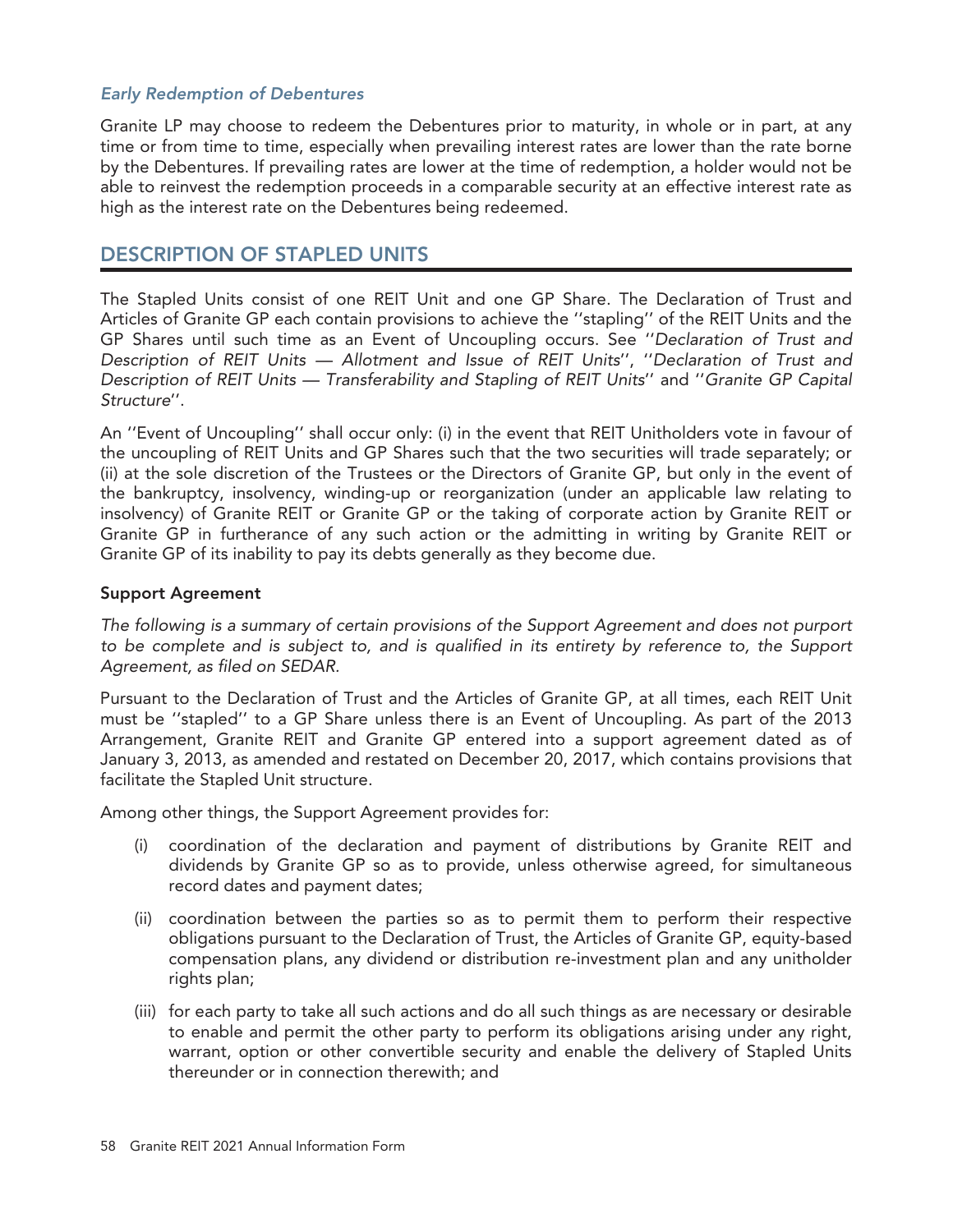(iv) for each party to take all such actions and do all such things as are necessary or desirable to issue REIT Units or GP Shares, as applicable, simultaneously (or as close to simultaneously as possible) with the issue of GP Shares or REIT Units, as applicable, and to otherwise ensure at all times that each holder of a particular number of REIT Units holds an equal number of GP Shares, including participating in and cooperating with any public or private distribution of Stapled Units by, among other things, signing prospectuses or other offering documents.

Under the Support Agreement, the parties have agreed to keep each other informed of potential issues of securities, consult with each other and cooperate in connection with such an issue. The Support Agreement provides for coordination and cooperation of the parties in the event of any acquisition by the parties of, or offer to acquire, Stapled Units. The Support Agreement prevents (i) Granite GP from acquiring, or offering to acquire, GP Shares unless either of Granite GP or Granite REIT simultaneously acquires, or offers to acquire, the accompanying REIT Units, and (ii) Granite REIT from acquiring, or offering to acquire, REIT Units, unless Granite GP simultaneously acquires, or offers to acquire, the accompanying GP Shares.

The Support Agreement contains provisions to facilitate the preparation and filing of combined financial statements of Granite REIT and Granite GP and other public disclosure documents containing disclosure about Granite REIT and Granite GP. The parties are required to cooperate with each other in the preparation of combined financial statements and other public disclosure documents; provide relevant financial and other information to each other; maintain a consistent financial presentation, to the extent appropriate and practicable in accordance with applicable accounting principles; and maintain the same fiscal year end. The Support Agreement also provides for the cooperation and coordination of the parties in calling and holding meetings of holders of REIT Units and GP Shares, respectively, including having the same record dates and meeting dates, holding concurrent or sequential meetings and cooperating in the preparation of a management information circular and other meeting materials.

# DECLARATION OF TRUST AND DESCRIPTION OF REIT UNITS

*The following is a summary of certain provisions of the Declaration of Trust and does not purport* to be complete and is subject to and is qualified in its entirety by reference to the Declaration of *Trust, as filed on SEDAR.*

#### REIT Units

The beneficial interests in Granite REIT are represented and constituted by a single class of ''trust units''. An unlimited number of REIT Units may be issued pursuant to the Declaration of Trust. Each REIT Unit represents an equal undivided beneficial interest in any distributions by Granite REIT, whether of net income, net realized capital gains or other amounts and, in the event of termination of Granite REIT, in the net assets of Granite REIT remaining after satisfaction of all liabilities, and no REIT Unit has any preference or priority over any other.

No REIT Unitholder is entitled to call for any partition or division of Granite REIT's property or for a distribution of any particular asset forming part of Granite REIT's property or of any particular monies or funds received by the Trustees. The legal ownership of the property of Granite REIT and the right to conduct the activities and operations of Granite REIT are vested exclusively in the Trustees, and no REIT Unitholder has or is deemed to have any right of ownership in any of the property of Granite REIT, except as a beneficiary of Granite REIT and as specifically provided in the Declaration of Trust.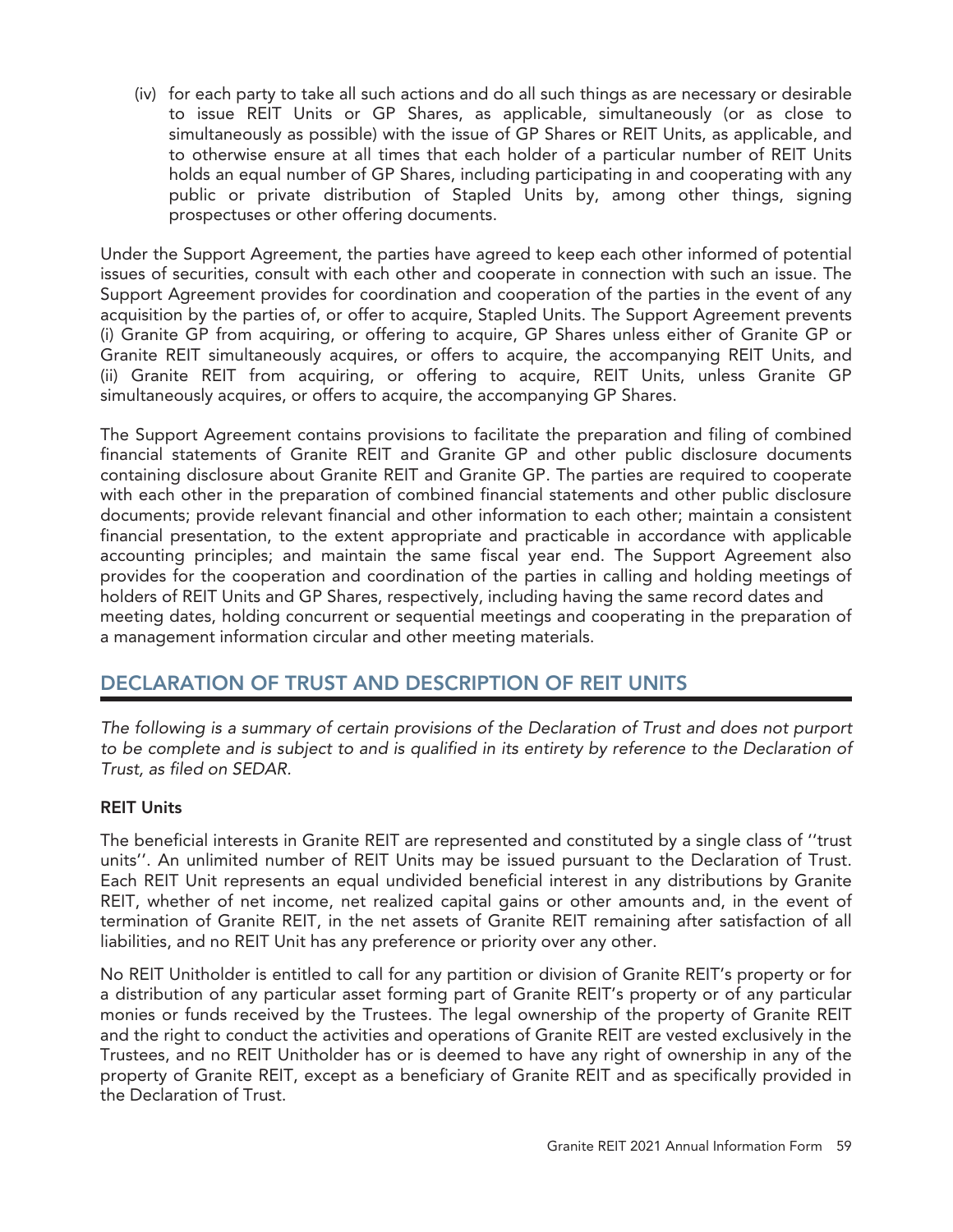REIT Unitholders may attend and vote at all meetings of the REIT Unitholders, either in person or by proxy, and each REIT Unit is entitled to one vote at all such meetings or in respect of any written resolution of REIT Unitholders.

Subject to applicable regulatory approval, the issued and outstanding REIT Units may be subdivided or consolidated from time to time by the Trustees without REIT Unitholder approval, provided that if an Event of Uncoupling has not occurred, the REIT Units shall not be subdivided or consolidated unless immediately following such subdivision or consolidation there will be issued and outstanding an equal number of REIT Units and GP Shares.

The REIT Units are not ''deposits'' within the meaning of the *Canada Deposit Insurance Corporation Act* and are not insured under the provisions of such Act or any other legislation. Furthermore, Granite REIT is not a trust company and, accordingly, is not registered under any trust and loan company legislation as it does not carry on the business of a trust company.

## Allotment and Issue of REIT Units

The consideration for any REIT Unit must be paid in one or more of money, property or past services performed for or for the direct or indirect benefit of Granite REIT, the value of which consideration received by Granite REIT, as determined by the Trustees, equals or exceeds the issue price set for the REIT Unit. Subject to the foregoing and the restrictions noted at ''— Limitations on Non-Resident Ownership of REIT Units'', the Trustees may allot and issue REIT Units at such time or times and in such manner (including pursuant to any reinvestment plan relating to distributions of Granite REIT or dividends of Granite GP, equity-based compensation plans of Granite REIT, Granite GP or their respective affiliates or pursuant to a unitholder rights plan of Granite REIT and/or shareholder rights plan of Granite GP), and for such consideration and to such person, persons or class of persons as the Trustees in their sole discretion shall determine, provided that, if an Event of Uncoupling has not occurred, no REIT Unit may be issued to any person unless (i) a GP Share is simultaneously issued to such person or (ii) Granite REIT has arranged that REIT Units will be consolidated (subject to any applicable regulatory approval) immediately after such issuance, such that each holder of a REIT Unit will hold an equal number of REIT Units and GP Shares immediately following such consolidation. REIT Units may be issued and sold on an instalment basis, in which event beneficial ownership of such REIT Units may be represented by instalment receipts, but shall otherwise be non-assessable. REIT Units may also be issued in satisfaction of any non-cash distribution by Granite REIT to the REIT Unitholders.

The Trustees may also create and issue rights, warrants or options or other instruments or securities (including, subject to the provisions summarized under ''Investment Guidelines and Operating Policies of Granite REIT'', debt securities) exercisable for, convertible into, exchangeable for or otherwise pursuant to which a holder may subscribe for, acquire or receive payment in, fully paid REIT Units and, provided that an Event of Uncoupling has not occurred, Stapled Units.

#### Transferability and Stapling of REIT Units

Provided that an Event of Uncoupling has not occurred, each REIT Unit may be transferred only together with a GP Share and, in the event that Granite GP (i) subdivides, re-divides or changes the then outstanding GP Shares into a greater number of GP Shares, (ii) reduces, combines, consolidates or changes the then outstanding GP Shares into a lesser number of GP Shares, or (iii) reclassifies or otherwise changes the GP Shares, Granite REIT (subject to any applicable regulatory approval) shall cause a corresponding change to simultaneously be made to, or in, REIT Units unless such event does not result in a holder of a GP Share holding an unequal number of GP Shares and REIT Units (including if a dividend or distribution by Granite GP in the form of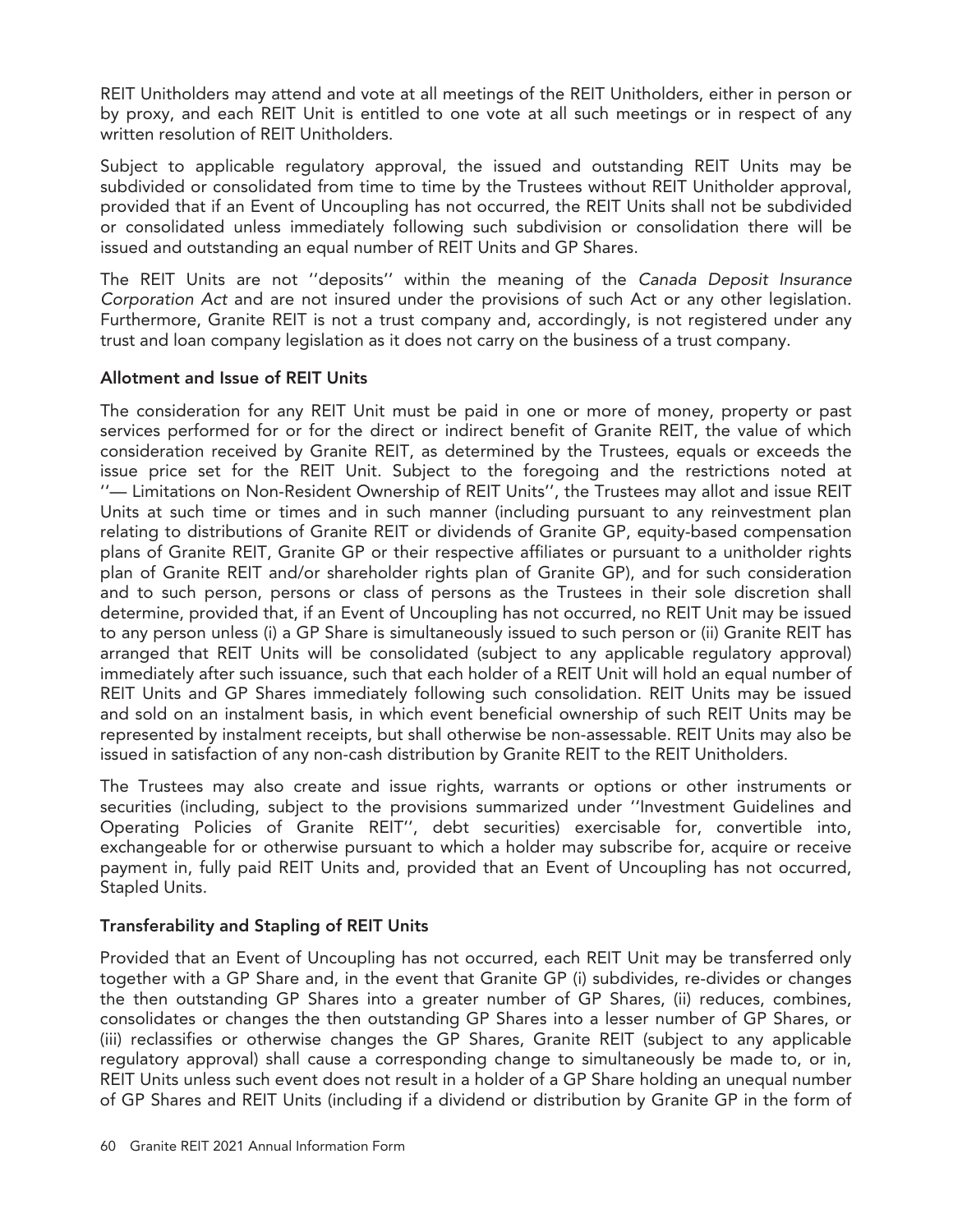GP Shares, or issuance by Granite GP of GP Shares, which, in each case, is followed immediately by a consolidation after which each holder of a REIT Unit holds an equal number of GP Shares). See also ''— *Limitations on Non-Resident Ownership of REIT Units*''.

No transfer of REIT Units shall be effective as against the Trustees or shall be in any way binding upon the Trustees until the transfer has been recorded on the register to be maintained by Granite REIT's registrar and transfer agent.

#### Purchases of REIT Units

Granite REIT may purchase or otherwise acquire at any time, in each case for cancellation, the whole or from time to time any part of the outstanding REIT Units, at a price per REIT Unit and on a basis determined by the Trustees in compliance with all applicable securities laws, regulations or policies and the policies of any applicable stock exchange, provided that, if an Event of Uncoupling has not occurred, Granite GP simultaneously purchases the GP Shares stapled to the REIT Units that Granite REIT seeks to purchase or otherwise acquire.

#### **Trustees**

#### *Number of Trustees and Quorum*

The Declaration of Trust provides that Granite REIT will have a minimum of three and a maximum of 15 Trustees.

The number of Trustees may be fixed within such limits, from time to time, and increased or decreased within such limits, from time to time, by resolution of the Trustees. If the number of Trustees so fixed is increased, the Trustees may, from time to time, appoint one or more additional Trustees to fill such a vacancy, provided that the number of additional Trustees so appointed must not at any time exceed one-third of the number of the current Trustees who were elected or appointed as Trustees other than pursuant to the foregoing.

#### *Trustee Power and Authority*

The Trustees, subject only to the specific limitations contained in the Declaration of Trust, including without limitation those described in ''*Investment Guidelines and Operating Policies of Granite REIT*'' and '' *— Amendments to the Declaration of Trust — Amendments by REIT Unitholders*'', shall have, without further or other authorization, action or consent and free from any control or direction on the part of, Unitholders, full, absolute and exclusive power, control and authority over the assets of Granite REIT and over the activities and operations of Granite REIT to the same extent as if the Trustees were the sole and absolute legal and beneficial owners of such assets in their own right, to do all such acts and things as in their sole judgment and discretion are necessary or incidental to, or desirable for, the carrying out of any of the purposes of Granite REIT or the conducting of the activities and operations of Granite REIT.

In particular, the Trustees have the power and authority to, among other things: (a) retain, invest and re-invest the capital or other funds of Granite REIT in real or personal property of any kind; (b) possess and exercise all the rights, powers and privileges appertaining to the ownership of the property of Granite REIT; (c) increase the capital of Granite REIT at any time by the issuance of additional REIT Units; (d) invest in, purchase or otherwise acquire and hold for investment the entire or any participating interest in notes, debentures, bonds or other obligations which are secured by any mortgages; (e) sell, rent, lease, hire, exchange, release, partition, assign, mortgage, pledge, hypothecate, grant security interests in, encumber, negotiate, convey, transfer or otherwise dispose of any or all of the property of Granite REIT; (f) enter into leases, contracts,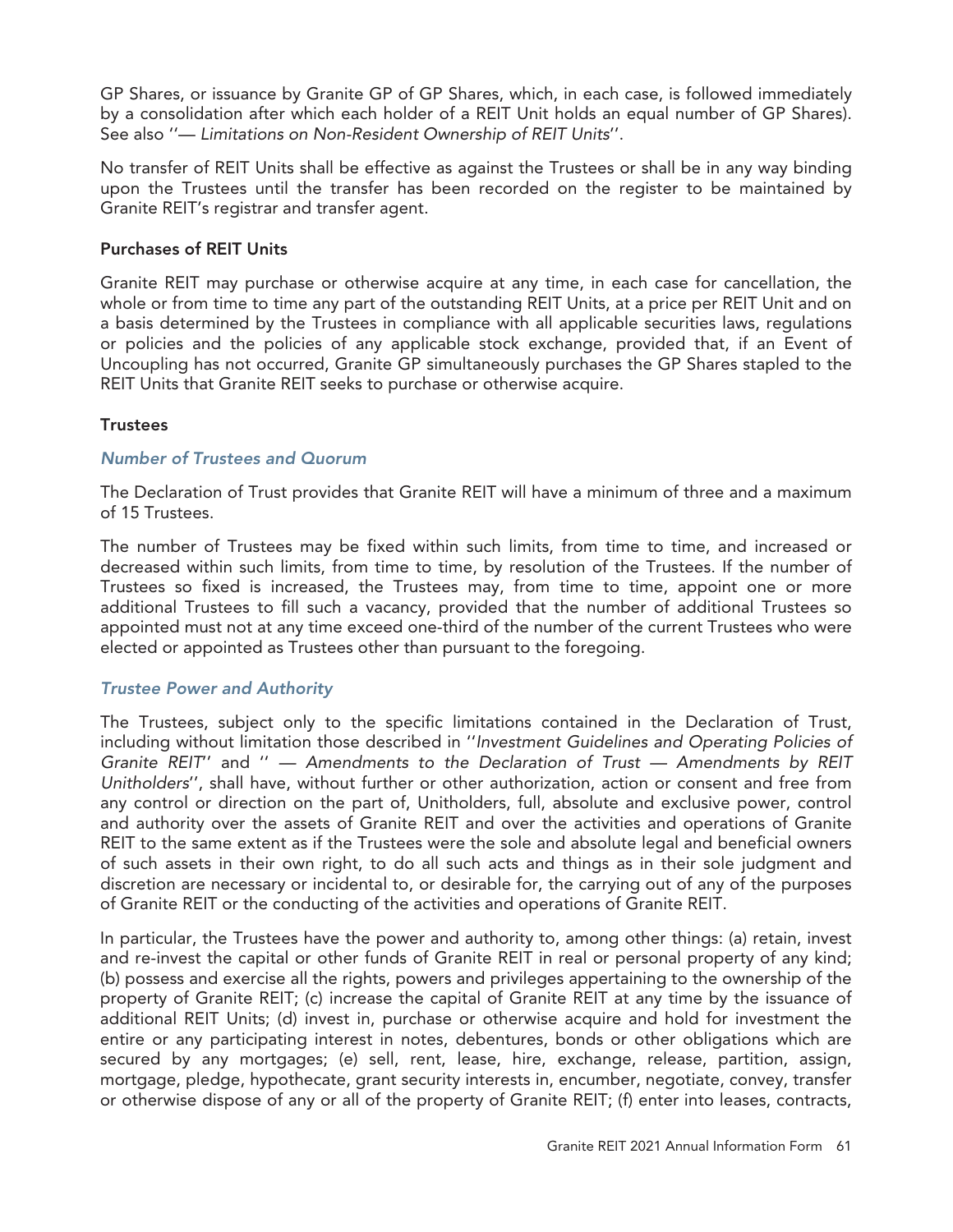obligations and other agreements; (g) issue any type of debt securities or convertible debt securities and borrow money or incur any other form of indebtedness for the purpose of carrying out the purposes, activities and operations of Granite REIT; (h) guarantee, indemnify or act as surety with respect to payment or performance of obligations of other persons, to the extent, in the opinion of the Trustees, necessary or incidental to or desirable for the carrying out of any of the purposes of Granite REIT or conducting the activities and operations of Granite REIT; (i) lend money or other property of Granite REIT; (j) elect, appoint, engage or employ officers of Granite REIT who may be removed or discharged at the discretion of the Trustees; (k) collect, sue for and receive sums of money coming due to Granite REIT; (l) renew, modify, release, compromise, extend, consolidate or cancel, in whole or in part, any obligation to or of Granite REIT; (m) to the extent permitted by law, indemnify, or enter into agreements with respect to the indemnification of, the Trustees; (n) except as prohibited by law or the Declaration of Trust, delegate any of the powers and duties of the Trustees; and (o) do all such other acts and things as are incidental to the foregoing, and exercise all powers which are necessary or useful to carry on the activities and operations of Granite REIT, to promote any of the purposes for which Granite REIT is formed and to carry out the provisions of the Declaration of Trust.

## *Term of Trustees*

Trustees elected or appointed hold office for a term that, subject to the terms of the Declaration of Trust, expires at the conclusion of the next annual meeting of REIT Unitholders or until their successors are elected or appointed, and shall be eligible for election or re-election.

## *Residency of Trustees and Quorum*

A majority of the Trustees must be Resident Canadians. If at any time a majority of the Trustees are not Resident Canadians because of the resignation, removal, death or change in circumstance of any Trustee who was a Resident Canadian, or there are no Trustees who are Resident Canadians, the Trustee or Trustees who are not Resident Canadians shall, immediately before that time, be deemed to have resigned and shall cease to be Trustees with effect from the time of such deemed resignation.

A quorum of the Trustees will be a majority of the Trustees then holding office, provided that a majority of Trustees present are Resident Canadians.

A majority of meetings of the Trustees in each calendar year must be held in Canada.

# *Resignation and Removal of Trustees*

A Trustee may resign at any time and such resignation shall take effect on the date notice is given or at any later time specified in the notice. A Trustee may be removed at any time (i) with or without cause by a majority of the votes cast at a meeting of REIT Unitholders or (ii) by the other Trustees if the Trustee is convicted of an indictable offence, or if the Trustee ceases to be qualified to act as a trustee of Granite REIT and does not promptly resign. Any removal of a Trustee shall take effect immediately following the aforesaid vote or resolution.

#### *Vacancies*

The resignation, deemed resignation, removal or death of a Trustee, or failure of the REIT Unitholders to elect some, but not all, of the required number of Trustees, shall cause a vacancy to occur and a majority of the Trustees continuing in office may fill such a vacancy; provided that, if such vacancy arises as a result of removal of a Trustee by REIT Unitholders, such vacancy may be filled by the REIT Unitholders electing a replacement Trustee at the meeting at which the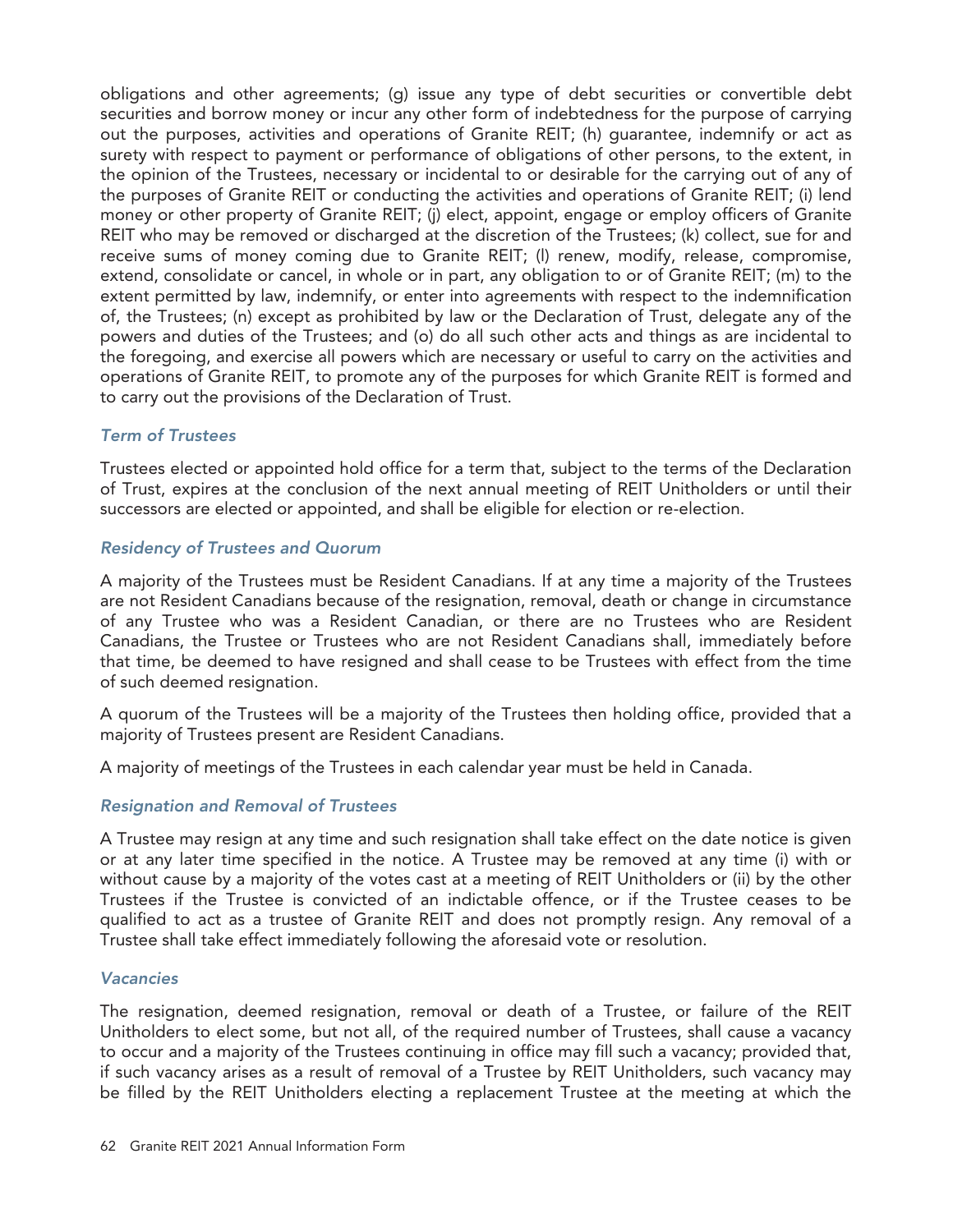Trustee is removed. If REIT Unitholders fail to elect any Trustees, the Trustees then in office will continue to hold office, subject to the terms of the Declaration of Trust.

Until vacancies resulting from the resignation, deemed resignation, removal or death of a Trustee are filled (through election by REIT Unitholders, appointment by the remaining Trustees or otherwise in accordance with the Declaration of Trust), the remaining Trustee or Trustees (even if less than a quorum) may exercise the powers of the Trustees under the Declaration of Trust.

If at any time the number of Trustees is less than the required number and the remaining Trustee or Trustees fail or are unable to appoint one or more additional Trustees or if, upon the deemed resignation of one or more Trustees there would be no Trustees, then the Trustees then in office shall promptly call a special meeting of REIT Unitholders to fill the vacancies (and conduct such other business, if any, that may be dealt with at that meeting) and, if they fail to call a meeting or if there are no Trustees then in office, the meeting may be called by any REIT Unitholder.

# *Standard of Care of Trustees, Indemnification and Limitations of Liability*

The Declaration of Trust provides that that the Trustees shall exercise their powers and carry out their functions thereunder honestly and in good faith with a view to the best interests of Granite REIT and the REIT Unitholders and that in connection therewith the Trustees shall exercise the care, diligence and skill that a reasonably prudent individual would exercise in comparable circumstances.

The Declaration of Trust provides that the Trustees shall at all times be indemnified and saved harmless out of the property of Granite REIT from and against losses which the Trustees may suffer, sustain, incur or be required to pay as a result of, or in connection with any claim for or in respect of any act, deed, matter or thing whatsoever made, done, acquiesced in or omitted in or about or in relation to the execution of their duties as Trustees and also from and against all other losses which they sustain or incur in or about or in relation to the activities and operations of Granite REIT, unless: (i) at the time that the indemnity or payment is made, Granite REIT was prohibited from giving the indemnity or paying the expenses by the then governing declaration of trust; (ii) in relation to the subject matter of any proceeding or investigation for which indemnification is sought, the Trustee did not act honestly and in good faith with a view to the best interests of Granite REIT and the REIT Unitholders; or (iii) in the case of any criminal or administrative action or proceeding that is enforced by a monetary penalty, the Trustee did not have reasonable grounds for believing that the Trustee's conduct in respect of which the proceeding was brought was lawful. The Declaration of Trust also provides, in certain circumstances, for the advance of funds to a Trustee and repayment of such funds to Granite REIT.

Pursuant to the Declaration of Trust, none of the Trustees or any agent of Granite REIT shall be liable to Granite REIT or any REIT Unitholder or former REIT Unitholder for (i) any action taken in good faith in reliance on any documents that are, prima facie, properly executed, (ii) any depreciation of, or loss to, Granite REIT incurred by reason of the sale of any security, (iii) the loss or disposition of monies or securities, or (iv) any other action or failure to act, including the failure to compel in any way any former or acting Trustee to redress any breach of trust or any failure by any person to perform obligations or pay monies owed to Granite REIT, except for a breach of the duties and standard of care, diligence and skill set out above. If the Trustees have retained an appropriate expert or advisor with respect to any matter connected with their duties under the Declaration of Trust, the Trustees may in good faith act or refuse to act based on the advice of such expert or advisor and, notwithstanding any provision of the Declaration of Trust, including the duties and standard of care, diligence and skill set out above, the Trustees will not be liable for any action or refusal to act in good faith based on the advice of any such expert or advisor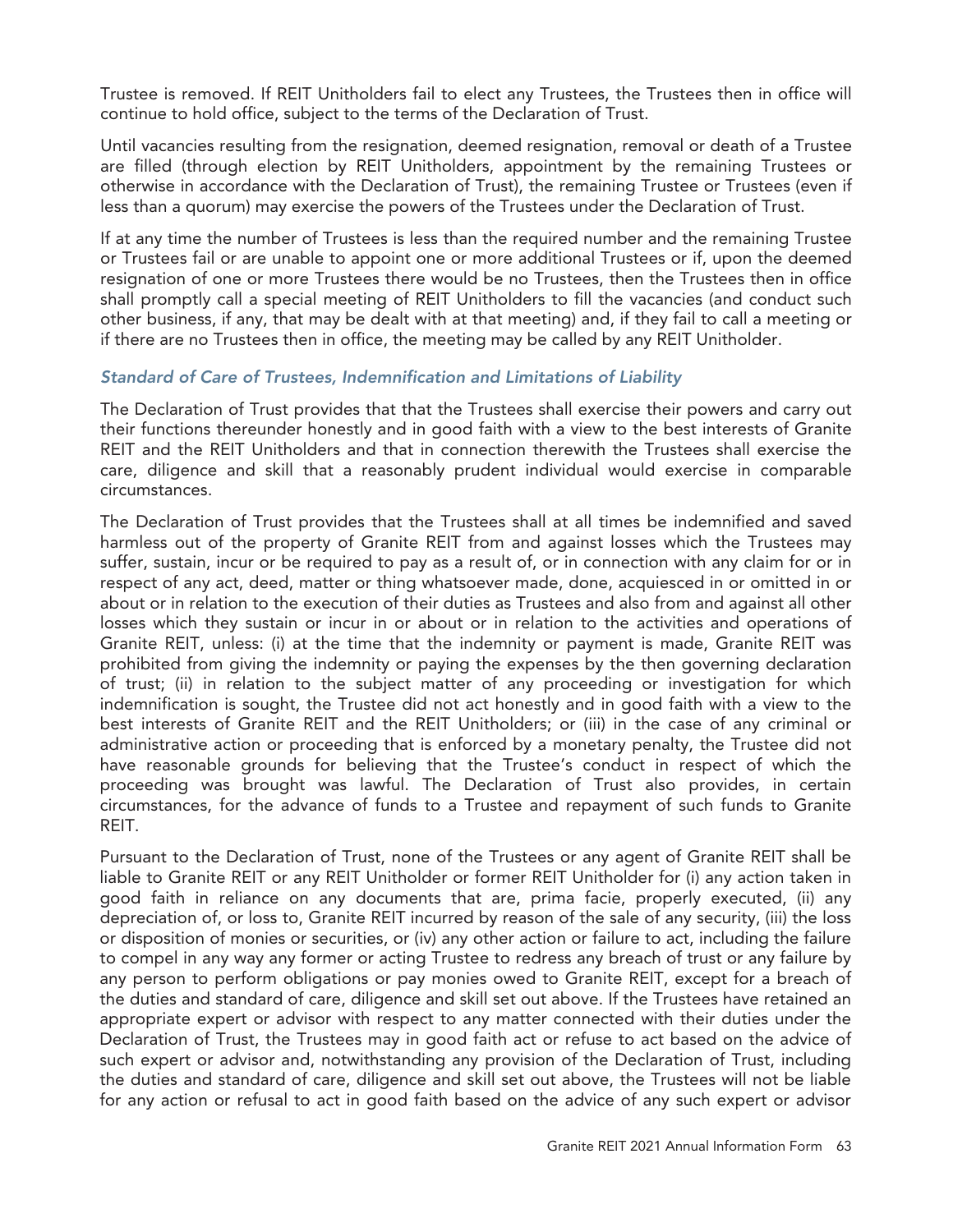which it is reasonable to conclude is within the expertise of such expert or advisor to give. The Declaration of Trust further provides that (i) subject to the duties and standard of care, diligence and skill set out above, none of the Trustees nor any agent of Granite REIT shall be subject to any liability in their personal capacities for any debts, liabilities, obligations, claims, demands, judgments, costs, charges or expenses (including legal expenses) against or with respect to Granite REIT or in respect to the activities of Granite REIT, (ii) other than the property and assets of Granite REIT, no property or assets of the Trustees, owned in their personal capacity or otherwise, will be subject to any levy, execution or other enforcement procedure with regard to any obligations of Granite REIT under the Declaration of Trust or under any other agreements and no recourse with respect to such obligations may be had or taken, directly or indirectly, against the Trustees in any capacity other than their capacity as Trustees of Granite REIT or against any successor, heir, executor, administrator or legal representative of the Trustees, and (iii) Granite REIT shall be solely liable therefor and resort shall be had solely to the property and assets of Granite REIT for payment or performance thereof.

The Declaration of Trust also provides that the foregoing matters in this paragraph will apply mutatis mutandis to each individual who: (i) is or was an officer of Granite REIT; (ii) was a Trustee; (iii) is or was, or holds or held a position equivalent to that of, a director or officer of Granite GP or of a person at a time when that person is or was an affiliate of Granite REIT or of Granite GP; (iv) at the request of Granite REIT or Granite GP, is or was, or holds or held a position equivalent to that of, a director or officer of a person; and the heirs and personal or other legal representatives of any of the foregoing individuals or an individual who is a Trustee. Granite REIT shall also indemnify any such persons in such other circumstances as the Declaration of Trust or law permits or requires.

## REIT Unit Redemption Right

REIT Units are redeemable at any time on demand by the holders thereof; provided that, prior to an Event of Uncoupling, a REIT Unit may only be redeemed together with a tender for retraction by the holder of a GP Share forming part of the applicable Stapled Unit. A REIT Unitholder who wishes to exercise the redemption right is required to duly complete and properly execute a notice, in a form approved by the Trustees, requiring Granite REIT to redeem that number of REIT Units specified in the notice, which notice shall be sent to the head office of Granite REIT or any principal office of the transfer agent in respect of REIT Units. No form or manner of completion or execution of a notice shall be sufficient unless the same is in all respects satisfactory to the Trustees and is accompanied by any further evidence that the Trustees may reasonably require with respect to the identity, capacity or authority of the person giving such notice.

On Granite REIT's acceptance of the notice to redeem REIT Units, the REIT Unitholder shall thereafter cease to have any rights with respect to the REIT Units tendered for redemption (other than to receive the redemption payment therefor) including the right to receive any distributions thereon which are declared payable to the REIT Unitholders of record on a date which is subsequent to the day of receipt by Granite REIT of such notice. REIT Units shall be deemed to be tendered for redemption on the date (the ''Unit Redemption Date'') that Granite REIT has, to the satisfaction of the Trustees, received the notice and other required documents or evidence. All REIT Units redeemed by Granite REIT will be cancelled.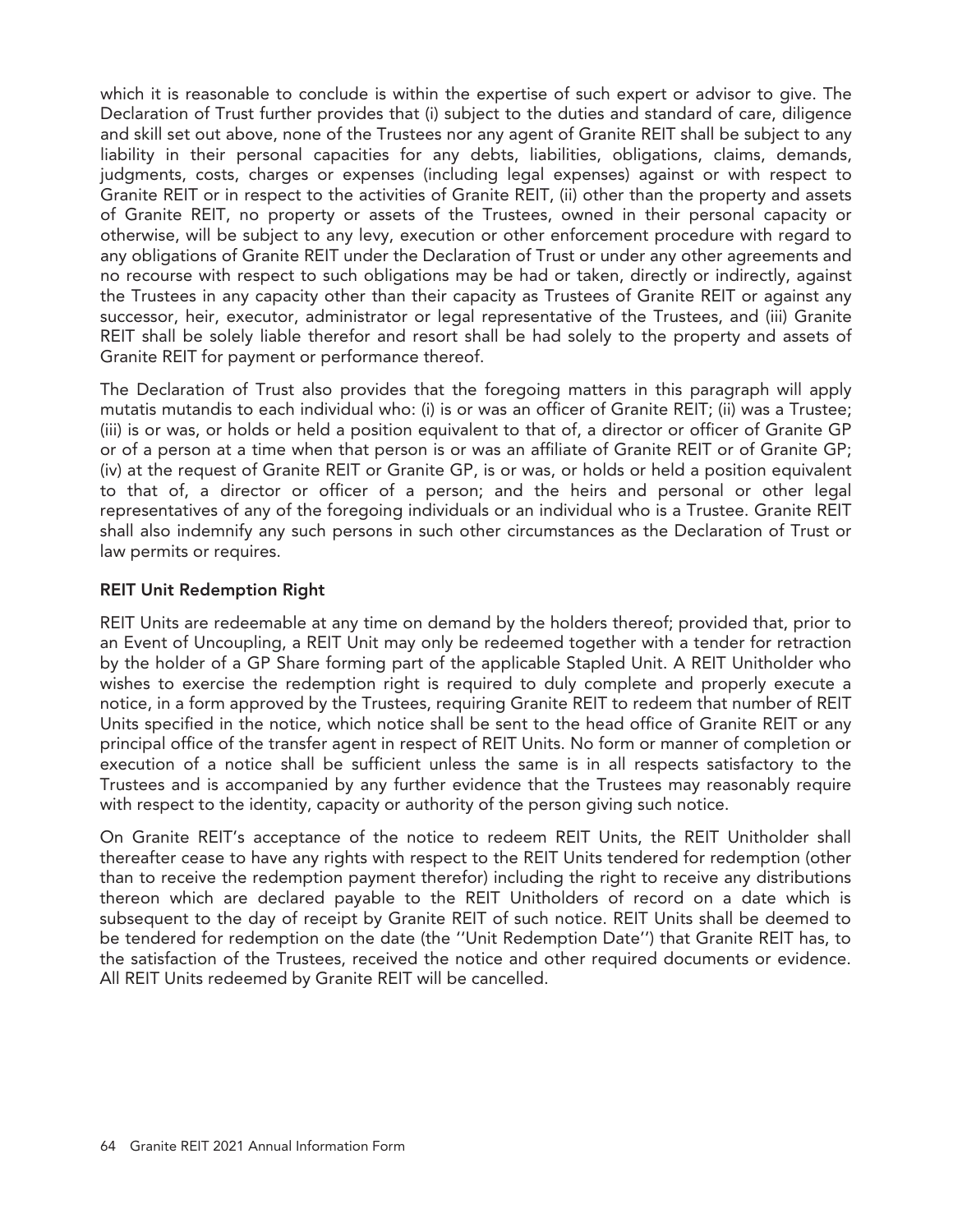A REIT Unitholder shall, upon Granite REIT's receipt of a valid redemption notice, be entitled to be paid, in respect of each REIT Unit so tendered for redemption an amount per REIT Unit (the ''Unit Redemption Price'') equal to:

- (i) prior to an Event of Uncoupling, the amount by which the lesser of:
	- (a) 95% of the ''market price'' of a Stapled Unit on the TSX (or, if not traded on the TSX, another applicable principal market), during the 10-trading day period commencing immediately after the Unit Redemption Date; and
	- (b) the ''closing market price'' of a Stapled Unit on the TSX (or, if not traded on the TSX, another applicable principal market), on the Unit Redemption Date; exceeds the retraction price of a GP Share on the Unit Redemption Date; or
- (ii) following an Event of Uncoupling, the lesser of:
	- (a) 95% of the ''market price'' of a REIT Unit on the TSX (or, if not traded on the TSX, another applicable principal market), during the 10-trading day period commencing immediately after the Unit Redemption Date; and
	- (b) the ''closing market price'' of a REIT Unit on the TSX (or, if not traded on the TSX, another applicable principal market), on the Unit Redemption Date.

For the purposes of the foregoing,

- (i) the ''market price'' of a Stapled Unit (or REIT Unit) will be an amount equal to the volume weighted average of the trading prices of the Stapled Units (or REIT Units) for each of the trading days on which there was a trade of Stapled Units (or REIT Units) during the specified 10-trading day period; provided that if there was trading on the applicable exchange or market for fewer than five of the 10 trading days, the ''market price'' shall be the simple average of the following prices established for each of the 10 trading days: for each day on which there was no trading, the average of the last bid and ask prices; and for each day that there was trading, the volume weighted average trading price of the Stapled Units (or REIT Units); and
- (ii) the ''closing market price'' of a Stapled Unit (or REIT Unit) for a particular date shall be an amount equal to: (a) the closing price of the Stapled Units (or REIT Units) if there was a trade on that date and the exchange or market provides a closing price; (b) the average of the highest and lowest prices of Stapled Units (or REIT Units) if there was trading and the exchange or other market provides only the highest and lowest trading prices of Stapled Units (or REIT Units) traded on that date; and (c) the average of the last bid and last ask prices of the Stapled Units (or REIT Units) if there was no trading on that date.

The aggregate cash redemption price payable by Granite REIT in respect of all REIT Units tendered for redemption during any calendar month shall be satisfied by way of a cash payment on or before the last day of the calendar month following the month in which the REIT Units were tendered for redemption, provided that such entitlement to receive cash shall not be applicable to REIT Units tendered for redemption by a REIT Unitholder, if:

(i) the total amount payable by Granite REIT in respect of REIT Units tendered for redemption in a calendar month and the total amount payable by Granite GP in respect of GP Shares tendered for retraction in the same calendar month exceeds \$100,000; provided that the Trustees may, in their sole discretion, waive such limitation in respect of all REIT Units tendered for redemption in any calendar month;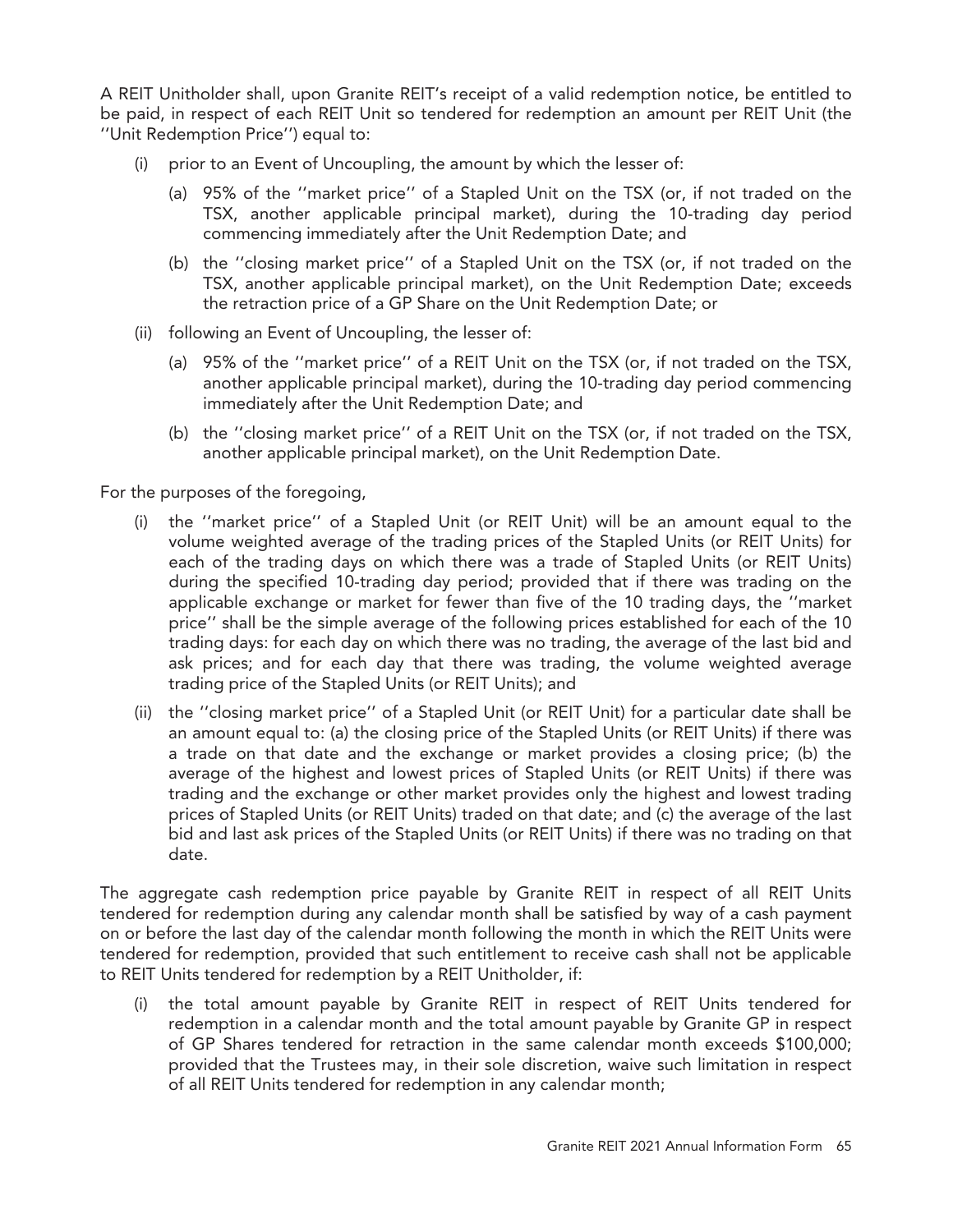- (ii) at the time the REIT Units are tendered for redemption, the outstanding REIT Units or, prior to an Event of Uncoupling, Stapled Units are not listed for trading or quoted on any stock exchange or market which, in the sole discretion of the Trustees, provides representative fair market value prices for the REIT Units or Stapled Units, as the case may be; or
- (iii) the normal trading of the outstanding REIT Units or, prior to an Event of Uncoupling, Stapled Units is suspended or halted on any stock exchange on which the REIT Units or Stapled Units, as applicable, are listed for trading or, if not so listed, on any market on which the REIT Units or Stapled Units, as applicable, are quoted for trading, on the Unit Redemption Date for such REIT Units or for more than five trading days during the 10-trading day period commencing immediately after the Unit Redemption Date for such REIT Units.

If a REIT Unitholder is not entitled to receive its entire redemption price in cash upon the redemption of REIT Units as a result of one or more of the foregoing limitations, then each REIT Unit tendered for redemption will, subject to any applicable regulatory approvals, be paid and satisfied by way of a distribution in specie to such REIT Unitholder consisting of notes of Granite LP or another subsidiary of Granite LP having a net asset value in excess of \$50 million, having a maturity date of 10 years from their date of issue, a principal amount equal to the applicable Unit Redemption Price and an interest rate which, as determined by the general partner of Granite LP, (or, following an Event of Uncoupling, by the Trustees), will result in such notes having a fair market value equal to their principal amount (such notes, the ''Unit Redemption Assets''). The Unit Redemption Price payable in respect of such REIT Units tendered for redemption during any month shall be paid by the transfer of the Unit Redemption Assets, to or to the order of the REIT Unitholder who exercised the right of redemption, on or before the last business day of the calendar month following the month in which the REIT Units were tendered for redemption. No principal amount of Redemption Assets that is not an integral multiple of \$10 will be distributed and, where Redemption Assets to be received by a former REIT Unitholder include a principal amount that is not an integral multiple of \$10, the principal amount of such Redemption Assets shall be rounded to the nearest integral multiple of \$10 (with \$5 being rounded up).

Notwithstanding the foregoing, Granite GP has the right (the ''GP Redemption Right'') to require Granite REIT to redeem at any time or from time to time at the demand of Granite GP all or any part of the Units that Granite GP may acquire from time to time pursuant to any issuer bid for Stapled Units. Each redemption by Granite REIT pursuant to the GP Redemption Right of a Unit forming part of a Stapled Unit acquired by Granite GP pursuant to an issuer bid shall occur immediately and concurrently with the cancellation by Granite GP of the Granite GP Common Share forming part of such Stapled Unit.

#### Meetings of REIT Unitholders

The Declaration of Trust provides that there shall be an annual meeting of the REIT Unitholders at such time and place in Canada as the Trustees shall prescribe for the purpose of electing Trustees, appointing the auditors of Granite REIT and transacting such other business as the Trustees may determine or as may properly be brought before the meeting. The annual meeting of REIT Unitholders may be held at the same time and place as the annual meeting of holders of GP Shares.

A meeting of REIT Unitholders may be convened at any time and place and for any purpose by the Granite REIT Trustees and must be convened (subject to, and on the same terms, conditions and exceptions which apply to a corporation governed by the BCBCA), if requisitioned by REIT Unitholders holding in the aggregate not less than 5% of the outstanding REIT Units.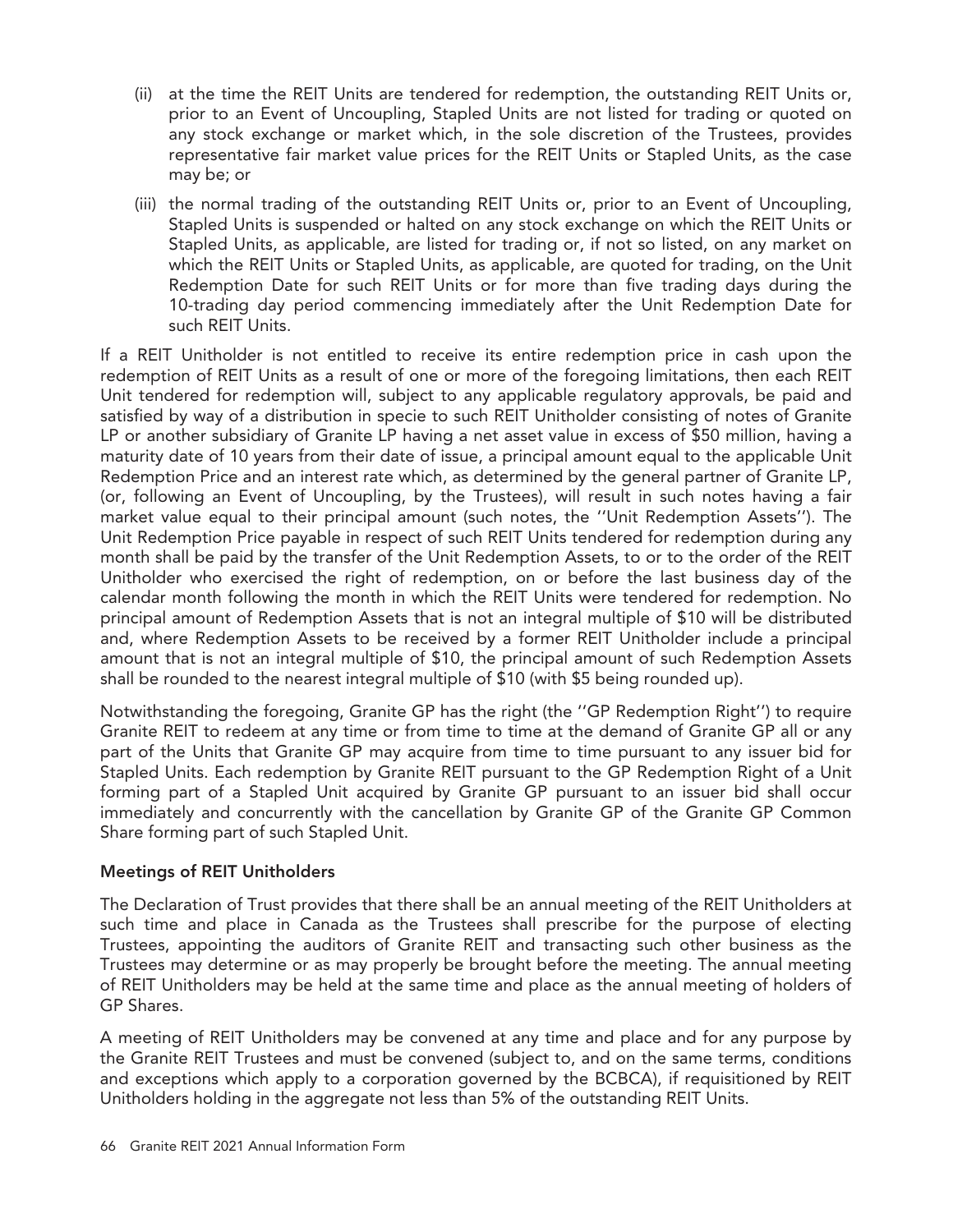REIT Unitholders may attend and vote at all meetings of the REIT Unitholders either in person or by proxy and a proxyholder need not be a REIT Unitholder. The quorum of REIT Unitholders for the transaction of business at a meeting of REIT Unitholders shall exist where two or more REIT Unitholders holding REIT Units carrying not less than 25% of the number of votes attached to all REIT Units entitled to be voted at such meeting are present in person or represented by proxy. The Declaration of Trust contains further provisions as to quorum, the notice required and other procedures with respect to the calling and holding of meetings of REIT Unitholders.

The Declaration of Trust provides that none of the following shall occur unless the same has been duly approved by the REIT Unitholders at a meeting duly called and held:

- (i) subject to certain exceptions (see ''*— Trustees*''), the appointment, election or removal of Trustees;
- (ii) the appointment or removal of auditors of Granite REIT;
- (iii) any amendment to the Declaration of Trust (except as noted at ''*Investment Guidelines and Operating Policies of Granite REIT — Amendments to Investment Guidelines and Operating Policies*'' or ''*— Amendments to the Declaration of Trust — Amendments by Trustees*''); or
- (iv) the matters noted at ''*— Amendments to the Declaration of Trust — Amendments by REIT Unitholders*''.

Except with respect to the matters specified above or as noted under ''*— Amendments to the Declaration of Trust — Amendments by REIT Unitholders*'', no vote of the REIT Unitholders will in any way bind the Trustees.

#### Limitations on Non-Resident Ownership of REIT Units

At no time may more than 49% (on either a basic or fully-diluted basis) of the REIT Units be held for the benefit of any Non-Resident Beneficiaries. The Trustees may require declarations as to the jurisdictions in which beneficial owners of REIT Units are resident or declarations from holders of REIT Units as to whether such REIT Units are held for the benefit of Non-Resident Beneficiaries. If the Trustees become aware that more than 49% (on either a basic or fully-diluted basis) of the REIT Units then outstanding are, or may be, held for the benefit of Non-Resident Beneficiaries or that such a situation is imminent, the Trustees may cause Granite REIT to make a public announcement thereof and shall not accept a subscription for REIT Units from or issue or register a transfer of REIT Units to a person unless the person provides a declaration that the person is not a Non-Resident (or, in the discretion of the Trustees, that the person is not a Non-Resident Beneficiary) and does not hold its REIT Units for a Non-Resident Beneficiary. If, notwithstanding the foregoing, the Trustees determine that more than 49% of the REIT Units (on either a basic or fully-diluted basis) are held for the benefit of Non-Resident Beneficiaries, the Trustees may cause Granite REIT to send a notice to Non-Resident holders of REIT Units, chosen in inverse order to the order of acquisition or registration or in such manner as the Trustees may consider equitable and practicable, requiring them to sell their REIT Units or a portion thereof within a specified period of not more than 60 days. If the REIT Unitholders receiving such notice have not sold the specified number of REIT Units or provided the Trustees with satisfactory evidence that they are not Non-Residents and do not hold their REIT Units for the benefit of Non-Resident Beneficiaries within such period, the Trustees may cause Granite REIT to sell such REIT Units on behalf of such REIT Unitholders and, in the interim, the voting and distribution rights attached to such REIT Units shall be suspended. Upon such sale the affected holders shall cease to be holders of REIT Units and their rights shall be limited to receiving the net proceeds from such sale.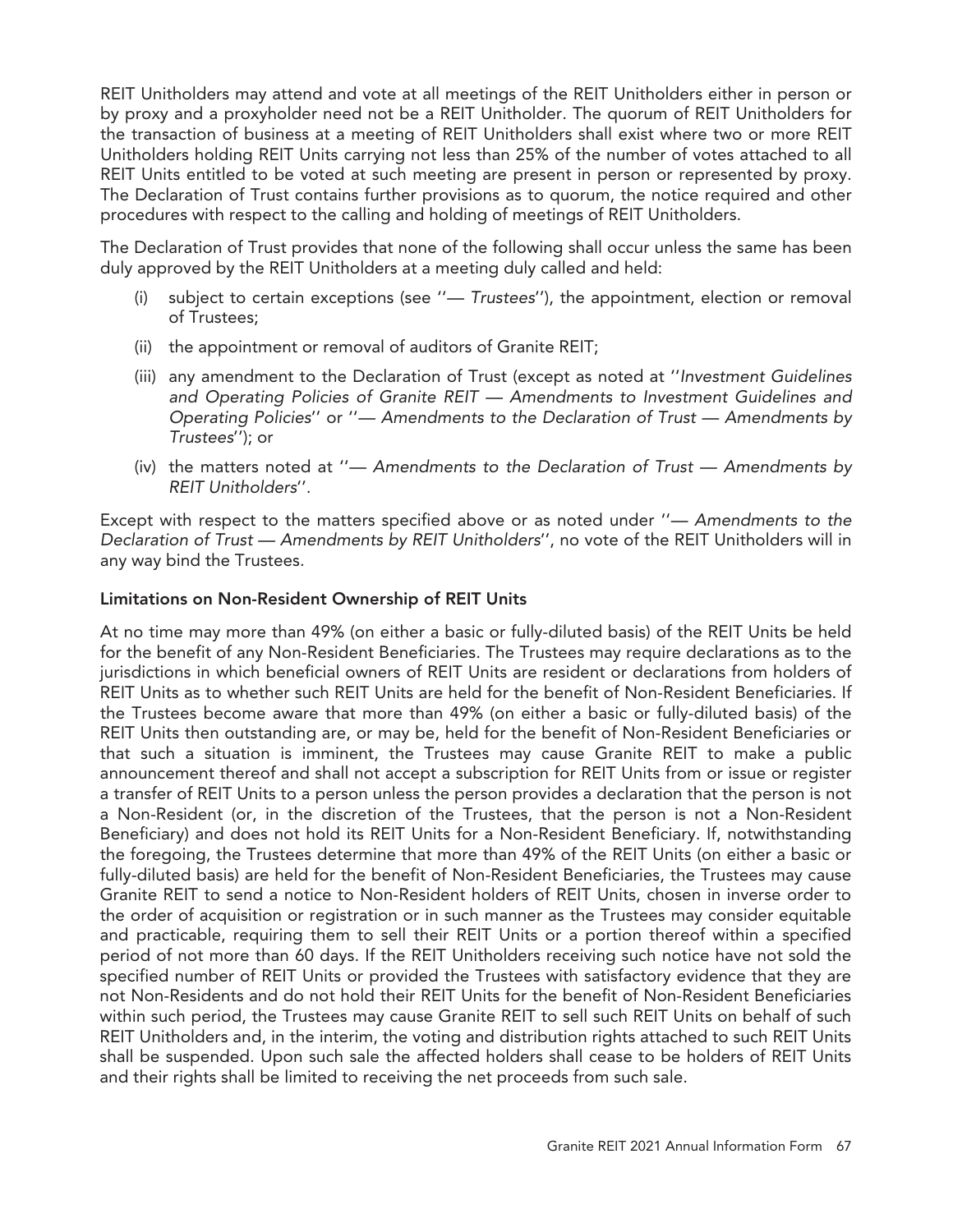#### Amendments to the Declaration of Trust

#### *Amendments by REIT Unitholders*

Except as noted below, the Declaration of Trust may be amended by the vote of a majority of the votes cast at a meeting of REIT Unitholders called for that purpose.

The Declaration of Trust provides that none of the following shall occur unless the same has been duly approved by the affirmative vote of at least two-thirds of the votes cast at a meeting of REIT Unitholders duly called and held:

- (i) any amendment to change a right with respect to any outstanding REIT Units to reduce the amount payable thereon upon termination of Granite REIT or to diminish or eliminate any voting rights pertaining thereto;
- (ii) any amendment to the duration or termination provisions of Granite REIT;
- (iii) any amendment relating to the powers, duties, obligations, liabilities or indemnification of the Trustees;
- (iv) the uncoupling of Stapled Units to provide for separate trading of the REIT Units and the GP Shares, except as provided for in part (ii) of the definition of an Event of Uncoupling;
- (v) the termination of Granite REIT;
- (vi) any sale or transfer of the assets of Granite REIT as an entirety or substantially as an entirety (other than as part of an internal reorganization of the assets of Granite REIT as approved by the Trustees); or
- (vii) any amendment to the investment guidelines set out under the heading ''Investment Guidelines and Operating Policies of Granite REIT — Investment Guidelines'' and the operating policies set out under the heading ''Investment Guidelines and Operating Policies of Granite REIT — Operating Policies'', except as noted under ''Investment Guidelines and Operating Policies of Granite REIT — Amendments to Investment Guidelines and Operating Policies''.

#### *Amendments by Trustees*

The Declaration of Trust provides that the Trustees may make the following amendments to the Declaration of Trust in their sole discretion and without the approval of REIT Unitholders:

- (i) amendments for the purpose of ensuring continuing compliance with applicable laws, regulations, requirements or policies of any governmental authority having jurisdiction over the Trustees or over Granite REIT or the distribution of REIT Units;
- (ii) amendments which, in the opinion of the Trustees, provide additional protection for REIT Unitholders;
- (iii) amendments which, in the opinion of the Trustees are necessary or desirable to remove conflicts or inconsistencies in the Declaration of Trust;
- (iv) amendments which, in the opinion of the Trustees, are necessary or desirable to remove conflicts or inconsistencies between the disclosure in this information circular and the Declaration of Trust;
- (v) amendments of a minor or clerical nature or to correct typographical mistakes, ambiguities or manifest omissions or errors which amendments in the opinion of the Trustees are necessary or desirable and not prejudicial to the REIT Unitholders;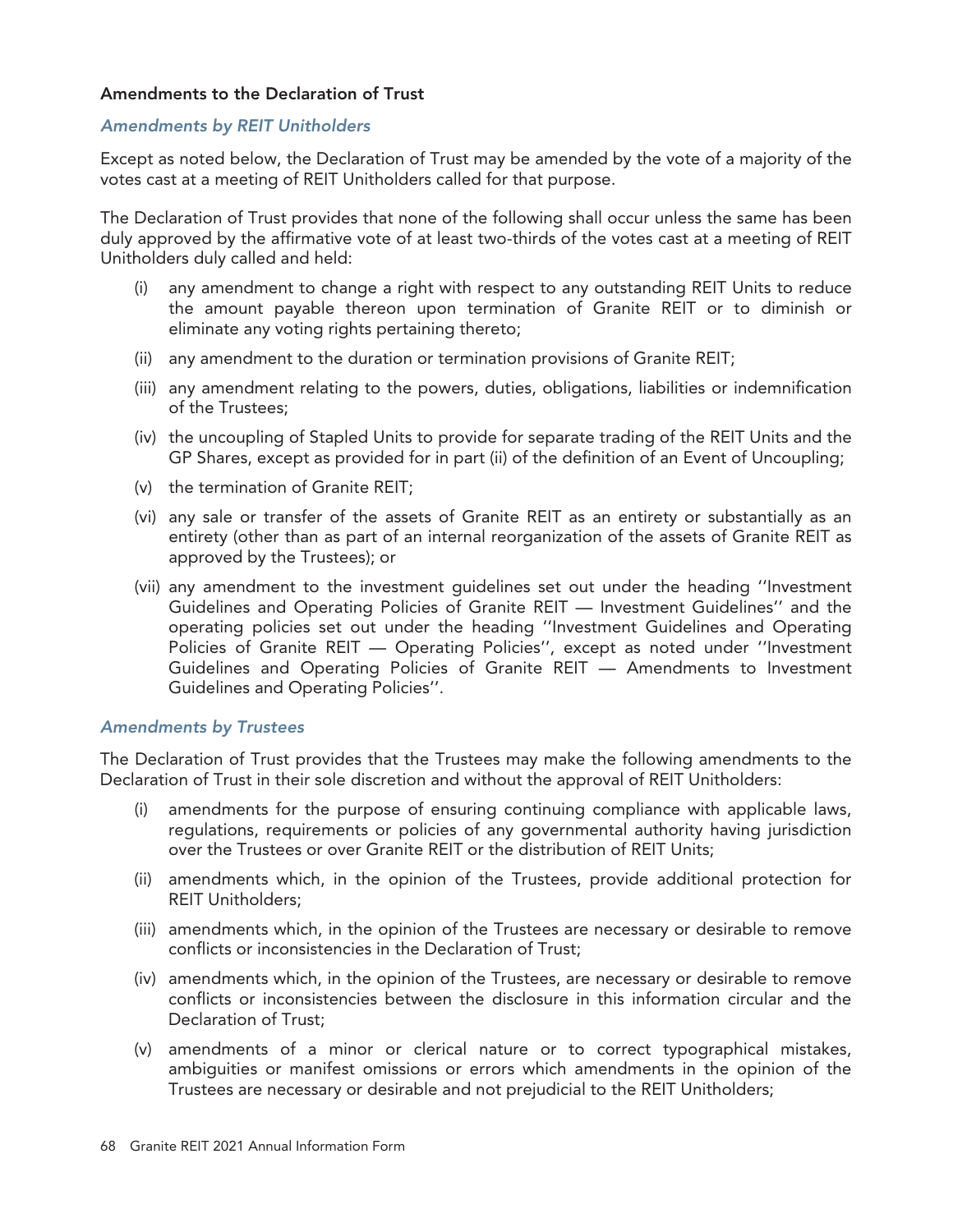- (vi) such amendments to the Declaration of Trust as the Trustees in their discretion deem necessary or desirable (a) as a result of changes in the taxation laws from time to time which may affect Granite REIT, the REIT Unitholders, annuitants or beneficiaries under a plan of which a REIT Unitholder acts as a trustee or a carrier, or to qualify for a particular status under taxation laws including to qualify as a ''mutual fund trust'' or a ''real estate investment trust'' for purposes of the Tax Act or to otherwise prevent Granite REIT or any of its subsidiaries from becoming subject to taxation under the SIFT Rules or under Part XII.2 of the Tax Act, or (b) as a result of changes in accounting standards (including the implementation of IFRS) from time to time which may affect Granite REIT, the REIT Unitholders or annuitants or beneficiaries under a plan of which a REIT Unitholder acts as a trustee or a carrier;
- (vii) amendments which in the opinion of the Trustees are not prejudicial to REIT Unitholders and are necessary or desirable (which, for greater certainty, exclude amendments in respect of which a REIT Unitholder vote is specifically otherwise required); and (vii) amendments which in the opinion of the Trustees are necessary or desirable to enable Granite REIT to issue REIT Units for which the purchase price is payable on an instalment basis.

#### *Written Resolutions of REIT Unitholders*

Pursuant to the Declaration of Trust, a resolution signed in writing by REIT Unitholders will be effective, as if it had been passed at a meeting of REIT Unitholders, if: (i) in the case of a resolution of REIT Unitholders that may be approved by the affirmative vote of a majority of the votes cast at a meeting of REIT Unitholders, such resolution is, after being submitted to all of the REIT Unitholders, consented to in writing by REIT Unitholders who, in the aggregate, hold not less than two-thirds of the outstanding Units; and (ii) in the case of a resolution of REIT Unitholders that may be approved by the affirmative vote of at least two-thirds of the votes cast at a meeting of REIT Unitholders, such resolution is consented to in writing by all of the REIT Unitholders.

#### Term of Granite REIT

Granite REIT has been established for a term that will continue for so long as any of the Granite REIT property is held by the Trustees, unless earlier terminated by the REIT Unitholders (see ''*—Amendments to the Declaration of Trust — Amendments by REIT Unitholders*'').

The Declaration of Trust provides that upon the termination of Granite REIT, the liabilities of Granite REIT will be discharged or provided for with due speed and the net assets of Granite REIT will be liquidated and the proceeds distributed proportionately to the REIT Unitholders, unless some other procedure is provided for by resolution of REIT Unitholders in compliance with the Declaration of Trust. Such distribution may be made in cash or in kind or partly in each, all as the Trustees in their sole discretion may determine.

#### Acquisition Offers

The Declaration of Trust contains provisions (consistent with those applicable to Granite GP under the BCBCA) to the effect that if an offer is made to acquire Stapled Units and, within four months after the making of the offer, the offer is accepted by REIT Unitholders who, in aggregate, hold at least 90% of the Stapled Units, other than Stapled Units already held at the date of the offer by, or by a nominee of, the offeror or its affiliates, the offeror will be entitled to acquire the REIT Units held by REIT Unitholders who did not accept the offer, on the terms on which the offeror acquired REIT Units from REIT Unitholders who accepted the offer.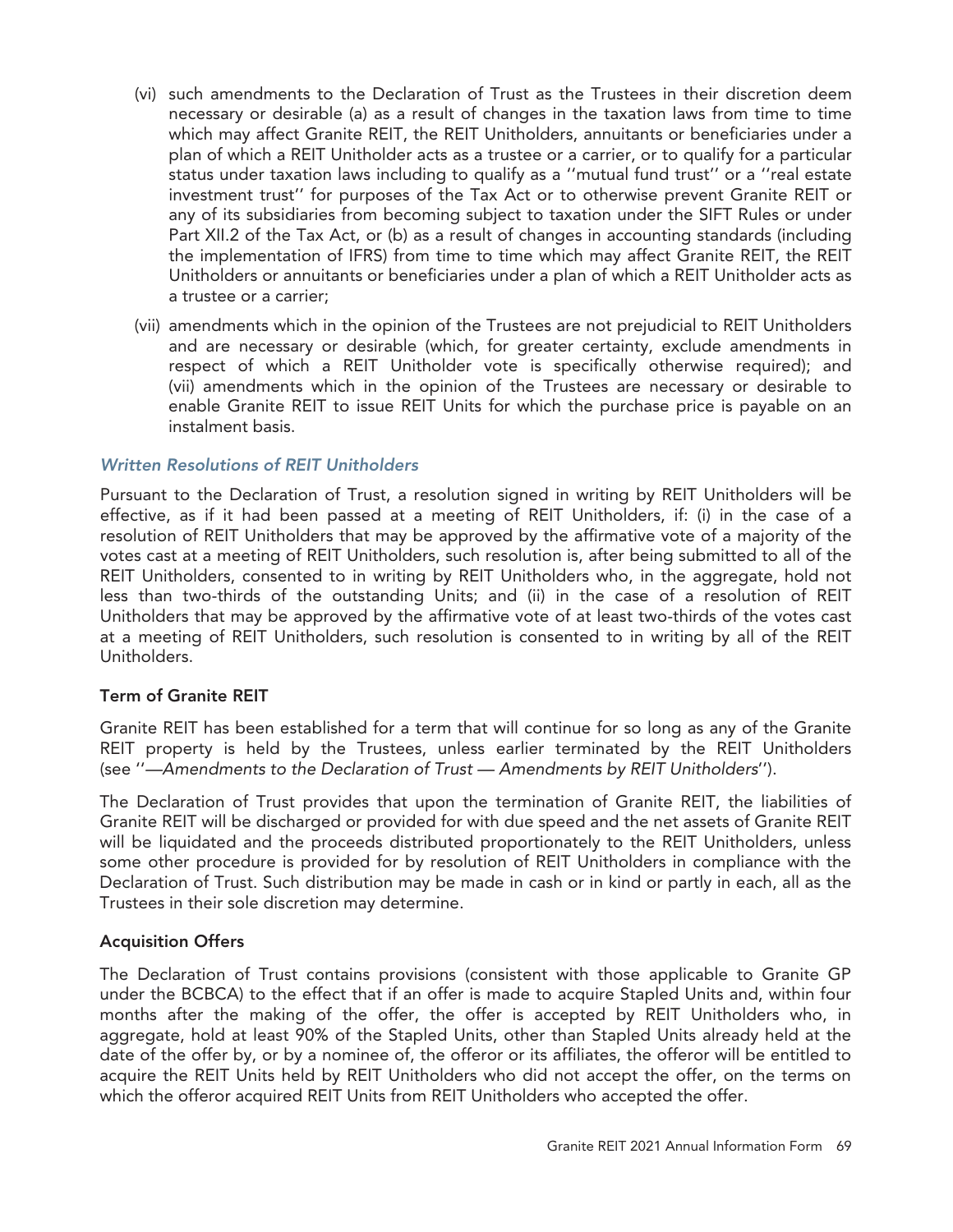#### Information and Reports

The Declaration of Trust provides that within such time period as is acceptable under National Instrument 51-102 — *Continuous Disclosure Obligations*, as amended from time to time (or other equivalent applicable regulations or successors thereto), upon a REIT Unitholder's request or otherwise as required by applicable law, the Trustees will send or make available to REIT Unitholders the audited comparative financial statements for each fiscal year required to be sent or made available to REIT Unitholders under applicable securities laws (including any exemption therefrom, and including combined financial statements of Granite REIT and Granite GP, if and as applicable). Within such time period as is acceptable under National Instrument 51-102 — *Continuous Disclosure Obligations*, as amended from time to time (or other equivalent applicable regulations or successors thereto), after the end of each of the first three fiscal quarters of each year, upon a REIT Unitholder's request or otherwise as required by applicable law, the Trustees will also send or make available the unaudited comparative financial statements for the period then ended required to be sent or made available to REIT Unitholders under applicable securities laws (including any exemption therefrom, and including combined financial statements of Granite REIT and Granite GP, if and as applicable).

The Trustees will supply REIT Unitholders with any information that may be required by them in connection with their obligations under the Tax Act and equivalent provincial legislation.

#### Conflict of Interest Provisions

The Declaration of Trust contains ''conflict of interest'' provisions that serve to protect REIT Unitholders without creating undue limitations on Granite REIT. The Declaration of Trust contains provisions, similar to those contained in the BCBCA, that require disclosure from a Trustee or officer of Granite REIT in respect of a contract or transaction that (i) is material to Granite REIT, (ii) Granite REIT has entered, or proposes to enter, into, and (iii) either: (a) the Trustee or officer of Granite REIT has a material interest in; or (b) is with a person of which the Trustee or officer of Granite REIT is a director or officer or in which the Trustee or officer of Granite REIT has a material interest (each a ''Disclosable Interest''). Similar to the BCBCA, the Declaration of Trust provides that a Trustee or officer of Granite REIT does not hold a Disclosable Interest in a contract or transaction merely because, among other reasons: (i) the contract or transaction is an arrangement by way of security granted by Granite REIT for money loaned to, or obligations undertaken by, the Trustee or officer of Granite REIT, or a person in whom the Trustee or officer of Granite REIT has a material interest, for the benefit of Granite REIT or an affiliate of Granite REIT; (ii) the contract or transaction relates to an indemnity or insurance for one or more Trustees or officers of Granite REIT in accordance with the Declaration of Trust; (iii) the contract or transaction relates to the remuneration of the Trustee or officer of Granite REIT in that person's capacity as a Trustee (or director), officer, employee or agent of Granite REIT or of an affiliate of Granite REIT; (iv) the contract or transaction relates to a loan to Granite REIT, and the Trustee or officer of Granite REIT, or a person in whom the Trustee or officer of Granite REIT has a material interest, is or is to be a guarantor of some or all of the loan; or (v) the contract or transaction has been or will be made with or for the benefit of a person that is affiliated with Granite REIT and the Trustee or officer of Granite REIT is also a Trustee, director or officer of that person or an affiliate of that person. Notwithstanding any of the foregoing, prior to an Event of Uncoupling, no Trustee or officer of Granite REIT will have a Disclosable Interest in a contract or transaction or proposed contract or transaction with Granite REIT solely by virtue of such person being a director or officer of Granite GP or Granite LP or any of their affiliates. The Declaration of Trust will also provide that a Trustee who has such a Disclosable Interest in a contract or transaction into which Granite REIT has entered or proposes to enter is not entitled to vote on any resolution to approve that contract or transaction, unless all the Trustees have such a Disclosable Interest in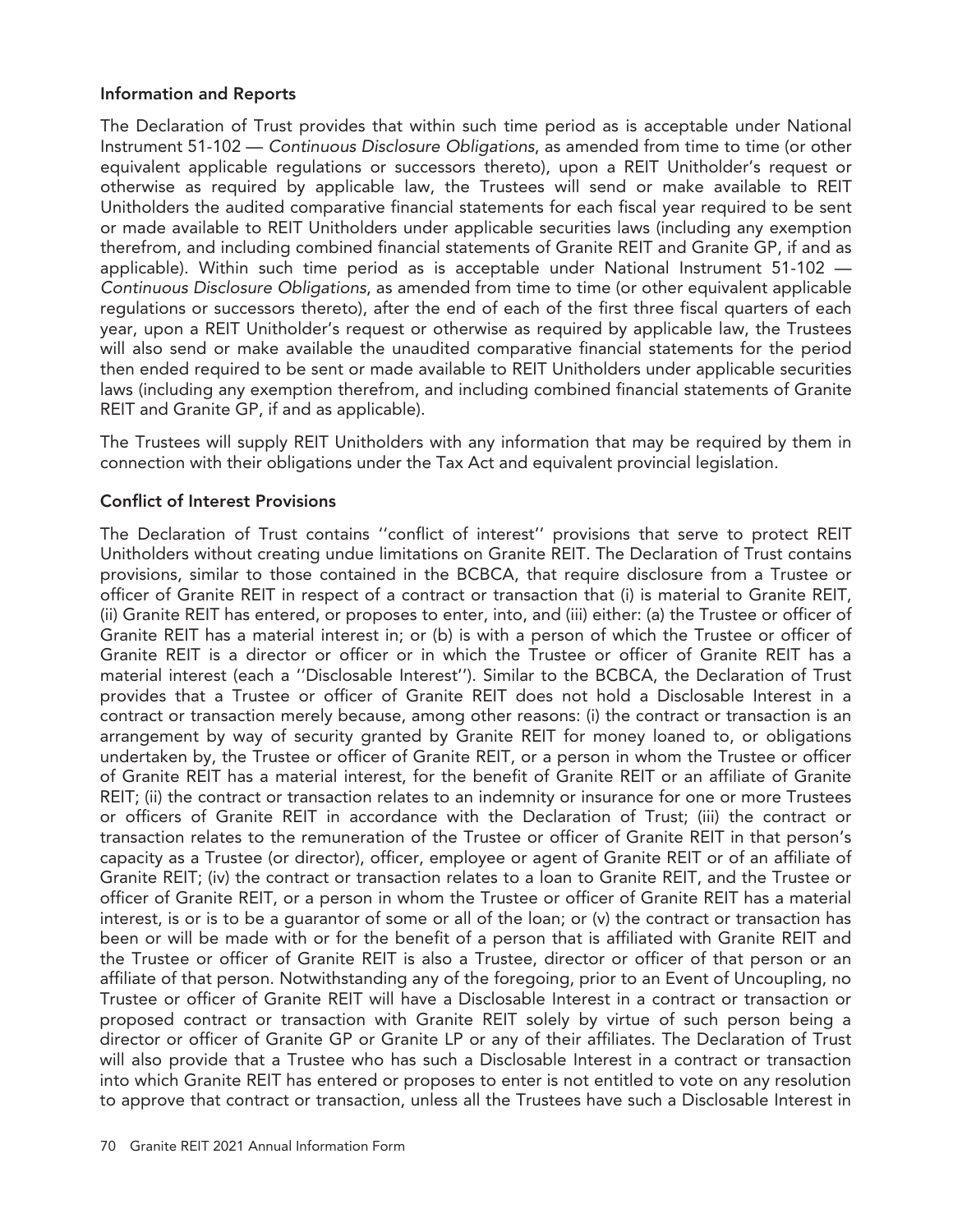that contract or transaction, in which case any or all of the Trustees may vote on such resolution, however, subject to certain exceptions, the Trustees will be liable to account to Granite REIT for any profit that accrues to the Trustee under or as a result of such a contract or transaction.

# GRANITE GP CAPITAL STRUCTURE

Granite GP's authorized share capital consists of an unlimited number of GP Shares without par value. Until an Event of Uncoupling occurs, GP Shares will trade together with REIT Units as Stapled Units.

Holders of GP Shares are entitled to: (i) one vote per share at all meetings of shareholders (except for meetings of holders of another specified class or series of Granite GP shares); (ii) receive *pari passu* with other holders of GP Shares, any dividends as and when declared by the Directors of Granite GP; and (iii) receive *pari passu* with other holders of GP Shares the remaining assets of Granite GP available for distribution to Granite GP shareholders in the event of the liquidation, dissolution or winding-up of Granite GP.

Prior to the occurrence of an Event of Uncoupling, holders of GP Shares can require Granite GP to redeem their GP Shares provided that Stapled Units are in existence at the time at which redemption is sought, and that the holder simultaneously tenders to Granite REIT for redemption an equal number of REIT Units held by the holder. In order to exercise this right of retraction, a holder of GP Shares will have to give the required notice to Granite GP and will be entitled to receive a redemption price per share equal to 0.001% of the lesser of 95% of the ''Market Price'' and ''Closing Market Price'' of the Stapled Units, as described above under ''Declaration of Trust and Description of REIT Units — REIT Unit Redemption Right''.

Prior to the occurrence of an Event of Uncoupling, (i) a GP Share may only be transferred together with a REIT Unit, and (ii) no GP Share may be issued unless (a) it is issued in conjunction with the concurrent issue of a REIT Unit to form a Stapled Unit, or (b) Granite GP has arranged that the GP Shares will be consolidated (subject to any applicable regulatory approval) immediately after such issuance, such that each holder of a GP Share will hold an equal number of GP Shares and REIT Units immediately following such consolidation.

# CREDIT FACILITY AND INDEBTEDNESS

Debentures, Term Loans, Construction Loan, and Credit Facility As at December 31, 2021

| Debt Instrument        |           | <b>Issue Date Maturity Date</b> |                 | <b>Principal O/S</b> |
|------------------------|-----------|---------------------------------|-----------------|----------------------|
|                        |           | 31-Mar-26                       | N/A             |                      |
| 2023 Construction Loan | 17-Dec-21 | 17-Dec-23                       | <b>USD 0.6M</b> |                      |
| 2024 Term Loan         | 19-Dec-18 | 19-Dec-24                       | <b>USD185M</b>  |                      |
| 2026 Term Loan         | 12-Dec-18 | 11-Dec-26                       | \$.             | 300M                 |
| 2023 Debentures        | 20-Dec-16 | $30-Nov-23$                     | \$              | 400M                 |
| 2027 Debentures        | 4-Jun-20  | 4-Jun-27                        | \$              | 500M                 |
|                        |           | 30-Aug-28                       | \$              | 500M                 |
| 2030 Debentures        | 18-Dec-20 | 18-Dec-30                       | \$              | 500M                 |

# Credit Facility

As at December 31, 2021, Granite LP is the borrower under the Credit Facility in the amount of \$1 billion (which may be increased with the consent of lenders participating in such increase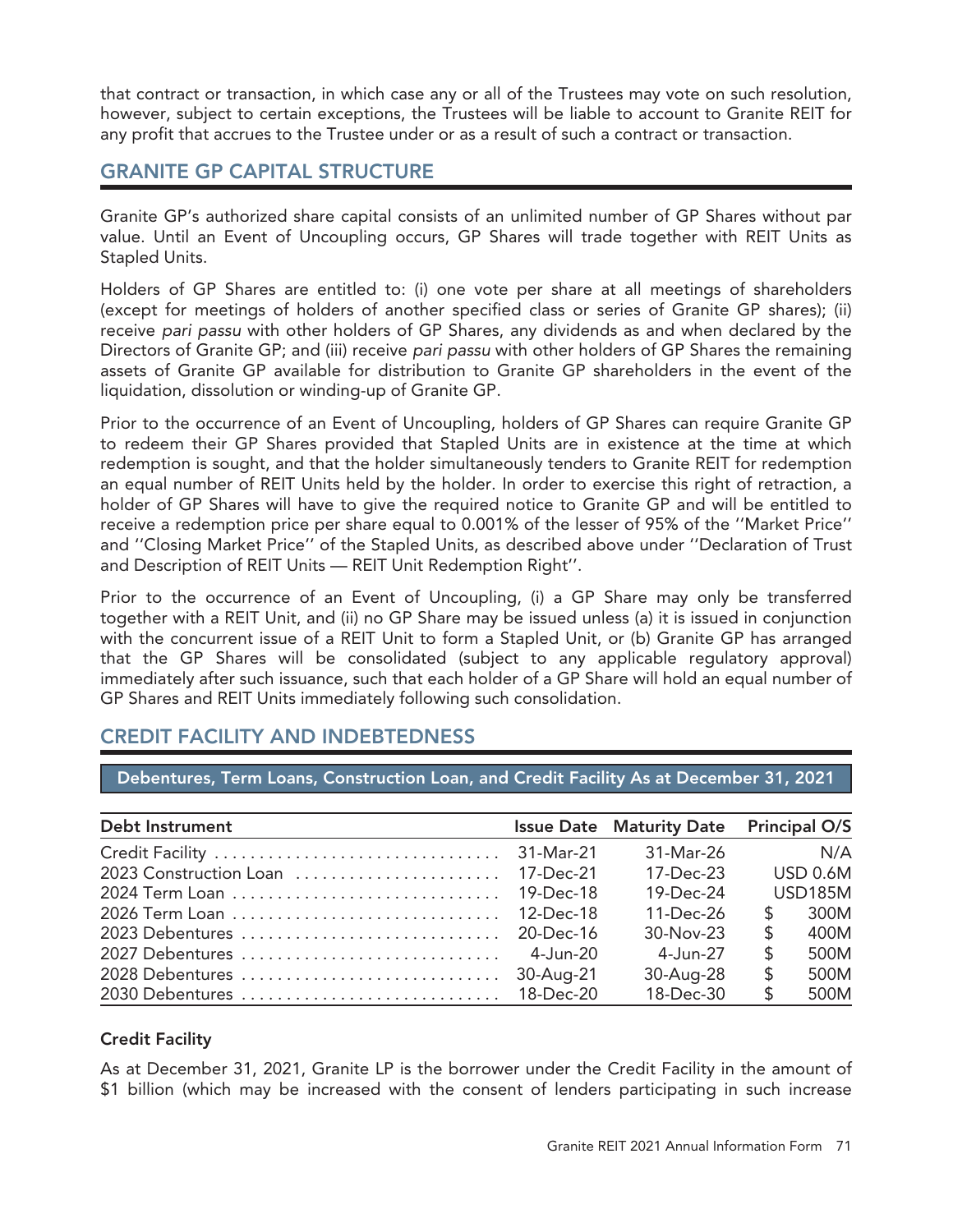provided that no increase beyond \$500.0 million is permitted without the consent of all of the lenders under the Credit Facility). The Credit Facility matures on March 31, 2026, although Granite LP has the option to extend the maturity date by one year to March 31, 2027, subject to the agreement of lenders in respect of a minimum of 66  $\frac{2}{3}$ % of the aggregate amount committed under the new facility. Granite LP is permitted to borrow under the facility by way of Canadian dollar, U.S. dollar or Euro denominated loans or letters of credit. Interest on drawn amounts is calculated based on an applicable margin determined by reference to the external credit rating of Granite REIT and Granite GP, as is a commitment fee in respect of undrawn amounts. The Credit Facility is guaranteed by Granite REIT and Granite GP. Although Granite LP is the borrower under the Credit Facility, the financial covenants must be satisfied on the basis of the combined financial statements of Granite REIT and Granite GP.

As at December 31, 2021, Granite LP had no amounts drawn under the Credit Facility and \$1.7 million in letters of credit issued against the Credit Facility (2020—\$1.0 million). At December 31, 2021, Granite was in compliance with all of these covenants.

#### Construction Loan

On December 17, 2021, Granite entered into a construction loan relating to a development project in the United States with a maximum draw amount of \$56.1 million (US\$44.3 million). Proceeds from the construction loan may only be used to pay for the construction cost of improvements on the property and other related costs, and loan advances are made based on the value of the work completed. The construction loan matures on December 17, 2023 and bears interest at the prime rate minus ninety basis points. Granite also has the option to extend the maturity date to December 17, 2024, subject to certain terms and conditions. The construction loan is secured by the mortgaged property in the United States. As at December 31, 2021, the amounts drawn under the construction loan are \$0.8 million (US\$0.6 million) (2020—nil).

# Term Loans

On December 19, 2018, Granite LP entered into the 2024 Term Loan. The initial maturity date of the 2024 Term Loan was December 19, 2022. On October 10, 2019, Granite extended the 2024 Term Loan for two years, on the same terms, to mature on December 19, 2024. The 2024 Term Loan was available in United States dollars in one drawdown and is fully prepayable without penalty. Any amount repaid may not be re-borrowed. Interest on drawn amounts is calculated based on LIBOR plus an applicable margin determined by reference to the external credit rating of Granite LP. The 2024 Term Loan is guaranteed by Granite REIT and Granite GP. Although Granite LP is the borrower under the 2024 Term Loan, the financial covenants must be satisfied on the basis of the combined financial statements of Granite REIT and Granite GP. On December 19, 2018, Granite LP drew the full US\$185.0 million available under the 2024 Term Loan. As at December 31, 2021, the full US\$185.0 million remained outstanding under the 2024 Term Loan.

Effective October 21, 2019, Granite amended the terms of its existing 1.225% cross-currency interest rate swap to extend it from December 19, 2022 to December 19, 2024 and reset the Euro fixed rate from 1.225% to 0.522%. Under the 0.522% Swap, Granite LP will pay principal of EUR 168.2 million in exchange for which it will receive US\$185 million on December 19, 2024. Pursuant to the 0.522% Swap, Granite LP will make monthly Euro denominated fixed rate interest payments at 0.522% in exchange for which it will receive monthly U.S. dollar denominated floating rate interest payments calculated based on LIBOR plus the applicable margin (which will completely offset the interest payable under the 2024 Term Loan).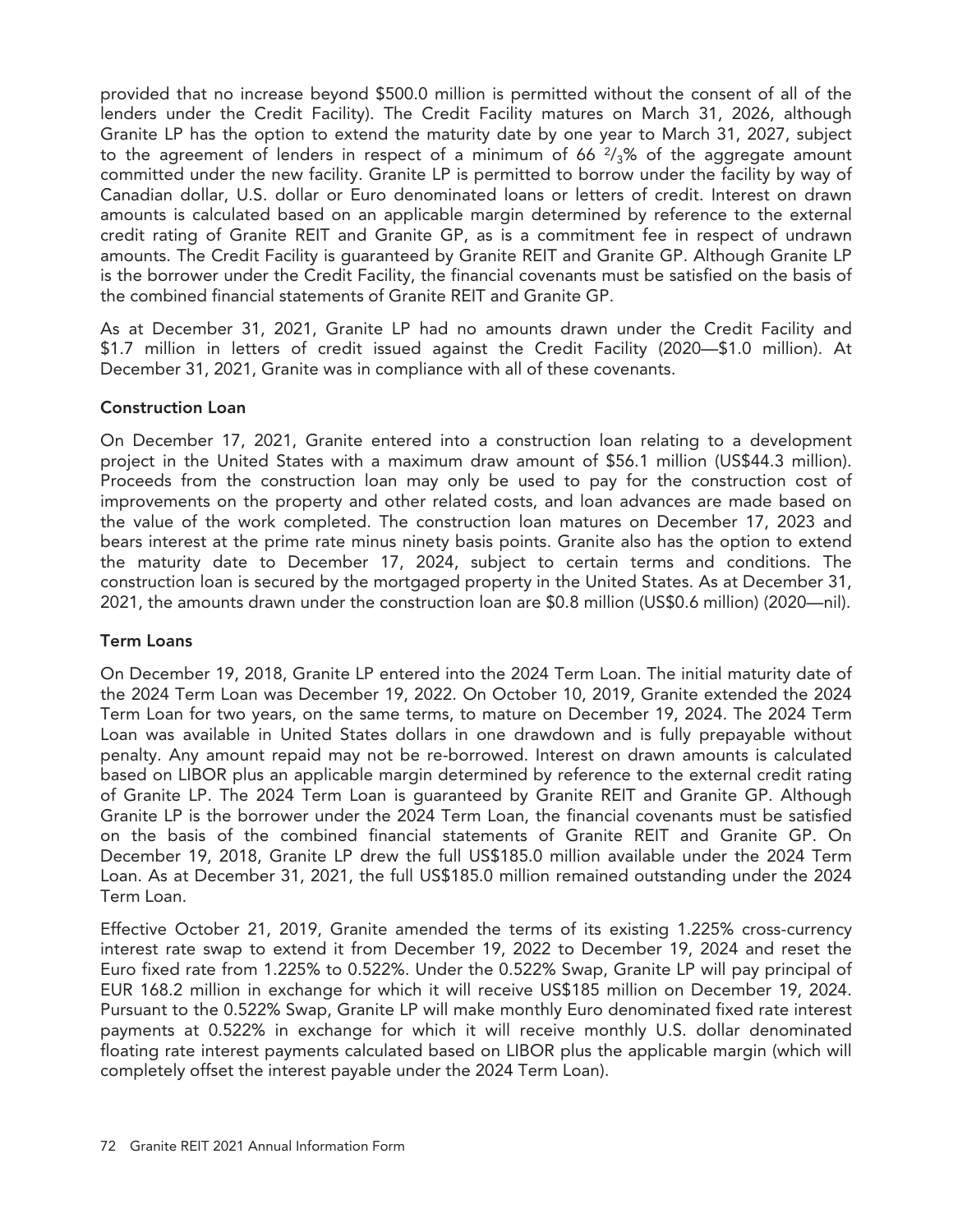On December 12, 2018, Granite LP entered into the 2026 Term Loan. The initial maturity date of the 2026 Term Loan was December 12, 2025. On November 27, 2019, Granite extended the 2026 Term Loan for one year, on the same terms, to mature on December 11, 2026. The 2026 Term Loan was available in Canadian dollar, U.S. dollar or Euro denominated funds in one drawdown and is fully prepayable without penalty. Any amount repaid may not be re-borrowed. Interest on drawn amounts is calculated based on CDOR plus an applicable margin determined by reference to the external credit rating of Granite LP. The 2026 Term Loan is guaranteed by Granite REIT and Granite GP. Although Granite LP is the borrower under the 2026 Term Loan, the financial covenants must be satisfied on the basis of the combined financial statements of Granite REIT and Granite GP. On December 12, 2018, Granite LP drew the full \$300.0 million available under the 2026 Term Loan. As at December 31, 2021 the full \$300.0 million remained outstanding under the 2026 Term Loan.

On November 27, 2019, Granite refinanced its existing 2.202% cross-currency interest rate swap by terminating it and entering into the 1.355% Swap, under which (i) Granite LP will pay principal of EUR 205.5 million, in exchange for which it will receive \$300.0 million on December 11, 2026, and (ii) Granite LP will make monthly Euro denominated fixed rate interest payments at 1.355% in exchange for which it will receive monthly Canadian dollar denominated floating rate interest payments calculated based on CDOR plus the applicable margin (which will completely offset the interest payable under the 2026 Term Loan).

### Other Unsecured Indebtedness

On December 20, 2016, Granite LP issued the 2023 Debentures under the 2016 Indenture. The 2023 Debentures rank equally with all of Granite REIT's and Granite GP's existing and future unsubordinated and unsecured indebtedness and are fully and unconditionally guaranteed by Granite REIT and Granite GP as to the payment of principal, premium (if any) and interest thereon and certain other amounts when and as the same become due and payable pursuant to the 2016 Indenture. Pursuant to the terms of the 2016 Indenture, there are various financial covenants which must be satisfied, which are tested on the basis of the combined financial statements of Granite REIT and Granite GP. BNY Trust Company is the trustee for the 2023 Debentures.

On December 20, 2016, Granite LP entered into the 2.43% Swap, under which Granite LP will pay principal of EUR 281.1 million in exchange for which it will receive \$400.0 million on November 30, 2023. Pursuant to the 2.43% Swap, Granite LP will make semi-annual Euro denominated fixed rate interest payments at 2.43% in exchange for which it will receive semiannual Canadian dollar fixed rate interest payments at 3.873% (which will completely offset the interest payable under the 2023 Debentures).

On June 4, 2020, Granite LP issued the 2027 Debentures under the 2020 First Indenture. The 2027 Debentures rank equally with all of Granite REIT's and Granite GP's existing and future unsubordinated and unsecured indebtedness and are fully and unconditionally guaranteed by Granite REIT and Granite GP as to the payment of principal, premium (if any) and interest thereon and certain other amounts when and as the same become due and payable pursuant to the 2020 First Indenture. Pursuant to the terms of the 2020 First Indenture, there are various financial covenants which must be satisfied, which are tested on the basis of the combined financial statements of Granite REIT and Granite GP. BNY Trust Company is the trustee for the 2027 Debentures.

On June 4, 2020, Granite LP entered into the 2.964% Swap, under which Granite LP will pay principal of US\$370.3 million in exchange for which it will receive \$500.0 million on June 4, 2027. Pursuant to the 2.964% Swap, Granite LP will make semi-annual USD-denominated fixed rate interest payments at 2.964% in exchange for which it will receive semi-annual Canadian dollar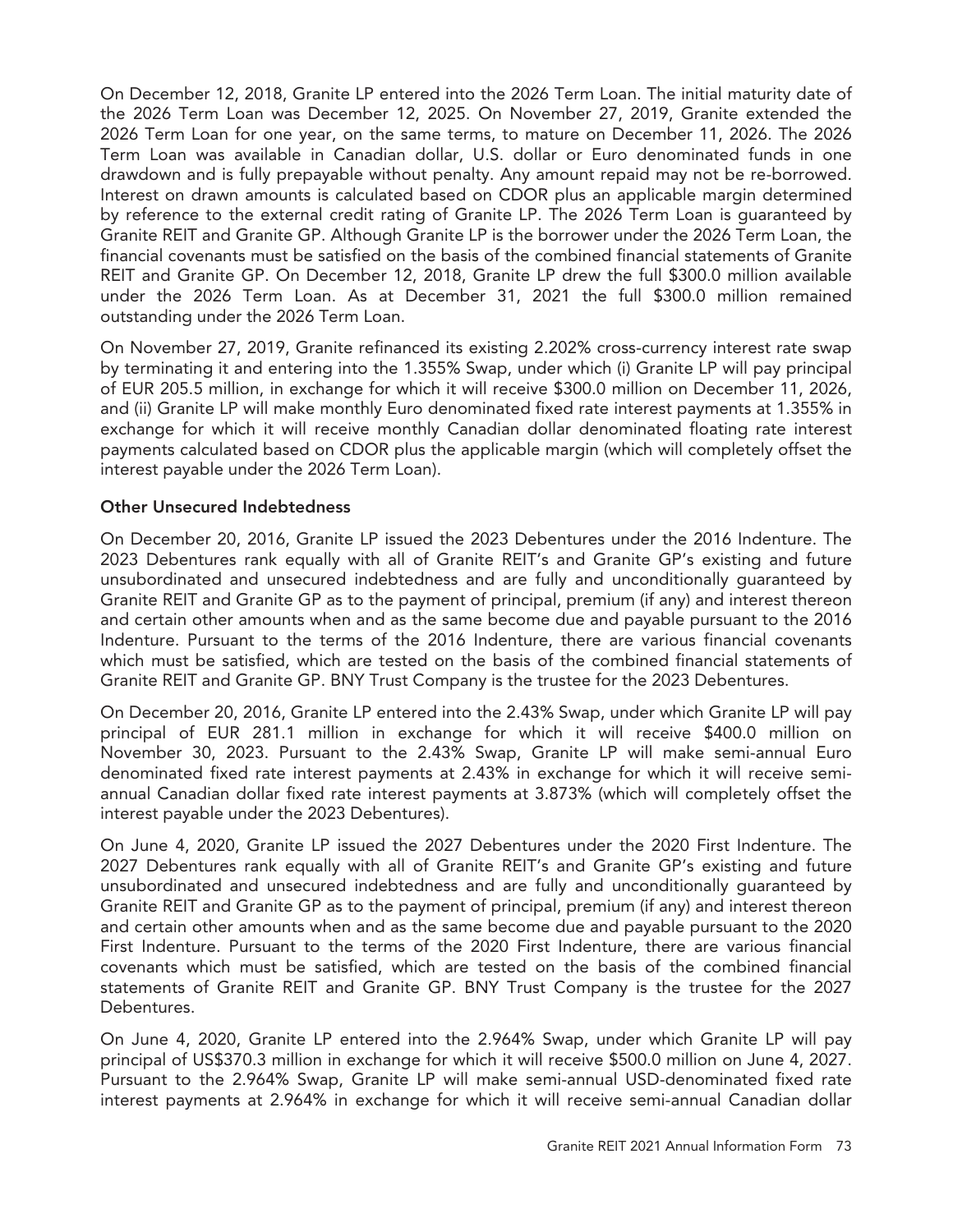fixed rate interest payments at 3.062% (which will completely offset the interest payable under the 2027 Debentures).

On December 18, 2020, Granite LP issued the 2030 Debentures under the 2020 Second Indenture. The 2030 Debentures rank equally with all of Granite REIT's and Granite GP's existing and future unsubordinated and unsecured indebtedness and are fully and unconditionally guaranteed by Granite REIT and Granite GP as to the payment of principal, premium (if any) and interest thereon and certain other amounts when and as the same become due and payable pursuant to the 2020 Second Indenture. Pursuant to the terms of the 2020 Second Indenture, there are various financial covenants which must be satisfied, which are tested on the basis of the combined financial statements of Granite REIT and Granite GP. BNY Trust Company is the trustee for the 2030 Debentures.

On December 18, 2020, Granite LP entered into the 1.045% Swap, under which Granite LP will pay principal of EUR 319.4 million in exchange for which it will receive \$500.0 million on December 18, 2030. Pursuant to the 1.045% Swap, Granite LP will make semi-annual Euro denominated fixed rate interest payments at 1.045% in exchange for which it will receive semiannual Canadian dollar fixed rate interest payments at 2.378% (which will completely offset the interest payable under the 2030 Debentures).

On August 30, 2021, Granite LP issued the 2028 Debentures under the 2021 Indenture. The 2028 Debentures rank equally with all of Granite REIT's and Granite GP's existing and future unsubordinated and unsecured indebtedness and are fully and unconditionally guaranteed by Granite REIT and Granite GP as to the payment of principal, premium (if any) and interest thereon and certain other amounts when and as the same become due and payable pursuant to the 2021 Indenture. Pursuant to the terms of the 2021 Indenture, there are various financial covenants which must be satisfied, which are tested on the basis of the combined financial statements of Granite REIT and Granite GP. BNY Trust Company is the trustee for the 2028 Debentures.

On August 30, 2021, Granite LP entered into the 2.096% Swap, under which Granite LP will pay principal of US\$397.0 million in exchange for which it will receive \$500.0 million on August 30, 2021. Pursuant to the 2.096% Swap, Granite LP will make semi-annual USD-denominated fixed rate interest payments at 2.096% in exchange for which it will receive semi-annual Canadian dollar fixed rate interest payments at 2.194% (which will completely offset the interest payable under the 2028 Debentures).

On February 3, 2022, Granite terminated \$350.0 million of a total \$500.0 million principal of the 2.096% Swap. Simultaneously, Granite entered into the 0.536% Swap, a new \$350.0 million crosscurrency interest rate swap maturing August 30, 2028 to exchange the Canadian dollar denominated principal and interest payments of the 2028 Debentures for Euro denominated payments at a fixed interest rate of 0.536%. Upon termination, Granite paid \$6.6 million to settle the mark-to-market liability relating to the \$350.0 million principal portion of the 2.096% Swap.

As at December 31, 2021, all 2023 Debentures, 2027 Debentures, 2028 Debentures and 2030 Debentures remained outstanding. For further details relating to the attributes and characteristics of the 2023 Debentures, 2027 Debentures, 2028 Debentures and 2030 Debentures, including provisions relating to payments of interest and principal, redemption and purchase for cancellation, covenants, successor companies, defeasance, modification and waiver, please see the full text of the trust indenture entered into by Granite LP dated October 2, 2013, which provides for the issuance of one or more series of unsecured debt securities of Granite LP by way of supplemental indentures and the supplemental indentures thereto, including the supplemental indentures that form part of the 2016 Indenture, the 2020 First Indenture, the 2020 Second Indenture and the 2021 Indenture, all of which are available on SEDAR at [www.sedar.com.](http://www.sedar.com)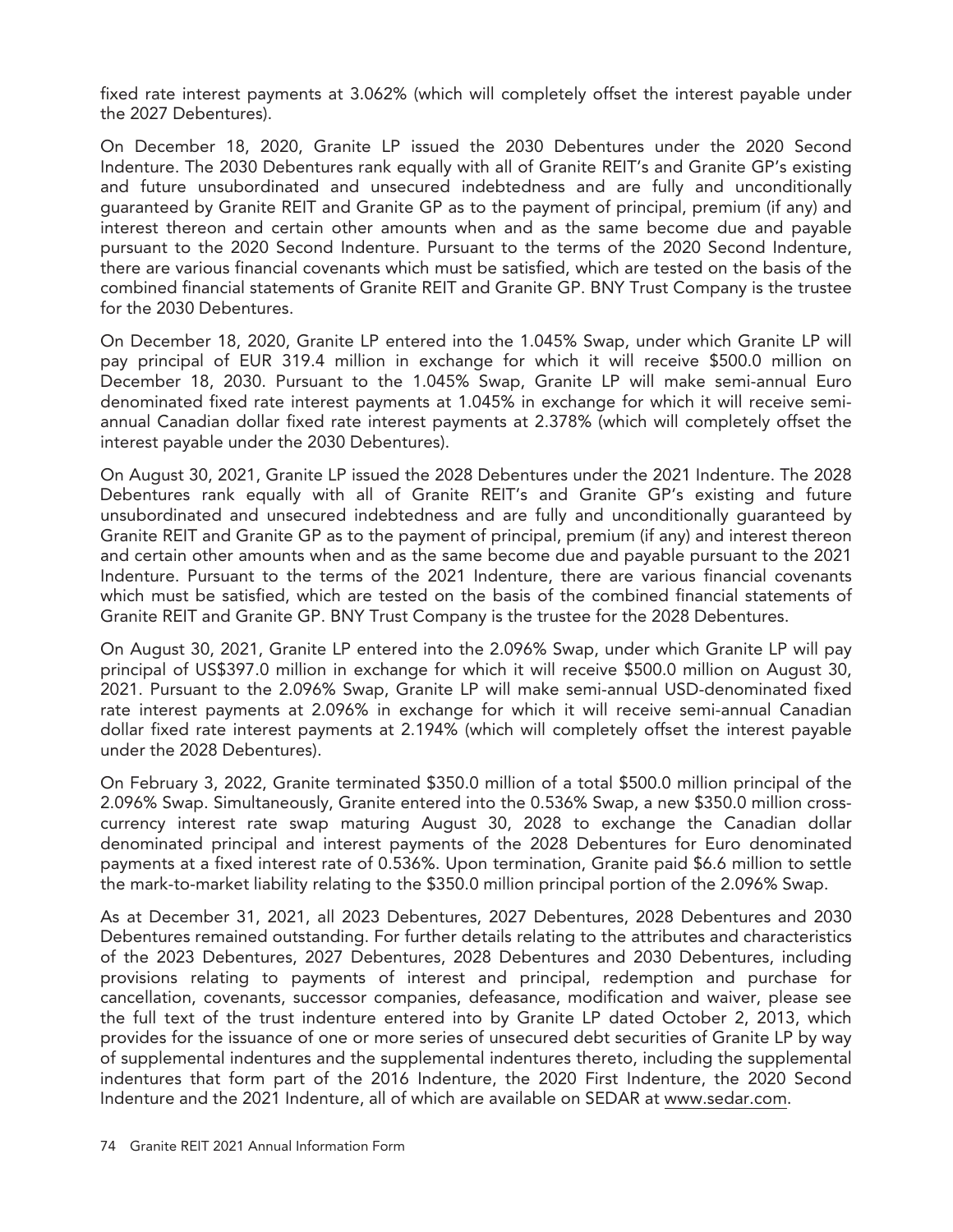### Credit Ratings

The credit ratings for Granite's senior unsecured debentures as of the date of this Annual Information Form are as follows:

| <b>Credit Ratings</b> |              |
|-----------------------|--------------|
|                       |              |
|                       | DBRS Moody's |
|                       | Baa2         |
|                       |              |
|                       |              |

As of March 9, 2022, the 2023 Debentures, the 2027 Debentures, the 2028 Debentures and the 2030 Debentures each had investment grade ratings of ''BBB (high)'' with a ''Stable'' trend from DBRS and ''Baa2'' with a ''Stable'' outlook from Moody's, each as of the date of their latest report. Ratings may be subject to revision or withdrawal at any time by the rating organization.

According to the DBRS rating system, long-term debt rated BBB (high) is of adequate credit quality. The ability and capacity to meet the payment of financial obligations is considered acceptable though Granite may be vulnerable to future events. The DBRS long-term rating scale provides an opinion on the risk that an issuer will fail to satisfy its financial obligations in accordance with the terms under which an obligation has been issued (risk of default). Ratings are based on quantitative and qualitative considerations relevant to the issuer and range from AAA to D; all rating categories other than AAA and D also contain subcategories ''(high)'' and ''(low)'' with the absence of either designation indicating that the rating is in the middle of the category. A BBB (high) rating is the fourth highest rating out of the ten major levels of DBRS' rating scale and is at the top of the range of such rating.

According to the Moody's rating system, debt securities rated Baa2 are subject to moderate credit risk and are considered medium grade and as such may possess certain speculative characteristics. Moody's long-term ratings are opinions of the relative credit risk of financial obligations with an original maturity of one year or more. They address the possibility that a financial obligation will not be honored as promised. Such ratings use Moody's Global Scale and reflect both the likelihood of default and any financial loss suffered in the event of default. Moody's ratings are based on a scale of Aaa to C and numerical modifiers 1, 2 and 3 are applied to each rating category, with 1 indicating that the obligation ranks in the higher end of the category, 2 indicating a mid-range ranking and 3 indicating a ranking in the lower end of the category. A rating of Baa2 is the fourth highest rating out of the nine major levels of Moody's rating scale and the ''2'' indicates the middle range of the current rating.

Credit ratings are intended to provide investors with an independent measure of credit quality of an issue of securities. A rating accorded to any securities is not a recommendation to buy, sell, or hold such securities and may be subject to revision or withdrawal at any time by the rating organization which granted such ratings. To Granite's knowledge, as of March 9, 2022, there was no announcement or proposed announcement that was to be made by a rating organization to the effect that the organization is reviewing or intends to revise or withdraw a rating previously assigned. There can be no assurance that a rating will remain in effect for any given period of time or that a rating will not be lowered, withdrawn or revised by the rating agency if in its judgment circumstances so warrant.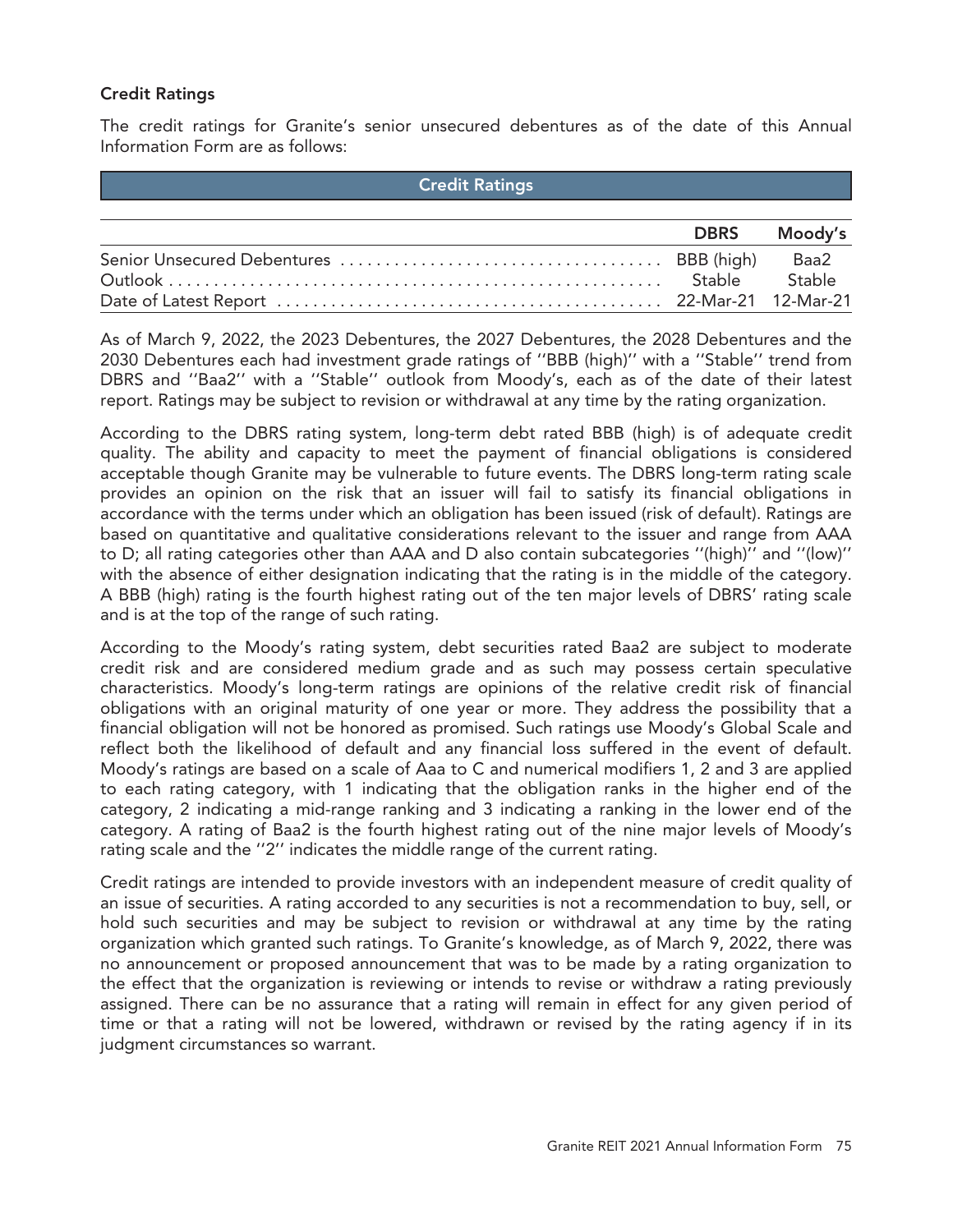Granite has made customary payments of rating fees to DBRS and Moody's in connection with the above- mentioned ratings assigned to the 2023 Debentures, the 2027 Debentures, the 2028 Debentures and the 2030 Debentures and will continue to make such payments to DBRS and Moody's in the ordinary course from time to time in connection with the confirmation of such ratings and future offerings of certain debt securities of Granite, if any.

# DISTRIBUTION AND DIVIDEND POLICY

## Distribution Policy of Granite REIT and Granite GP

Pursuant to the Declaration of Trust, Granite REIT may make distributions as declared from time to time by the Trustees. Any distributions declared in respect of a calendar month (or such other period as determined by the Trustees) will be paid to REIT Unitholders of record as at the close of business on the last business day of the calendar month immediately preceding the month in which the distribution is to be paid (or such other time and date fixed by the Trustees in accordance with the Declaration of Trust). The distribution for any applicable period will be paid on or about the 15th day of the immediately following month (or on such other date as determined by the Trustees in their discretion). In addition, the Declaration of Trust provides that the total amount of distributions due and payable on or before December 31 of any calendar year shall not be less than the amount necessary to ensure that Granite REIT will not be liable to pay income tax under Part I of the Tax Act for such year. The amount, if any, which is required to be distributed to comply with the preceding sentence shall be due and payable, on the earlier of the last distribution date in respect of each year and December 31 of such year, to REIT Unitholders of record on that date, and such amount will be payable in cash unless the Trustees determine in their absolute discretion to pay such amount in REIT Units.

Where the Trustees determine that Granite REIT does not have available cash in an amount sufficient to pay the full amount of any distribution or where the Trustees otherwise determine in their absolute discretion that all or a portion of a distribution should not be paid in cash, the payment may, at the option of the Trustees, include the issuance of additional REIT Units, or fractions of REIT Units, if necessary, having a fair market value as determined by the Trustees equal to the difference between the amount of such distribution and the amount of cash which either has been determined by the Trustees in their absolute discretion to be available, or which the Trustees have otherwise determined shall be distributed in their absolute discretion, as the case may be, for the payment of such distribution. The Declaration of Trust further provides that immediately after a distribution made in REIT Units in accordance with the foregoing, the number of outstanding REIT Units will be consolidated so that each REIT Unitholder will hold after the consolidation the same number of REIT Units as the REIT Unitholder held before the REIT Unit distribution.

Currently, Granite REIT intends to make monthly distributions in the estimated amount of \$0.2583 per REIT Unit.

The portion of distributions by Granite REIT for 2021, which will be income for Canadian income tax purposes, is estimated to be in the range of 75% to 100%. This estimate could change by the end of 2022. In light of its nominal anticipated earnings (if any), it is not expected that Granite GP will pay dividends in 2022.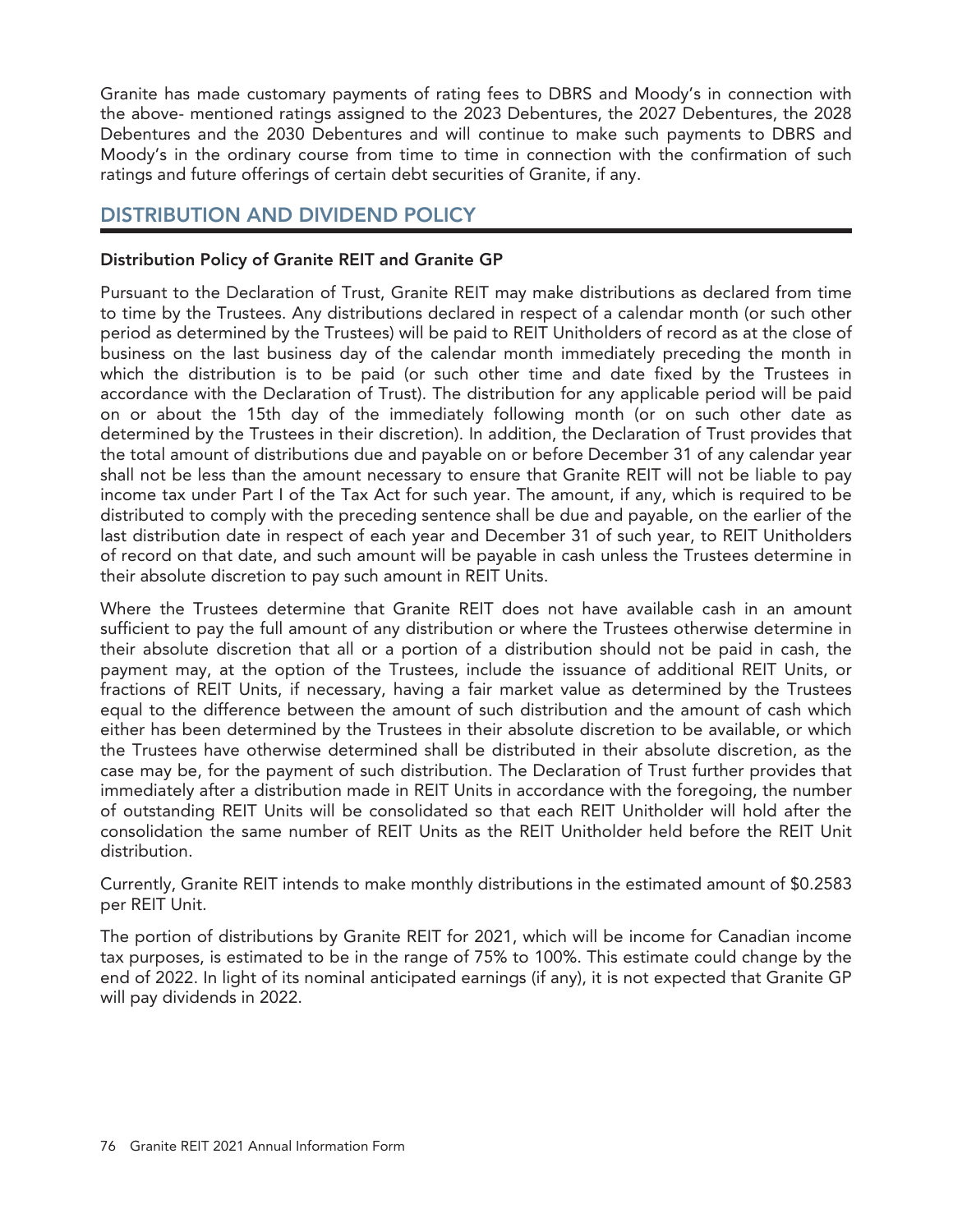## Distributions of Granite REIT

The following charts summarize distributions paid by Granite REIT in each of the previous three years:

## Total Distributions by Year

| Year | \$(millions of CAD) \$/unit |  |
|------|-----------------------------|--|
|      |                             |  |
|      | 136.9 2.80                  |  |
|      | 163.1 2.90                  |  |
|      | 191.2 3.00                  |  |



## Historical Monthly Distributions by Quarter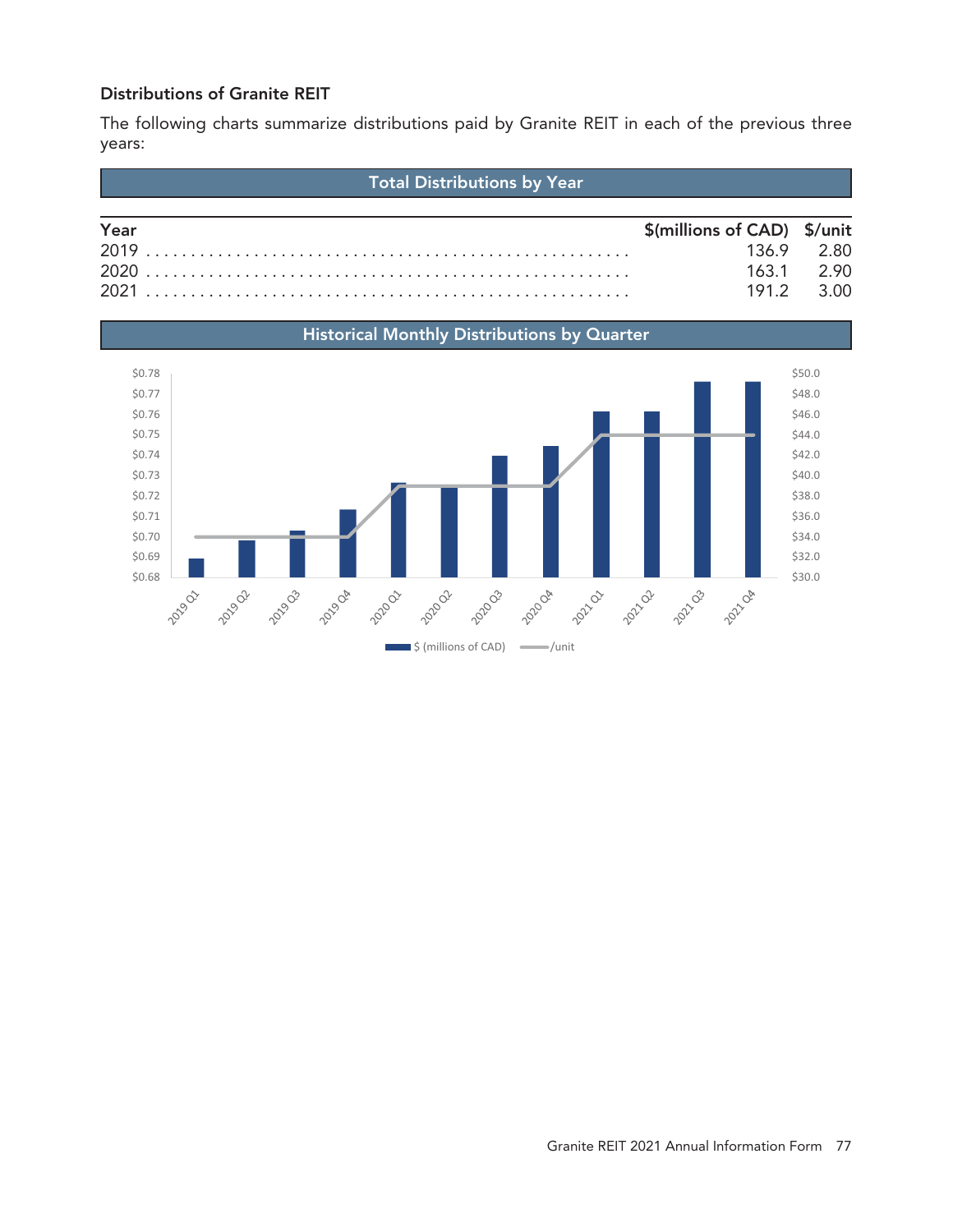## MARKET FOR SECURITIES

### Trading Price and Volume

Granite's Stapled Units are listed for trading on the TSX under the symbol ''GRT.UN'' and on the NYSE under the symbol ''GRP.U''. The volume of trading and the high and low trading price of Granite's Stapled Units on the TSX for each month of the year ended December 31, 2021 are set forth in the following table:

| <b>Trading Price and Volume</b> |                      |             |                        |
|---------------------------------|----------------------|-------------|------------------------|
|                                 | <b>Stapled Units</b> |             |                        |
| <b>TSX</b>                      |                      |             | High Low Traded        |
| 2021                            | (5)                  |             | (\$) Volume            |
|                                 |                      | 78.79 74.74 | 3,314,191              |
|                                 |                      |             | 77.51 71.66 3,060,262  |
|                                 |                      | 77.29 72.11 | 4.291.191              |
|                                 |                      |             | 80.33 75.62 3,002,191  |
|                                 |                      |             | 81.82 78.60 2,748,699  |
|                                 |                      |             | 85.78 79.35 5,025,679  |
|                                 |                      |             | 87.65 82.45 2,493,597  |
|                                 |                      |             | 92.21 84.00 2,111,616  |
|                                 |                      |             | 94.63 88.00 2,579,859  |
|                                 |                      |             | 100.48 89.01 1,829,281 |
|                                 |                      |             | 102.50 98.51 2,345,959 |
|                                 |                      |             | 105.79 98.64 2.054,498 |
|                                 |                      |             |                        |

Source: TSX Datalinx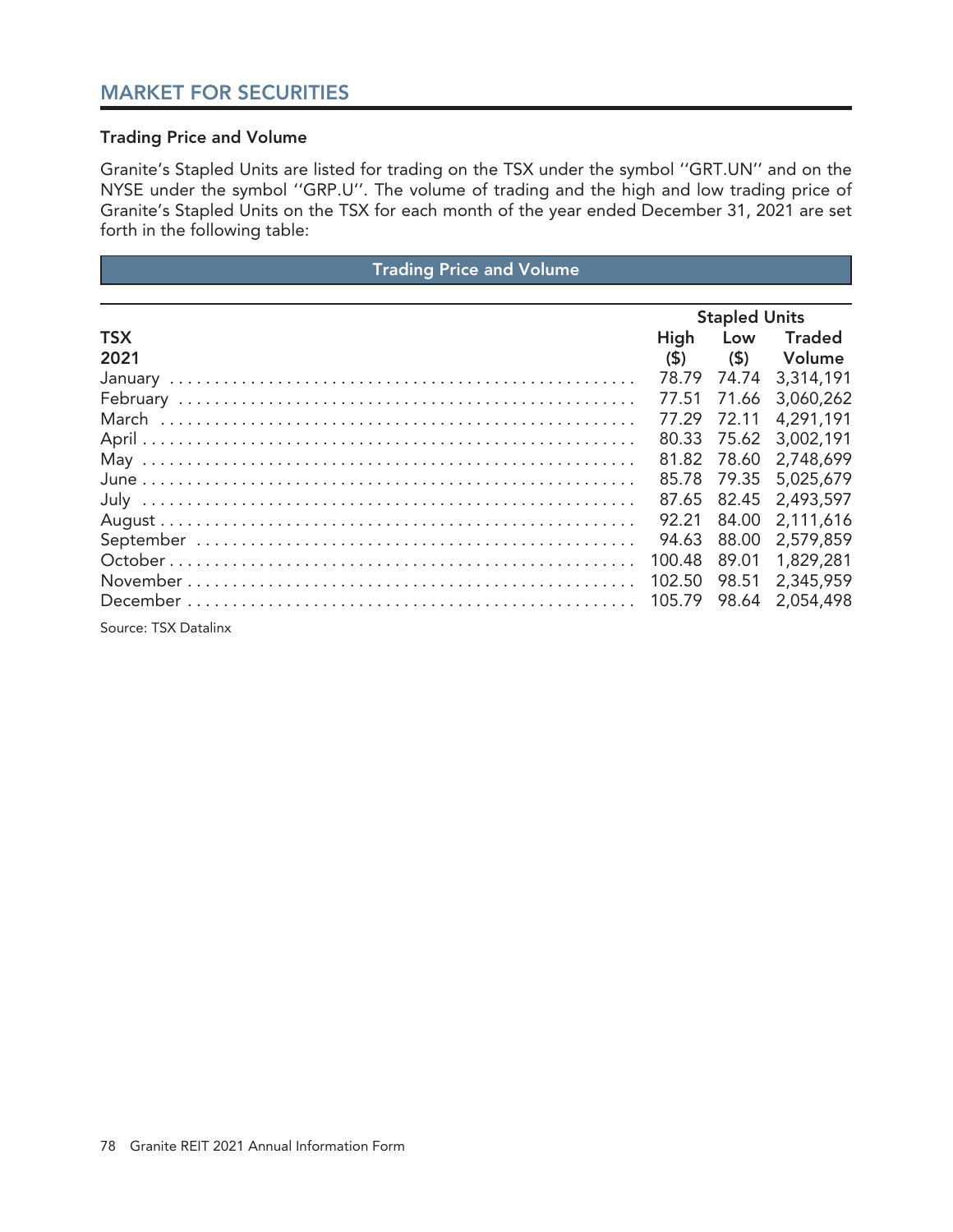## TRUSTEES AND MANAGEMENT OF GRANITE

The following table provides the name, province or state and country of residence; the current position, board committee membership (where applicable) and office held with each of Granite REIT and Granite GP; and the principal occupation (if not with Granite REIT or Granite GP) of each of Granite's current Trustees and officers and Granite GP's current Directors and officers, as well as the date since which each such individual has served on the board, or was appointed as an officer, of Granite:

| Name, Province/State<br>and Country of Residence                   | <b>Position and Office Held</b><br>with each of Granite REIT and<br>Granite GP (as applicable) | <b>Present Principal Occupation</b><br>(if not with Granite)               | Trustee/Director/Officer<br><b>Since</b> |
|--------------------------------------------------------------------|------------------------------------------------------------------------------------------------|----------------------------------------------------------------------------|------------------------------------------|
| KELLY MARSHALL <sup>(1)(5)</sup><br>Ontario, Canada                | Trustee and Chairman<br>Director and Chairman                                                  | Corporate Director                                                         | June 15, 2017                            |
| PETER AGHAR <sup>(2)</sup><br>Ontario, Canada                      | Trustee<br>Director                                                                            | Principal of Crux Capital<br>Corporation                                   | June 15, 2017                            |
| REMCO DAAL <sup>(3)</sup><br>British Columbia, Canada              | Trustee<br>Director                                                                            | President of Canadian<br>Real Estate for QuadReal<br><b>Property Group</b> | June 15, 2017                            |
| KEVAN GORRIE $\ldots, \ldots, \ldots, \ldots$<br>Ontario, Canada   | <b>President and Chief Executive</b><br>Officer<br>Trustee<br>Director                         |                                                                            | August 1, 2018                           |
| FERN GRODNER <sup><math>(1)</math></sup><br>Washington State, U.S. | Trustee<br>Director                                                                            | Corporate Director                                                         | June 13, 2019                            |
| AL MAWAN $ ^{(3)}$<br>Ontario, Canada                              | Trustee<br>Director                                                                            | Principal of Exponent<br>Capital Partners Inc.                             | June 15, 2017                            |
| GERALD MILLER <sup>(6)</sup><br>British Columbia, Canada           | Trustee<br>Director                                                                            | Corporate Director                                                         | June 30, 2011                            |
| SHEILA MURRAY <sup>(4)</sup><br>Ontario, Canada                    | Trustee<br>Director                                                                            | Corporate Director                                                         | June 13, 2019                            |
| EMILY PANG <sup>(3)</sup><br>Ontario, Canada                       | Trustee<br>Director                                                                            | <b>Chief Operating Officer</b><br>SickKids Foundation                      | August 4, 2021                           |
| JENNIFER WARREN(4)<br>New York, New York                           | Trustee<br>Director                                                                            | <b>Executive Vice President</b><br>at M&T Bank                             | June 14, 2018                            |
| TERESA NETO<br>Ontario, Canada                                     | <b>Chief Financial Officer</b>                                                                 |                                                                            | July 8, 2019                             |
| LORNE KUMER<br>Ontario, Canada                                     | Executive Vice President,<br>Head of Global Real Estate                                        |                                                                            | February 13, 2010                        |
| MICHAEL A. RAMPARAS<br>Ontario, Canada                             | Executive Vice President,<br>Global Real Estate and Head<br>of Investments                     |                                                                            | January 1, 2021                          |
| LAWRENCE CLARFIELD<br>Ontario, Canada                              | Executive Vice President,<br>General Counsel and<br><b>Corporate Secretary</b>                 |                                                                            | January 1, 2022                          |

#### Notes:

(1) Member of the Investment Committee of Granite GP.

(2) Chair of the Investment Committee of Granite GP.

(3) Member of the Audit Committee of each of Granite REIT and Granite GP, and Chair of the Compensation, Governance and Nominating Committee of Granite GP until December 31, 2021.

- (4) Member of the Compensation, Governance and Nominating Committee of Granite GP.
- (5) Chair of the Compensation, Governance and Nominating Committee of Granite GP .
- (6) Chair of the Audit Committee of each of Granite REIT and Granite GP.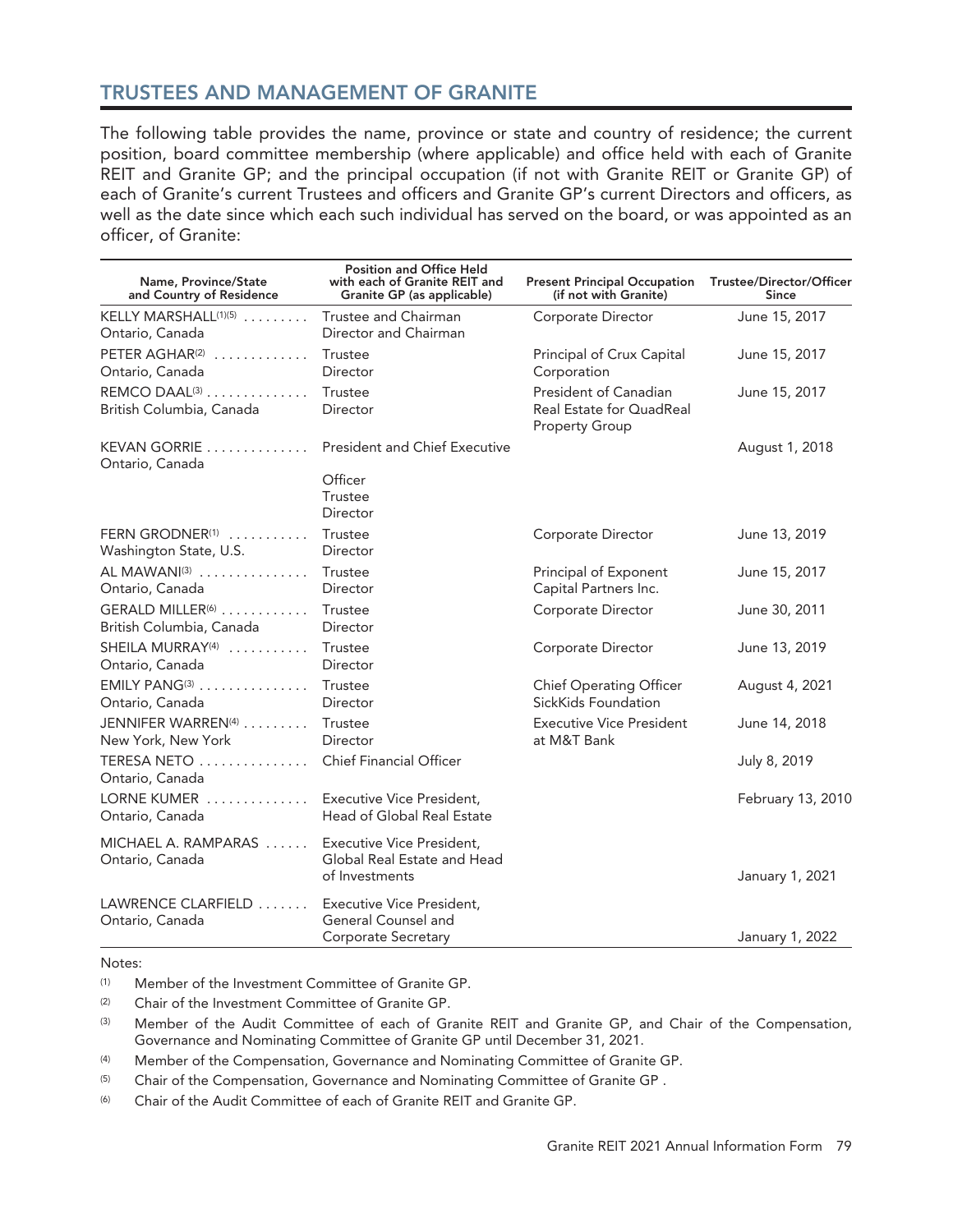As at December 31, 2021, the Trustees, Directors and executive officers of Granite, as a group, beneficially owned, directly or indirectly, or exercised control or direction over 175,022 Stapled Units of Granite, representing approximately 0.27% of the total number of Stapled Units outstanding.

The term of office of each Trustee and Director expires at the time of Granite REIT's and Granite GP's joint annual general meeting, which for 2022 is expected to be held on June 9, 2022. In the event that successors are not elected, the Trustees and Directors will remain in office until their successors are elected or appointed in accordance with applicable law and the constating documents of Granite REIT and Granite GP.

Officers serve at the pleasure of the Trustees of Granite REIT or Directors of Granite GP, as applicable. Certain background concerning the current Trustees, Directors and officers of Granite, including their principal occupations over the last five years, is summarized below.

## *Kelly Marshall — Chairman of Granite REIT; Chairman of Granite GP*

From November 2017 to September 2020, Mr. Marshall served as the Executive Vice President of Strategic Partnerships at Ontario Municipal Employee Retirement System (''OMERS'') where he led the growth of the pension fund's strategic partnerships, including its relationships with thirdparty organizations, co-investors and other finance partners. Prior to OMERS, Mr. Marshall served as Managing Partner, Corporate Finance at Brookfield Asset Management Inc. (''Brookfield Management'') where he was responsible for the global corporate finance activities and oversaw all financings in each core region and business line. Throughout his 16 years with Brookfield Management, he completed in excess of US\$100 billion in debt and equity transactions. Those transactions involved corporate and asset level issuances in North and South America, Europe, UK, Australia and India for all of Brookfield Management's real estate, renewable power and infrastructure businesses.

Mr. Marshall has over 25 years of finance experience, which was initially developed working for Olympia and York Developments Ltd. at Canary Wharf. This was followed by periods of employment with Citibank, in its real estate asset management group, and then two prominent U.S.-based real estate finance investment companies, Fortress Investment Group and Lonestar Opportunity Fund.

Mr. Marshall graduated from Wilfrid Laurier University with an Honours degree in Business Administration.

### *Peter Aghar — Trustee of Granite REIT; Director of Granite GP*

Mr. Aghar is the founder and President of Crux Capital Corporation ("Crux"), a boutique value-add real estate partner, developer and venture capital investor active across Canada. Since 2013, Crux and its partners have purchased, developed or have under development over five million square feet of commercial and residential property. Mr. Aghar has a successful 25-year track record as a value-add investor on an institutional scale, having led more than 100 real estate transactions totaling far in excess of \$10 billion in value. Mr. Aghar's transaction experience consists of investments in Canada, the United States and internationally, including equity investments, developments, joint ventures, structured and mezzanine debt, open and closed end private equity funds as well as the privatization and launch of several public entities. Mr. Aghar was formerly President and Chief Investment Officer of KingSett Capital and a Managing Director of Institutional Accounts at GE Capital Real Estate.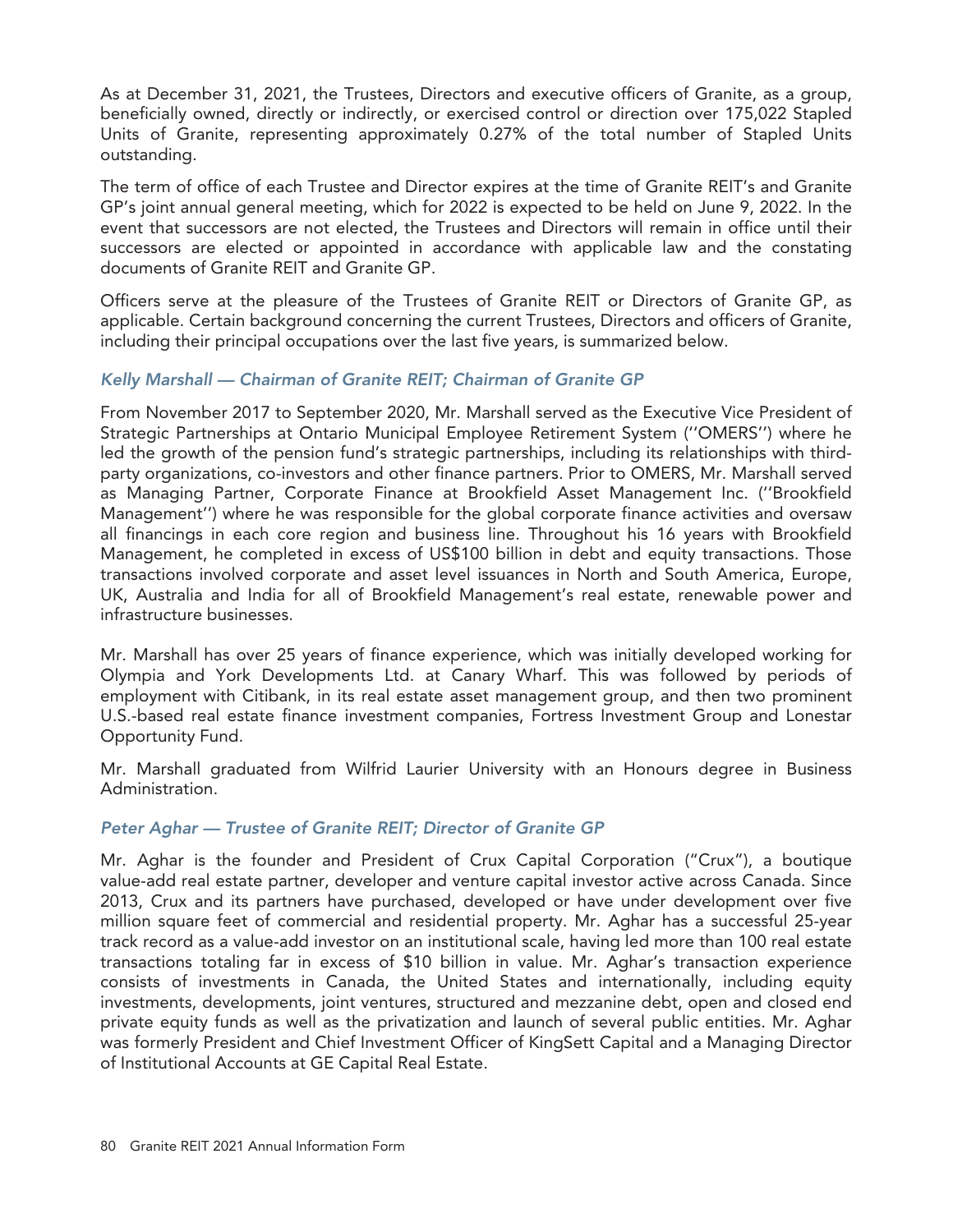Mr. Aghar is a board member of a number of companies and investment funds as well a member of YPO.

### *Remco Daal — Trustee of Granite REIT; Director of Granite GP*

Mr. Daal has been President of Canadian Real Estate for QuadReal Property Group since its establishment in June 2016, responsible for the company's domestic operations, including investment, lending, development, and the management operation of the Canadian property portfolio. QuadReal is a global real estate company owned by the British Columbia Investment Management Corporation (BCI), one of Canada's largest institutional investors, and has managed assets valued at over \$44 billion.

From 2000 to 2016, Mr. Daal worked at Bentall Kennedy Group, one of North America's largest real estate investment advisors and Canada's largest property manager, most recently as President and Chief Operating Officer, from 2009 to 2016. Prior to joining Bentall Kennedy, Mr. Daal held senior positions at CIBC Development Corporation and a private Toronto-based development company. Mr. Daal has over 30 years of experience in the real estate sector.

Mr. Daal holds a Bachelor of Commerce degree from Wilfrid Laurier University and a Master of Business Administration degree from European University. He currently serves on the board of REALPAC, Parkbridge Lifestyle Communities Inc. as well as the Faculty Advisory Board of UBC's Sauder School of Business.

## *Fern Grodner — Trustee of Granite REIT; Director of Granite GP*

With over 25 years of corporate real estate experience, Ms. Grodner most recently served as Senior Manager, Global Real Estate and Facilities for Amazon.com from 2014 through 2019. At Amazon.com, Ms. Grodner was responsible for large, complex real estate transactions in the Americas in which she oversaw transactions totaling in excess of US\$4 billion. Her expertise also extends to strategic planning, design, and construction of corporate space.

Prior to joining Amazon, Ms. Grodner spent seven years with JDS Uniphase Corporation overseeing all real estate aspects of an international portfolio of office and manufacturing sites. From 2002 to 2007, Ms. Grodner served as Vice President, Corporate Real Estate, at Wachovia Corporation, responsible for the growth of Wachovia Securities locations in the Western United States. During the early 2000 tech boom, Ms. Grodner served as Director of Real Estate for Relera, Inc. with a focus on co-location data centers. Ms. Grodner began her career with Bank of America Corporation, Corporate Real Estate, where during her seven-year tenure she was responsible for site selection, transactions, design, and construction for the bank's portfolio.

Ms. Grodner holds a Masters of Corporate Real Estate (MCR) and Senior Leader Corporate Real Estate (SLCR) designations from CoreNet Global, an international non-profit corporate real estate association for executives who manage the real estate assets of large corporations. She also served on the CoreNet Global Bay Area Chapter board for four years.

Ms. Grodner graduated from Indiana University with Honors with a degree in Psychology.

## *Al Mawani — Trustee of Granite REIT; Director of Granite GP*

Mr. Mawani is currently a Principal of Exponent Capital Partners Inc., a private equity investor and real estate advisory firm. Mr. Mawani has over 35 years of experience in the commercial real estate industry. His 15-year c-suite experience includes: 11 years as Executive Vice President & Chief Financial Officer of then TSX-listed Oxford Properties Group from 1989 to 2001,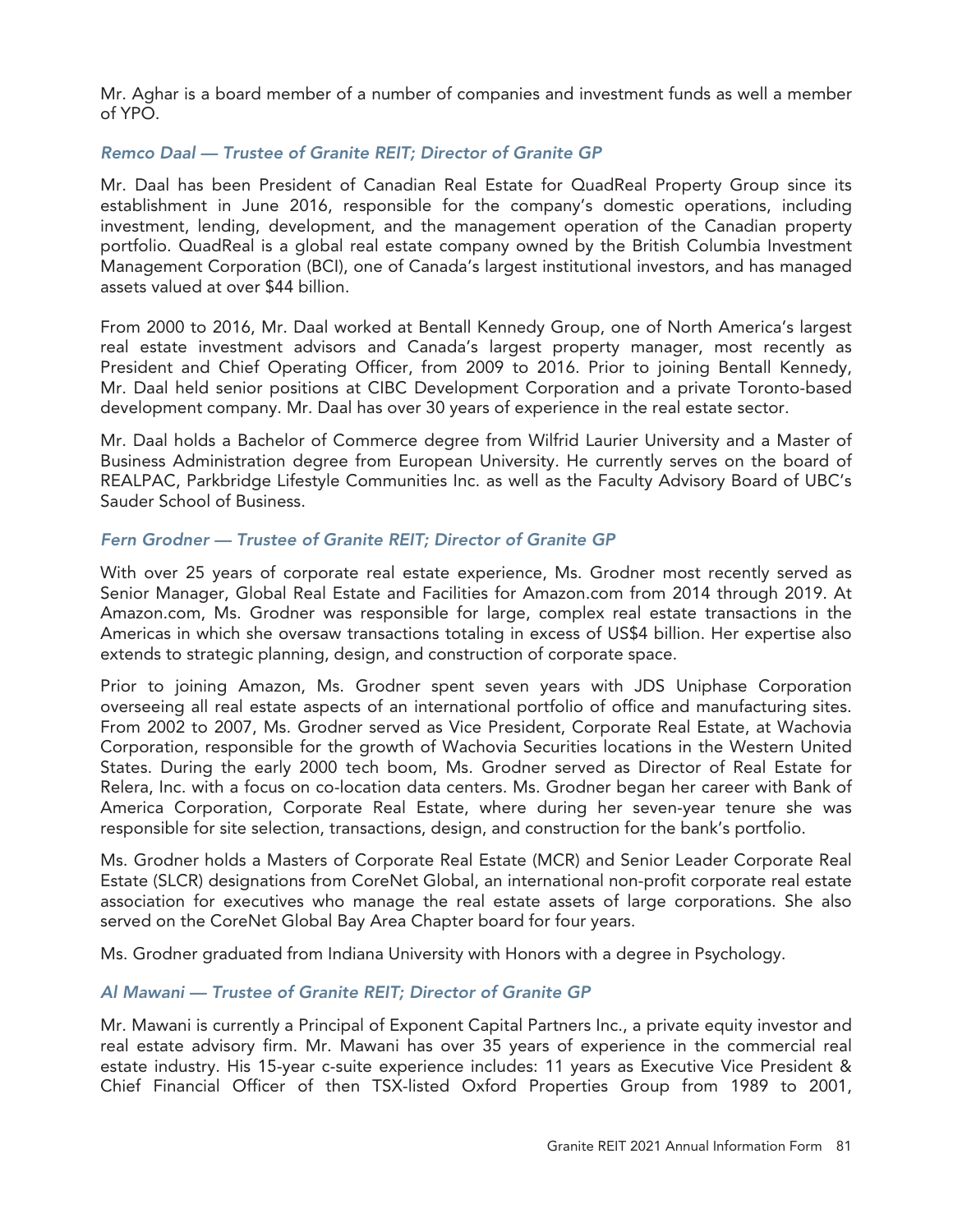President & Chief Executive Officer of TSX-listed Calloway/ Smart Centres REIT from 2011 to 2013, and President & CEO of privately-owned Rodenbury Investments in 2015 and 2016. He was an executive at a private equity investment firm from 2002 to 2004.

Mr. Mawani has served on many TSX-listed boards since 2002 including serving as chair of audit committees and governance and compensation committees. Mr. Mawani has also been a director of Extendicare Inc. since December 2017 and a trustee of First Capital Real Estate Investment Trust (formerly First Capital Realty Inc.) since May 2018.

Mr. Mawani is a CPA and CA and has a Master of Business Administration from University of Toronto and a Masters in Law from Osgoode Hall.

## *Gerald Miller — Trustee of Granite REIT; Director of Granite GP*

Mr. Miller was Executive Vice President, Finance and Chief Financial Officer of West Fraser Timber Co. Ltd. (''West Fraser'') from January 2009 until his retirement in July 2011. Mr. Miller has been a director of West Fraser since April 2012. From February 2007 to December 2008, Mr. Miller's principal occupation was Executive Vice President, Operations of West Fraser. Prior to that, since 1986, Mr. Miller held several other senior finance, administration and operations offices at West Fraser, including Vice-President, Corporate Controller; Vice-President, Administration; and Executive Vice-President, Pulp and Paper.

Mr. Miller is an experienced CPA, CA and has been a member of the Chartered Professional Accountants of British Columbia and the Chartered Professional Accountants of Canada for over 40 years. Prior to joining West Fraser in 1986, he was a Senior Audit and Tax Manager with one of the major Canadian Chartered Professional Accounting firms.

Mr. Miller holds a Bachelor of Commerce degree from the University of British Columbia.

### *Sheila Murray — Trustee of Granite REIT; Director of Granite GP*

Ms. Murray is the former President of CI Financial Corp., a position she held from 2016-2019. Previously, she had been Executive Vice-President, General Counsel and Secretary since 2008, following a 25-year career at Blake, Cassels & Graydon LLP, where she practiced securities law with an emphasis on mergers and acquisitions, corporate finance and corporate reorganizations. Ms. Murray played a key role in directing the operations and setting corporate strategy for CI Financial Corp. and its operating companies, including CI Investments Inc. and Assante Wealth Management. Her role included leading CI's mentoring program, which fosters the advancement of high-potential female employees.

Ms. Murray is past Chair of the Dean's Council at Queen's University Law School, and taught Securities Regulation at Queen's University last year and recently taught Securities Regulation and Corporate Finance at the University of Toronto's Global Professional Master of Laws in Business Law Program for several years.

Ms. Murray is Chair of the Board of Directors of Teck Resources Limited, a director of CI Financial Corp. and a director of BCE and Bell Canada and has been a director of the SickKids Foundation, the Toronto Symphony Foundation and a director of a number of other private and public companies.

Ms. Murray received her Bachelor of Commerce and Bachelor of Laws degrees from Queen's University.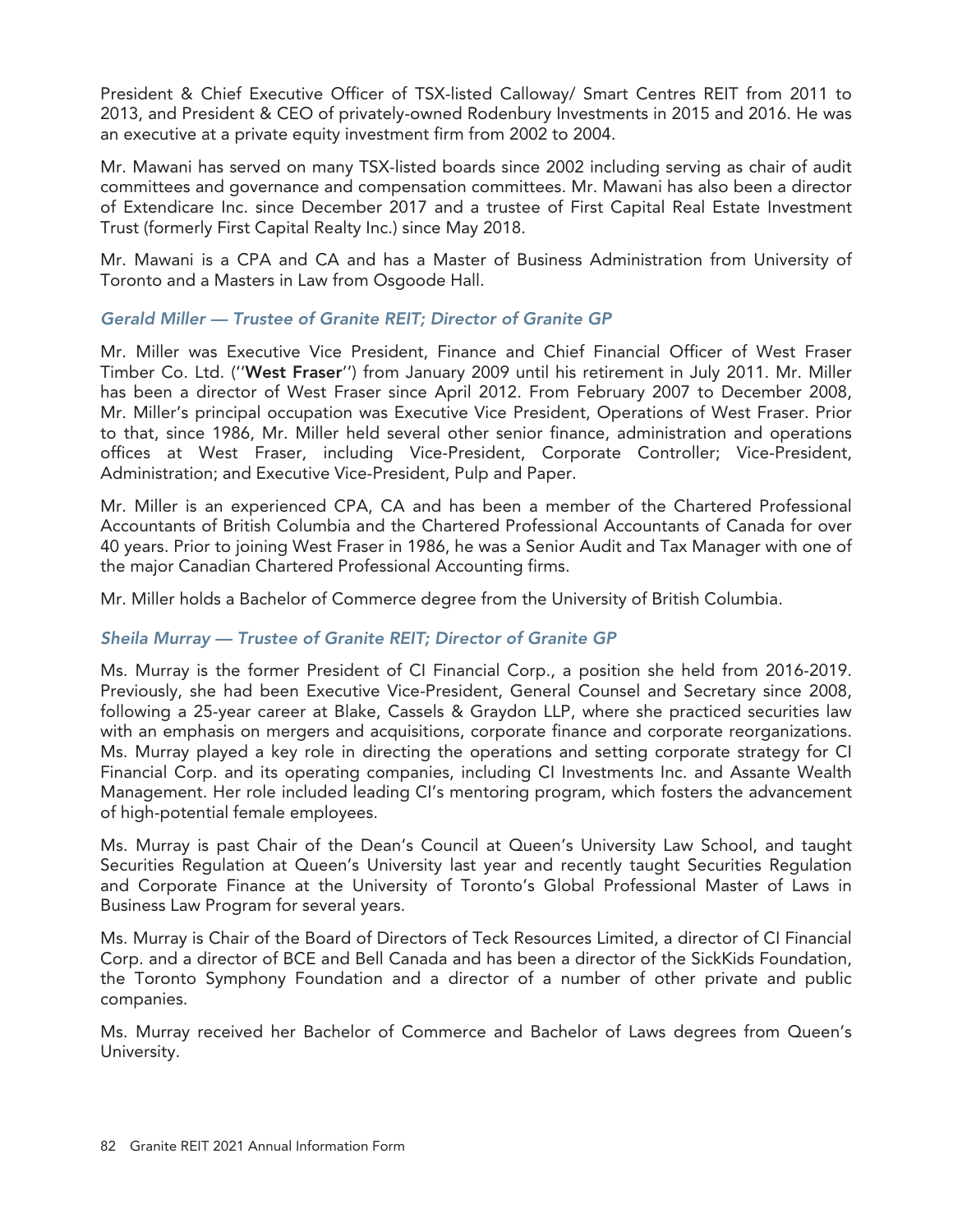### *Emily Pang — Trustee of Granite REIT; Director of Granite GP*

Ms. Pang is currently the Chief Operating Officer for the SickKids Foundation and also serves as the Corporate Secretary for its Board. Ms. Pang is a seasoned business executive with a diverse range of experience, including strategy, accounting and taxation, communications and investor relations, human resource matters, data integrity and reporting, as well as governance. She has held roles both in Canada and abroad in the banking, consulting and postal/logistics industries, driving and implementing transformational change in large organizations. Ms. Pang is a CPA CA who earned a Bachelor of Commerce degree from Queen's University. She is also a graduate of the joint Kellogg-Schulich MBA program and holds the ICD.D designation from the Institute of Corporate Directors. Ms. Pang currently serves on the boards of two not-for-profit organizations: Ontario Nonprofit Network and Quantum Valley Ideas Laboratories.

#### *Jennifer Warren — Trustee of Granite REIT; Director of Granite GP*

Ms. Warren is Executive Vice President, Institutional Client Services at M&T Bank/ Wilmington Trust., a role she has held since January 2022. M &T Bank/Wilmington Trust is a leader in corporate trust services, delivering a wide range of solutions and services across major asset classes and financing structures in the US, UK and Europe. Until October 2021, Ms. Warren served as CEO Issuer Services, North America at Computershare, a global leader in diversified financial, corporate governance and stakeholder communication for public and private companies. Prior to this role, Ms. Warren was with Canadian Imperial Bank of Commerce (from 2006 to 2017), first as General Counsel (Canada) and finally as Managing Director and Head, U.S. Region and President and CEO of CIBC World Markets Corp.

Ms. Warren began her career as a business lawyer with Blake, Cassels & Graydon LLP and from there joined Rogers Communications Inc, where she worked for a decade in increasingly senior roles as a member of Rogers Cable management and the RCI deal team.

Ms. Warren has been a director of a number of U.S. and Canadian private companies. Today, she sits on the board of Rogers Bank, a subsidiary of Rogers Communications Inc. and the board of United Way of New York City. She is also an Entrepreneur Mentor at the Fintech Innovation Lab at the Partnership for New York City.

Ms. Warren received her Bachelor of Science and Bachelor of Laws from the University of Toronto.

### *Kevan Gorrie — Trustee, President and Chief Executive Officer of Granite REIT; Director, President and Chief Executive Officer of Granite GP*

Mr. Gorrie joined Granite as its President and Chief Executive Officer on August 1, 2018 and was appointed Trustee and a Director of Granite effective August 1, 2018. With over 20 years of corporate real estate experience in Canada, the United States and Germany, Mr. Gorrie most recently served as the President and Chief Executive Officer of Pure Industrial Real Estate Trust (''PIRET'') where he successfully grew and led the business until its strategic sale to Blackstone Property Partners and Ivanhoe´ Cambridge in May, 2018.

Prior to joining PIRET, Mr. Gorrie led the industrial business for Oxford Properties Group, the real estate investment arm of a major Canadian pension fund, where he built a platform comprising 13 million square feet of income-producing properties and development projects across major Canadian industrial markets, encompassing acquisition, asset management, leasing, operations and development.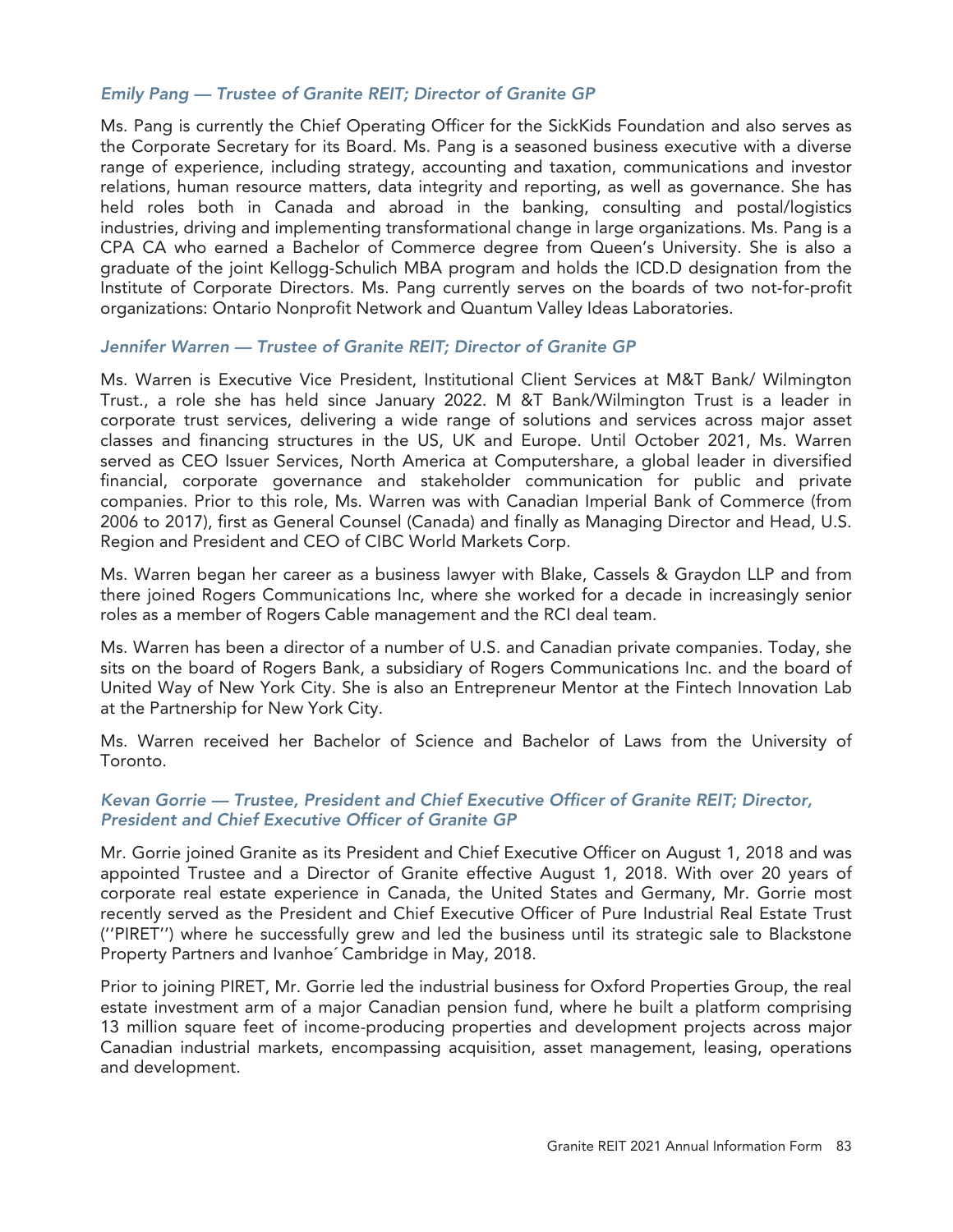Mr. Gorrie is a graduate of the civil engineering program at the University of Toronto. He currently serves on the board of REALPAC and is a member of the Institute of Corporate Directors (ICD.D).

### *Teresa Neto — Chief Financial Officer of Granite REIT; Chief Financial Officer of Granite GP*

Ms. Neto joined Granite REIT as Chief Financial Officer on July 8, 2019 and is responsible for the REIT's financial planning, accounting and reporting, tax, treasury and corporate finance activities.

Ms. Neto has over thirty-five years of varied business experience, including twelve years as a CFO for publicly-traded real estate investment trusts in Canada, most recently with Pure Industrial Real Estate Trust and prior to that at Northwest Healthcare Properties REIT.

Ms. Neto holds a Chartered Professional Accountant, CA designation and has a Bachelor of Arts from Laurentian University. Ms. Neto is a member of the Institute of Corporate Directors and holds the Institute of Corporate Directors designation (ICD.D).

### *Lorne Kumer — Executive Vice President, Head of Global Real Estate of Granite REIT; Executive Vice-President, Head of Global Real Estate of Granite GP*

Mr. Kumer oversees all aspects of Granite property operations related to Granite's global real estate platform including asset management, acquisitions, dispositions, and development. He is also responsible for the global Magna International relationship.

Mr. Kumer has over 25 years of experience in the real estate industry working for both public and private development companies. His experience includes property development, leasing, land planning and construction. For over 15 years, Mr. Kumer has worked for Granite and Magna in various roles including the management of Granite's North American income-producing properties portfolio. Prior to joining Granite, Mr. Kumer held senior positions in the real estate industry including Vice President at C. Hunter Real Estate Corporation in Toronto and Vice President with Peregrine Hunter Properties Ltd.

Mr. Kumer holds a Bachelor of Arts (Honours), business administration, from the Richard Ivey School of Business at the University of Western Ontario.

### *Michael A. Ramparas — Executive Vice President, Global Real Estate and Head of Investments of Granite REIT; Executive Vice-President, Global Real Estate and Head of Investments of Granite GP*

Mr. Ramparas joined Granite in February 2012 and as Executive Vice President, Global Real Estate and Head of Investments, he is responsible for managing Granite's portfolio performance and overseeing investments globally.

Prior to joining Granite, Mr. Ramparas was Vice President of Hexagon Capital Partners, a real estate advisory firm focused on executing a strategic plan for assets owned by a global multibillion dollar corporation. Previously, he served as a Senior Analyst at Fortress Investment Group LLC, a New York-based private equity and hedge fund company. Mr. Ramparas has over 18 years of relevant work experience with focus on real estate and equity investments, corporate strategy, underwriting, operations and valuations.

Mr. Ramparas graduated from the University of Western Ontario with a Bachelor of Arts in Economics.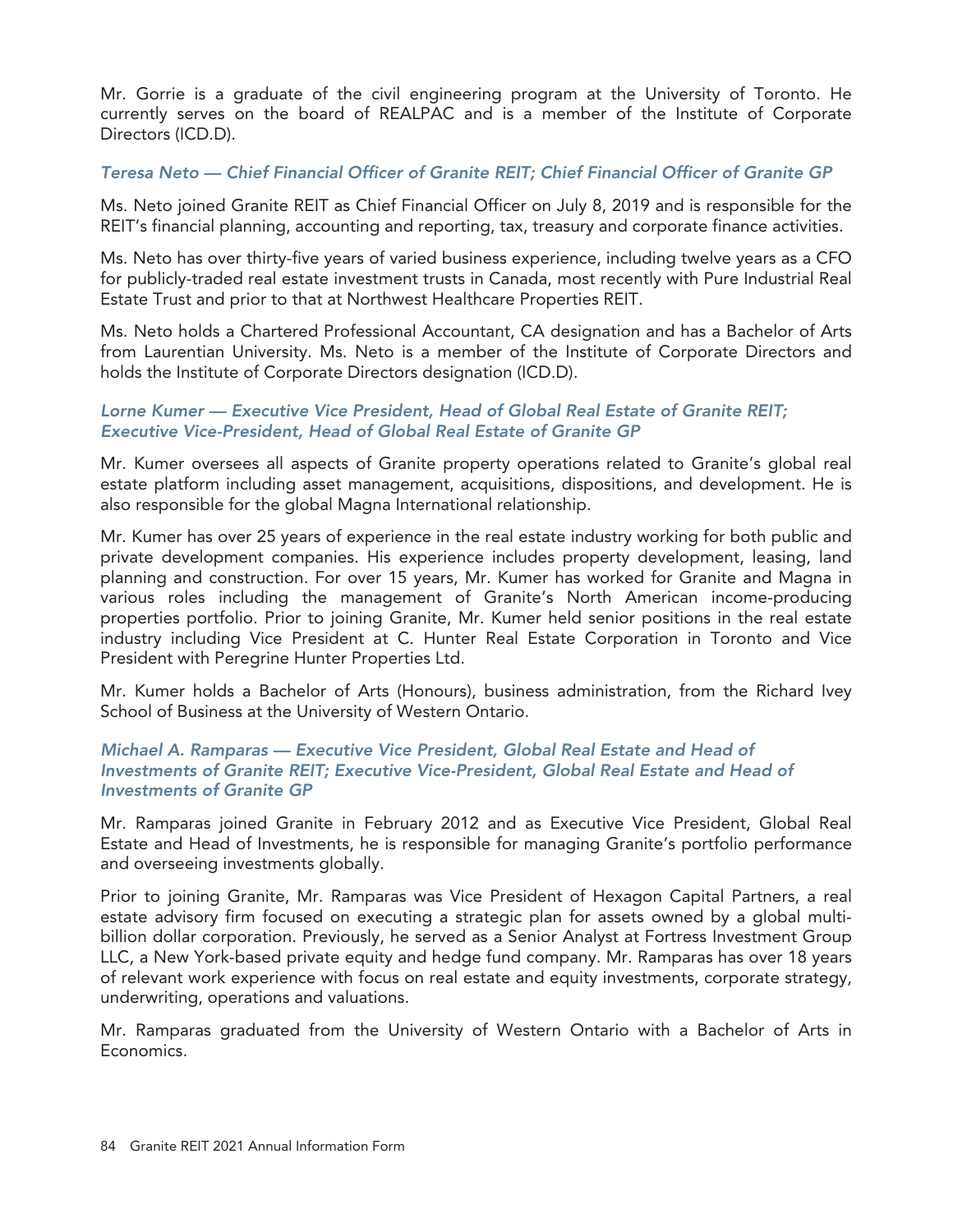### *Lawrence Clarfield — Executive Vice President, General Counsel and Corporate Secretary of Granite REIT; Executive Vice-President, General Counsel and Corporate Secretary of Granite GP*

Mr. Clarfield oversees all of Granite's legal matters including investments, corporate governance and regulatory compliance.

Previously, Mr. Clarfield was in private practice and prior to joining Granite in 2012 was legal counsel at North American Development Group. Mr. Clarfield has more than 15 years of diversified in-house experience advising on leasing, development, financings, operations and a broad range of cross-border transactions and corporate matters.

Mr. Clarfield is admitted to the Bar in Ontario and holds a Bachelor of Laws degree from Osgoode Hall and a Bachelor of Arts (Hons.) from York University.

#### Cease Trade Orders, Bankruptcies, Penalties or Sanctions

To the knowledge of Granite, except as set out below, no Trustee, Director or executive officer of Granite:

- is, or within ten years prior to the date hereof has been, a director, chief executive officer or chief financial officer of any company (including Granite REIT or Granite GP) that was subject to a cease trade order, an order similar to a cease trade order or an order that denied the relevant company access to any exemption under securities legislation, that was in effect for a period of more than 30 consecutive days:
	- that was issued while the Director or executive officer was acting in the capacity as director, chief executive officer or chief financial officer; or
	- that was issued after the Director or executive officer ceased to be a director, chief executive officer or chief financial officer and which resulted from an event that occurred while that person was acting in the capacity as director, chief executive officer or chief financial officer.

To the knowledge of Granite, except as set out below, no Trustee, Director or executive officer of Granite or a unitholder or shareholder holding a sufficient number of securities to affect materially the control of Granite REIT or Granite GP, respectively:

- (i) is, as at the date of this AIF or within ten years before the date of the AIF has been, a director or executive officer of any company (including Granite REIT or Granite GP) that, while that person was acting in that capacity, or within a year of that person ceasing to act in that capacity, became bankrupt, made a proposal under any legislation relating to bankruptcy or insolvency or was subject to or instituted any proceedings, arrangement or compromise with creditors or had a receiver, receiver manager or trustee appointed to hold its assets;
- (ii) has, within ten years prior to the date of this AIF, become bankrupt, made a proposal under any legislation relating to bankruptcy or insolvency, or become subject to or instituted any proceedings, arrangement or compromise with creditors, or had a receiver, receiver manager or trustee appointed to hold the assets of the director, executive officer or shareholder; or
- (iii) been subject to:
	- (a) any penalties or sanctions imposed by a court relating to securities legislation or by a securities regulatory authority or has entered into a settlement agreement with a securities regulatory authority; or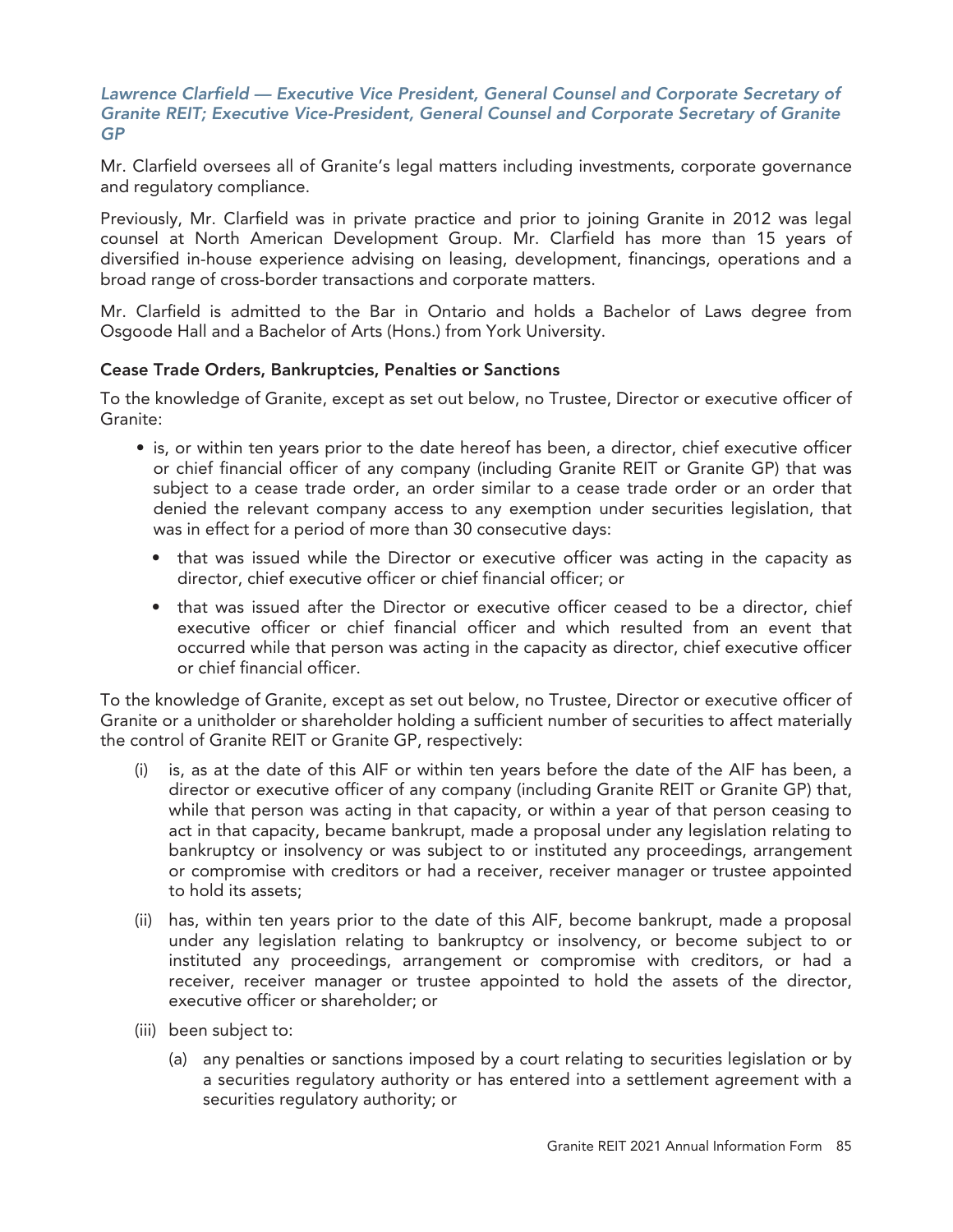(b) any other penalties or sanctions imposed by a court or regulatory body that would likely be considered important to a reasonable investor in making an investment decision.

## Potential Conflicts of Interest

Remco Daal is President, Canadian Real Estate of QuadReal Property Group (''Quadreal'') and a member of the QuadReal Investment Committee. There may be market investment opportunities that both Granite and QuadReal pursue.

Peter Aghar is a Trustee of PRO Real Estate Investment Trust ("PROREIT"). There may be market investment opportunities that both Granite and PROREIT pursue.

## AUDIT COMMITTEE

### Composition of the Audit Committee

Each of Granite REIT and Granite GP has a separately designated standing audit committee (each an ''Audit Committee''), currently composed of Messrs. Miller (Chairman), Daal, Mawani and Ms. Pang, each of whom has been determined by the Trustees, in the case of Granite REIT, or the Directors, in the case of Granite GP, to be ''independent'' and ''financially literate'', as such terms are defined in Multilateral Instrument 52-110 — *Audit Committees* and ''independent'' under the corporate governance standards of the NYSE applicable to audit committees. As well, it has been determined that each of Messrs. Miller, Daal and Mawani and Ms. Pang is an ''audit committee financial expert'' within the meaning of the rules of the SEC under the Sarbanes-Oxley Act of 2002. The education and experience of each Audit Committee member that is relevant to the performance of his responsibilities as a member of each Audit Committee is set forth in their respective biographies above under the heading ''Management of Granite REIT''.

#### Pre-Approval Policies and Procedures

Each Audit Committee is responsible for the appointment, compensation, retention and oversight of the work of the external auditor, Deloitte LLP for fiscal 2021. Each Audit Committee has established a policy to pre-approve all audit and permitted non-audit services provided to Granite by the external auditor, as well as the related fees to be paid to the external auditor.

Under such policy, the respective Audit Committee shall approve in advance any retainer of the external auditor to provide any non-audit service to Granite REIT or Granite GP, as the case may be, in accordance with applicable law, the rules and regulations of the NYSE, and policies and procedures approved by the Trustees or Directors, as applicable. Each Audit Committee may delegate pre-approval authority to any of its members. The decisions of any member of an Audit Committees to whom this authority has been delegated must be presented to the full committee at its next scheduled committee meeting.

#### Audit Committee's Charter

The charter of the Audit Committee of Granite REIT is attached as Appendix A to this Annual Information Form. The charter of the Audit Committee of Granite GP is attached as Appendix B to this Annual Information Form. Each charter is also available at [www.granitereit.com](http://www.granitereit.com).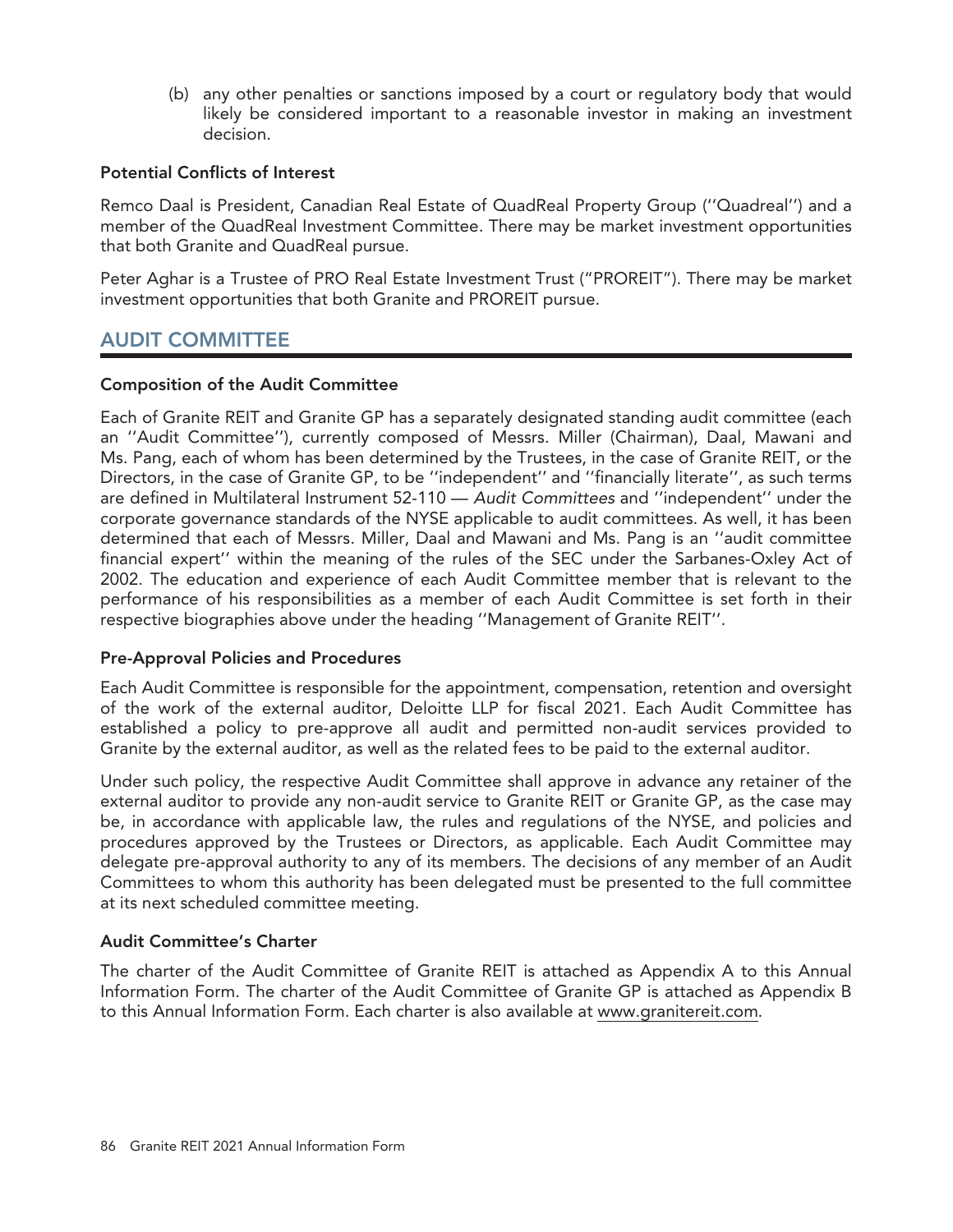### Audit Fees

The following table sets forth the fees billed to Granite by Deloitte LLP and its affiliates for professional services rendered for the fiscal years ended December 31, 2021 and 2020.

| <b>Audit Fees</b> |  |           |  |  |  |
|-------------------|--|-----------|--|--|--|
| <b>Fees</b>       |  | 2021 2020 |  |  |  |
|                   |  |           |  |  |  |
|                   |  |           |  |  |  |
|                   |  |           |  |  |  |
|                   |  |           |  |  |  |
|                   |  |           |  |  |  |

Notes:

- (1) Audit Fees related to the annual audit and quarterly review of Granite's combined financial statements and services that are normally provided in connection with Granite's statutory and regulatory filings, including the auditor attestation requirements of the *Sarbanes-Oxley Act*. This category also includes fees for comfort letters, consents and review of certain documents filed with securities regulatory authorities.
- (2) Audit-Related Fees consist of fees billed for assurance and related services that are reasonably related to the performance of the audit or review of Granite's financial statements and that are not included in category (1) above. They include fees for the audit of certain subsidiary financial statements.
- (3) All Other Fees capture fees in respect of all services not falling under any of the foregoing categories.

## INTEREST OF MANAGEMENT AND OTHERS IN MATERIAL TRANSACTIONS

Except as otherwise disclosed herein, no Trustee, Director or executive officer of Granite, nor any person or company that beneficially owns, or controls or directs, directly or indirectly, more than ten percent of any class or series of Granite's voting securities, or an associate or affiliate thereof, has any material interests, directly or indirectly in any transaction within the three most recently completed financial years or during the current financial year that has materially affected or is reasonably expected to materially affect Granite.

## AUDITORS, REGISTRAR AND TRANSFER AGENT

The auditors of Granite REIT and Granite GP are Deloitte LLP, located at Bay Adelaide Centre, East Tower, 8 Adelaide Street West, Suite 200, Toronto, Ontario, M5H 0A9. The registrar and transfer agent of Stapled Units is Computershare Investor Services Inc. at its principal offices in Toronto, Ontario. The co-transfer agent and co-registrar of Stapled Units in the United States is Computershare Trust Company, N.A. at its offices in Louisville, Kentucky.

Deloitte LLP is independent of Granite REIT and Granite GP within the meaning of the Rules of Professional Conduct of the Chartered Professional Accountants of Ontario, and within the meaning of the Act and the applicable rules and regulations thereunder adopted by the SEC and the Public Company Accounting Oversight Board (United States) (PCAOB).

### LEGAL PROCEEDINGS

Granite is party to various legal actions and claims arising in the ordinary course of its business, such as litigation with contractors, suppliers, third party vendors, governmental authorities, sellers and purchasers. Granite believes that none of these actions or claims, either individually or in combination, has had or, in the case of current actions and claims, will have, a material adverse effect on its financial condition or results of operations.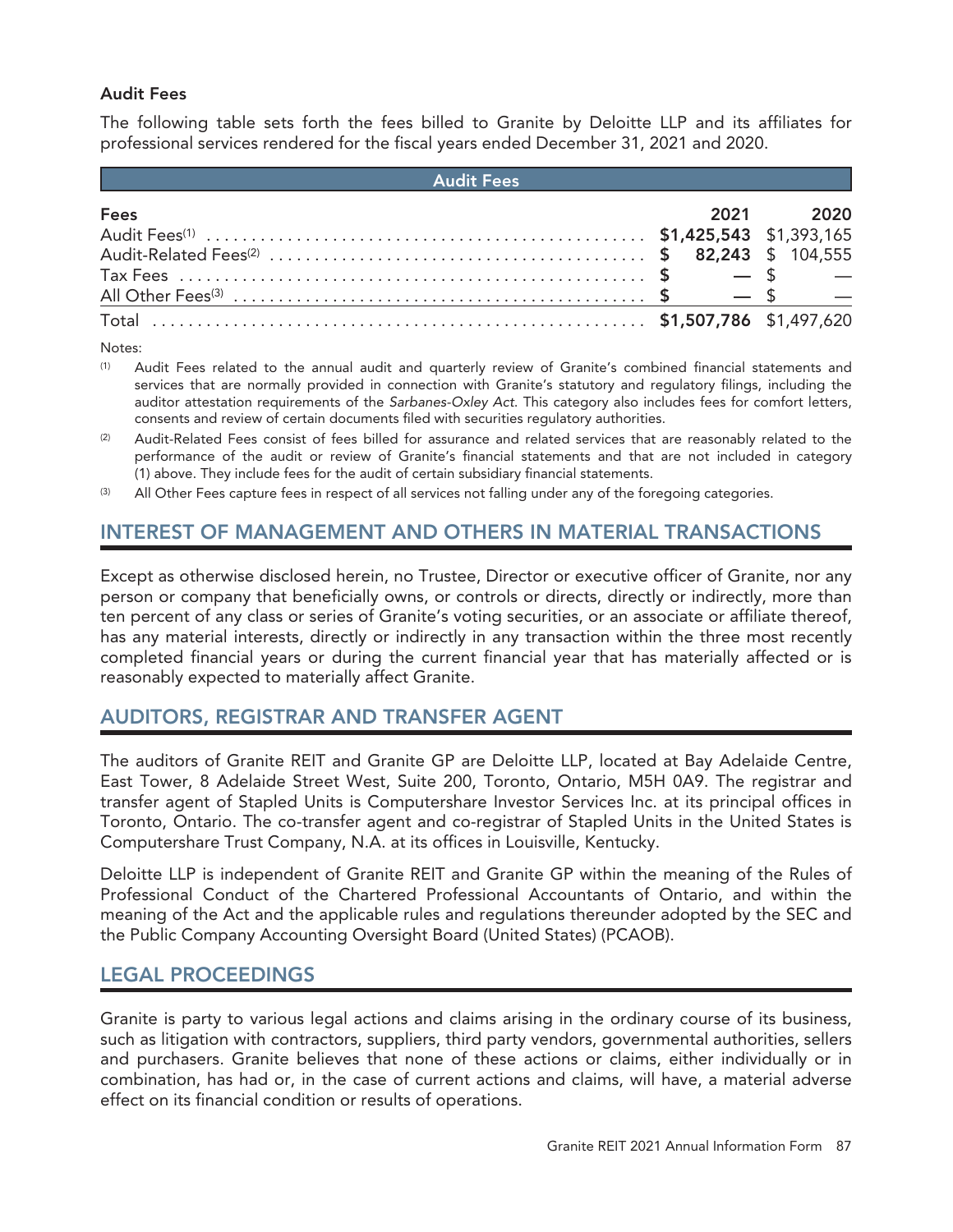### Agreements in Connection with the 2011 Arrangement

In connection with the 2011 Arrangement, Granite Co., the Stronach Shareholder and the Stronach Trust entered into the Arrangement Agreement on January 31, 2011. Under the Arrangement Agreement, the parties agreed to effect certain transactions in connection with the implementation of the Arrangement. The Arrangement Agreement contains covenants, representations and warranties of and from each of Granite, the Stronach Shareholder and the Stronach Trust and various conditions precedent, both mutual and with respect to each party. Concurrently with the entering into of the Arrangement Agreement, each of Granite Co., the Stronach Shareholder, the Stronach Trust and the Initiating Shareholders entered into the Agreement with Initiating Shareholders. The Agreement with the Initiating Shareholders, among other things, provides the Initiating Shareholders with the ability to compel Granite, the Stronach Shareholder and the Stronach Trust to comply with certain obligations under the Arrangement Agreement. Each of the Arrangement Agreement and the Agreement with Initiating Shareholders are described in detail in the Management Information Circular of Granite Co. dated February 22, 2011 and such descriptions are hereby incorporated by reference herein. Copies of the Arrangement Agreement and the Agreement with Initiating Shareholders are available on SEDAR at [www.sedar.com.](http://www.sedar.com)

Immediately prior to the implementation of the 2011 Arrangement, a transfer agreement between Granite Co., the Stronach Shareholder, certain subsidiaries of the Stronach Shareholder and the Stronach Trust providing for the transfer to that purchaser of certain assumed liabilities relating to the Assets, substantially in the form attached as Schedule C to the Arrangement Agreement was declared effective. In addition, also prior to the implementation of the 2011 Arrangement, Granite Co. entered into a forbearance agreement pursuant to which Granite became restricted from entering into the horseracing or gaming business, making any debt or equity investment in, or otherwise giving financial assistance to, any entity primarily engaged in the horseracing or gaming business or entering into any transactions with, or providing any services or personnel to, any entity primarily engaged in the horseracing or gaming business, substantially in the form attached as Schedule D to the Arrangement Agreement. Each of the Transfer Agreement and the Forbearance Agreement are described in the Management Information Circular of Granite Co. dated February 22, 2011 and such descriptions are hereby incorporated by reference herein. Copies of the forms of Transfer Agreement and Forbearance Agreement are available on SEDAR at [www.sedar.com.](http://www.sedar.com)

### Other Material Contracts

The following additional material contracts have been entered into by Granite and are still in effect:

- (i) the 2016 Indenture (as more fully described under "*Credit Facility and Indebtedness Other Unsecured Indebtedness*");
- (ii) the 2020 First Indenture (as more fully described under "*Credit Facility and Indebtedness — Other Unsecured Indebtedness*");
- (iii) the 2020 Second Indenture (as more fully described under ''*Credit Facility and Indebtedness — Other Unsecured Indebtedness*");
- (iv) the 2021 Indenture (as more fully described under ''*Credit Facility and Indebtedness Other Unsecured Indebtedness*");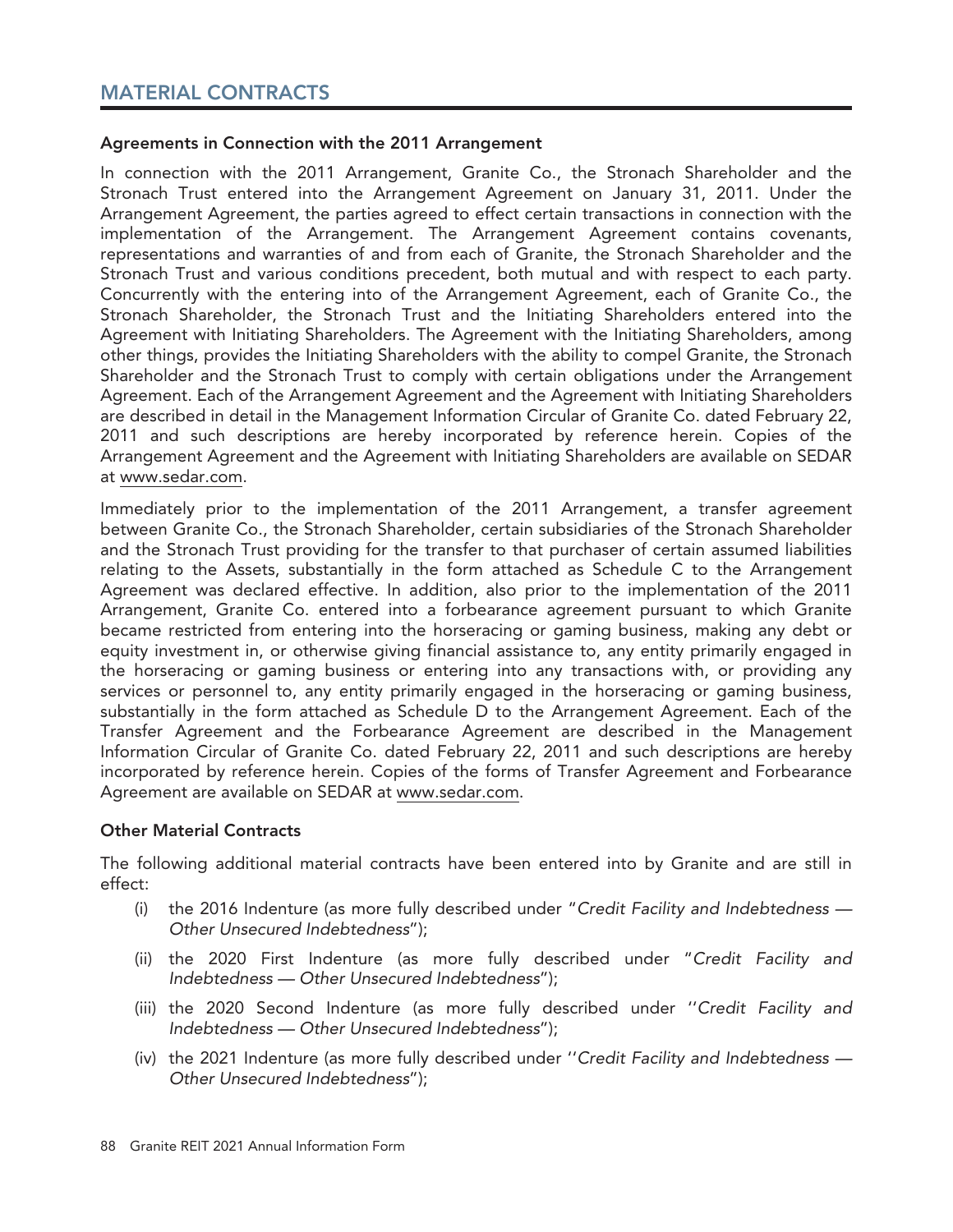- (v) the Equity Distribution Agreement (as more fully described under "*General Development of the Business — 2021 — Other*"); and
- (vi) the Support Agreement (as more fully described under "*Description of Stapled Units Support Agreement*").

Copies of the material contracts listed above may be found on SEDAR at [www.sedar.com.](http://www.sedar.com)

## ADDITIONAL INFORMATION

Additional information relating to Granite REIT and Granite GP may be found on SEDAR at [www.sedar.com](http://www.sedar.com) under their respective SEDAR profiles. Additional information, including Trustees', Directors' and executive officers' remuneration and indebtedness, principal holders of securities and securities authorized for issuance under the equity compensation plans is contained in the joint Management Information Circular/Proxy Statement of Granite REIT and Granite GP dated April 12, 2021 for the annual general meetings of the unitholders of Granite REIT and shareholders of Granite GP held on June 10, 2021. Additional financial information is provided in the audited combined financial statements of Granite and related Management's Discussion and Analysis for the year ended December 31, 2021.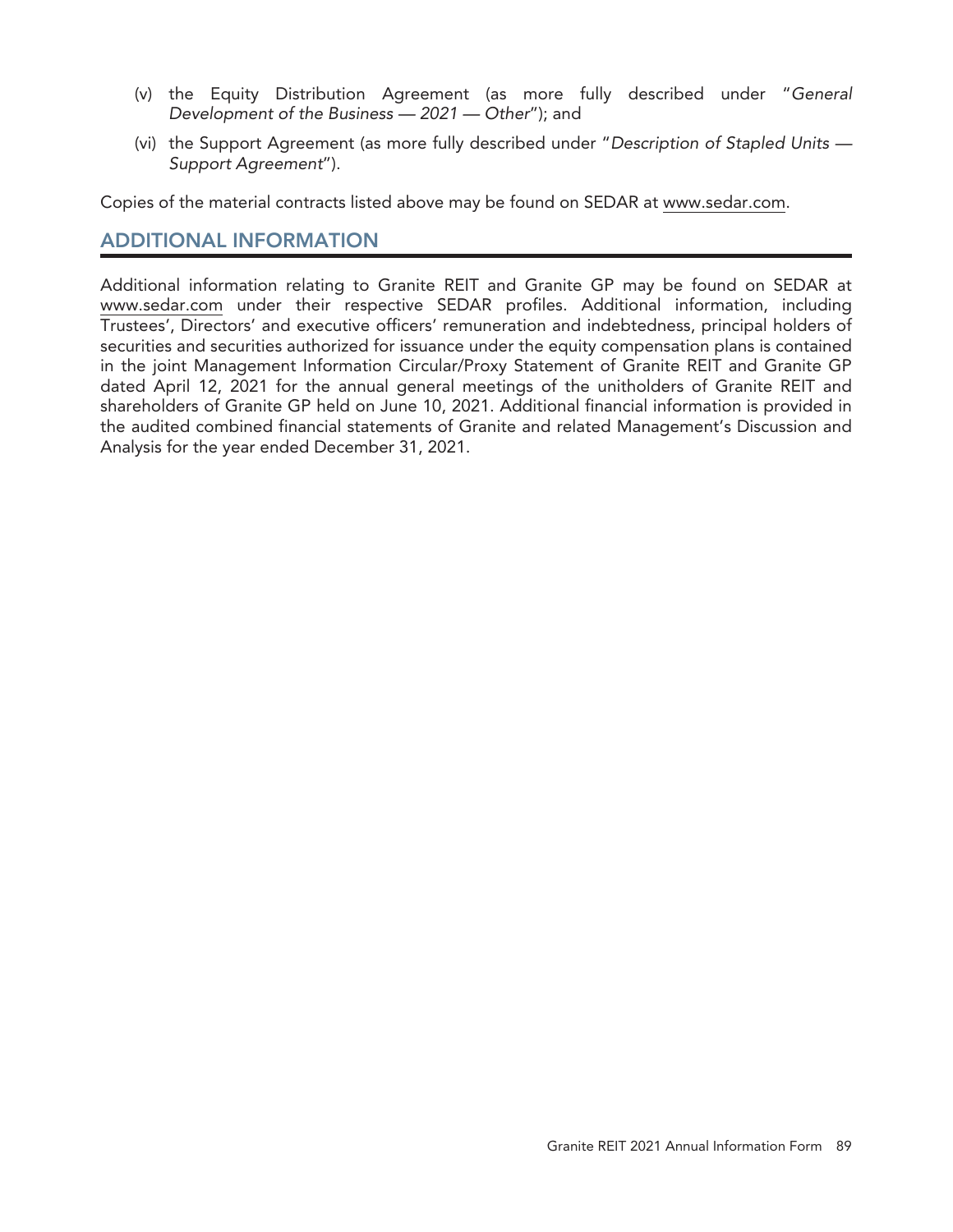## APPENDIX A GRANITE REAL ESTATE INVESTMENT TRUST AUDIT COMMITTEE CHARTER

As of March 9, 2022

### I. Purpose and Scope

The audit committee (the "Committee") of Granite Real Estate Investment Trust (the "Trust") is a committee of the Board of Trustees (the "Board"). The Committee shall oversee the accounting and financial reporting processes of the Trust, the audits of the Trust's financial statements, and the Company's risk management procedures, and shall otherwise exercise the responsibilities and duties set out in this Charter.

### II. Membership

### 1. *Number of Members*

The Committee shall be composed of three or more members of the Board.

### 2. *Independence*

Each member of the Committee must be independent in accordance with applicable law and the applicable rules and regulations of the Canadian Securities Administrators, the United States Securities and Exchange Commission, the New York Stock Exchange and any other regulator or authority having jurisdiction over the Trust from time to time (the "Applicable Requirements").

### 3. *Financial Literacy*

Each member of the Committee shall be financially literate and shall have such accounting or financial management expertise as is required to comply with the Applicable Requirements.

### 4. *Term*

The members of the Committee shall be appointed annually by the Board. Each member of the Committee shall serve at the pleasure of the Board until the member resigns, is removed or ceases to be a member of the Board.

### 5. *Chair*

The members of the Committee shall elect a Chair of the Committee from among their number.

#### III. Duties and Responsibilities

The Committee shall have the functions and responsibilities set out below as well as any other functions that are specifically delegated to the Committee by the Board and that the Board is authorized to delegate by applicable laws and regulations. In addition to these functions and responsibilities, the Committee shall perform the duties required of an audit committee by any Applicable Requirements.

#### 1. *Financial Reports*

### (a) General

The Committee is responsible for overseeing the Trust's financial statements and financial disclosures. Management is responsible for the preparation, presentation and integrity of the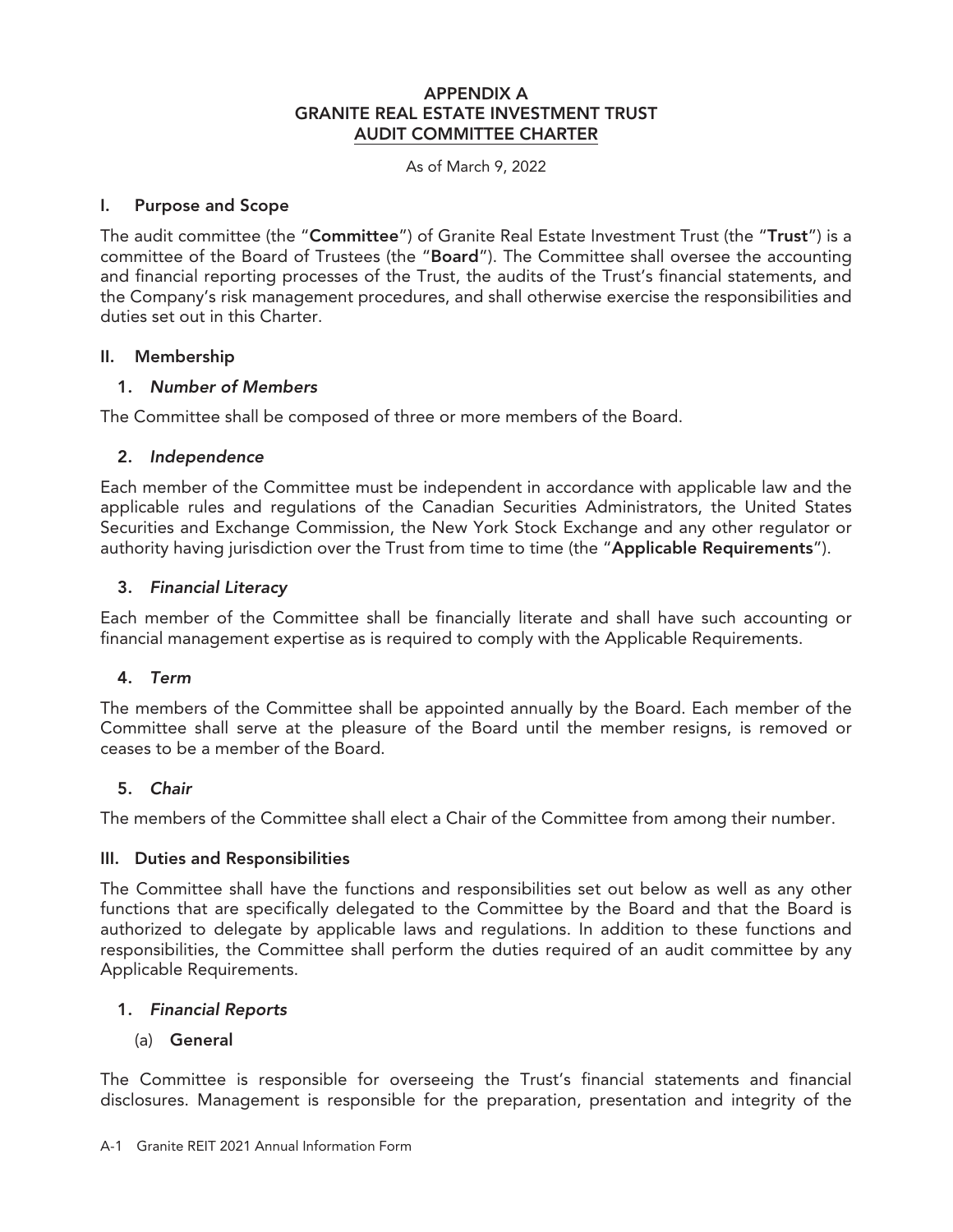Trust's financial statements and financial disclosures and for the appropriateness of the accounting principles and the reporting policies used by the Trust. The auditors are responsible for auditing the Trust's annual consolidated financial statements and for reviewing the Trust's unaudited interim financial statements.

## (b) Review of Annual Financial Reports

The Committee shall review the annual audited combined financial statements of the Trust and Granite REIT Inc., the external auditor's report thereon and the related management's discussion and analysis of financial condition and results of operation ("MD&A"). After completing its review, if advisable, the Committee shall recommend for Board approval such annual financial statements and the related MD&A.

## (c) Review of Interim Financial Reports

The Committee shall review the interim combined financial statements of the Trust and Granite REIT Inc., the external auditor's review report thereon and the related MD&A. After completing its review, if advisable, the Committee shall recommend for Board approval such interim financial statements and the related MD&A.

## (d) Financial Statement Review Considerations

In conducting its review of the annual financial statements or the interim financial statements, the Committee shall:

- (i) meet with management and the external auditor to discuss the financial statements and MD&A;
- (ii) review the disclosures in the financial statements;
- (iii) review the audit report or review report, if any, prepared by the external auditor;
- (iv) discuss with management, the auditors and internal legal counsel, as requested, any litigation claim or other contingency that could have a material effect on the financial statements;
- (v) regularly review the critical accounting policies followed and critical accounting and other significant estimates and judgements underlying the financial statements as presented by management;
- (vi) consider the effect of significant accounting policies in controversial or emerging areas for which there is a lack of authoritative guidance or consensus;
- (vii) review management's process for formulating significant accounting estimates and the reasonableness of these estimates;
- (viii) review significant recorded and unrecorded audit adjustments;
- (ix) review any material effects of regulatory accounting initiatives or off-balance sheet structures on the financial statements as presented by management, including requirements relating to complex or unusual transactions, significant changes to accounting principles and alternative treatments under applicable accounting principles;
- (x) review any material changes in accounting policies and any significant changes in accounting practices and their impact on the financial statements as presented by management;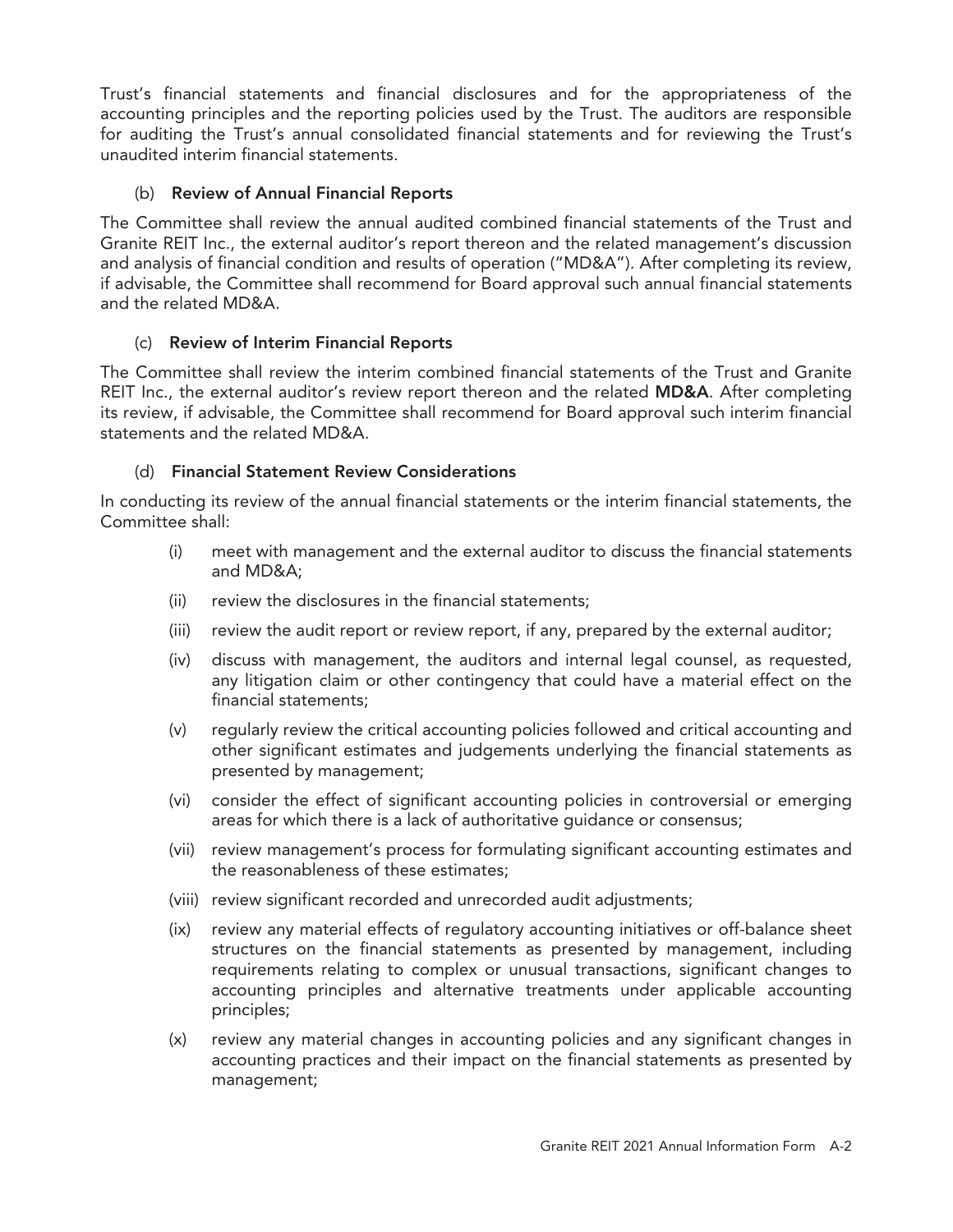- (xi) inquire at least annually of management, the accounting group and the auditors as to whether either has any concerns relative to the quality or aggressiveness of management's accounting policies;
- (xii) review with the auditors alternative accounting treatments that have been discussed with management;
- (xiii) review with management any emerging accounting and auditing issues, and their potential effects;
- (xiv) review with management matters that may have a material effect on the financial statements;
- (xv) review management's report on the effectiveness of internal controls over financial reporting;
- (xvi) review the factors identified by management as factors that may affect future financial results;
- (xvii) review responses received under the Trust's Internal Reporting Procedures (as defined below); and
- (xviii) review any other matters related to the Trust's financial statements that are brought forward by the auditors or management or which are required to be communicated to the Committee under accounting policies, auditing standards or Applicable Requirements.

## (e) Review of Other Financial Disclosures

The Committee shall review and, if advisable, recommend for Board approval press releases disclosing, or based upon, financial results of the Trust, an annual information form and any other previously undisclosed material financial disclosure in a document that is publicly disseminated and if requested by the Board, financial disclosure in a prospectus or other securities offering documents of the Trust.

### (f) Review of Forward-Looking Information

The Committee shall review and, if advisable, recommend for Board approval any material futureoriented financial information or financial outlook and endeavour to ensure that there is a reasonable basis for drawing any conclusions or making any forecasts and projections set out in such disclosures.

## 2*. Auditors*

### (a) General

The Committee shall be responsible for oversight of the work of the auditors, including the external auditor's work in preparing or issuing an audit report, performing other audit, review or attest services or any other related work. The external auditor will report directly to the Committee. When a change of auditors is proposed, the Committee shall review all issues related to the change, including the information required to be disclosed by applicable legal requirements and the planned steps for an orderly transition.

### (b) Nomination and Compensation

The Committee shall review and, if advisable, select and recommend for Board approval the external auditor to be nominated and the compensation of such external auditor. The Committee shall have ultimate authority to approve all audit engagement terms, including the external auditor's audit plan.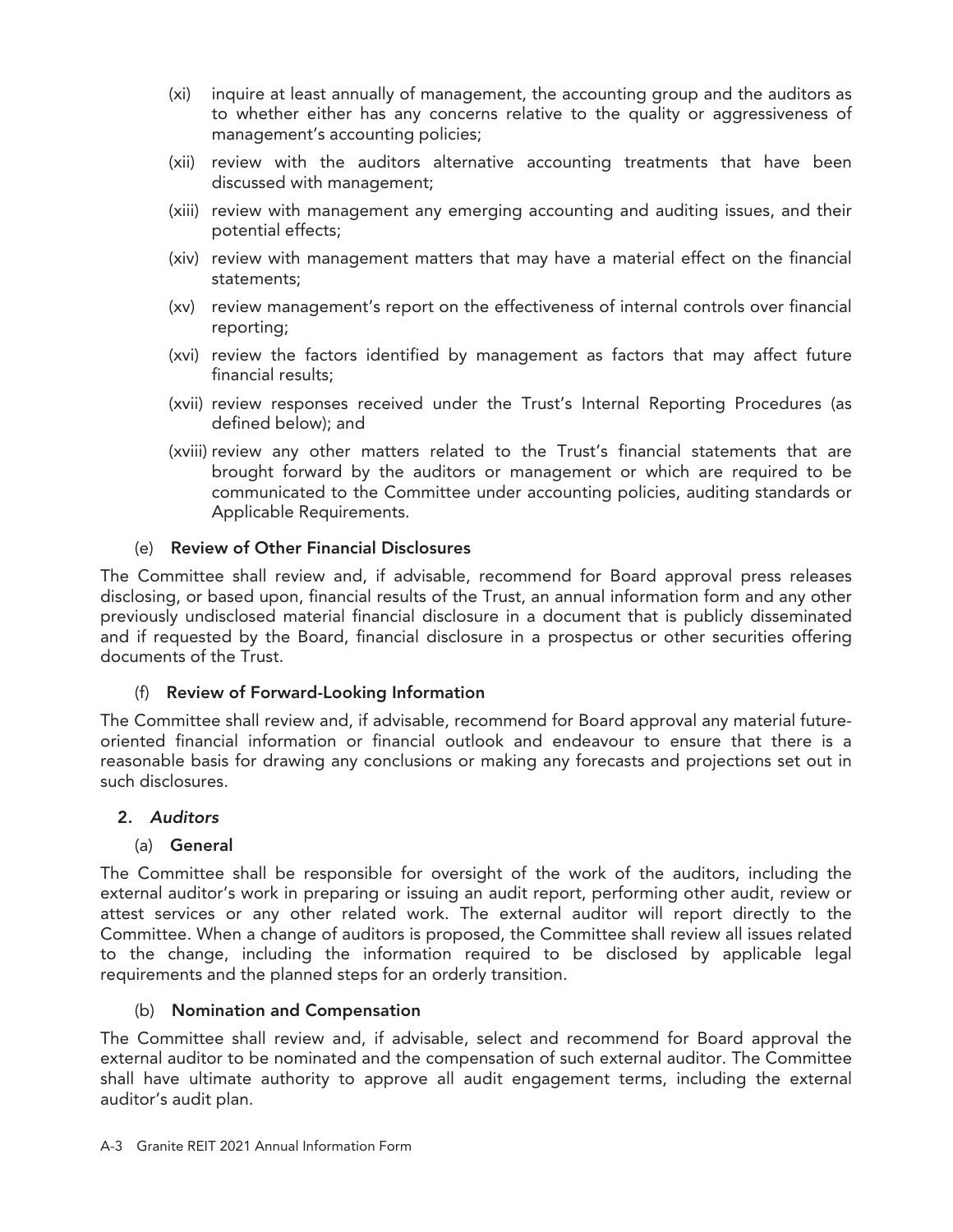## (c) Resolution of Disagreements

The Committee shall assess the effectiveness of the working relationship of the Trust's external auditors with management and resolve any disagreements between management and the external auditors as to financial reporting matters brought to its attention.

The Committee shall review all reportable events, including disagreements, unresolved issues and consultations with the auditors, whether or not there is to be a change of auditors, and receive and review all reports prepared by the auditors.

## (d) Discussions with External Auditor

The Committee shall periodically discuss with the external auditor such matters as are required by applicable auditing standards to be discussed by the external auditor with the Committee.

## (e) Audit Plan

The Committee shall periodically review a summary of the external auditor's annual audit plan. The Committee shall consider and review with the external auditor any material changes to the scope of the plan.

## (f) Independence of External Auditor

Before the external auditor issues its report on the annual financial statements, the Committee shall obtain from the external auditor a formal written statement describing all relationships between the external auditor and the Trust; discuss with the external auditor any disclosed relationships or services that may affect the objectivity and independence of the external auditor; and obtain written confirmation from the external auditor that it is objective and independent within the meaning of the applicable Rules of Professional Conduct/Code of Ethics adopted by the provincial institute or order of chartered accountants to which the external auditor belongs and other Applicable Requirements. The Committee shall take appropriate action to oversee the independence of the external auditor.

## (g) Evaluation of Lead Partner

The Committee shall periodically review the qualifications and performance of the lead partner(s) of the external auditor.

## (h) Requirement for Pre-Approval of Non-Audit Services

The Committee shall approve in advance any and all audit services and permissible non-audit services to be performed by the auditors for the Trust or its subsidiary entities that it deems advisable in accordance with Applicable Requirements and Board approved policies and procedures, and adopt and implement policies for such pre-approval. The Committee shall consider the impact of such services and fees on the independence of the auditor. The Committee may delegate pre-approval authority to any member of the Committee. The decisions of any member of the Committee to whom this authority has been delegated must be presented to the full Committee at its next scheduled Committee meeting.

### (i) Approval of Hiring Policies

The Committee shall review and approve the Trust's hiring policies regarding partners, employees and former partners and employees of the present and former external auditors of the Trust and the Committee shall be responsible for specified reporting and pre-approval functions thereunder.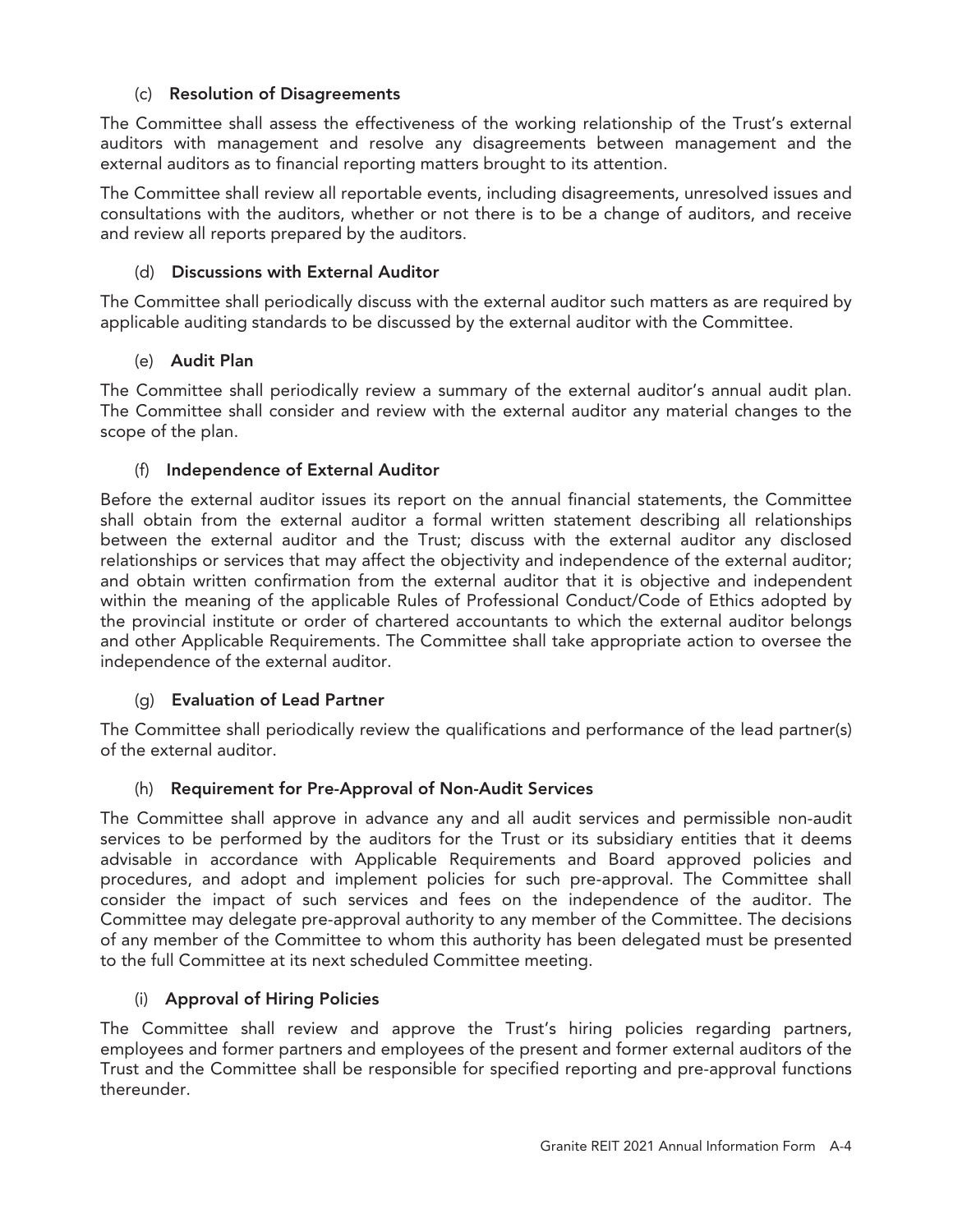## 3*. Internal Controls*

## (a) General

The Committee shall review the Trust's system of internal controls.

## (b) Establishment, Review and Approval

The Committee shall require management to implement and maintain appropriate systems of internal controls in accordance with Applicable Requirements, including internal controls over financial reporting and disclosure, and shall review, evaluate and approve these procedures. The Committee shall periodically consider and review with management and the auditors:

- (i) the effectiveness of, or weaknesses or deficiencies in: the design or operation of the Trust's internal controls (including computerized information system controls and security); the overall control environment for managing business risks; and accounting, financial and disclosure controls (including, without limitation, controls over financial reporting), non-financial controls, and legal and regulatory controls and the impact of any identified weaknesses in internal controls on management's conclusions;
- (ii) any significant changes in internal controls over financial reporting that are disclosed, or considered for disclosure, including those in the Trust's periodic regulatory filings;
- (iii) any material issues raised by any inquiry or investigation by regulators;
- (iv) the Trust's fraud prevention and detection program, including deficiencies in internal controls that may impact the integrity of financial information, or may expose the Trust to other significant internal or external fraud losses and the extent of those losses and any disciplinary action in respect of fraud taken against management or other employees who have a significant role in financial reporting; and
- (v) any related significant issues and recommendations of the auditors together with management's responses thereto, including the timetable for implementation of recommendations to correct weaknesses in internal controls over financial reporting and disclosure controls.

## 4*. Internal Audit Function*

The Committee shall periodically review and approve the internal audit function, including its plan, budget and resources. The Committee shall direct management to make changes it deems advisable in respect of the internal audit function.

## 5*. Internal Reporting Procedures*

The Committee shall establish procedures (the "Internal Reporting Procedures") for (a) the receipt, retention, and treatment of complaints received by the Trust regarding accounting, internal accounting controls or auditing matters; and (b) the confidential, anonymous submission by employees of concerns regarding questionable accounting or auditing matters. Any such complaints or concerns that are received shall be submitted to the Chair of the Committee and be reviewed by the Committee and, if the Committee determines that the matter requires further investigation, it will direct the Chair of the Committee to engage outside advisors, as necessary or appropriate, to investigate the matter and will work with management to reach a satisfactory conclusion. The Committee shall review investigations and any resolutions of complaints received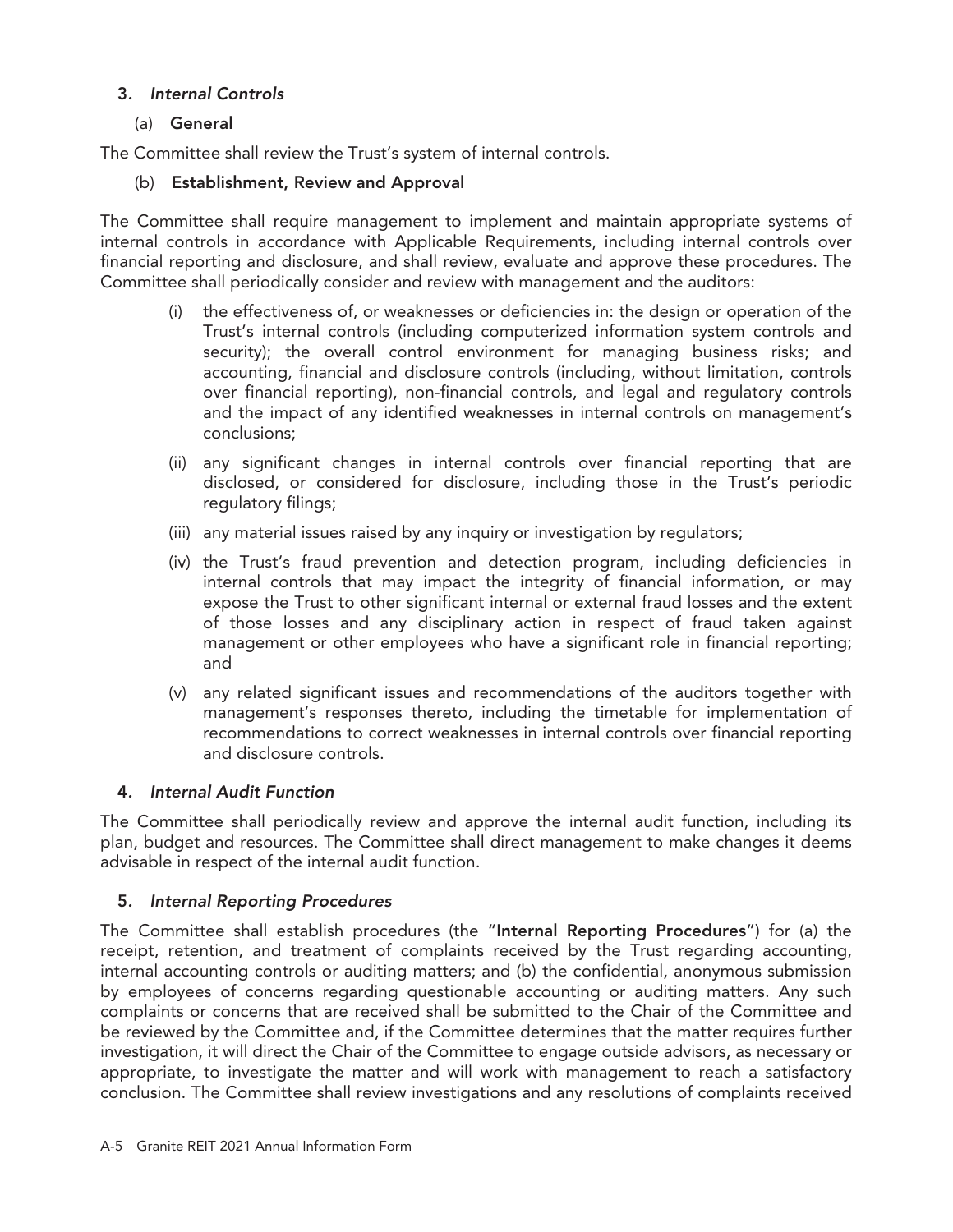and report to the Board thereon. The Committee shall be responsible for approving exceptions to the Internal Reporting Procedures.

## 6*. Risk Management*

The Committee shall be responsible for overseeing the identification and assessment of the principal risks to the operations of the Trust and the establishment and management of appropriate systems to manage such risks with a view to achieving a proper balance between risks incurred and potential return to holders of securities of the Trust and to the long-term viability of the Trust. In this regard, the Committee shall require management to report periodically to the Committee, and the Committee shall report periodically to the Board, on the principal risks faced by the Trust and the steps implemented by management to manage these risks.

## 7*. Compliance with Legal and Regulatory Requirements*

The Committee shall review reports from management members on: legal or compliance matters that may have a material impact on the Trust; the effectiveness of the Trust's compliance policies; and any material communications received from regulators. The Committee shall review management's evaluation of and representations relating to compliance with specific applicable law and guidance, and management's plans to remediate any deficiencies identified. The Committee shall be responsible for granting waivers to the Code of Conduct and Ethics of the Trust and Granite REIT Inc.

## 8*. Conflicts of Interest and Related Party Transactions*

The Committee shall review the Trust's policies relating to the avoidance of conflicts of interest and monitor conflicts of interest (real or perceived) of members of the Board and the Trust Board and management in accordance with the Code of Conduct and Ethics. The Committee will review and approve all payments to be made pursuant to any related party transactions involving executive officers and members of the Board and the Trust Board as may be necessary or desirable under the Applicable Requirements. The Committee shall consider the results of any review of these policies and procedures by the Trust's external auditors.

## 9. *Audit Committee Disclosure*

The Committee shall prepare, review and recommend for Board approval any audit committee disclosures required by Applicable Requirements in the Trust's disclosure documents.

## 10*. Financial Executives*

The Committee shall review and discuss with management the appointment of key financial executives and recommend qualified candidates to the Board, as appropriate.

## 11*. Charter Review*

The Committee shall review and assess the adequacy of this Charter from time to time, as required, to ensure compliance with Applicable Requirements and recommend to the Board for its approval any modifications to this Charter as are considered appropriate.

## 12*. Expenses*

The Chair of the Committee shall review and approve, as required, the expenses of the President and CEO and the Chairman of the Board.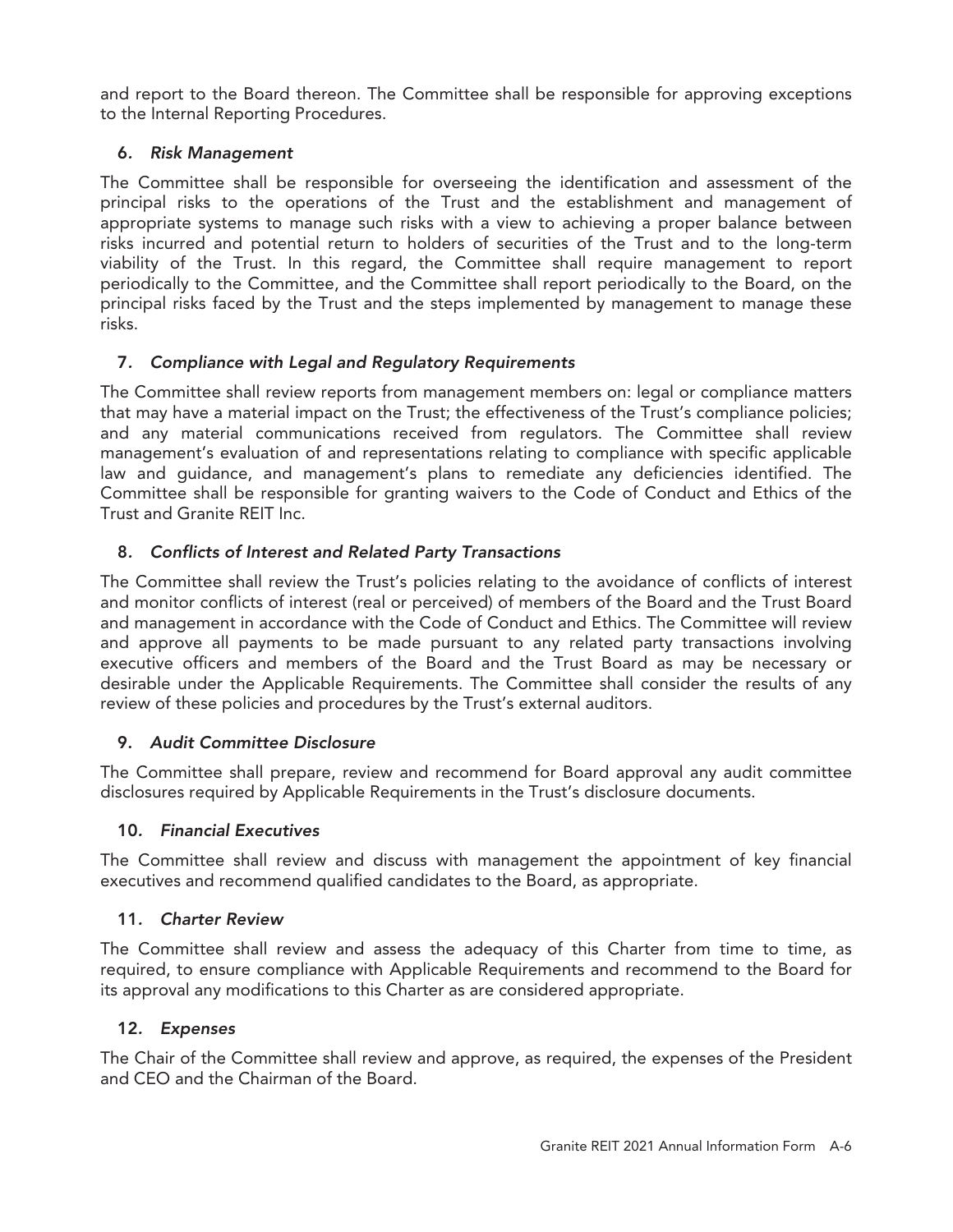### IV. Meetings

## 1*. Procedure*

The time and place of the meetings of the Committee, the calling of meetings of the Committee and the procedure at such meetings in all respects shall be determined by the Committee; provided, however, that a majority of the members of the Committee shall constitute a quorum.

## 2*. Reporting to the Board*

The Chair shall provide a report to the Board on material matters considered by the Committee.

### 3*. In Camera Sessions*

The Committee shall hold meetings, or portions of meetings, at which management is not present. The Committee shall also periodically meet separately with management, the internal auditors and the external auditors.

## V. Delegation

The Committee may, to the extent permissible by Applicable Requirements, designate a sub-committee to review any matter within this Charter as the Committee deems appropriate.

### VI. Outside Advisors

The Committee shall have the authority to seek, retain and terminate external legal counsel, consultants or other advisors, from a source independent of management, to assist it in fulfilling its responsibilities and to set and pay the respective compensation for these advisors and other retention terms. The Trust shall provide appropriate funding, as determined by the Committee, for the services of these advisors.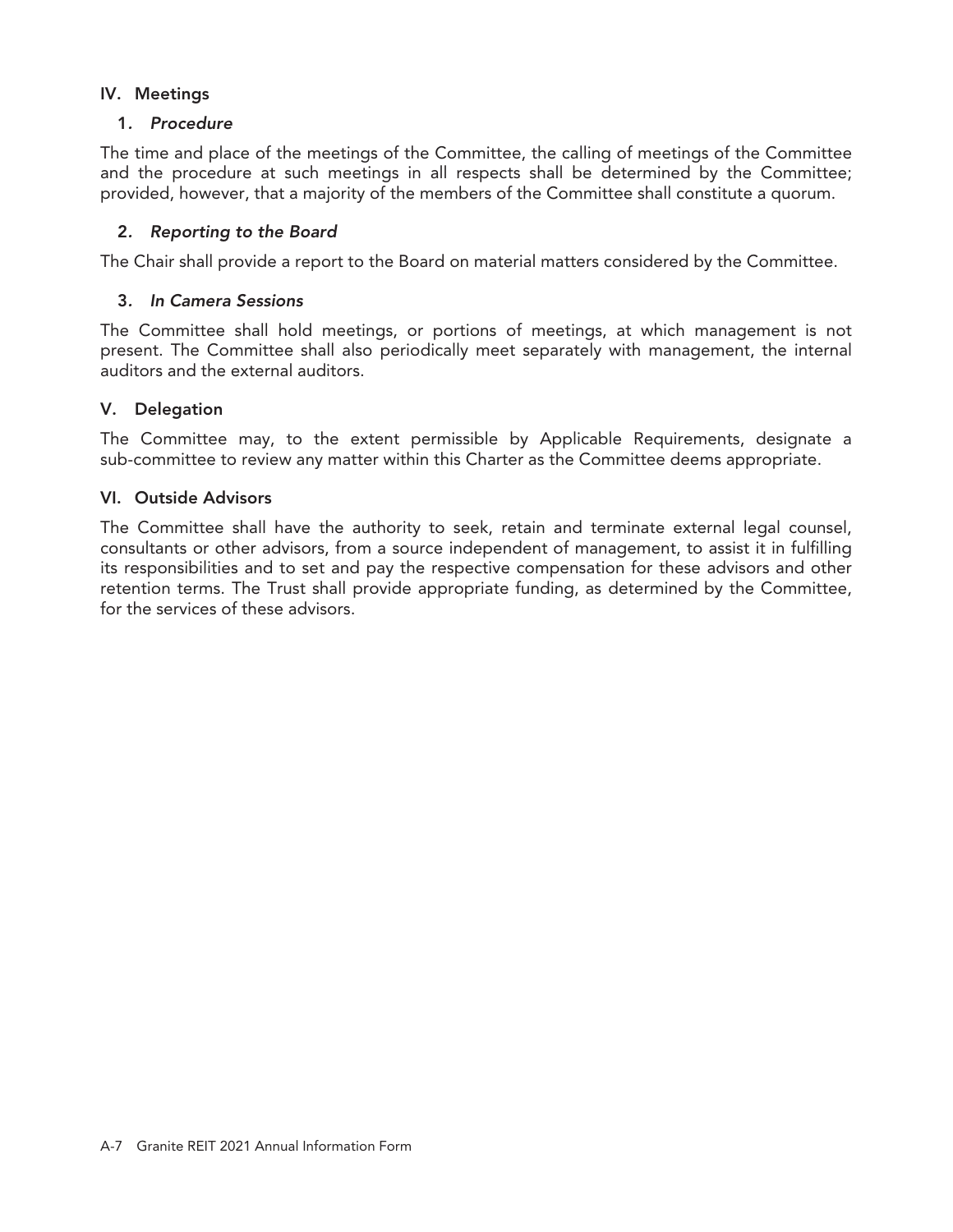### APPENDIX B GRANITE REIT INC. AUDIT COMMITTEE CHARTER

As of March 9, 2022

### I. Purpose and Scope

The audit committee (the "Committee") of Granite REIT Inc. (the "Company") is a committee of the Board of Directors (the "Board"). The Committee shall oversee the accounting and financial reporting processes of the Company, the audits of the Company's financial statements, and the Company's risk management procedures, and shall otherwise exercise the responsibilities and duties set out in this Charter.

### II. Membership

### 1. *Number of Members*

The Committee shall be composed of three or more members of the Board.

### 2. *Independence*

Each member of the Committee must be independent in accordance with applicable law and the applicable rules and regulations of the Canadian Securities Administrators, the United States Securities and Exchange Commission, the New York Stock Exchange and any other regulator or authority having jurisdiction over the Company from time to time (the "Applicable Requirements").

### 3. *Financial Literacy*

Each member of the Committee shall be financially literate and shall have such accounting or financial management expertise as is required to comply with the Applicable Requirements.

### 4. *Term*

The members of the Committee shall be appointed annually by the Board. Each member of the Committee shall serve at the pleasure of the Board until the member resigns, is removed or ceases to be a member of the Board.

### 5. *Chair*

The members of the Committee shall elect a Chair of the Committee from among their number.

#### III. Duties and Responsibilities

The Committee shall have the functions and responsibilities set out below as well as any other functions that are specifically delegated to the Committee by the Board and that the Board is authorized to delegate by applicable laws and regulations. In addition to these functions and responsibilities, the Committee shall perform the duties required of an audit committee by any Applicable Requirements.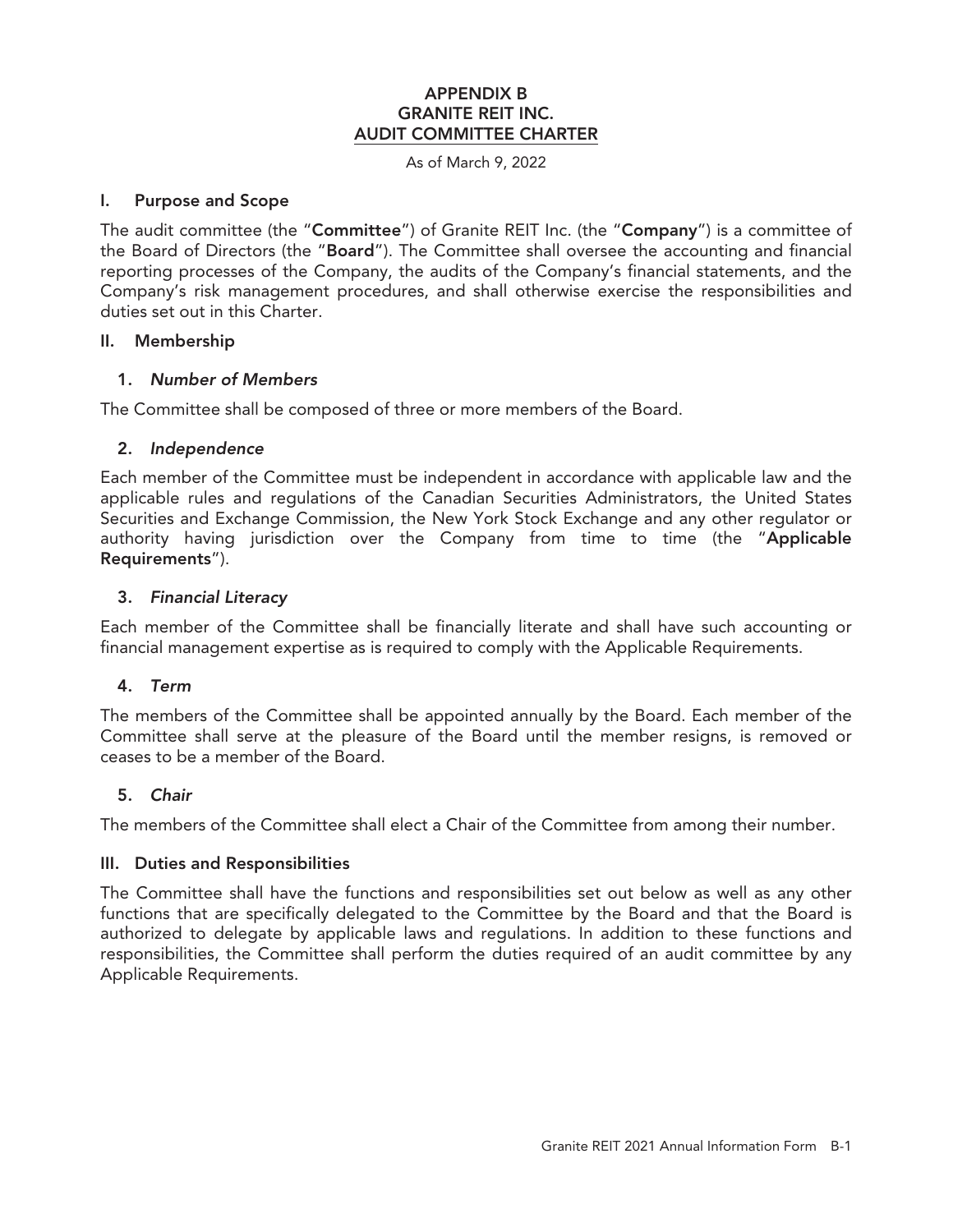## 1*. Financial Reports*

## (a) General

The Committee is responsible for overseeing the Company's financial statements and financial disclosures. Management is responsible for the preparation, presentation and integrity of the Company's financial statements and financial disclosures and for the appropriateness of the accounting principles and the reporting policies used by the Company. The auditors are responsible for auditing the Company's annual consolidated financial statements and for reviewing the Company's unaudited interim financial statements.

## (b) Review of Annual Financial Reports

The Committee shall review the annual audited combined financial statements of the Company and Granite Real Estate Investment Trust, the external auditor's report thereon and the related management's discussion and analysis of financial condition and results of operation ("MD&A"). After completing its review, if advisable, the Committee shall recommend for Board approval such annual financial statements and the related MD&A.

### (c) Review of Interim Financial Reports

The Committee shall review the interim combined financial statements of the Company and Granite Real Estate Investment Trust, the external auditor's review report thereon and the related MD&A. After completing its review, if advisable, the Committee shall recommend for Board approval such interim financial statements and the related MD&A.

### (d) Financial Statement Review Considerations

In conducting its review of the annual financial statements or the interim financial statements, the Committee shall:

- (i) meet with management and the external auditor to discuss the financial statements and MD&A;
- (ii) review the disclosures in the financial statements;
- (iii) review the audit report or review report, if any, prepared by the external auditor;
- (iv) discuss with management, the auditors and internal legal counsel, as requested, any litigation claim or other contingency that could have a material effect on the financial statements;
- (v) regularly review the critical accounting policies followed and critical accounting and other significant estimates and judgements underlying the financial statements as presented by management;
- (vi) consider the effect of significant accounting policies in controversial or emerging areas for which there is a lack of authoritative guidance or consensus;
- (vii) review management's process for formulating significant accounting estimates and the reasonableness of these estimates;
- (viii) review significant recorded and unrecorded audit adjustments;
- (ix) review any material effects of regulatory accounting initiatives or off-balance sheet structures on the financial statements as presented by management, including requirements relating to complex or unusual transactions, significant changes to accounting principles and alternative treatments under applicable accounting principles;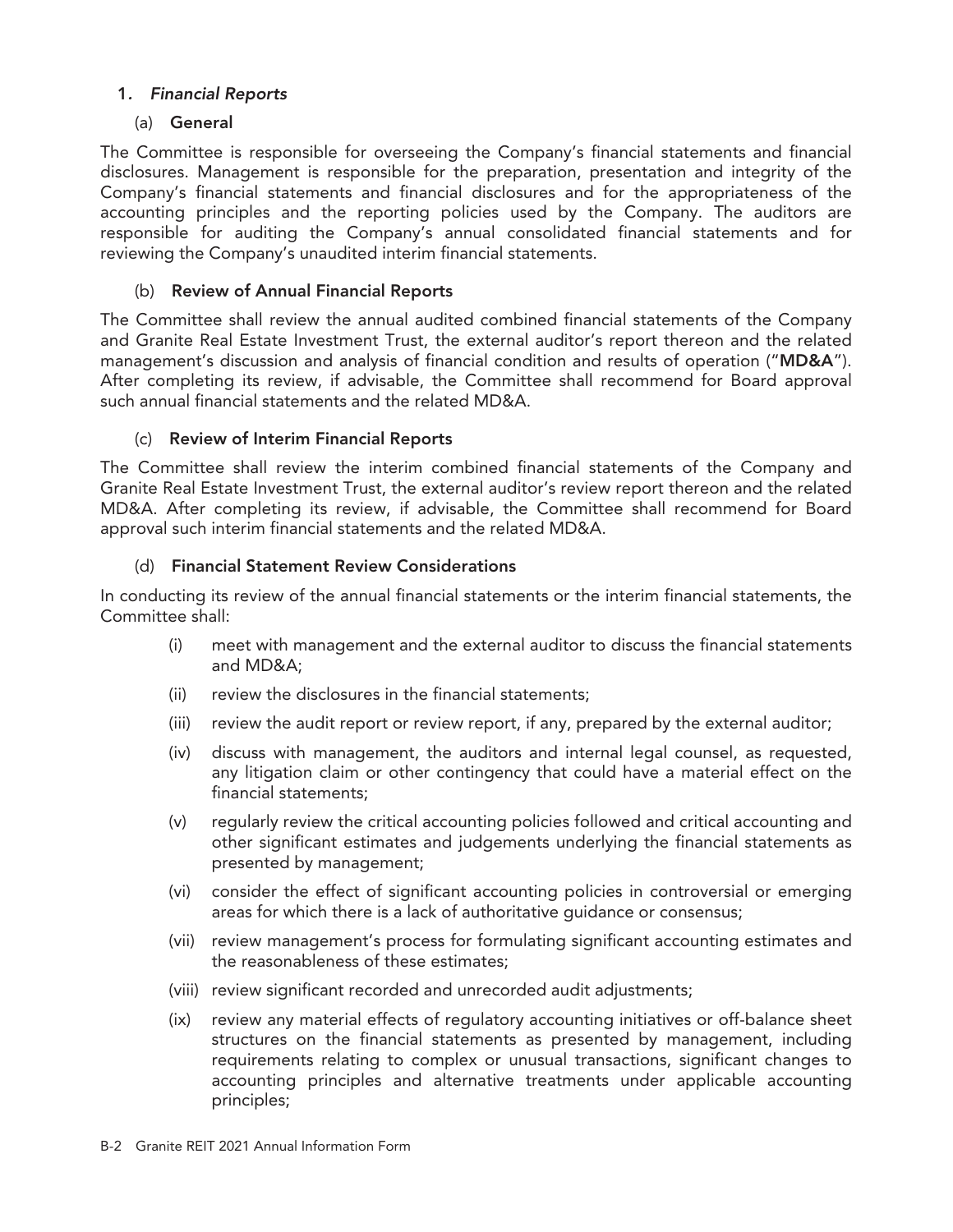- (x) review any material changes in accounting policies and any significant changes in accounting practices and their impact on the financial statements as presented by management;
- (xi) inquire at least annually of management, the accounting group and the auditors as to whether either has any concerns relative to the quality or aggressiveness of management's accounting policies;
- (xii) review with the auditors alternative accounting treatments that have been discussed with management;
- (xiii) review with management any emerging accounting and auditing issues, and their potential effects;
- (xiv) review with management matters that may have a material effect on the financial statements;
- (xv) review management's report on the effectiveness of internal controls over financial reporting;
- (xvi) review the factors identified by management as factors that may affect future financial results;
- (xvii) review responses received under the Company's Internal Reporting Procedures (as defined below); and
- (xviii) review any other matters related to the Company's financial statements that are brought forward by the auditors or management or which are required to be communicated to the Committee under accounting policies, auditing standards or Applicable Requirements.

### (e) Review of Other Financial Disclosures

The Committee shall review and, if advisable, recommend for Board approval press releases disclosing, or based upon, financial results of the Company, an annual information form and any other previously undisclosed material financial disclosure in a document that is publicly disseminated and if requested by the Board, financial disclosure in a prospectus or other securities offering document of the Company.

### (f) Review of Forward-Looking Information

The Committee shall review and, if advisable, recommend for Board approval any material futureoriented financial information or financial outlook and endeavour to ensure that there is a reasonable basis for drawing any conclusions or making any forecasts and projections set out in such disclosures.

## 2. *Auditors*

(a) General

The Committee shall be responsible for oversight of the work of the auditors, including the external auditor's work in preparing or issuing an audit report, performing other audit, review or attest services or any other related work. The external auditor will report directly to the Committee. When a change of auditors is proposed, the Committee shall review all issues related to the change, including the information required to be disclosed by applicable legal requirements and the planned steps for an orderly transition.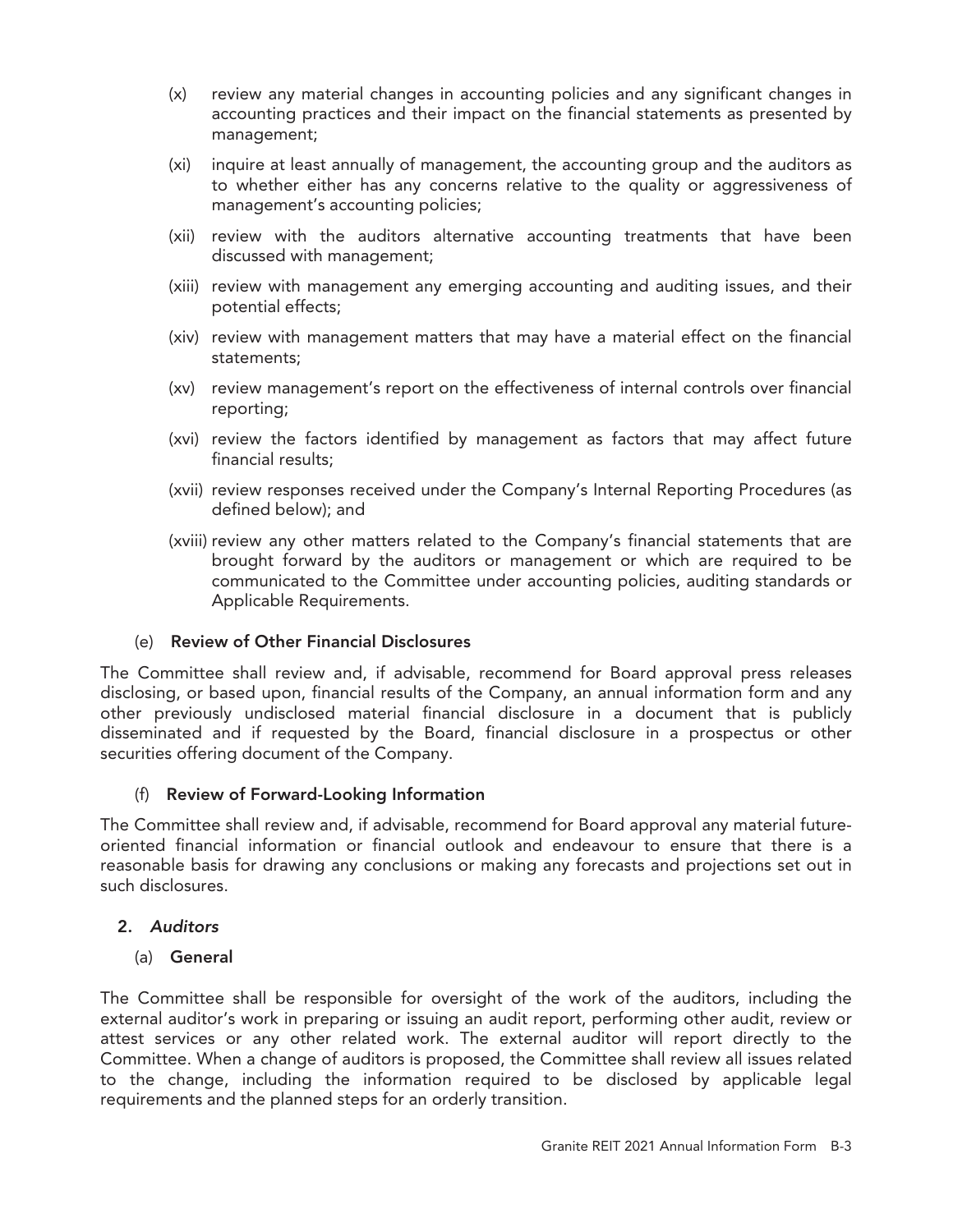## (b) Nomination and Compensation

The Committee shall review and, if advisable, select and recommend for Board approval the external auditor to be nominated and the compensation of such external auditor. The Committee shall have ultimate authority to approve all audit engagement terms, including the external auditor's audit plan.

## (c) Resolution of Disagreements

The Committee shall assess the effectiveness of the working relationship of the Company's external auditors with management and resolve any disagreements between management and the external auditors as to financial reporting matters brought to its attention.

The Committee shall review all reportable events, including disagreements, unresolved issues and consultations with the auditors, whether or not there is to be a change of auditors, and receive and review all reports prepared by the auditors.

## (d) Discussions with External Auditor

The Committee shall periodically discuss with the external auditor such matters as are required by applicable auditing standards to be discussed by the external auditor with the Committee.

## (e) Audit Plan

The Committee shall periodically review a summary of the external auditor's annual audit plan. The Committee shall consider and review with the external auditor any material changes to the scope of the plan.

## (f) Independence of External Auditor

Before the external auditor issues its report on the annual financial statements, the Committee shall obtain from the external auditor a formal written statement describing all relationships between the external auditor and the Company; discuss with the external auditor any disclosed relationships or services that may affect the objectivity and independence of the external auditor; and obtain written confirmation from the external auditor that it is objective and independent within the meaning of the applicable Rules of Professional Conduct/Code of Ethics adopted by the provincial institute or order of chartered accountants to which the external auditor belongs and other Applicable Requirements. The Committee shall take appropriate action to oversee the independence of the external auditor.

### (g) Evaluation of Lead Partner

The Committee shall periodically review the qualifications and performance of the lead partner(s) of the external auditor.

## (h) Requirement for Pre-Approval of Non-Audit Services

The Committee shall approve in advance any and all audit services and permissible non-audit services to be performed by the auditors for the Company or its subsidiary entities that it deems advisable in accordance with Applicable Requirements and Board approved policies and procedures, and adopt and implement policies for such pre-approval. The Committee shall consider the impact of such services and fees on the independence of the auditor. The Committee may delegate pre-approval authority to any member of the Committee. The decisions of any member of the Committee to whom this authority has been delegated must be presented to the full Committee at its next scheduled Committee meeting.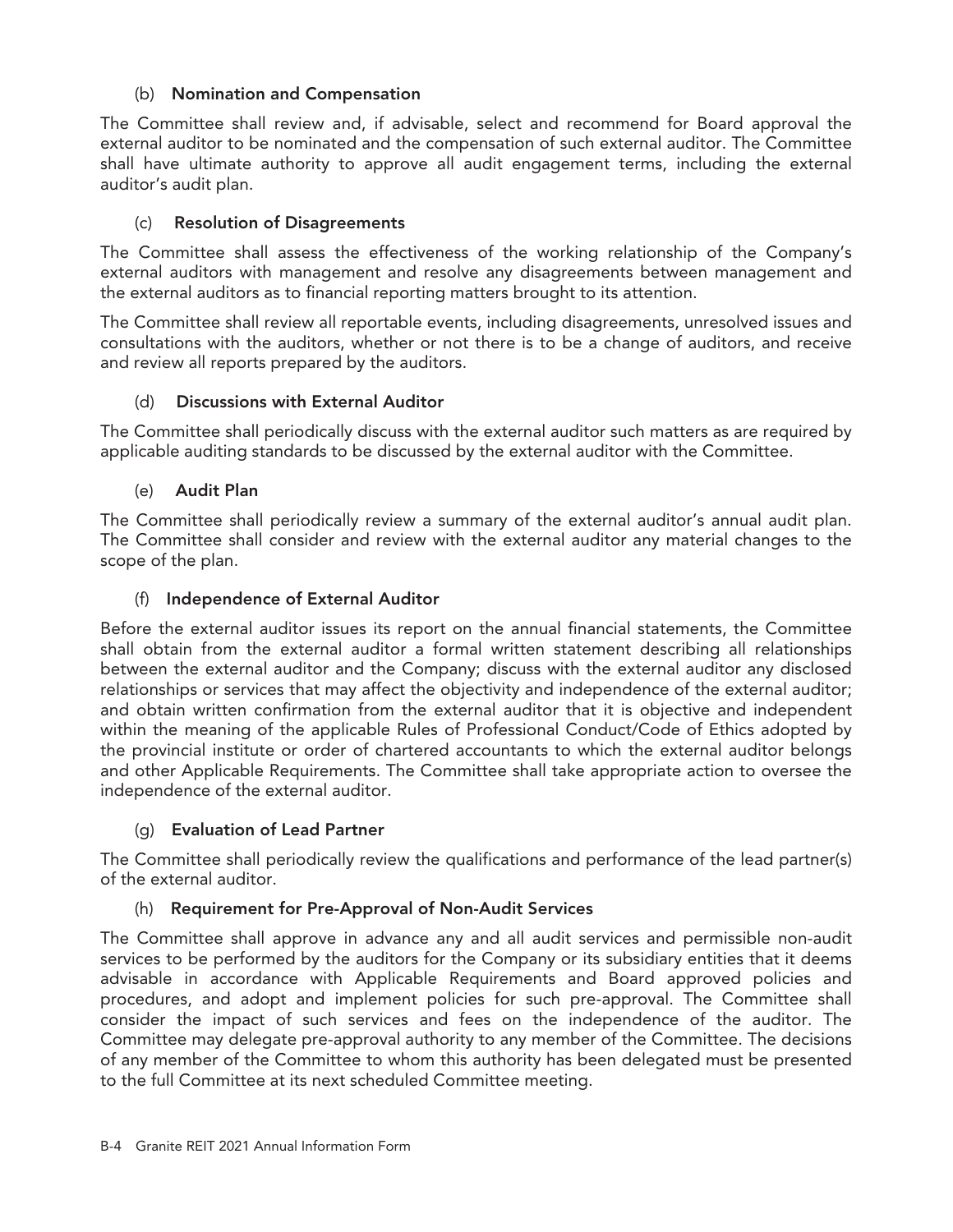## (i) Approval of Hiring Policies

The Committee shall review and approve the Company's hiring policies regarding partners, employees and former partners and employees of the present and former external auditors of the Company and the Committee shall be responsible for specified reporting and pre-approval functions thereunder.

## 3. *Internal Controls*

## (a) General

The Committee shall review the Company's system of internal controls.

## (b) Establishment, Review and Approval

The Committee shall require management to implement and maintain appropriate systems of internal controls in accordance with Applicable Requirements, including internal controls over financial reporting and disclosure, and shall review, evaluate and approve these procedures. The Committee shall periodically consider and review with management and the auditors:

- (i) the effectiveness of, or weaknesses or deficiencies in: the design or operation of the Company's internal controls (including computerized information system controls and security); the overall control environment for managing business risks; and accounting, financial and disclosure controls (including, without limitation, controls over financial reporting), non-financial controls, and legal and regulatory controls and the impact of any identified weaknesses in internal controls on management's conclusions;
- (ii) any significant changes in internal controls over financial reporting that are disclosed, or considered for disclosure, including those in the Company's periodic regulatory filings;
- (iii) any material issues raised by any inquiry or investigation by regulators;
- (iv) the Company's fraud prevention and detection program, including deficiencies in internal controls that may impact the integrity of financial information, or may expose the Company to other significant internal or external fraud losses and the extent of those losses and any disciplinary action in respect of fraud taken against management or other employees who have a significant role in financial reporting; and
- (v) any related significant issues and recommendations of the auditors together with management's responses thereto, including the timetable for implementation of recommendations to correct weaknesses in internal controls over financial reporting and disclosure controls.

### 4. *Internal Audit Function*

The Committee shall periodically review and approve the internal audit function, including its plan, budget and resources. The Committee shall direct management to make changes it deems advisable in respect of the internal audit function.

### 5*.* I*nternal Reporting Procedures*

The Committee shall establish procedures (the "Internal Reporting Procedures") for (a) the receipt, retention, and treatment of complaints received by the Company regarding accounting, internal accounting controls or auditing matters; and (b) the confidential, anonymous submission by employees of concerns regarding questionable accounting or auditing matters. The Internal Reporting Procedures shall also be available for reports of breaches of the Code of Conduct and Ethics. Any such complaints or concerns that are received shall be submitted to the Chair of the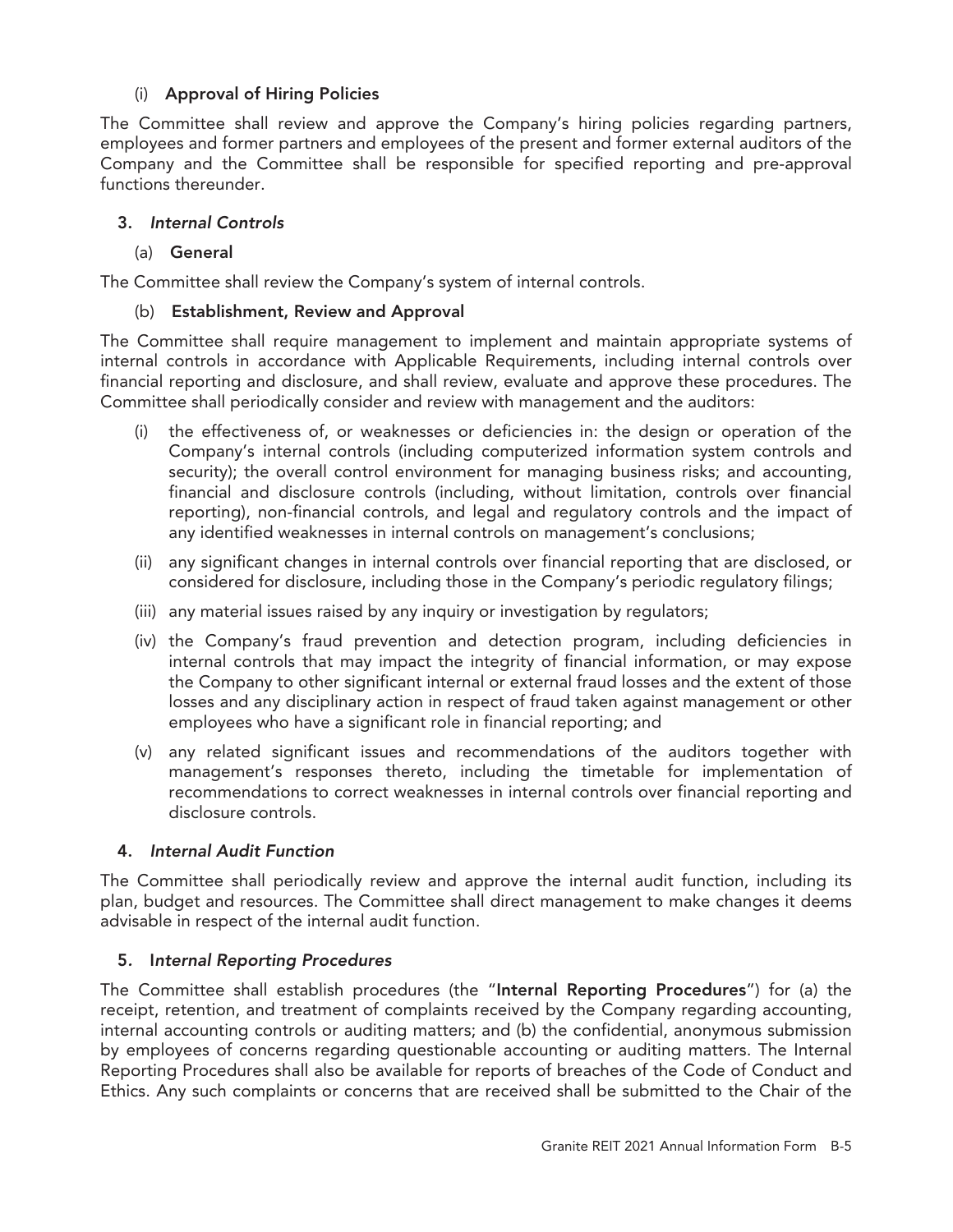Committee and be reviewed by the Committee and, if the Committee determines that the matter requires further investigation, it will direct the Chair of the Committee to engage outside advisors, as necessary or appropriate, to investigate the matter and will work with management to reach a satisfactory conclusion. The Committee shall review investigations and any resolutions of complaints received and report to the Board thereon. The Committee shall be responsible for approving exceptions to the Internal Reporting Procedures.

## 6*. Risk Management*

The Committee shall be responsible for overseeing the identification and assessment of the principal risks to the operations of the Company and the establishment and management of appropriate systems to manage such risks with a view to achieving a proper balance between risks incurred and potential return to holders of securities of the Company and to the long-term viability of the Company. In this regard, the Committee shall require management to report periodically to the Committee, and the Committee shall report periodically to the Board, on the principal risks faced by the Company and the steps implemented by management to manage these risks.

## 7*. Compliance with Legal and Regulatory Requirements*

The Committee shall review reports from management members on: legal or compliance matters that may have a material impact on the Company; the effectiveness of the Company's compliance policies; and any material communications received from regulators. The Committee shall review management's evaluation of and representations relating to compliance with specific applicable law and guidance, and management's plans to remediate any deficiencies identified. The Committee shall be responsible for granting waivers to the Code of Conduct and Ethics of the Company and Granite Real Estate Investment Trust.

## 8*. Conflicts of Interest and Related Party Transactions*

The Committee shall review the Company's policies relating to the avoidance of conflicts of interest and monitor conflicts of interest (real or perceived) of members of the Board and the Trust Board and management in accordance with the Code of Conduct and Ethics. The Committee will review and approve all payments to be made pursuant to any related party transactions involving executive officers and members of the Board and the Trust Board as may be necessary or desirable under the Applicable Requirements. The Committee shall consider the results of any review of these policies and procedures by the Company's external auditors.

## 9*. Audit Committee Disclosure*

The Committee shall prepare, review and recommend for Board approval any audit committee disclosures required by Applicable Requirements in the Company's disclosure documents.

## 10*. Financial Executives*

The Committee shall review and discuss with management the appointment of key financial executives and recommend qualified candidates to the Board, as appropriate.

## 11*. Charter Review*

The Committee shall review and assess the adequacy of this Charter from time to time, as required, to ensure compliance with Applicable Requirements and recommend to the Board for its approval any modifications to this Charter as are considered appropriate.